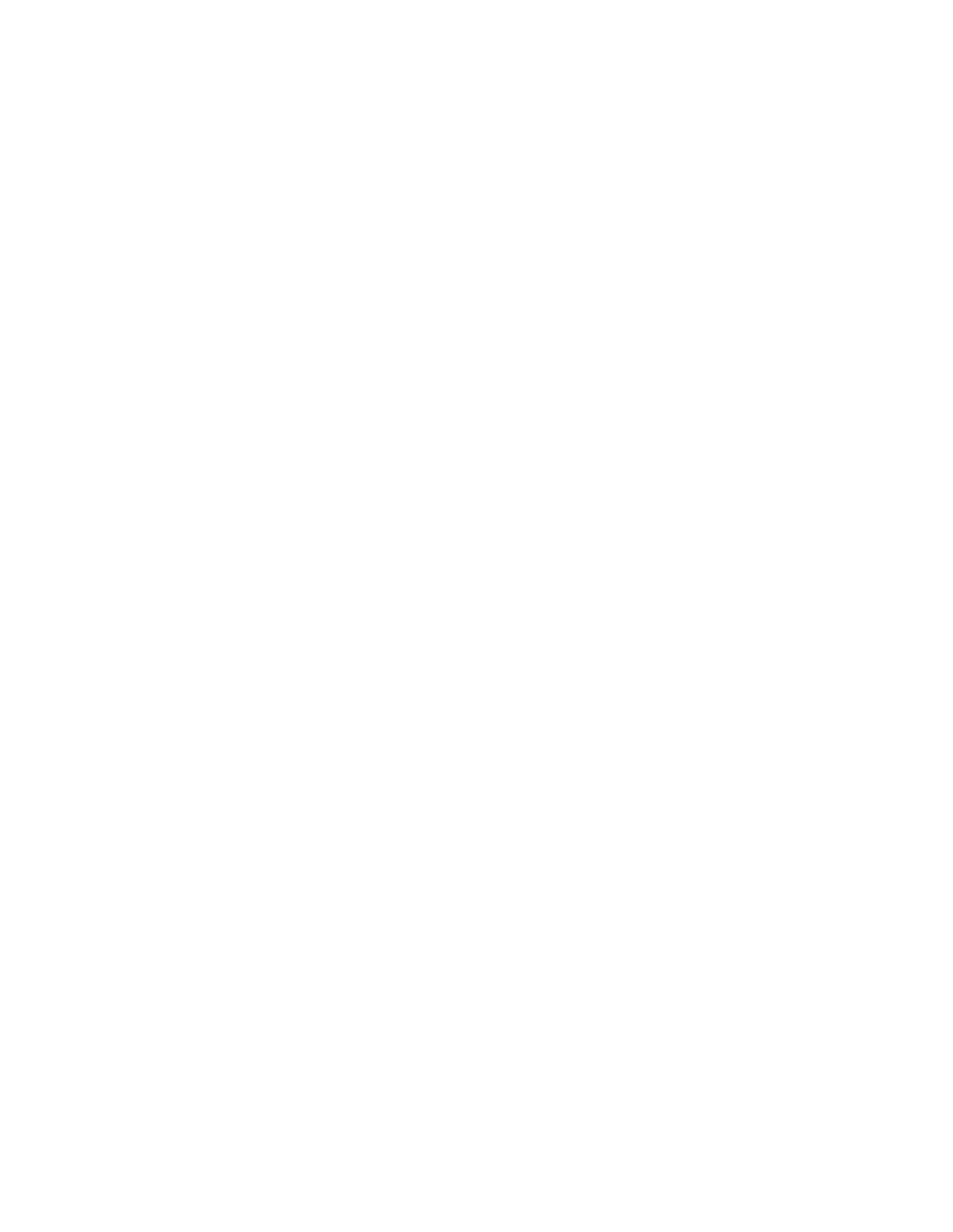U.S. Environmental Protection Agency Office of Water (4303T) 1200 Pennsylvania Avenue, NW Washington, DC 20460

*EPA-821-R-09-009*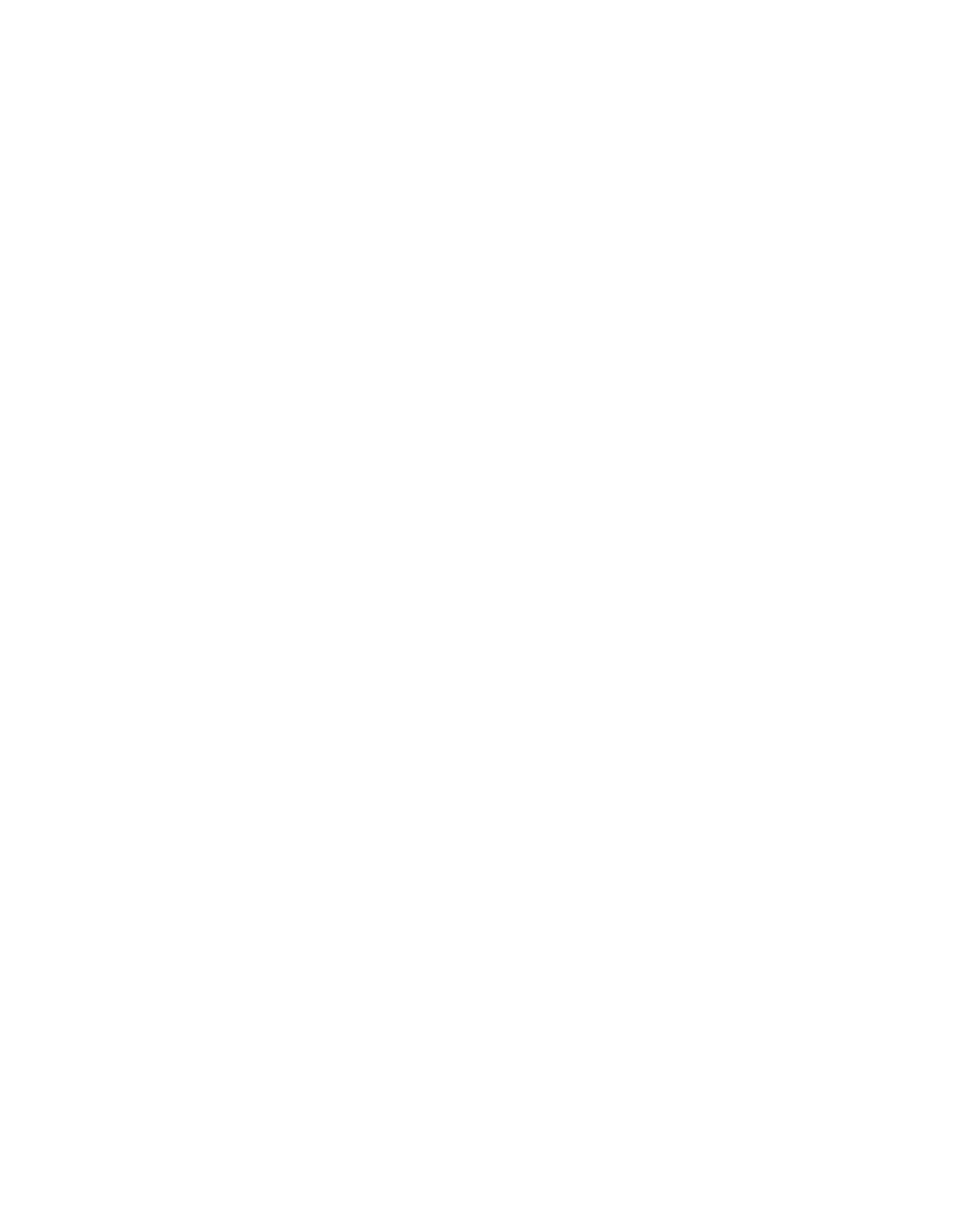# **CONTENTS**

#### Page

| 1.               |                                 |                                                                                                             |  |
|------------------|---------------------------------|-------------------------------------------------------------------------------------------------------------|--|
| 2.               |                                 |                                                                                                             |  |
| $\overline{3}$ . | 3.1<br>3.2                      |                                                                                                             |  |
| $\overline{4}$ . | 4.1<br>4.2<br>4.3               | 4.1.1<br>4.1.2                                                                                              |  |
|                  | 4.4                             | 4.3.2<br>4.3.3<br>4.3.4<br>4.3.5                                                                            |  |
| 5.               | 5.1<br>5.2<br>5.3<br>5.4<br>5.5 |                                                                                                             |  |
| 6.               |                                 |                                                                                                             |  |
|                  |                                 | Appendix A: Contaminants of Emerging Concern (CECs) Analyte list<br>Annendix B: Analytical Methods Overview |  |

Appendix B: Analytical Methods Overview<br>Appendix C: CECs Analytical Results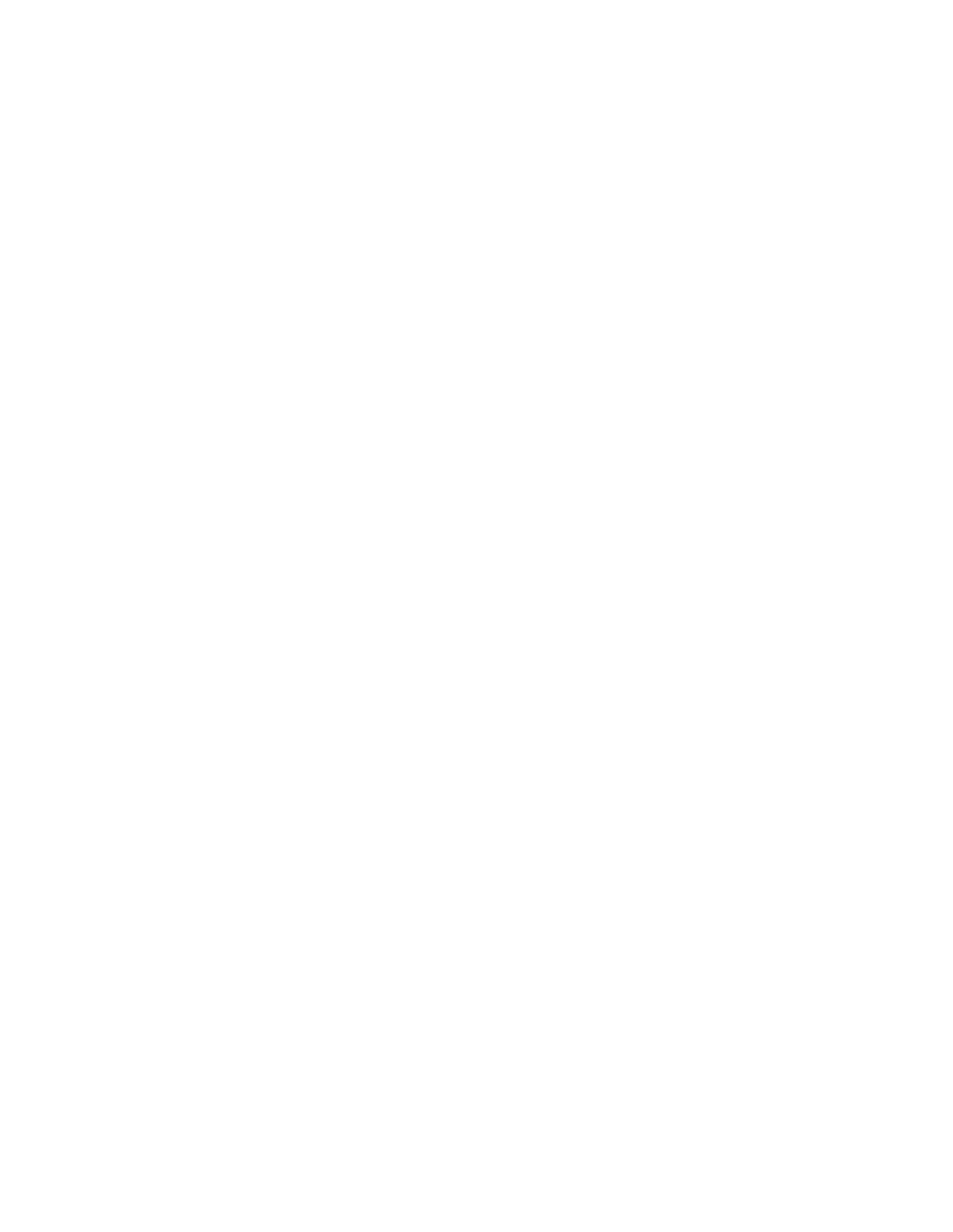## <span id="page-6-0"></span>**1. INTRODUCTION**

 The primary objective of EPA's Nine POTW Study (the Study) was to investigate the occurrence of Contaminants of Emerging Concern (CECs) in untreated and fully treated wastewater at publicly owned treatment works (POTWs). EPA also initially investigated the occurrence of conventional, non-conventional, and toxic pollutants, including many of the pollutants in EPA's 1982 "50-POTW Study" (EPA, 1982). For the first four POTWs in this Study, EPA selected facilities that treated industrial discharges because POTWs receiving significant volumes of discharges from pharmaceutical or other manufacturing facilities might be expected to receive a significant quantity and variety of CECs.

 After reviewing analytical data from the first four POTWs, EPA realized that the available analytical methods were not developed enough to meet the needs of the Study. As a result, prior to collecting samples for the remaining POTWs, EPA developed three analytical methods to detect the occurrence of CECs in POTW wastewaters. These three methods are: EPA 1694 for pharmaceuticals and personal care products, EPA 1698 for steroids and hormones, and EPA 1699 for pesticides.

 During the development of these three methods, EPA reevaluated the design of the Study and decided to focus the remaining resources on documenting the occurrence of CECs in wastewater, and ceased collecting data for the other non-CEC parameters previously analyzed. EPA also revised the POTW selection criteria to focus on facilities with specific sources of residential flow expected to contain higher concentrations of CECs.

 This report presents the findings from the Nine POTW Study for informational purposes. Caution should be used in interpreting the results. For several reasons, the study does not lend itself to national conclusions. The Study had two very distinct stages, each with different analytical methods, sampling techniques and POTW selection criteria. The nine POTWs in this study are not statistically representative of all POTWs in the country, nor would they be expected to statistically represent particular subpopulations of POTWs. The analytical methods were under development during much of this study, which resulted in certain data quality issues during laboratory analysis. Additionally, sample collection efforts were not designed to calculate removal of CECs from POTWs. Although some reduction in concentration levels of many CECs was observed in the effluent, the data are not sufficient to draw any conclusions about treatment effectiveness.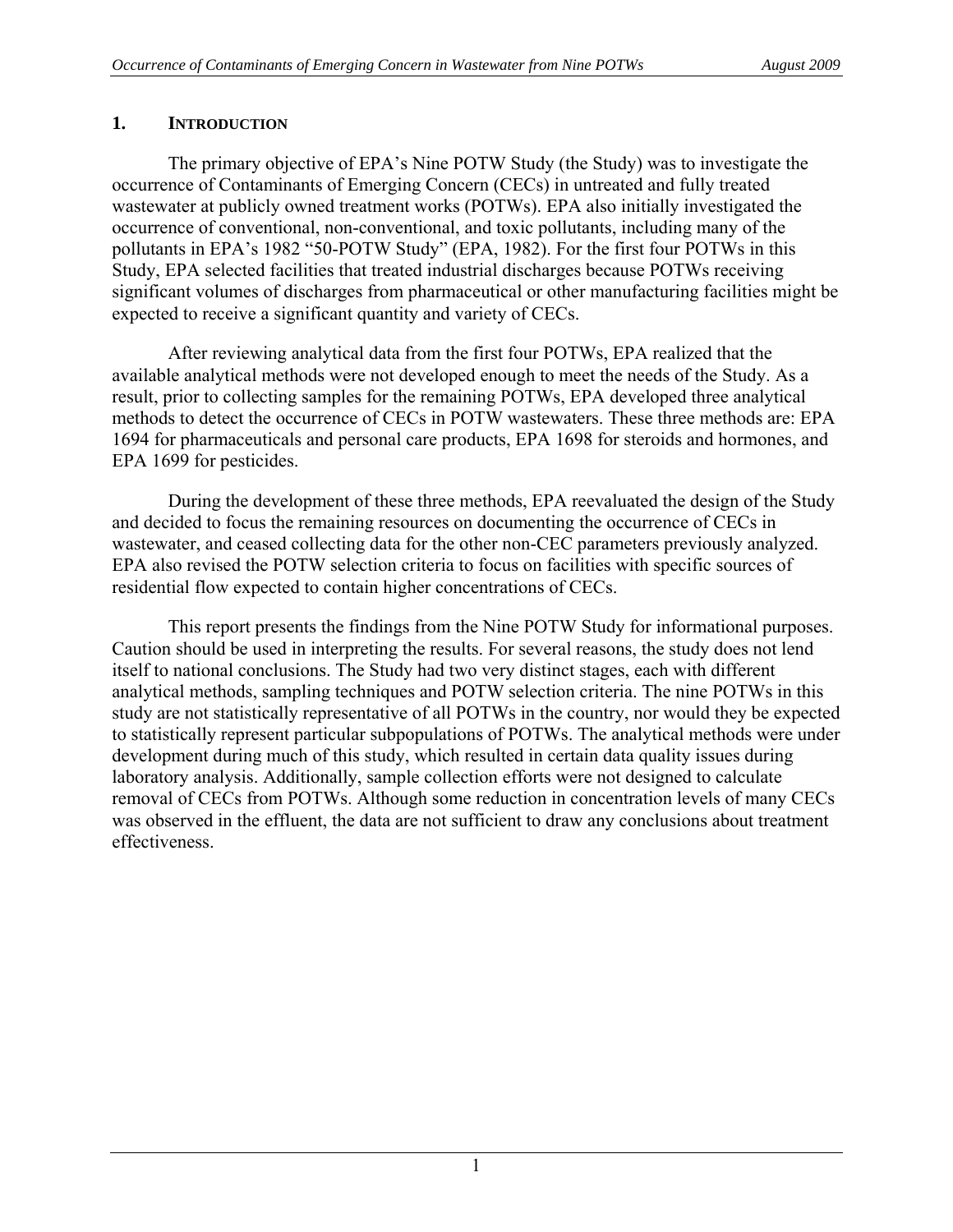### <span id="page-7-0"></span>**2. BACKGROUND**

 In 2005, EPA began studying environmental contamination by pharmaceuticals, detergents, natural and synthetic hormones, and other chemicals. These contaminants are commonly referred to collectively as contaminants of emerging concern.

 Many CECs are believed to enter municipal wastewater through bathing, cleaning, laundry, and the disposal of unused pharmaceuticals and human waste. Municipal wastewater is treated by POTWs, which typically employ biological treatment and disinfection processes and, in some instances, a form of advanced treatment. These processes are designed to reduce the load of organic pollutants and pathogens in the treated wastewater discharged to the environment; however, POTW treatment systems are not designed to specifically remove CECs. Thus, any removals of CECs which may occur are incidental to these treatment processes.

 To assess the occurrence of CECs in POTW influent and effluent, and to test and develop new analytical methods with which to measure these emerging contaminants, between September 2005 and July 2008, EPA collected samples for one day at each of nine POTWs. This study is referred to in this report as the "Nine POTW Study", or "the Study." The CECs in this study include the following classes of chemicals:

• *Pharmaceuticals and Personal Care Products (PPCPs)* – A variety of pharmaceuticals and personal care products are used by individuals for personal health or cosmetic reasons. Pharmaceuticals include over-the-counter medication (e.g., aspirin, acetaminophen, and pseudoephedrine) as well as medications prescribed by a physician (e.g., Lipitor®, albuterol, amoxicillin). Most ingested pharmaceuticals are only partially metabolized, so a portion is excreted, unmetabolized, in urine or feces. Metabolized and unmetabolized pharmaceuticals are discharged in domestic sewage.

Personal care products include chemicals such as soaps, detergents, shampoo, cosmetics, sun-screen products, fragrances, insect repellants, and antibacterial compounds. An example of a personal care product is triclosan, a potent widespectrum antibacterial and antifungal agent. Personal care products enter domestic wastewater from bathing, laundry, and household cleaning.

• *Steroids and Hormones (S/H)* – Steroids and hormones include both naturally occurring compounds and synthetic analogues that are structurally related to one another. Hundreds of distinct steroids are found in plants and animals. Sterols, which are steroid-based alcohols, are the most abundant of the steroids. The most common sterol in vertebrates is cholesterol, which is found in cell membranes and also serves as a central intermediate in the biosynthesis of many biologically active steroids, including bile acids, corticosteroids, and sex hormones.

Hormones are intercellular chemical messengers. They are synthesized and secreted from a cell and act in low concentrations by binding to a stereospecific target-cell receptor to activate a response. Some hormones are classified by chemical structure as steroids. Steroid hormones include the sex hormones, which are, among others, natural estrogens, synthetic estrogens such as EE2 (17 alpha-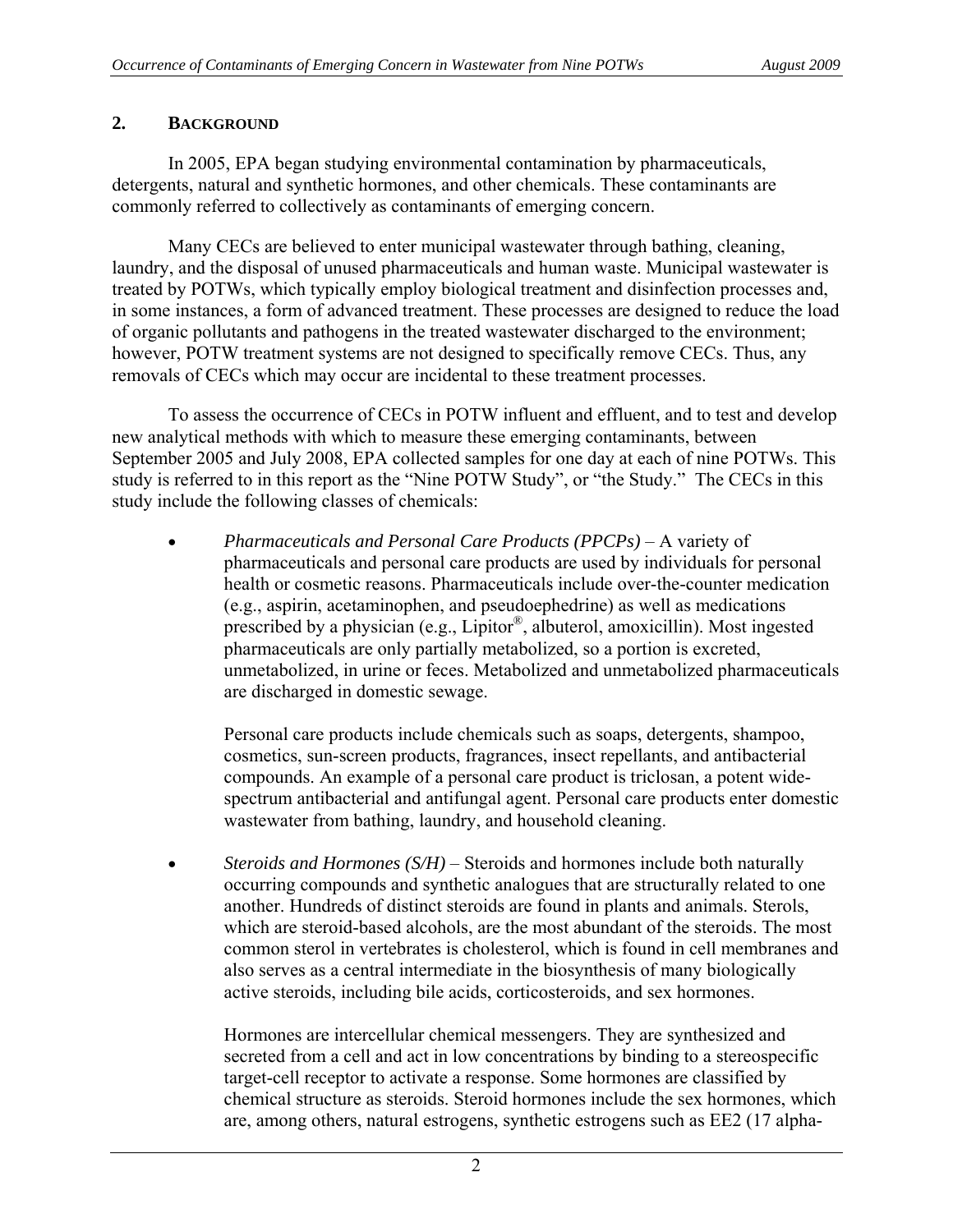ethinyl estradiol), progesterone, and testosterone. Other hormones are polypeptides or amino acid-derived compounds. Plant steroids can mimic animal sex hormones.

- *Alkylphenols and Alkylphenol Ethoxylates (APEs)* Alkylphenol ethoxylates (APEs) are synthetic surfactants used in some detergents and cleaning products. The most common APEs are nonylphenol ethoxylates (NPEs), derived from nonylphenol (NP), which is an alklyphenol. Octylphenol ethoxylates (OPEs), derived from octylphenol (OP), are also common.
- *Bisphenol A (BPA),* also known as 4,4'-isopropylidenediphenol, is an organic compound used primarily to make polycarbonate plastic and epoxy resins. Polycarbonate is used in eyeglass lenses, medical equipment, water bottles, CDs, DVDs, and many other consumer products. Among the many uses for epoxy resins are can coatings, industrial floorings, automotive primers, and printed circuit boards.
- *Polybrominated Diphenyl Ethers (PBDEs)* Polybrominated diphenyl ethers (PBDEs) are structurally similar to Polychlorinated biphenyl. PBDEs are major components of commercial formulations often used as flame retardants in furniture foam (e.g., pentaBDE), plastics for TV cabinets, consumer electronics, wire insulation, back coatings for draperies and upholstery (e.g., decaBDE), and plastics for personal computers and small appliances (e.g., octaBDE). These chemicals slow ignition and rate of fire growth.
- *Pesticides* Pesticides are any of a large number of unrelated chemicals that are used to prevent, destroy, or repel a living organism that occurs where it is not wanted (i.e., a pest). Pesticides are often referred to according to the [type of pest](http://www.epa.gov/pesticides/about/types.htm#type#type) they control (e.g., insecticides, rodenticides, fungicides). Pesticides include organochlorine, organophosphorus, triazine, and pyrethroid pesticides.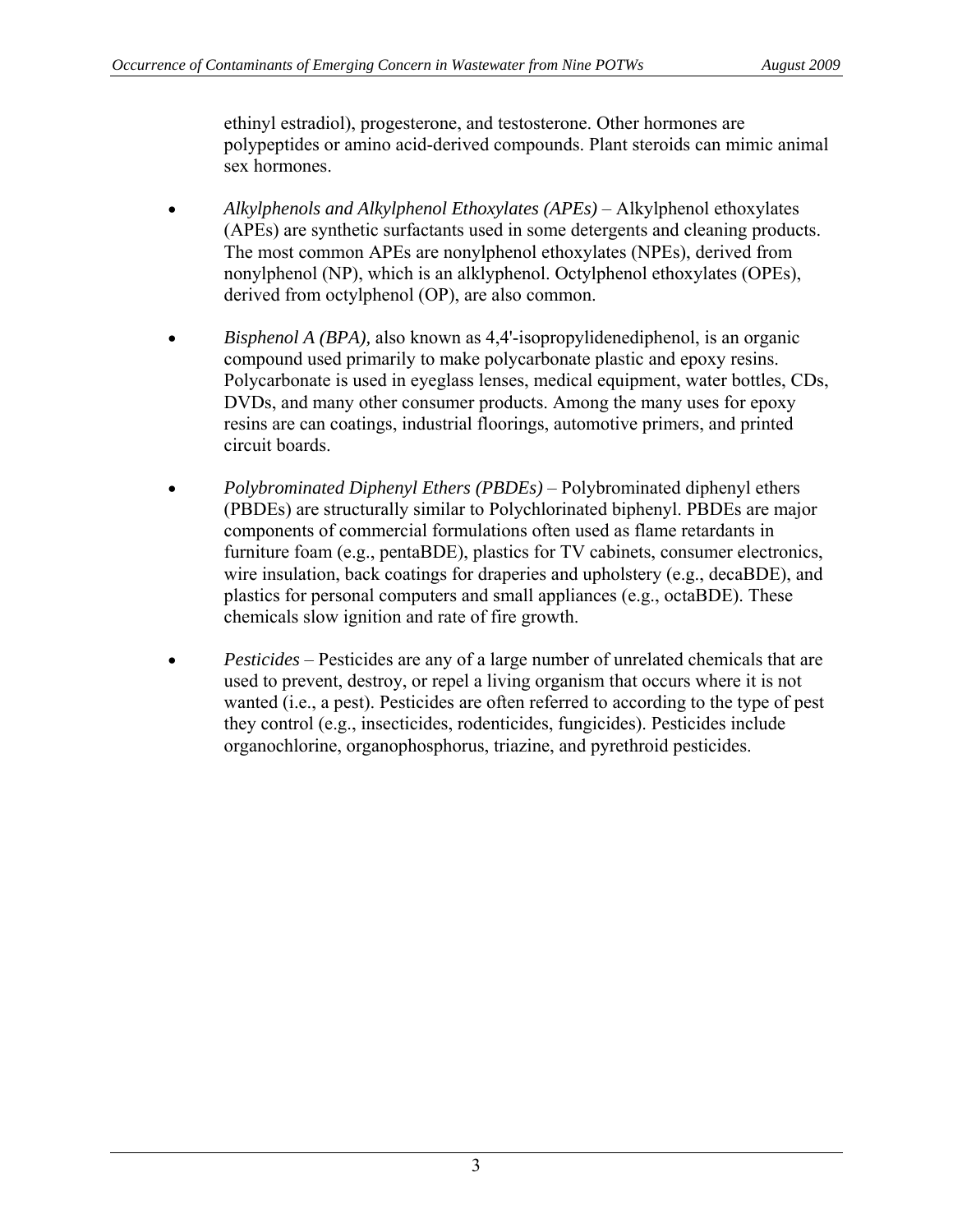# <span id="page-9-0"></span>**3. STAGED STUDY**

 During this Study, EPA collected samples from nine POTWs located in eight states. These POTWs are referred to in this report as Plants A through I. All of the sampled POTWs used variations of the activated sludge process, including some degree of nitrification. All POTWs disinfected some or all of their treated effluent prior to discharge or land application.

 The Study was carried out in two stages. In the first stage (Plants A through D), EPA examined the occurrence of contaminants of emerging concern (CECs), including endocrine disrupting compounds and other potentially harmful compounds. After sampling these first four POTWs in 2005 and 2006, EPA concluded that it needed more sensitive and selective analytical methods. Method development took place from 2006-2008. See Appendix B for an overview of EPA's CECs analytical methods. With development of better analytical methods well underway, and with changes in both POTW site selection criteria and sampling approach (as described in Section 3.2 of this report), EPA began the second stage of the Study in September 2007 (Plants E through I).

## **3.1 Stage 1 (2005-2006)**

 The first stage of the Study was designed to determine the occurrence of pollutants at POTWs based on one day of sampling. In addition to obtaining this relatively limited information on pollutant occurrence, EPA anticipated that the Study results would identify candidate POTWs for future performance sampling should such a decision be made to do so in the future. Samples taken during this first stage were analyzed for priority pollutants in order to build on the information collected during EPA's [1](#page-9-1)982 "50-POTW Study<sup>1</sup>." During Stage 1, EPA also evaluated the available analytical methods for detecting CECs in wastewater.

 During Stage 1, EPA sampled POTWs with a high proportion of flow from industries believed to be discharging high concentrations of PPCPs. EPA used the 2004 Clean Watershed Needs Survey (CWNS), the 2004 Permit Compliance System (PCS) database, and the 2002 Toxic Release Inventory (TRI) to gather information on influent contributions, treatment unit operations, and performance. EPA verified information about selected POTWs gathered using these data sources through discussions with the facilities themselves. Using this information, EPA identified facilities with average influent loadings and typical discharge patterns. The four POTWs sampled during Stage 1 were selected because they met some or all of the following criteria:

- Influent flow greater than 1 million gallons per day (MGD).
- High industrial wastewater flow contribution from a variety of different industries as well as targeted industries that were expected to contribute CECs. Targeted industries include: manufacture of organic chemicals, plastics, and synthetic fibers; pharmaceutical manufacturing and testing; meat and poultry processing; dairy products processing; hospitals and health care facilities; and landfills.
- Adequate POTW performance (effluent  $BOD<sub>5</sub>$  concentration less than 20 mg/L).

<span id="page-9-1"></span><sup>&</sup>lt;sup>1</sup> The focus of this report is on CECs and information collected on the priority pollutants is not presented.  $\overline{a}$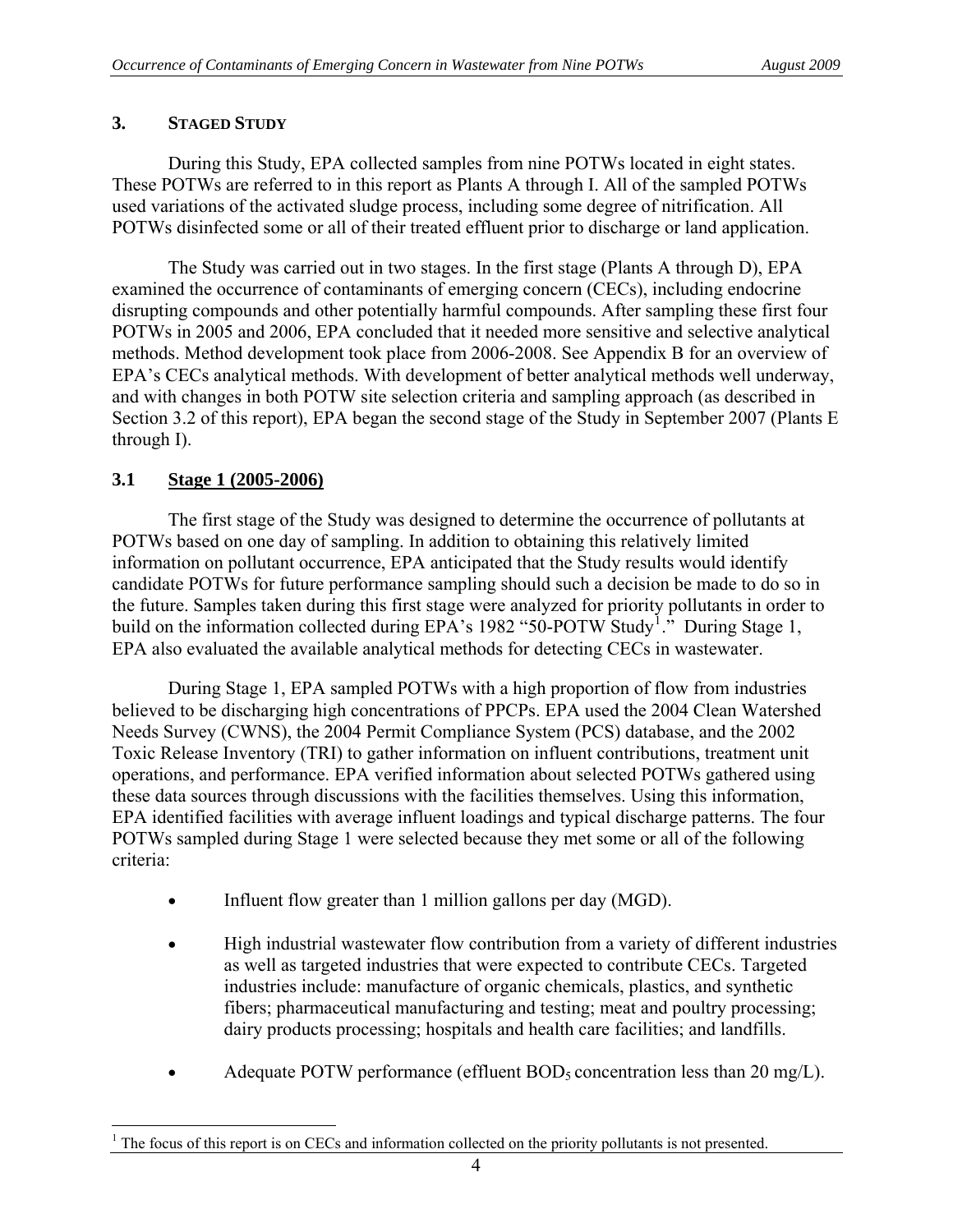• Use of a variety of treatment technologies including, technologies for nutrient (total nitrogen and total phosphorus) removal, various disinfection technologies (ultraviolet (UV) light, ozonation and chorine disinfection).

During Stage 1 of the Study, EPA monitored for a lengthy list of pollutants including:

- Pollutants that were part of the 1982 50-POTW Study, including:
	- Volatile and semivolatile organic compounds,
	- Metals (total and dissolved) and,
	- Classical pollutants.
- Additional organic compounds:
	- Other volatile and semivolatile organic compounds,
	- Polybrominated diphenyl ethers (PBDEs),
	- Polychlorinated dioxins and furans, and
	- Chlorinated biphenyl congeners (PCBs);
- Microbiological pollutants; and
- Analytes for which methods were under development, including:
	- Pharmaceuticals and personal care products,
	- Steroids and hormones,
	- Alkylphenol ethoxylates (APEs), and
	- Pesticides and herbicides.

#### **Stage 1 Facilities**

 Each of the four POTWs selected for Stage 1 is described in more detail below. Table 3-1 found at the end of this section summarizes the unit process descriptions and operating characteristics of all nine POTWs participating in the Study.

*Plant A* treats a relatively large proportion of industrial wastewater (18 percent of total flow is from industrial sources) and receives 3.5 million pounds per year of TRI-listed chemicals, the majority of this industrial flow coming from a pharmaceutical manufacturer. Sources of domestic wastewater treated at the plant include two colleges with on-campus housing (a university with 28,600 students and a college with 1,300 students). The total flow to Plant A is 26 MGD.

Plant A is a conventional activated sludge facility with powdered activated carbon (PAC) addition. The wastewater treatment process consists of mechanical bar screening at the comminutors, grit removal, ferric chloride addition for phosphorus precipitation, primary clarification, PAC addition to remove refractory organic compounds, aeration, secondary clarification, sand filtration, chlorine disinfection using chlorine gas, and dechlorination using bisulfite. Final treated effluent is discharged to a river.

*Plant B* receives flow from a variety of sources that potentially contribute CECs and other pollutants. The facility receives approximately 10 to 15 percent of influent flow from industrial sources and commercial facilities, as well as wastewater from three hospitals, domestic septage, and landfill leachate. The total flow to Plant B is 27 MGD.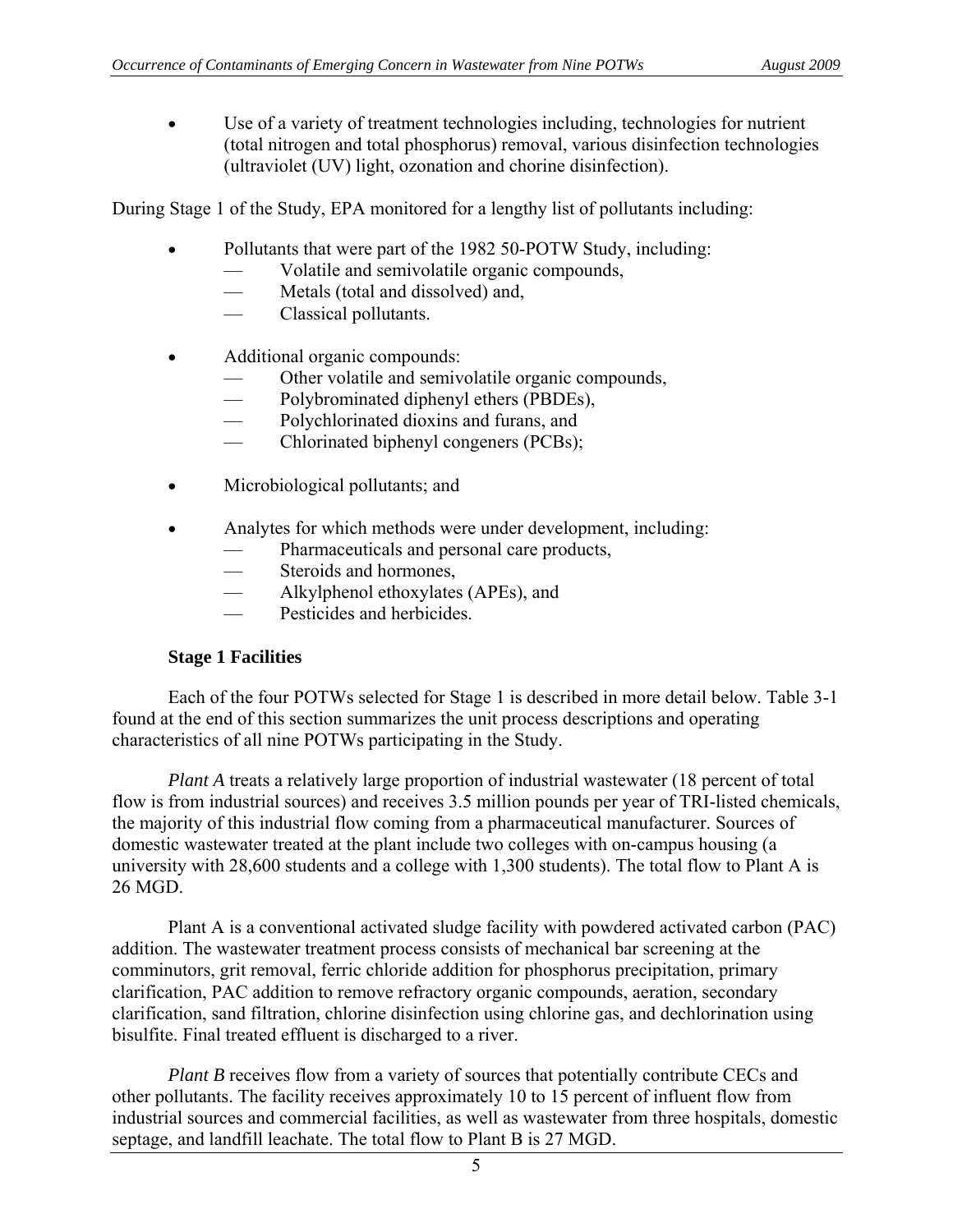<span id="page-11-0"></span>Plant B is a conventional activated sludge facility. Wastewater treatment includes screening, grit removal, primary clarification, aeration, and secondary clarification. After secondary clarification, the facility conducts chlorine disinfection using sodium hypochlorite and dechlorination using sodium bisulfite, and the final treated effluent is discharged to a river. This plant does not use any biological nutrient removal or other more advanced processes.

*Plant C* receives significant industrial flow from sources that potentially contribute both CECs and other pollutants. The facility receives approximately five to seven percent of influent flow from industrial sources and commercial facilities and treats domestic wastewater, landfill leachate, and septage from local haulers. The total flow to Plant C is 17 MGD.

 Plant C is also a conventional activated sludge facility. Wastewater treatment consists of screening, grit removal, ferric chloride addition to remove phosphorus (as necessary), primary clarification, aeration, secondary clarification, and UV disinfection. The final effluent is discharged into a lake.

*Plant D* receives wastewater from multiple targeted industries and uses a wide variety of treatment processes. This POTW receives approximately 17 percent of flow from industrial sources and commercial facilities, as well as wastewater from two hospitals and several universities, septage, and landfill leachate. The total flow to Plant D is 34 MGD.

Plant D is an advanced secondary and tertiary treatment facility, using several treatment unit operations in two treatment trains. Wastewater enters the facility and undergoes screening, grit removal, and primary clarification. After primary treatment, the wastewater is split into two treatment trains. The wastewater in Train 1 (56 percent of flow) first undergoes aluminum sulfate addition for phosphorus removal, then passes through pure oxygen aeration basins, secondary clarification, nitrification aeration basins, tertiary clarification, and mixed media denitrification filters before mixing with the secondary effluent from Train 2 prior to disinfection. Train 2 (44 percent of flow) treatment consists of biological phosphorus removal aeration basins with aluminum sulfate addition to assist in phosphorus removal, secondary clarifiers, and sand filters. The Train 1 and Train 2 effluents are mixed prior to ozone disinfection. The final effluent is discharged to a creek.

#### **3.2 Stage 2 (2007-2008)**

 During Stage 1 of the Study, EPA determined that the analytical methods needed further development. This development took place during 2006-2008, and resulted in three new analytical methods, EPA Methods 1694, 1698, and 1699.

 With method development well underway, Stage 2 sampling resumed during 2007-2008. By this time, there was more interest in directing available resources to document occurrence of CECs in POTW influent and effluent with the use of single-day (screening) sampling episodes.

 Thus, in Stage 2 EPA did not analyze for any pollutants beyond what had been identified as CECs in Stage 1.

 In Stage 2 EPA also changed the selection criteria for POTWs. Because CEC discharges can result from excretion of ingested CECs, EPA changed the selection criteria from facilities with higher industrial flow to those with higher residential flow.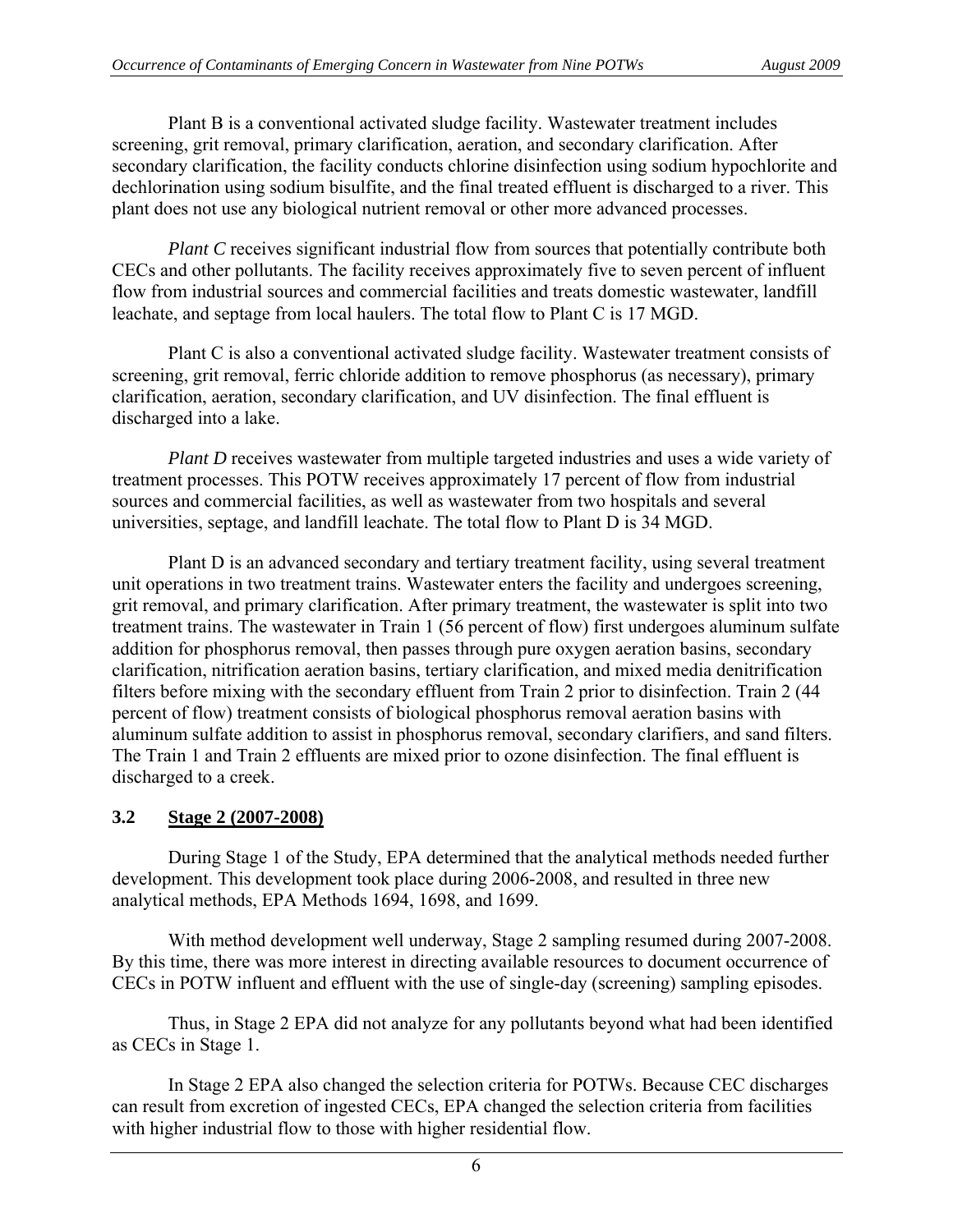To identify the populations of interest for Stage 2, EPA reviewed literature on the use of medications that may be found in wastewater. The Slone Epidemiology Center at Boston University has conducted an annual survey of medication use in the United States since 1998. The surveys indicated that in a given week, over 80 percent of adults in the United States take at least one medication (prescription or nonprescription drug, vitamin/mineral, or herbal/natural supplement). Medication use varies considerably by age. People over 65 are the largest consumers of medication. Of this age group, 57 to 59 percent take at least five medications in a week, and 17 to 19 percent take at least 10 (Slone, 2006). Thus, higher influent concentrations of pharmaceuticals may be found at POTWs that serve a higher than average proportion of population age 65 or older.

 The Slone survey conducted in 1998-1999 (Kaufman, 2002) identified two population groups that frequently use hormone medications. In that study, 21 percent of women aged 45 to 65 and 17 percent of women over 65 used conjugated estrogens, presumably as part of hormone replacement therapy (HRT). Since 1998, the use of HRT has declined dramatically, but as of 2004, 12 percent of women over 50 continued to use this therapy. Higher POTW influent concentrations of estrogens may be found at POTWs serving a greater than average population of women over 50, though this effect may have decreased with the decline of HRT use.

 The second population group that frequently uses hormone medications is women aged 18 to 44. In the 1998-99 Slone survey, 14 percent of this group used EE2 (17 alpha-ethinyl estradiol), the synthetic hormone that is the active ingredient in birth control pills (Kauffman, 2002). Data published by the National Center for Health Statistics show that 32 percent of all women between the ages of 20 and 24 used the birth control pill for contraception in 2002 (Chandra, 2005). According to the 2000 Census, 21 percent of college students are women in this age group compared to 6.5 to 6.8 percent of the general population (Census, 2007). As a result, the use of birth control pills among the college population may be greater than among the general population.

 For Stage 2 site selection, EPA identified areas with high concentrations of college-aged populations or populations over 65. To identify such areas, EPA used information from the U.S. Census Bureau (population by age and total populations by county) and the U.S. News and World Report (college settings and student populations). EPA selected five facilities for Stage 2 sampling using the following criteria, in no particular order:

- Use of selected advanced treatment technology;
- Use of separate sewers, which segregates stormwater away from sewers directing wastewater to the POTW; and
- Service area includes a large college (at least 10,000 students) or more than 15 percent of population 65 or over.

# **Stage 2 Facilities**

 The five facilities selected for sampling during Stage 2 are described below. Table 3-1, found at the end of this section, summarizes the unit process descriptions and operating characteristics of the nine POTWs participating in the Study.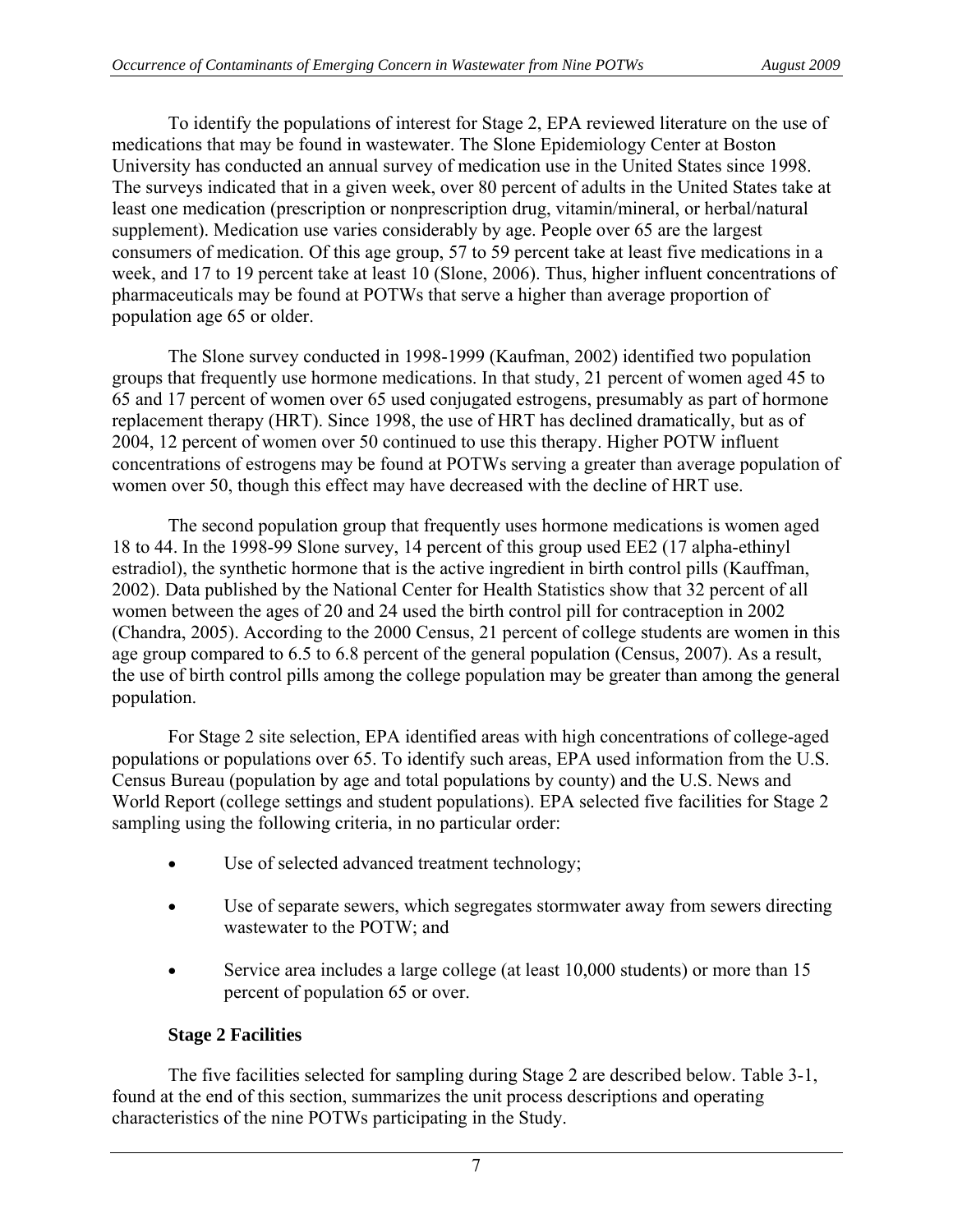*Plant E* receives wastewater from a large university and surrounding towns. The POTW diverted town flow to another nearby POTW during the sampling episode, so samples collected represent only university-derived wastewater. Flow from the town was diverted far enough in advance of EPA's sampling, to allow for the system to treat and discharge all non-university flow prior to the sampling episode. The plant receives approximately 2 MGD from the university.

 Plant E is a multi-train secondary treatment facility that operates three secondary treatment trains and disinfects using chlorine gas. The influent passes through grit removal, rag removal, primary aeration, and primary clarification. From here, treatment is split into three trains. The wastewater in Train 1 (25 percent of flow) is passed through trickling filters prior to rejoining with Train 2 wastewater (25 percent of flow), which passes through an anoxic tank before joining Train 1 wastewater. The combined secondary effluent from Trains 1 and 2 undergo secondary aeration and clarification with poly-aluminum chloride addition for phosphorus removal. Train 3 (50 percent of flow) is a two-step conventional activated sludge treatment process. The first step is a two-ring activated sludge basin; the inner zone provides aeration and the outer zone provides anoxic conditions. The second step, also a two-ring activated sludge basin, provides reaeration in the inner zone and clarification in the outer zone. Combined secondary effluent from Trains 1 and 2 and secondary effluent from Train 3 are all combined prior to disinfection using chlorine gas. The final effluent is used for spray irrigation on agricultural fields.

*Plant F* is located in a county with an above-average percentage of population over age 65. Twenty-two percent of the population in the county is over age 65, compared to the national average of 12.4 percent. Total flow to Plant F is 6.7 MGD.

Plant F is one of a few POTWs in the United States to use a five-stage Bardenpho™ treatment system with only bar screening and grit removal prior to the process. The Bardenpho™ system consists of five zones: anaerobic, anoxic, aerobic, anoxic, and reaeration. This process is designed to provide efficient, economical removal of BOD<sub>5</sub>, TSS, nitrogen, and phosphorus. The Bardenpho™ system is followed by clarification, sand filters, and UV disinfection. Final effluent is either discharged to a river or reused for irrigation and cooling in the plant's service area.

*Plant G* treats flow mainly from a university and the off-campus student population for a total of 1.5 MGD. Plant G's flow spikes significantly during and after rain events; therefore, EPA planned and conducted the sampling episode to take place during a dry time of the year to prevent loading dilution.

Plant G has an oxidation ditch system (an extended aeration activated sludge process) with final discharge to a river. Treatment consists of bar screening, grit removal, fine screening, oxidation ditch treatment, secondary clarification, chlorine disinfection (sodium hypochlorite), and dechlorination (sodium bisulfite).

*Plant H* is located in a community with an above-average percentage of population over age 65. According to the 2000 U.S. Census data, 73 percent of the population served by Plant H is over age 65. The surrounding area is home to many active adult communities and retirement homes. Total flow to the facility is approximately 2 MGD.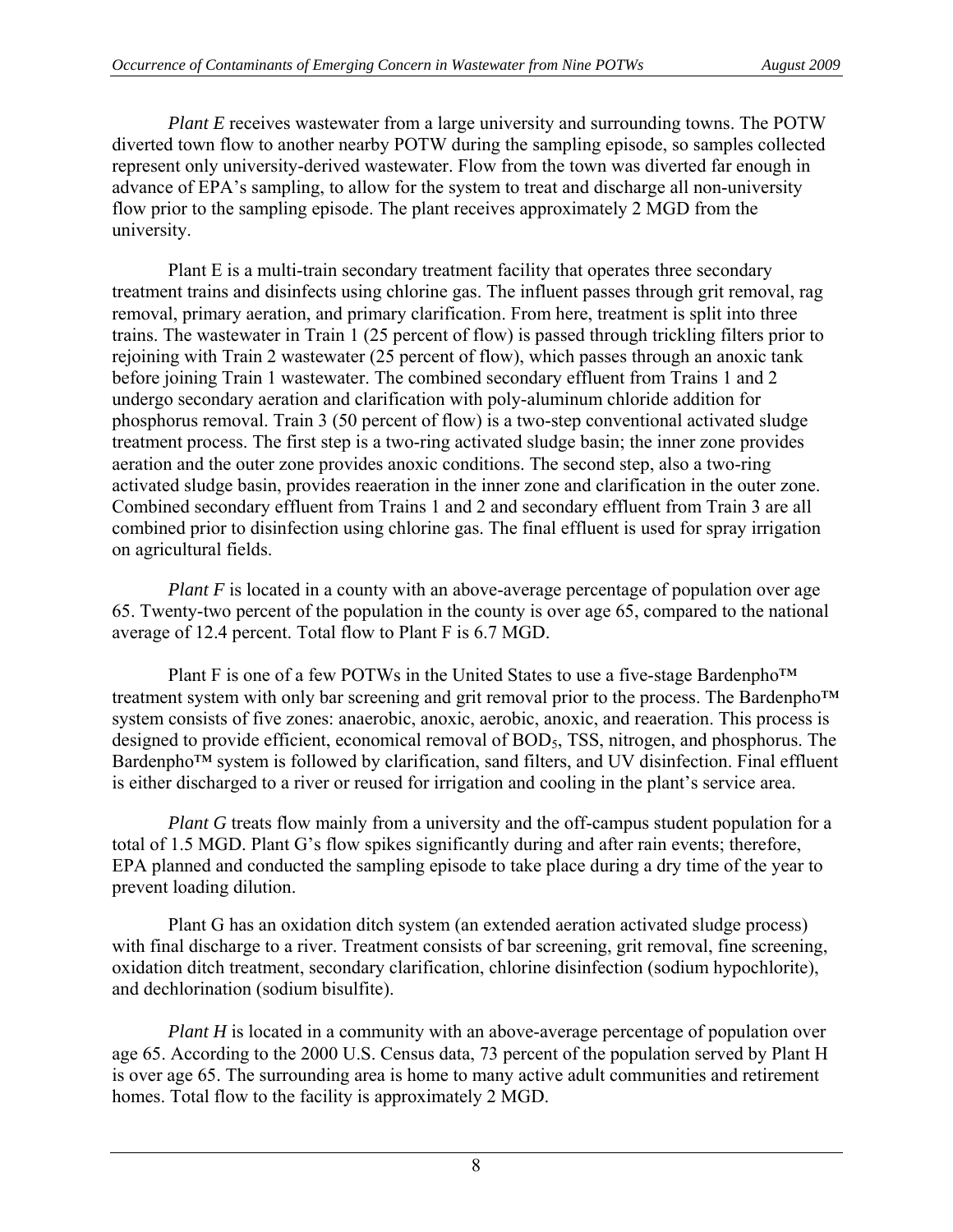Plant H also uses an oxidation ditch system. Treatment consists of screening, grit removal, oxidation ditch treatment, secondary clarification, tertiary media filters, and chlorine disinfection using sodium hypochlorite. The facility maintains chlorine residual in the treated effluent because it is discharged to groundwater percolation beds. The facility is permitted to discharge to a river, but rarely does so.

*Plant I* is also located in a community with an above-average percentage of population over age 65. According to the 2000 U.S. Census data, 25 percent of the population in the county where the POTW is located is over age 65, compared to the national average of 12.4 percent. The site contact noted that approximately 50 to 75 percent of the influent flow to Plant I is possibly from persons over 65. The surrounding area is home to many active adult communities and retirement homes. Total flow to the facility is approximately 1 MGD.

 Plant I operates three sequencing batch reactors (SBRs) to achieve secondary treatment. Treatment consists of screening, grit removal, SBR activated sludge treatment, sand filtration, and chlorine disinfection with elemental chlorine. The final effluent is disposed of on on-site spray irrigation fields. The facility is also permitted to discharge to a swamp, but rarely does so.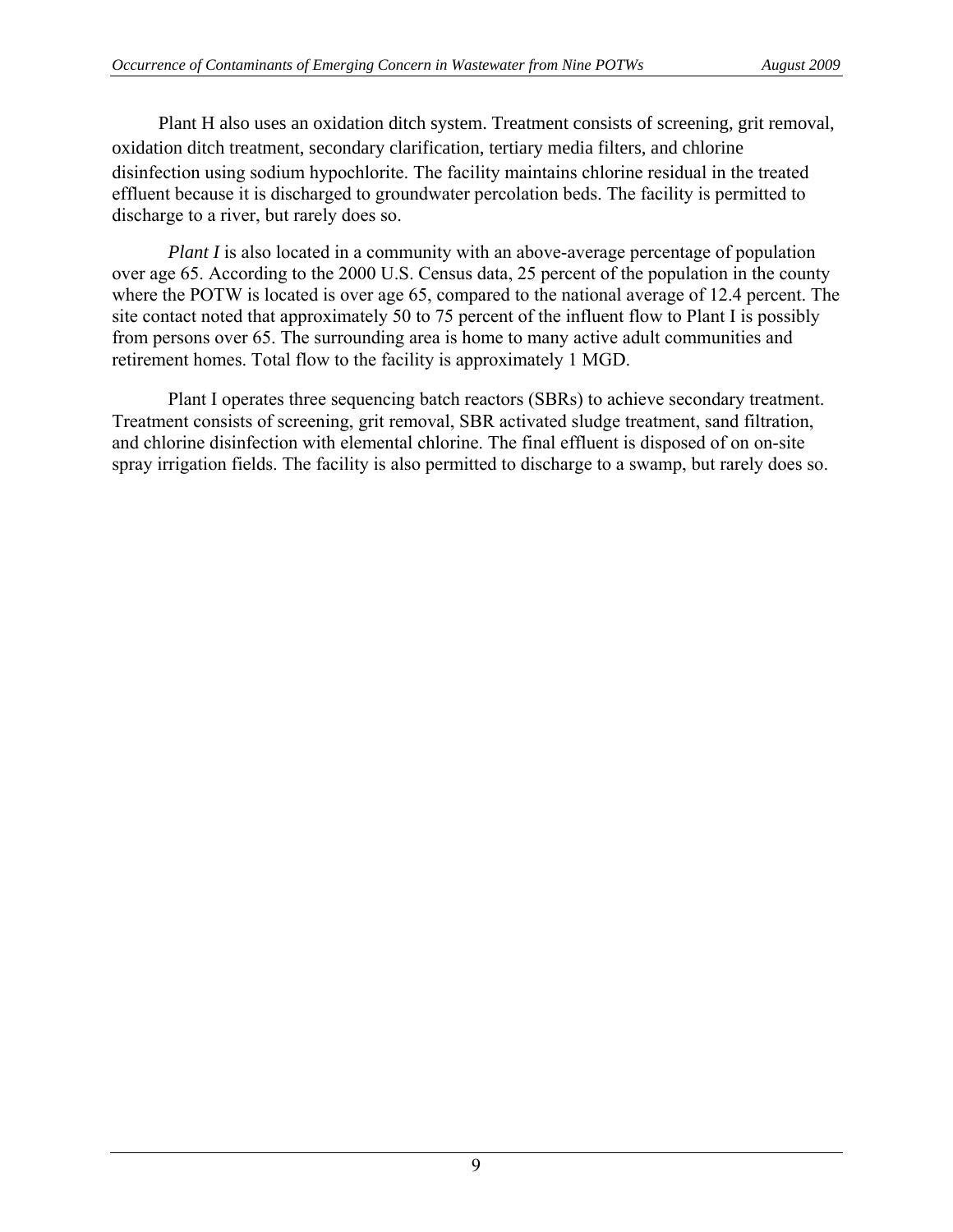| <b>Plant</b>   | <b>Primary</b><br><b>Treatment</b>                         | <b>Secondary Treatment</b>                                                                                                                           | <b>Sludge</b><br><b>Retention</b><br><b>Time</b><br>(SRT) | <b>Nitrification</b> | Sand<br>or<br>Media<br><b>Filters</b> | <b>Type of</b><br><b>Disinfection</b> |
|----------------|------------------------------------------------------------|------------------------------------------------------------------------------------------------------------------------------------------------------|-----------------------------------------------------------|----------------------|---------------------------------------|---------------------------------------|
| A              | Clarification<br>with ferric<br>chloride<br>addition       | Conventional activated sludge and<br>PAC addition                                                                                                    | 20 days                                                   | Yes                  | Yes                                   | Chlorine                              |
| B              | Clarification                                              | Conventional activated sludge                                                                                                                        | 12 days                                                   | Yes                  | N <sub>0</sub>                        | Chlorine                              |
| $\overline{C}$ | Clarification<br>with ferric<br>chloride (as<br>necessary) | Conventional activated sludge                                                                                                                        | 3.5 days                                                  | Yes                  | N <sub>0</sub>                        | <b>UV</b>                             |
| D              | Clarification                                              | Train 1: Chemical phosphorus<br>removal and pure oxygen<br>activated sludge (with separate<br>stage nitrification and<br>denitrification) (56% flow) | 2.1 days                                                  | Yes                  | Yes                                   | Ozone                                 |
|                |                                                            | Train 2: Activated sludge with an<br>anoxic zone for biological<br>phosphorus removals and<br>chemical phosphorus removal<br>$(44%$ flow)            | $0.1$ days                                                | N <sub>0</sub>       | Yes                                   |                                       |
| E              | Aeration and<br>clarification                              | Train 1: Trickling filters (25%<br>flow)                                                                                                             | N/A                                                       | Yes                  | No                                    | Chlorine                              |
|                |                                                            | Train 2: Anoxic tank (25% flow)                                                                                                                      |                                                           |                      |                                       |                                       |
|                |                                                            | Train 3: 2-step activated sludge<br>$(50\%$ flow)                                                                                                    | Step 1:<br>19.4 days                                      | Yes                  |                                       |                                       |
|                |                                                            |                                                                                                                                                      | Step 2:<br>5.4 days                                       |                      |                                       |                                       |
| $\overline{F}$ | None                                                       | 5-stage Bardenpho process<br>(anaerobic, anoxic, aerobic,<br>anoxic, aerobic)                                                                        | 16 days                                                   | Yes                  | Yes                                   | <b>UV</b>                             |
| G              | None                                                       | Oxidation ditch                                                                                                                                      | $26.5$ days                                               | Yes                  | No                                    | Chlorine                              |
| H              | None                                                       | Oxidation ditch                                                                                                                                      | $12.4$ days                                               | Yes                  | Yes                                   | Chlorine                              |
| T              | None                                                       | <b>SBRs</b>                                                                                                                                          | $14.2$ days                                               | Yes                  | Yes                                   | Chlorine                              |

|  | Table 3-1. Descriptions of Participating POTWs |  |
|--|------------------------------------------------|--|
|--|------------------------------------------------|--|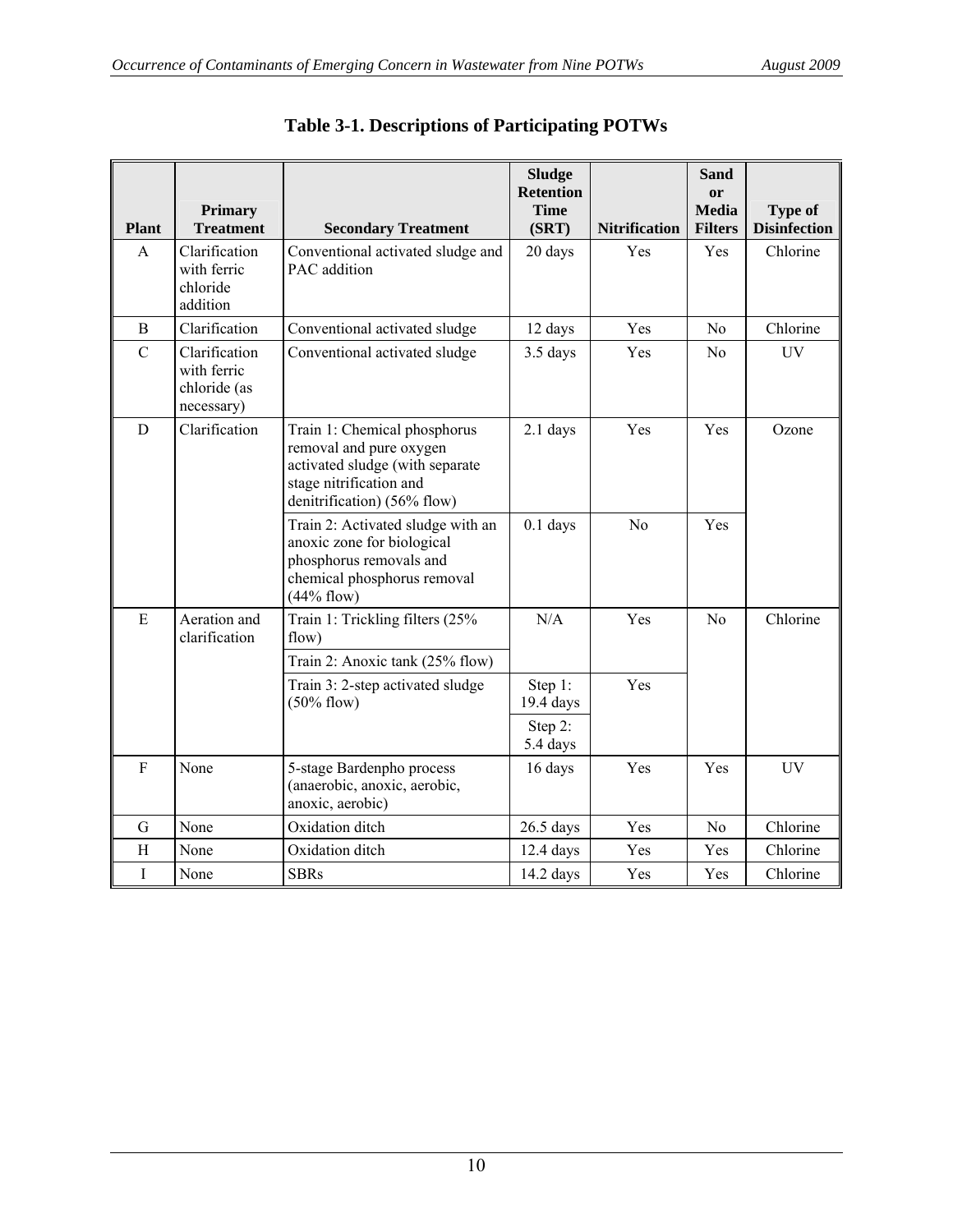#### <span id="page-16-0"></span>**4. SAMPLE COLLECTION**

#### **4.1 Sampling Locations and Procedures**

 During Stage 1, EPA collected samples of influent, final effluent, and at intermediate points in the treatment process. The wastewater was sampled periodically over a 24-hour period and the samples were composited for analysis. EPA also collected grab samples of either primary or combined sludge.

 During most of Stage 2, EPA collected samples of influent and final effluent only. EPA's objective during Stage 2 was to identify POTWs with high influent concentrations of CECs, not to estimate daily influent load. POTW influent flows follow a characteristic diurnal pattern, with lowest flows in the very early morning hours and peak flows in mid-morning. Influent BOD<sub>5</sub> concentration follows the flow variation (Metcalf and Eddy, 1978), and EPA assumed that CECs concentrations, like the  $BOD<sub>5</sub>$  concentrations, peak with the flow. EPA decided it could identify POTWs with high influent concentrations of CECs by collecting one-time grab samples during periods of peak flow. For this reason, during the last three sampling episodes, samples were collected as grab samples or manual grab composite samples. EPA did not collect any sludge samples during Stage 2.

 During Stage 2 there was a seasonal component to scheduling sampling events. The targeted populations were anticipated to have predictable seasonal migratory patterns. EPA sampled POTWs with large college populations during the school year, in order to get flow associated with their student population. Similarly, EPA sampled POTWs with a high percentage of populations over 65 during times this population was anticipated to be at their residences. EPA avoided sampling these POTWs during summer months and major holidays, when the populations may travel to escape warm summer climates or visit family.

 EPA reviewed historical monthly flow patterns for the Stage 2 facilities in order to determine when the daily flow to the specific POTWs declined, indicating that the target populations may have left the area. All of the sampling in Stage 2 took place outside periods of reduced flow. See Table 4-1 for the sampling dates.

|                  | <b>Plant</b> |  |  |                                                                                             |  |  |  |    |  |  |
|------------------|--------------|--|--|---------------------------------------------------------------------------------------------|--|--|--|----|--|--|
|                  |              |  |  |                                                                                             |  |  |  | та |  |  |
| Sampling<br>Date |              |  |  | $9/23/2005$ 6/21/2006 8/9/2006 9/13/2006 11/12/2007 11/15/2007 4/8/2008 4/10/2008 7/29/2008 |  |  |  |    |  |  |

#### **Table 4-1. POTW Sampling Episode Dates**

<sup>a</sup> While this sampling event took place during summer months, the historical information indicated flow remained fairly consistent during the summer with peaks in October and drops off in November and December, two major holiday months.

#### *4.1.1 Sampling Locations*

 At four plants, EPA collected influent samples after bar screening and grit removal, but before primary treatment and recycle stream mixing when feasible (Plants A, B, D, and H). At the remaining plants, EPA collected influent samples prior to the grit chamber (Plants E, F, and G) or influent channel bar screen (Plants C and I).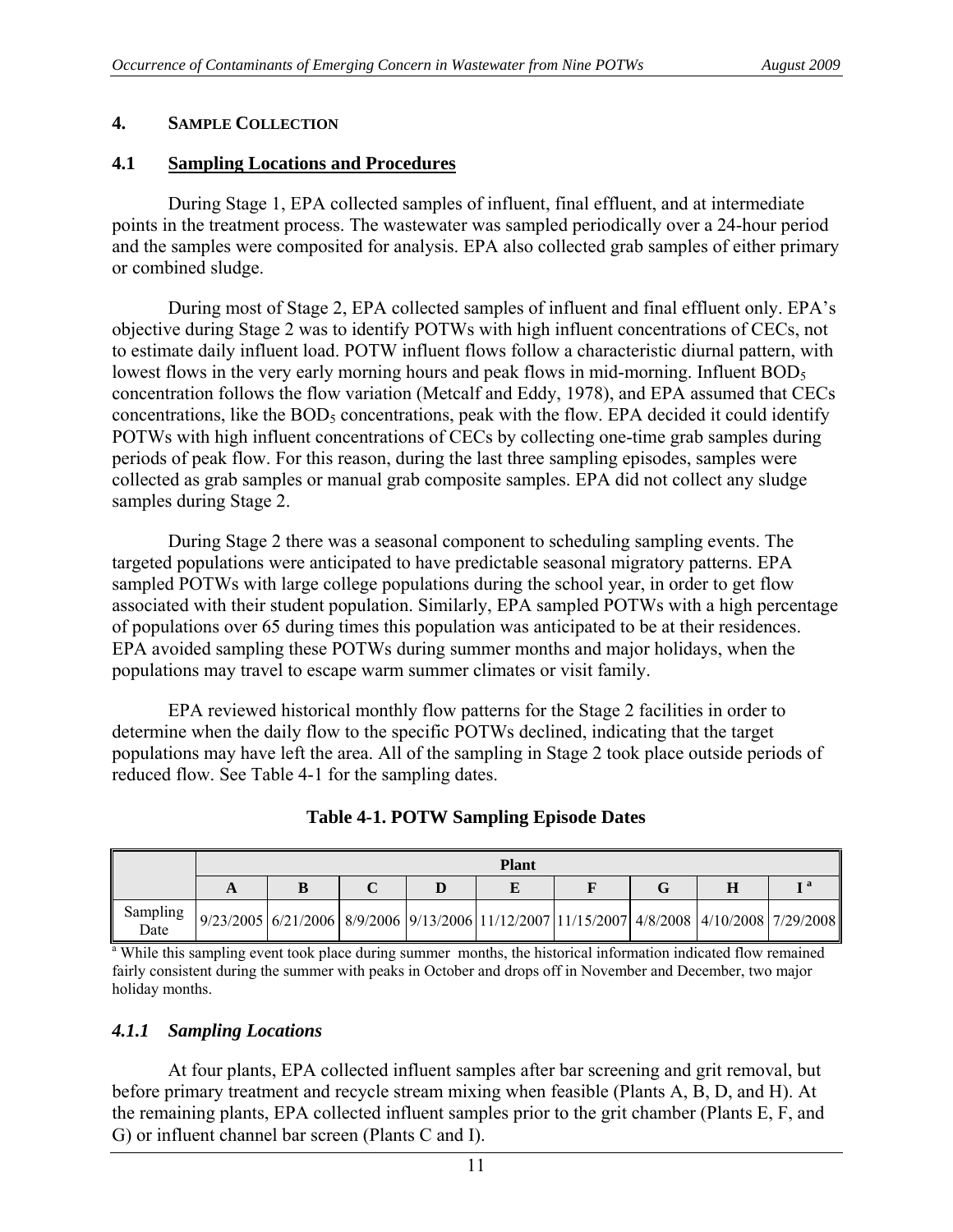At Plants A, F, G, H, and I, EPA collected samples only at the influent and final effluent locations.

 At Plants B and C, EPA collected samples of intermediate secondary effluent in addition to samples of influent and final effluent. Secondary effluent samples were collected directly after secondary clarification but before disinfection.

 Because Plant D uses a variety of treatment units, EPA collected samples at several intermediate points.

 Due to the long SRT of the two-step activated sludge treatment system at Plant E, EPA chose to sample the influent to and effluent from the activated sludge treatment system at this facility.

 Figures 4-1 through 4-9 present process schematics for each POTW. Sampling points are noted on each of the plant schematics.



**Figure 4-1. Process Schematic of Plant A** 



**Figure 4-2. Process Schematic of Plant B**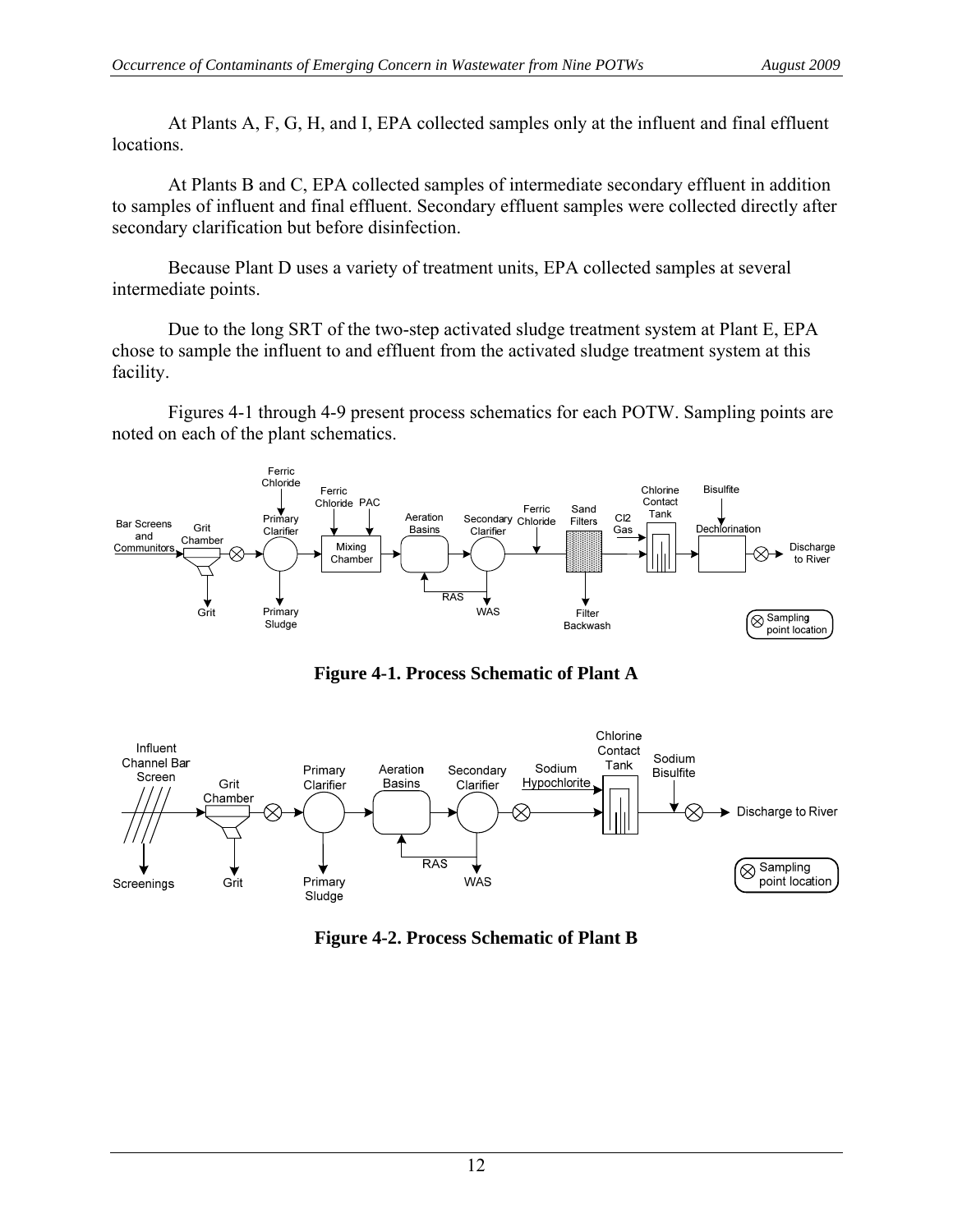

**Figure 4-3. Process Schematic of Plant C** 



**Figure 4-4. Process Schematic of Plant D** 



**Figure 4-5. Process Schematic of Plant E**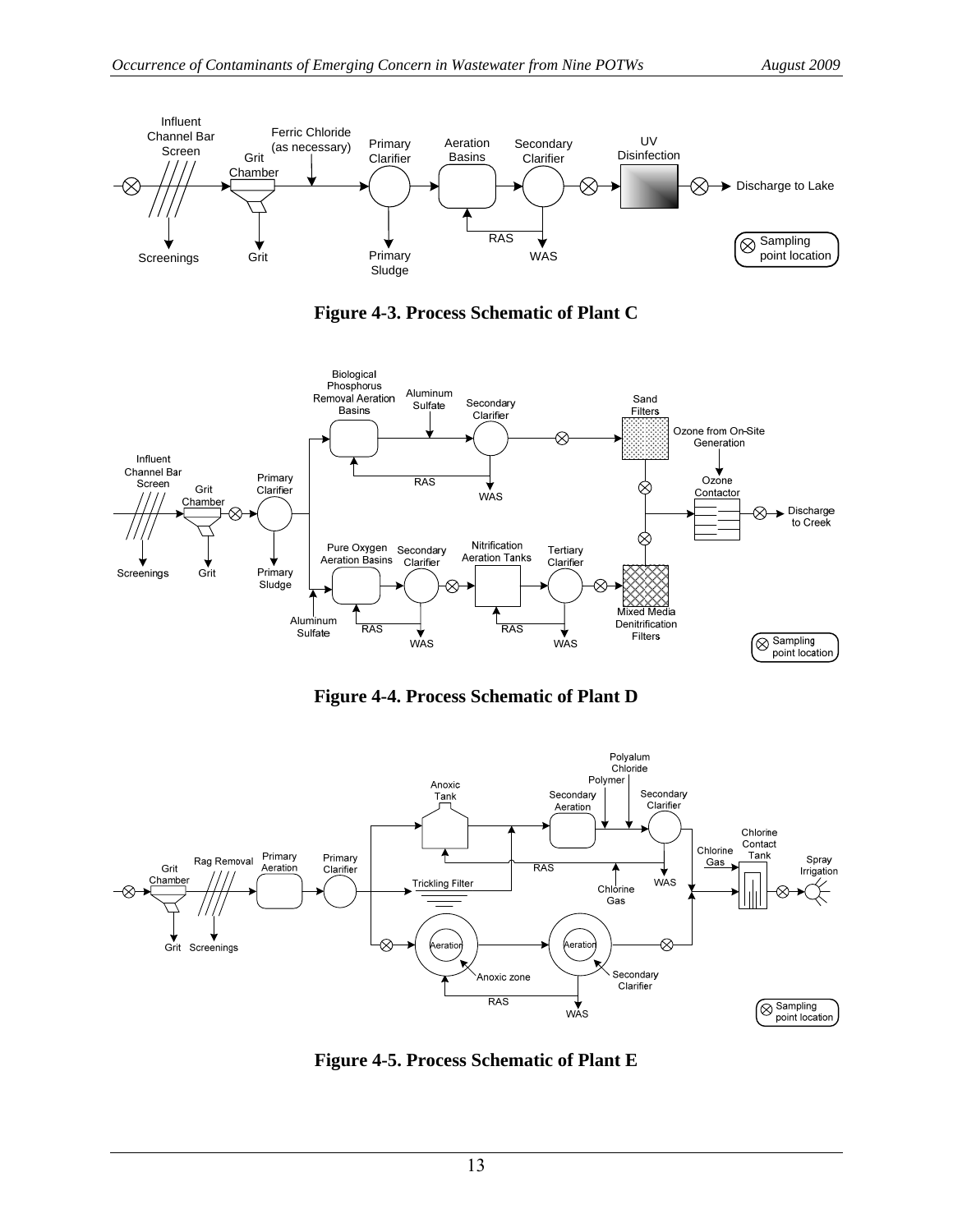

**Figure 4-6. Process Schematic of Plant F** 



**Figure 4-7. Process Schematic of Plant G** 



**Figure 4-8. Process Schematic of Plant H**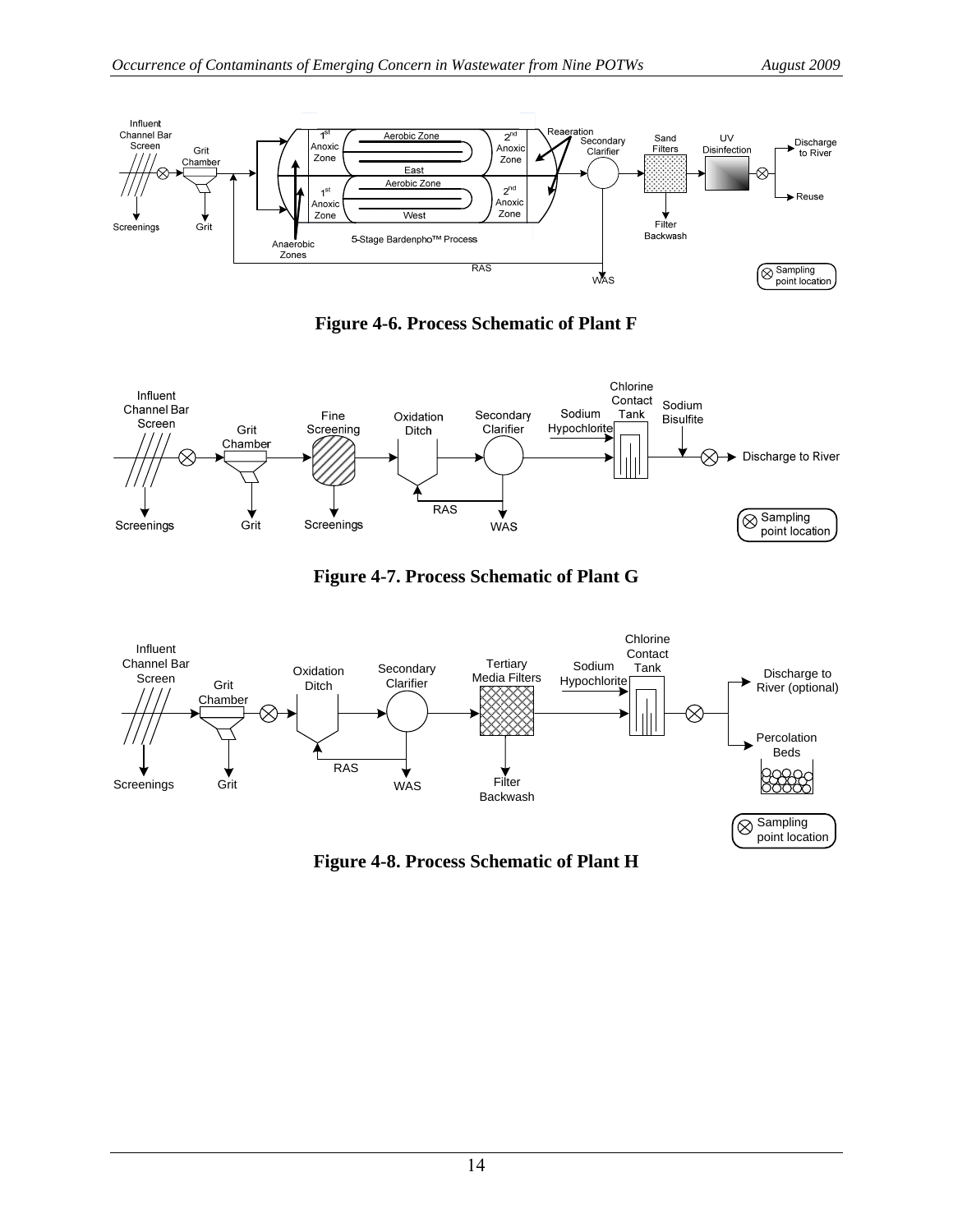<span id="page-20-0"></span>

## **Figure 4-9. Process Schematic of Plant I**

## *4.1.2 Sampling Procedures*

 EPA collected samples over a 24-hour period at Plants A through F, as one-time grab samples at Plants G and H, and as multiple-hour manual grab composites at Plant I.

## **24-Hour Sampling Episodes**

 At Plants A, B, C, D, E, and F, EPA collected samples over a 24-hour sampling period. Samples were collected using either an automatic compositor or a grab sampling bottle dipper. A composite sample is a mixture of discrete samples collected over a specific period of time (e.g., 24 hours) intended to represent the characteristics of the flow at the sampling point over the entire sampling period.

 To collect a representative sample of the varying influent flow to POTWs, EPA used one of the following techniques:

- Time-weighted sampling: aliquots collected at 15-minute intervals;
- Flow-weighted sampling: automatic compositors connected to flow meters, aliquots collected after predetermined amount of flow passed; or
- Manual time-/flow-weighted sampling: typical flow pattern determined, aliquots collected at intervals ranging from 10 to 20 minutes based on high-, medium-, and low-flow periods.

*Time-weighted sampling*. At Plant A, automatic compositors were programmed to collect sample aliquots every 15 minutes throughout the entire 24-hour sampling period. The time-based schedule was intended to reflect the changing wastewater stream as flow changed.

*Flow-weighted sampling*. Because the time-based schedule used at Plant A did not seem to reflect periods of high flow, EPA used a flow-weighted sampling strategy at Plant B. Automatic compositors collected sample aliquots when a preset volume of sample passed through the influent channel, as signaled by a flow meter. However, the flow meters used at POTW B were sometimes unreliable, and the signal was not always constant.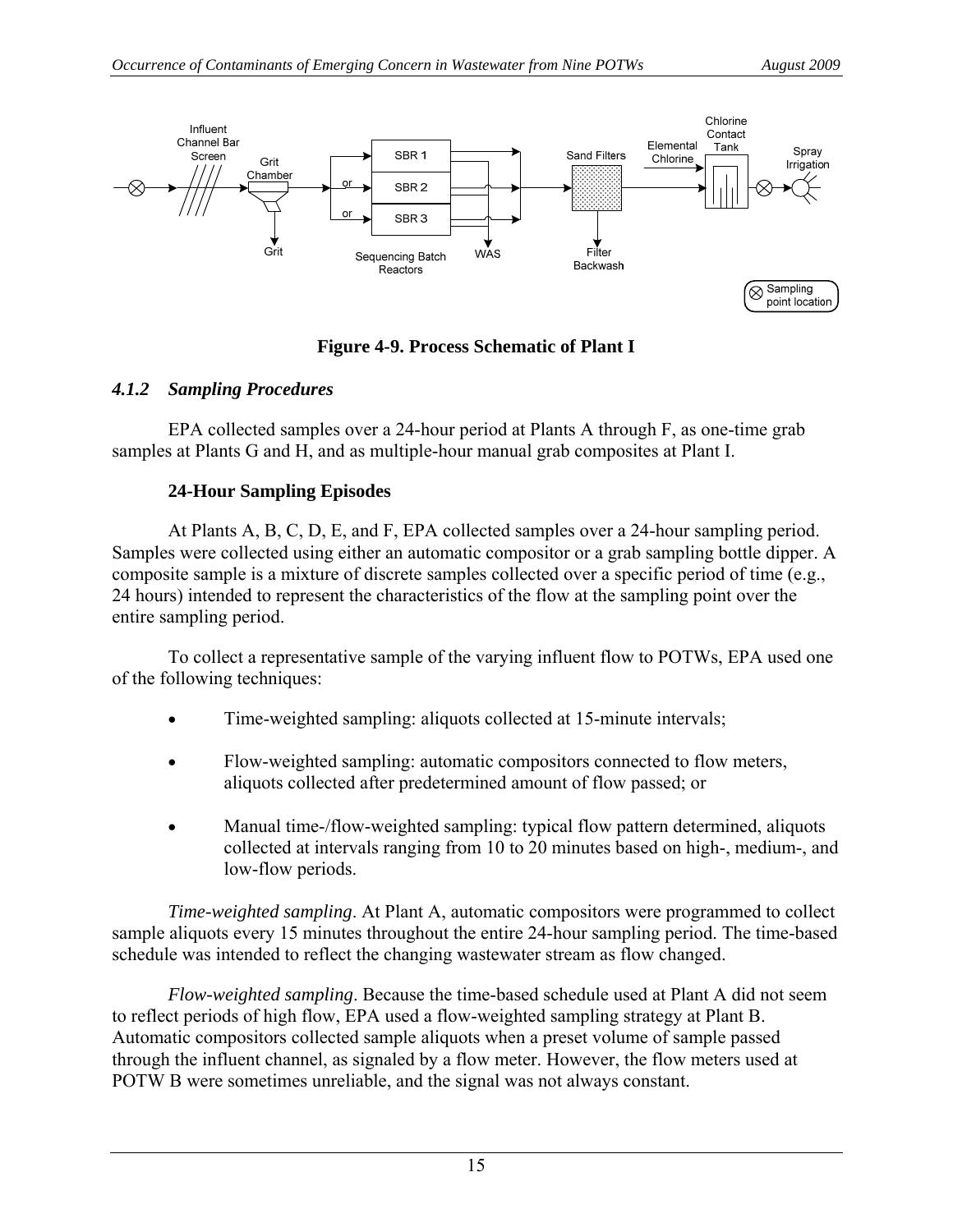*Manual time-/flow-weighted sampling*. For sampling at Plants C, D, E, and F, EPA used historical daily flow data and trends to create a manual time-/flow-weighted sampling scheme. A larger volume of sample was collected during periods of higher flow. This sampling technique required EPA to adjust the sampling interval on the automatic compositors four times within the 24-hour sampling period. Sampling aliquot intervals were calculated prior to the sampling episode. When possible, time-/flow-weighted sampling intervals were adjusted on site, as updated flow data were provided by POTW personnel.

 The automatic compositors dispensed samples into multiple 10-liter jars over the 24-hour sampling period. The contents of the multiple jars were poured into a large 15-gallon plastic container lined with Teflon® bag(s). The sample was mixed with a Teflon® stirring rod and pumped into the sample containers using a peristaltic pump.

 Because automatic sampling equipment could interfere with analyte recoveries for some of the non-CEC methods, a subset of these samples were collected directly into sample containers. Grab samples were collected four times (at 6-hour intervals) during the 24-hour sample collection period using a bottle dipper. The grab samples were physically composited by the analytical laboratory prior to analysis.

## **One-Time Grab Sampling Episodes**

 EPA changed from composite sampling to grab sample collection at Plants G and H. Grab sampling was based on the premise that CECs concentrations, like the BOD<sub>5</sub> concentrations, peak with the flow. EPA decided it could identify POTWs with high influent concentrations of CECs by collecting one-time grab samples during periods of peak flow.

 EPA identified the peak POTW flow periods (the one to two hours during which POTW flow was at its highest) to get the highest percentage of human derived waste in the influent. The one-time grab samples were collected directly into the sample containers using a bottle dipper when the plant influent flow was at its peak.

# **Manual Grab Composite Episodes**

 At Plant I, EPA collected time-weighted, manual grab composite samples at the influent and effluent. Because Plant I operates SBRs and effluent flow is not constant, EPA chose not to collect one-time grab samples similar to POTWs G and H. Influent and effluent samples were collected as time-weighted, manual composite aliquots over one SBR fill period and decant period, respectively. The sampled SBR fill period occurred during the peak POTW flow period.

 At the influent, the manual composite samples were collected into a sample bottle from a sample tap then poured into a 10-L composite sample jar. At the end of the compositing period, the mixed sample was poured from the 10-L jar directly into sample bottles. At the effluent, EPA used a bottle dipper to collect sample aliquots into a sample bottle. These bottle aliquots were poured into two 10-L composite sample jars. At the end of the compositing period, mixed sample was poured directly from the 10-L jars into sample bottles. EPA's sample collection procedures are summarized in Table 4-2.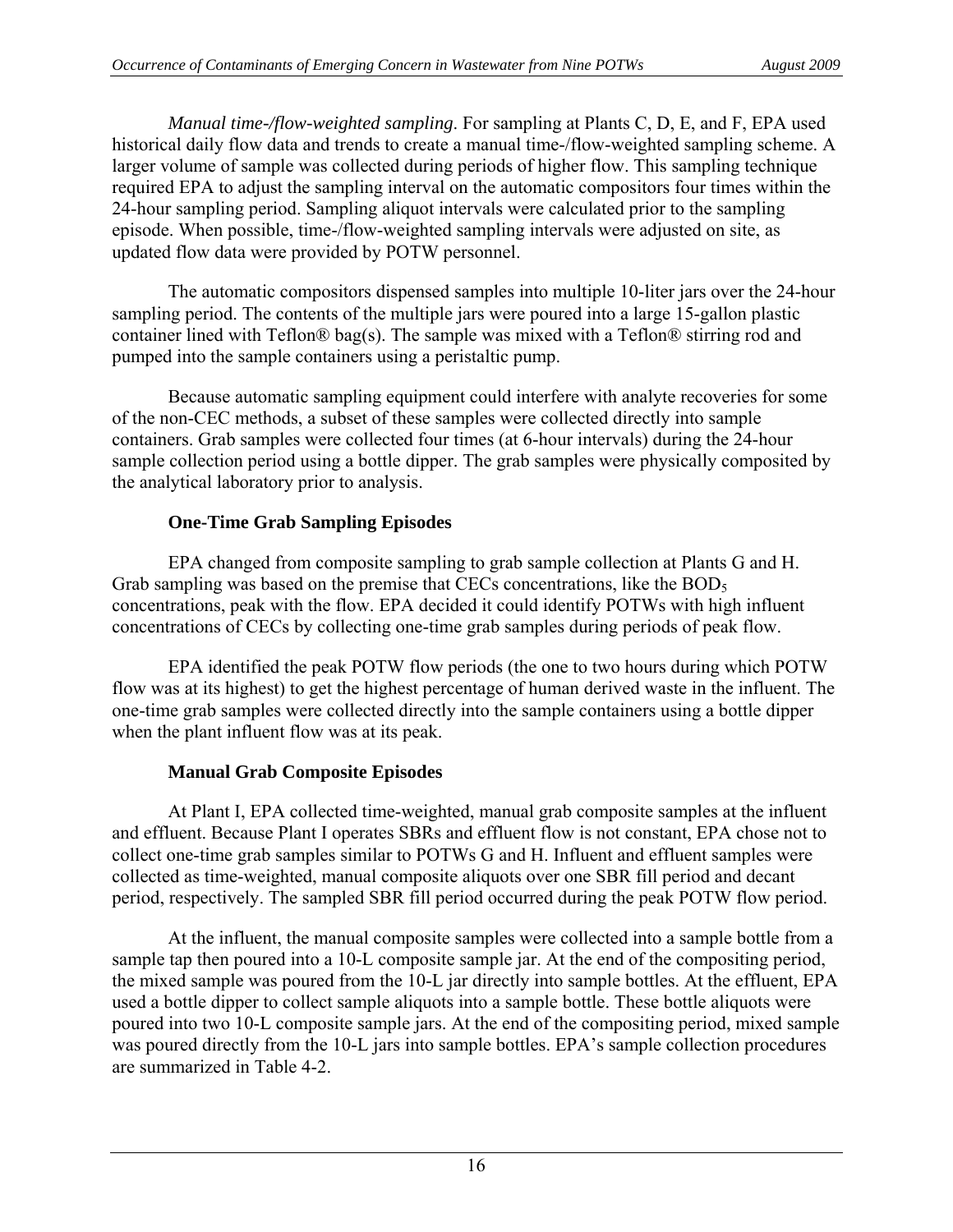<span id="page-22-0"></span>

| <b>Plant</b>  | <b>Influent</b>                                                   | <b>Intermediate Sampling</b><br>Point(s)                         | <b>Final Effluent</b>                                             | <b>Sludge</b>    |
|---------------|-------------------------------------------------------------------|------------------------------------------------------------------|-------------------------------------------------------------------|------------------|
| $\mathsf{A}$  | Time-weighted 24-hour<br>composite and 4-interval<br>grab         | None                                                             | Time-weighted 24-hour<br>composite and 4-interval<br>grab         | One-time<br>grab |
| B             | Flow-weighted 24-hour<br>composite and 4-interval<br>grab         | Flow-weighted 24-hour<br>composite and 4-interval grab           | Flow-weighted 24-hour<br>composite and 4-interval<br>grab         | One-time<br>grab |
| $\mathcal{C}$ | Time-/flow-weighted 24-<br>hour composite and 4-<br>interval grab | Time-/flow-weighted 24-hour<br>composite and 4-interval grab     | Time-/flow-weighted 24-<br>hour composite and 4-<br>interval grab | One-time<br>grab |
| D             | Time-/flow-weighted 24-<br>hour composite and 4-<br>interval grab | 5 time-/flow-weighted 24-hour<br>composites and 4-interval grabs | Time-/flow-weighted 24-<br>hour composite and 4-<br>interval grab | One-time<br>grab |
| E             | Time-/flow-weighted 24-<br>hour composite and 4-<br>interval grab | 2 time-/flow-weighted 24-hour<br>composites and 4-interval grabs | Time-/flow-weighted 24-<br>hour composite and 4-<br>interval grab | None             |
| $\mathbf{F}$  | Time-/flow-weighted 24-<br>hour composite and 4-<br>interval grab | None                                                             | Time-/flow-weighted 24-<br>hour composite and 4-<br>interval grab | None             |
| G             | One-time grab                                                     | None                                                             | One-time grab                                                     | None             |
| H             | One-time grab                                                     | None                                                             | One-time grab                                                     | None             |
| I             | Time-weighted, 3-hour grab<br>composites                          | None                                                             | Time-weighted, 40-minute<br>grab composites                       | None             |

|  |  |  |  | <b>Table 4-2. Sample Collection Procedures</b> |
|--|--|--|--|------------------------------------------------|
|--|--|--|--|------------------------------------------------|

#### **4.2 Quality Assurance**

 EPA wrote a Quality Assurance Project Plan (QAPP) to document the project-specific policies, organization, objectives, functional activities, and specific quality assurance/quality control (QA/QC) procedures for the Nine POTW Study. EPA developed the initial QAPP at the start of Stage 1 (QAPP Versions 1 and 2), and revised it prior to the start of Stage 2 sampling (QAPP Version 3). The QAPP complies with *EPA Requirements for QA Project Plans* (QA/R-5) (EPA, 2001) and presents the criteria used to review the sampling data collected in the Study.

#### **4.3 Quality Control Procedures**

 Quality assurance/quality control (QA/QC) procedures applicable to the nine sampling episodes are outlined in the *Quality Assurance Project Plan for the POTW Study* (ERG, 2006; ERG, 2008). QC practices include collecting and analyzing the following:

- Equipment blanks;
- Field duplicates;
- Laboratory QC volumes; and/or
- Trip blanks.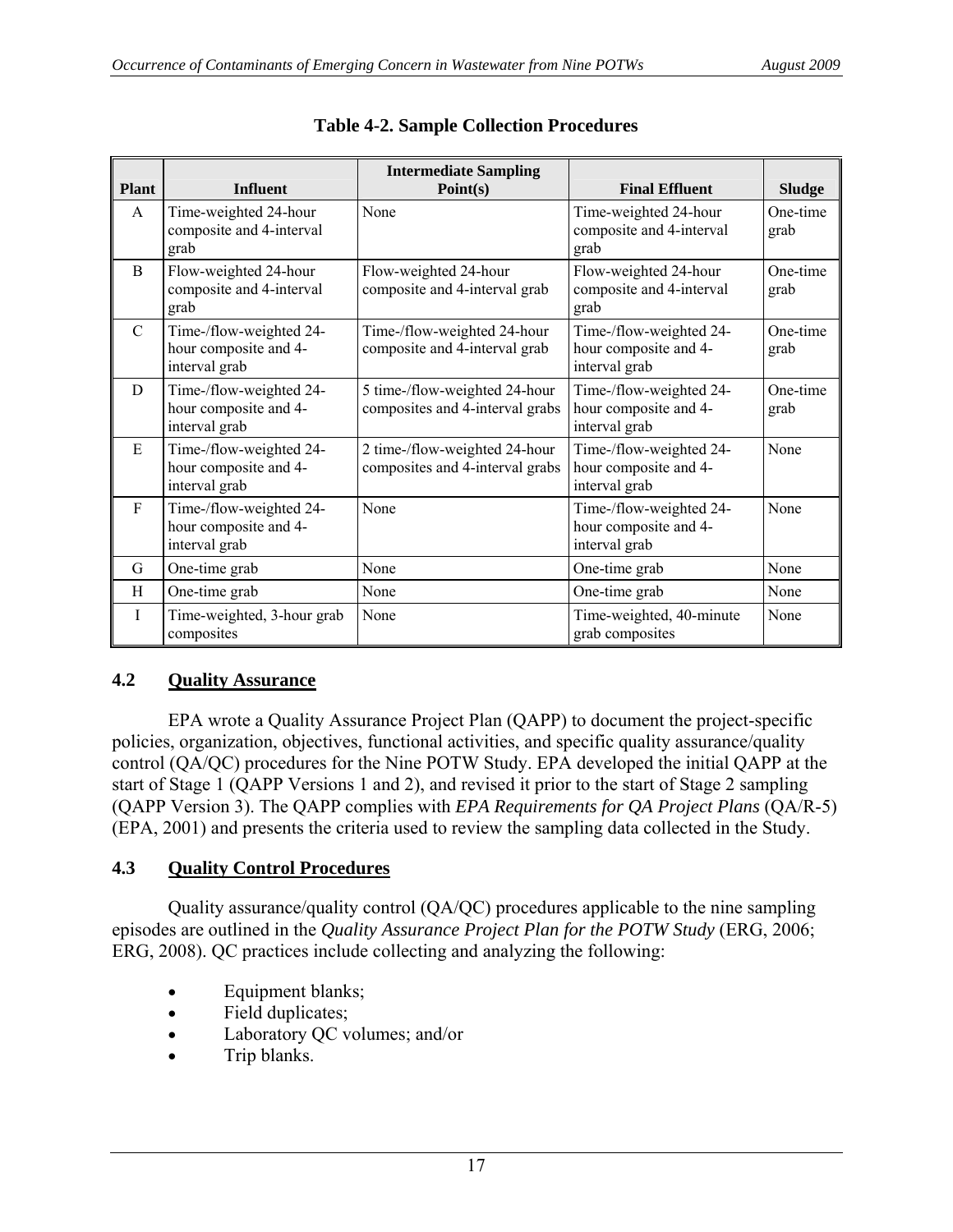# <span id="page-23-0"></span>*4.3.1 Equipment Blanks*

 To assess contamination from sampling equipment in the field, EPA collected equipment blanks for the automatic compositors and bottle dippers used at each sampling episode.

 For the automatic compositor, EPA collected an equipment blank by pumping Ultra Pure Blank Water  $DI+<sup>TM</sup>$  through the entire automatic compositor system directly into sample containers; the automatic compositor system included tubing, a 15-gallon plastic tank lined with Teflon® bag(s), a Teflon® stir rod, and, in some cases, a strainer. The tubing was purged prior to the collection of equipment blanks. EPA also used Ultra Pure Blank Water DI+™ to collect bottle dipper equipment blanks by placing the sample container into the bottle dipper apparatus as is done during field sampling and pouring the Ultra Pure Blank Water DI+™ directly into the sample containers.

 EPA analyzed equipment blanks for select analytes during each sampling episode. Equipment blanks collected at Plants A, B, C, and D were analyzed for semivolatile organic compounds and metals. Equipment blanks at Plants E, F, G, H, and I were analyzed for the CECs target analytes. EPA compared the concentrations of CECs detected in the equipment blanks to the concentrations of CECs detected in the associated samples. See Appendix C for details of how EPA adjusted the sample results based on the significance of blank contamination.

# *4.3.2 Field Duplicates*

 EPA collected duplicate samples to assess the variability in sample collection, handling, preparation, and analysis. Duplicate samples were collected from the same location, at the same time, and stored and analyzed independently.

 EPA collected field duplicates using separate automatic compositors or duplicate grab samples collected at the same time as other grab samples. Field duplicates were not collected at Plants A, D, G, H, and I. Field duplicates collected at Plants B, C, E, and F were analyzed for all CECs target analytes. Results of analysis of duplicate samples have been averaged for presentation in Appendix C of this report.

# *4.3.3 Laboratory Quality Control Volumes*

 As part of standard laboratory QC, matrix effects on analytical performance are assessed through the analysis of matrix spikes and laboratory duplicates. For nonisotope dilution procedures, these analyses are conducted on 10 percent of the samples from a given matrix (e.g., aqueous, sludge) within a sampling event. Laboratory QC volumes were taken from composite volumes collected and poured into separate sample bottles at the same time as sample aliquots were prepared, or they were collected as grab samples.

 EPA collected laboratory QC volumes for at least some of the CECs target analytes at all nine POTWs.

# *4.3.4 Trip Blanks*

 At some POTWs, trip blanks were collected and analyzed for select analytes to evaluate possible contamination during shipment and handling of samples. Sample containers were filled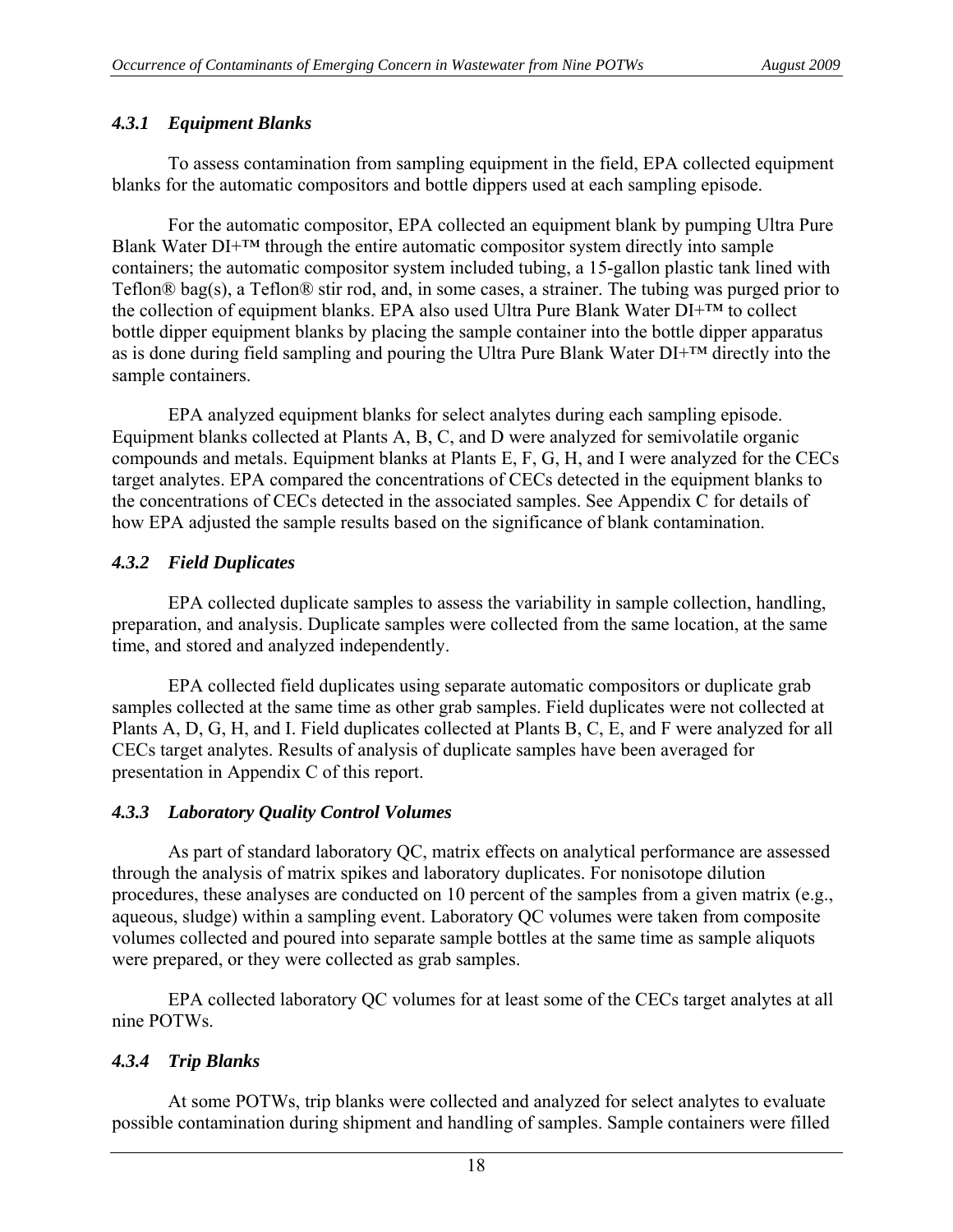<span id="page-24-0"></span>with Ultra Pure Blank Water  $DI+^{TM}$  and shipped with empty sample containers to the POTW and then with the collected samples to the analytical laboratories. Trip blanks collected at Plants A, B, C, and D were analyzed for volatile organic compounds. Trip blanks collected for Plants E and F were analyzed for alkylphenols, APEs, and BPA.

# *4.3.5 Quality Control Sample Summary*

 Samplers were to collect one equipment blank for every 10 samples collected, but no less than one per sampling episode. EPA collected 19 total equipment blanks for 31 total samples in the Nine POTW Study, and met the QAPP QC requirements.

 In addition, samplers were to collect one duplicate sample per 10 samples collected for the program. EPA collected 10 duplicate samples for the 31 total samples, and met the QAPP requirements.

 Table 4-3 lists the QC samples collected for each target analyte family at each POTW sampled during the program.

| Analyte                        |              | <b>Plant</b>    |                 |        |                                                                        |                                                                        |                          |                          |                          |  |  |  |  |
|--------------------------------|--------------|-----------------|-----------------|--------|------------------------------------------------------------------------|------------------------------------------------------------------------|--------------------------|--------------------------|--------------------------|--|--|--|--|
| Family                         | $\mathbf{A}$ | B               | $\mathbf C$     | D      | E                                                                      | F                                                                      | G                        | H                        | $\mathbf{I}$             |  |  |  |  |
| <b>PPCPs</b>                   | MS/MSD       | MS/MSD<br>EfDup | MS/MSD<br>EfDup | MS/MSD | EfDup<br>EEBlank<br>In Dup<br><b>IEBlank</b>                           | EfDup<br><b>EEBlank</b><br>InDup<br><b>IEBlank</b>                     | <b>EEBlank</b>           | EEBlank                  | EEBlank                  |  |  |  |  |
| Steroids and<br>Hormones       | MS/MSD       | MS/MSD<br>EfDup | MS/MSD<br>EfDup | MS/MSD | EfDup<br>EEBlank<br>InDup<br><b>IEBlank</b>                            | EfDup<br><b>EEBlank</b><br>InDup<br><b>IEBlank</b>                     | <b>EEBlank</b>           | <b>EEBlank</b>           | <b>EEBlank</b>           |  |  |  |  |
| Alkylphenols,<br>APEs, and BPA |              | EfDup           | EfDup           |        | MS/MSD<br>EfDup<br><b>EEBlank</b><br>InDup<br><b>IEBlank</b><br>Trip B | MS/MSD<br>EfDup<br><b>EEBlank</b><br>InDup<br><b>IEBlank</b><br>Trip B | MS/MSD<br><b>EEBlank</b> | MS/MSD<br><b>EEBlank</b> | MS/MSD<br><b>EEBlank</b> |  |  |  |  |
| <b>PBDEs</b>                   |              | InDup           | In Dup          |        | EfDup<br>InDup                                                         | EfDup<br>InDup                                                         | <b>EEBlank</b>           | <b>EEBlank</b>           | EEBlank                  |  |  |  |  |
| Pesticides                     |              | MS/MSD<br>InDup | MS/MSD<br>InDup | MS/MSD | MS/MSD<br>EfDup<br>EEBlank<br>InDup<br><b>IEBlank</b>                  | MS/MSD<br>EfDup<br><b>EEBlank</b><br>InDup<br><b>IEBlank</b>           | MS/MSD<br><b>EEBlank</b> | MS/MSD<br>EEBlank        | MS/MSD<br><b>EEBlank</b> |  |  |  |  |

**Table 4-3. QC Samples at each POTW for each CECs Analyte Family** 

MS/MSD – Matrix spike/matrix spike duplicate. EfDup – Effluent duplicate. EEBlank – Effluent equipment blank.

InDup – Influent duplicate.

IEBlank – Influent equipment blank. Trip B – Trip blank.

# **4.4 Sample Collection, Preservation, and Storage**

 Analytical methods used to measure pollutants in the wastewater samples collected in this study typically include instructions for collecting, preserving, and storing wastewater samples. These specifications are designed to prevent degradation and loss of the target analytes. Several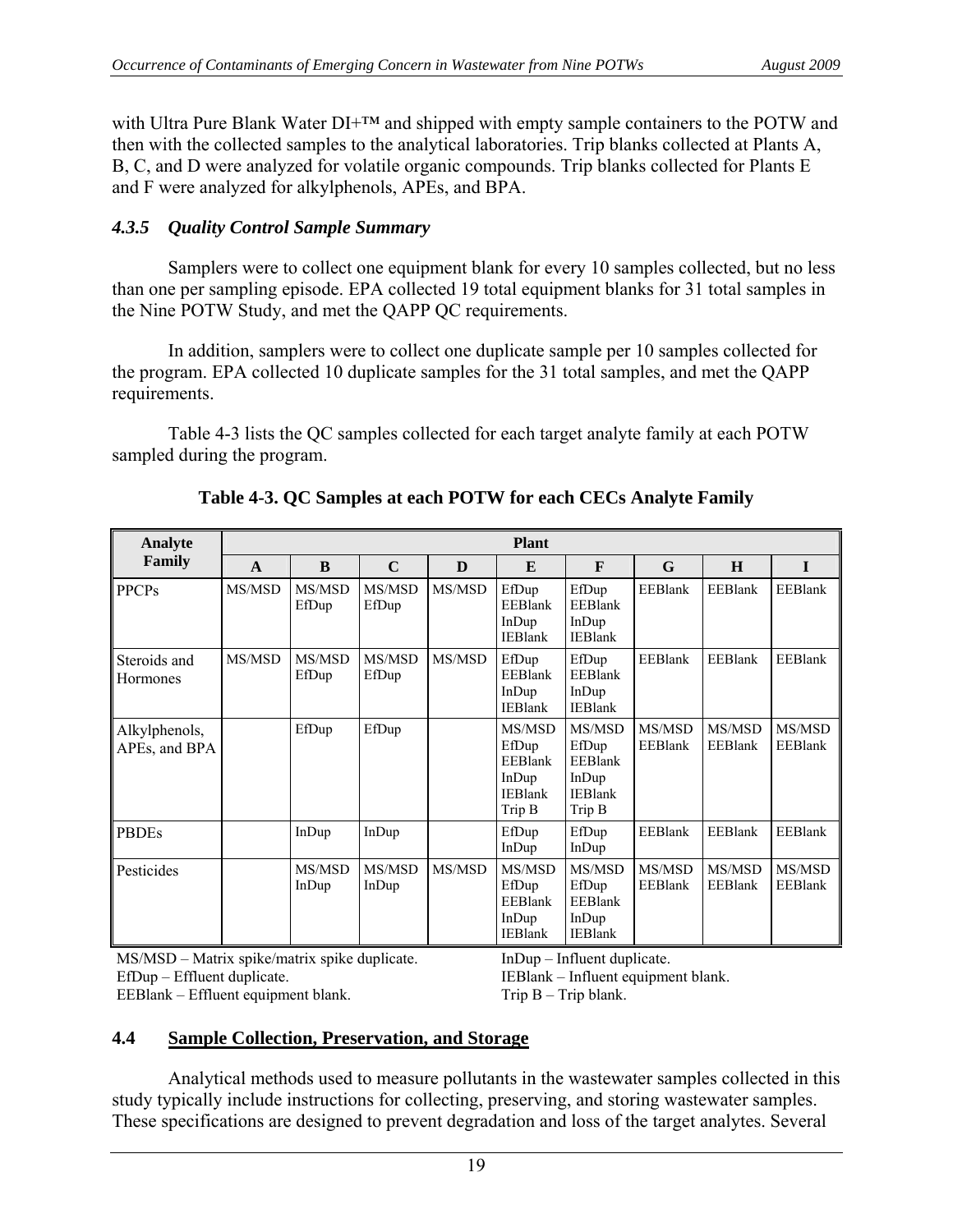methods direct samplers to maintain samples at a certain temperature or to treat samples with preserving chemicals. For example organic analytes containing chlorine are preserved with sodium thiosulfate (Na<sub>2</sub>S<sub>2</sub>O<sub>3</sub>). Dissolved thiosulfate converts hypochlorite to chloride ion and prevents oxidation of the organic analytes in the sample. For the CECs analytical methods, preservation and storage requirements and recommendations are still under development.

 Because EPA was continuing to develop analytical methods during the Nine POTW Study, sample preservation and storage specifications were in flux. The methods used by EPA to detect PPCPs, steroids/hormones and pesticides suggest some of the target analytes may degrade rapidly in aqueous samples. The methods recommended beginning sample extraction within 7 days of collection (within 48 hours is strongly encouraged). Extracts should be analyzed within 40 days of extraction. Freezing of aqueous samples is encouraged to minimize degradation (especially if extracting within 48 hours is not practical), in which case samples should be extracted within 48 hours of removal from the freezer. Samples should arrive at the laboratory at  $≤6$ °C.

 Both methods used to analyze for nonylphenols and alkylphenol ethoxolates required that samples analyzed for alkylphenols, APEs, and BPA be stored between 0 and 4°C from the time of collection to extraction. Samples must be extracted within 28 days of collection and completely analyzed within 40 days of extraction. All samples met the hold times for extraction and analysis. The laboratory did not report sample temperatures upon receipt.

 EPA Method 1614 does not specify holding times associated with PBDEs in aqueous sample matrices. The method notes that, if stored in the dark at  $\leq 6^{\circ}$ C, aqueous samples may be stored for up to one year.

 The following tables present the sample collection, preservation, and storage conditions used for samples analyzed for CECs:

- Table 4-4: PPCPs;
- Table 4-5: Steroids and Hormones;
- Table 4-6: Alkylphenols, APEs, and BPA;
- Table 4-7: PBDEs; and
- Table 4-8: Pesticides and Herbicides.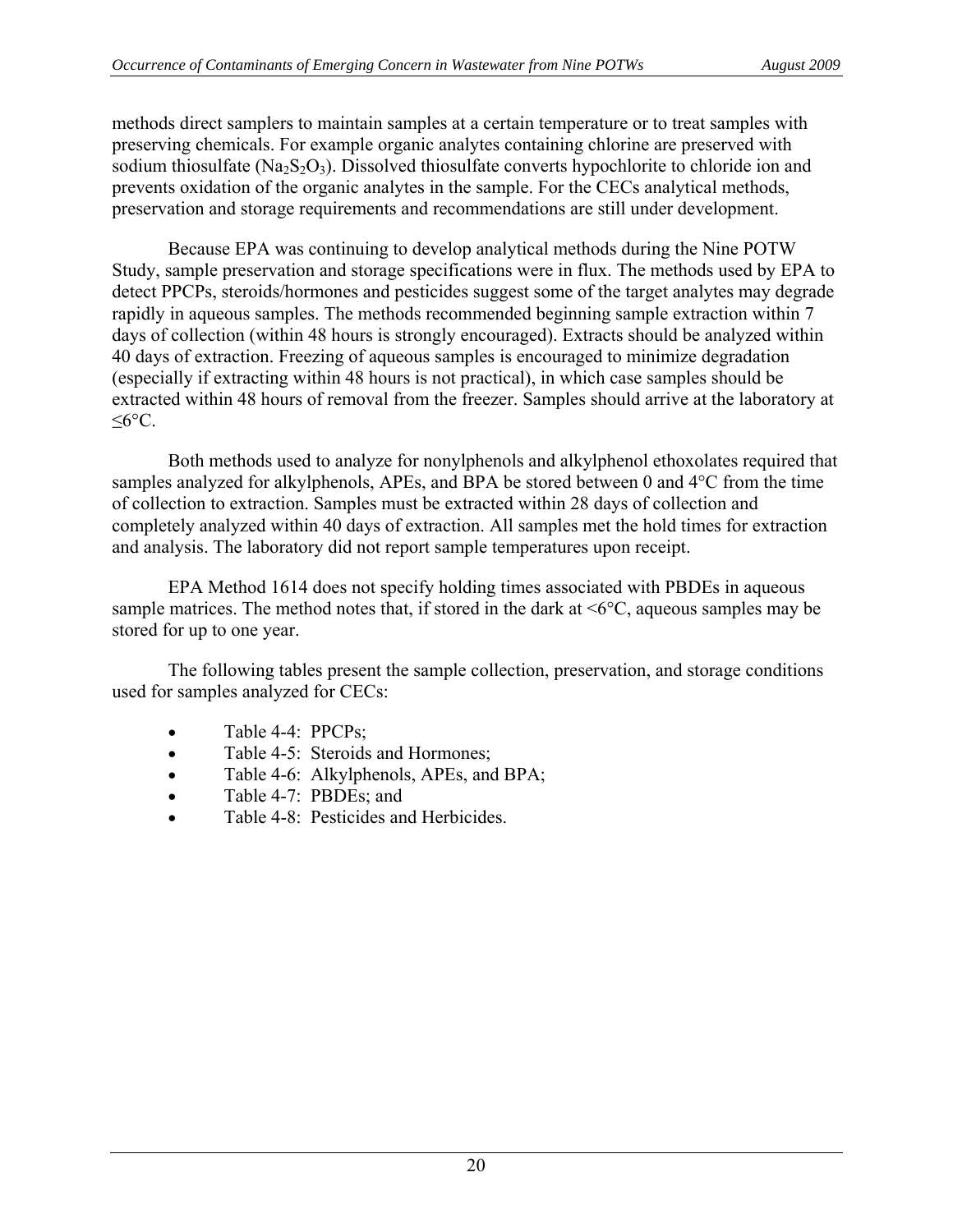| <b>Plant</b>                                                  | $\mathbf{A}$                                                                       | $\bf{B}$                                      | $\mathbf C$                                  | D                                                                                  | E                                                                                            | $\mathbf{F}$                                                                                    | G                                                                                               | H                                                                                            | $\mathbf I$                                                                                  |
|---------------------------------------------------------------|------------------------------------------------------------------------------------|-----------------------------------------------|----------------------------------------------|------------------------------------------------------------------------------------|----------------------------------------------------------------------------------------------|-------------------------------------------------------------------------------------------------|-------------------------------------------------------------------------------------------------|----------------------------------------------------------------------------------------------|----------------------------------------------------------------------------------------------|
| <b>Method</b>                                                 | <b>AXYS MLA-052</b><br>Rev. 2                                                      | <b>AXYS MLA-052</b><br>Rev. 2                 | <b>AXYS MLA-052</b><br>Rev. 2                | <b>AXYS MLA-052</b><br>Rev. 2                                                      | <b>EPA 1694</b>                                                                              | <b>EPA 1694</b>                                                                                 | <b>EPA 1694</b>                                                                                 | <b>EPA 1694</b>                                                                              | <b>EPA 1694</b>                                                                              |
| <b>Sample Container</b><br>for Collection                     | 1-L amber glass<br>with Teflon lid                                                 | 1-L amber glass<br>with Teflon lid            | 1-L amber glass<br>with Teflon lid           | 1-L amber glass<br>with Teflon lid                                                 | 1-L plastic with<br>Teflon lid                                                               | 1-L plastic with<br>Teflon lid                                                                  | 1-L amber plastic<br>with Teflon lid                                                            | 1-L amber plastic<br>with Teflon lid                                                         | 1-L silanized.<br>amber glass with<br>Teflon lid                                             |
| <b>Field Preservation</b>                                     | Cool, $0-4$ °C                                                                     | Cool, $4^{\circ}$ C                           | Cool, $4^{\circ}$ C                          | Cool, $4^{\circ}$ C                                                                | Cool, $\leq 6^{\circ}$ C; 80<br>$mg/L$ (8 mL/L)<br>$Na2S2O3$ when<br>chlorine was<br>present | Cool, $\leq 6^{\circ}$ C; 80<br>$mg/L$ (8 mL/L)<br>$Na_2S_2O_3$ when<br>chlorine was<br>present | Cool, $\leq 6^{\circ}$ C; 80<br>$mg/L$ (8 mL/L)<br>$Na_2S_2O_3$ when<br>chlorine was<br>present | Cool, $\leq 6^{\circ}$ C; 80<br>$mg/L$ (8 mL/L)<br>$Na2S2O3$ when<br>chlorine was<br>present | Cool, $\leq 6^{\circ}$ C; 80<br>$mg/L$ (8 mL/L)<br>$Na2S2O3$ when<br>chlorine was<br>present |
| <b>Temperature Upon</b><br><b>Receipt at Lab</b>              | $3-9$ °C                                                                           | $9-12$ °C                                     | $5-11^{\circ}C$ ,                            | $12-14$ °C                                                                         | $2^{\circ}$ C                                                                                | $2^{\circ}C$                                                                                    | $4^{\circ}$ C                                                                                   | $11^{\circ}C$                                                                                | $5^{\circ}$ C                                                                                |
| <b>Lab Preservation</b>                                       | $NH4-EDTA$                                                                         | None                                          | None                                         | None                                                                               | None                                                                                         | None                                                                                            | None                                                                                            | None                                                                                         | None                                                                                         |
| <b>Storage Procedure</b>                                      | Sample<br>transferred to 4-L<br>bottle to prevent<br>breakage and<br>stored frozen | Refrigerated                                  | Refrigerated                                 | $4^{\circ}C$                                                                       | Stored frozen for<br>50 days prior to<br>extraction                                          | Stored frozen for<br>45 days prior to<br>extraction                                             | Stored frozen for<br>5 days prior to<br>extraction                                              | Not frozen:<br>extracted upon<br>receipt                                                     | <b>UNK</b>                                                                                   |
| <b>Time from</b><br><b>Collection to</b><br><b>Extraction</b> | <b>UNK</b>                                                                         | Samples extracted<br>12 days after<br>receipt | Samples extracted<br>3 days after<br>receipt | Samples extracted<br>3 times,<br>70 days<br>89 days<br>98 days after<br>collection | Samples were<br>extracted within<br>48 hours of thaw                                         | Samples were<br>extracted within<br>48 hours of thaw                                            | Samples<br>extracted<br>immediately after<br>thawing                                            | Samples in<br>transit 5 days<br>before extract; no<br>lab storage                            | Samples were<br>extracted two<br>days after<br>collection                                    |
| Time from<br><b>Extraction to</b><br><b>Analysis</b>          | <b>UNK</b>                                                                         | 7 to 29 days                                  | 1 to 6 days                                  | 5 to 43 days                                                                       | <b>UNK</b>                                                                                   | <b>UNK</b>                                                                                      | <b>UNK</b>                                                                                      | <b>UNK</b>                                                                                   | Within method-<br>specified time                                                             |

#### **Table 4-4. PPCPs: Sample Collection, Preservation, and Storage**

UNK – Unknown. Not reported by laboratory or not recorded in data review narrative.

<sup>a</sup> For Plants E and F, EPA received verbal confirmation from the laboratory that samples arrived at or below 6°C.

21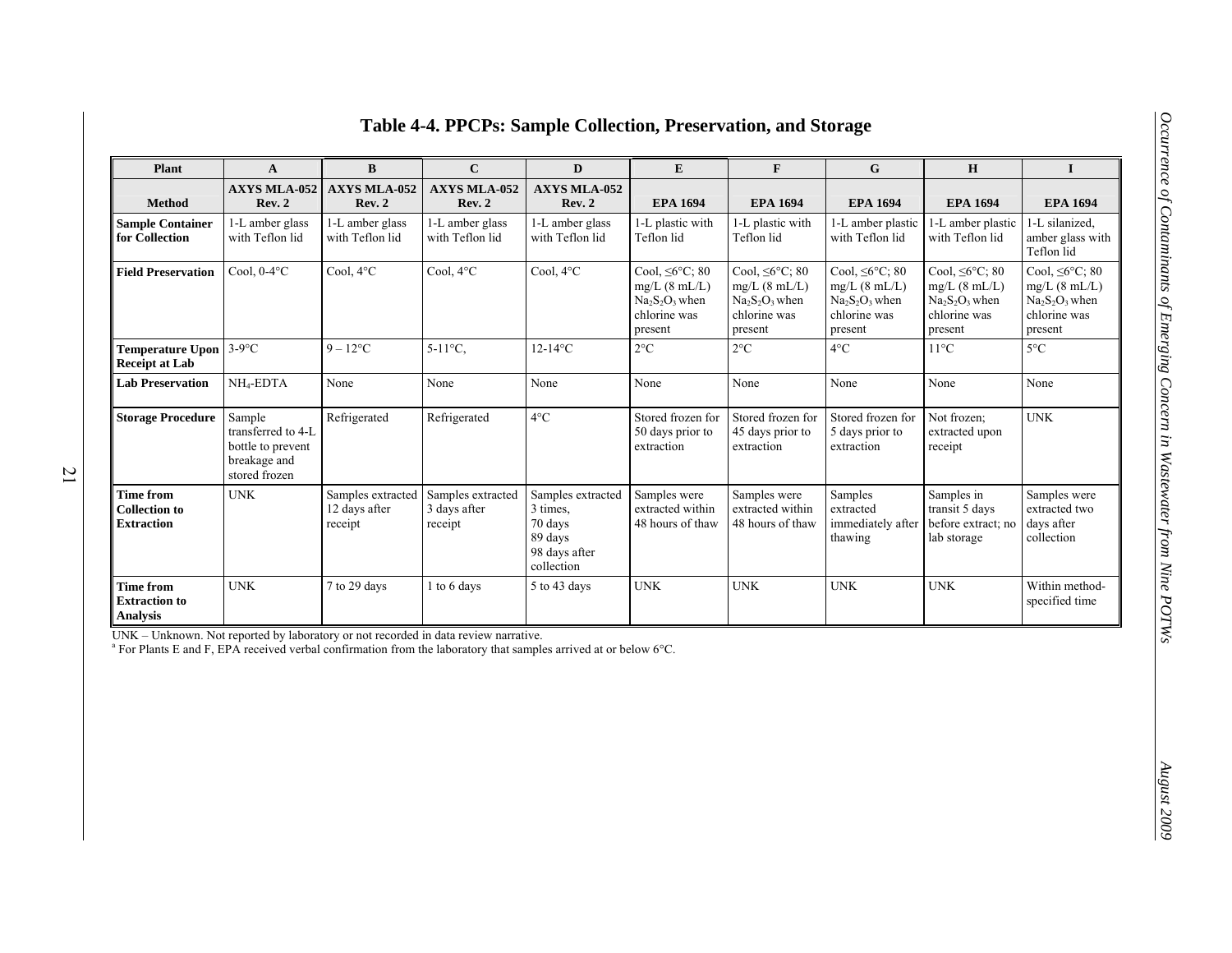| <b>Plant</b>                                                  | A                                     | B                                     | $\mathbf C$                           | D                                     | E                                                                                            | $\mathbf{F}$                                                                                 | G                                                                                               | H                                                                                            |                                                                                              |
|---------------------------------------------------------------|---------------------------------------|---------------------------------------|---------------------------------------|---------------------------------------|----------------------------------------------------------------------------------------------|----------------------------------------------------------------------------------------------|-------------------------------------------------------------------------------------------------|----------------------------------------------------------------------------------------------|----------------------------------------------------------------------------------------------|
| <b>Method</b>                                                 | <b>AXYS MLA-057</b><br><b>Rev. 01</b> | <b>AXYS MLA-057</b><br><b>Rev. 01</b> | <b>AXYS MLA-057</b><br><b>Rev. 01</b> | <b>AXYS MLA-057</b><br><b>Rev. 01</b> | <b>EPA 1698</b>                                                                              | <b>EPA 1698</b>                                                                              | <b>EPA 1698</b>                                                                                 | <b>EPA 1698</b>                                                                              | <b>EPA 1698</b>                                                                              |
| <b>Sample Container</b>                                       | 1-L amber glass<br>with Teflon lid    | 1-L amber glass<br>with Teflon lid    | 1-L amber glass<br>with Teflon lid    | 1-L amber glass<br>with Teflon lid    | 1-L plastic with<br>Teflon lid                                                               | 1-L plastic with<br>Teflon lid                                                               | 1-L amber<br>plastic with<br>Teflon lid                                                         | 1-L amber<br>plastic with<br>Teflon lid                                                      | 1-L silanized,<br>amber glass<br>with Teflon lid                                             |
| <b>Field Preservation</b>                                     | No headspace; cool,<br>$4^{\circ}$ C  | Cool, $4^{\circ}$ C                   | Cool, $4^{\circ}$ C                   | Cool, $4^{\circ}$ C                   | Cool, $\leq 6^{\circ}$ C; 80<br>$mg/L$ (8 mL/L)<br>$Na2S2O3$ when<br>chlorine was<br>present | Cool, $\leq 6^{\circ}$ C; 80<br>$mg/L$ (8 mL/L)<br>$Na2S2O3$ when<br>chlorine was<br>present | Cool, $\leq 6^{\circ}$ C; 80<br>$mg/L$ (8 mL/L)<br>$Na_2S_2O_3$ when<br>chlorine was<br>present | Cool, $\leq 6^{\circ}$ C; 80<br>$mg/L$ (8 mL/L)<br>$Na2S2O3$ when<br>chlorine was<br>present | Cool, $\leq 6^{\circ}$ C; 80<br>$mg/L$ (8 mL/L)<br>$Na2S2O3$ when<br>chlorine was<br>present |
| <b>Temperature Upon</b><br><b>Receipt at Lab</b>              | $3-9$ °C                              | $9 - 14$ °C                           | $9-11$ °C                             | $15 - 16^{\circ}C$                    | $2^{\circ}C$                                                                                 | $2^{\circ}C$                                                                                 | $3^{\circ}$ C                                                                                   | $16^{\circ}$ C                                                                               | $4^{\circ}$ C                                                                                |
| <b>Storage Procedure</b>                                      | Stored frozen                         | <b>UNK</b>                            | <b>UNK</b>                            | <b>UNK</b>                            | Stored frozen                                                                                | Stored frozen                                                                                | Stored at -20°C                                                                                 | Stored at $-20^{\circ}$ C                                                                    | <b>UNK</b>                                                                                   |
| <b>Time from</b><br><b>Collection to</b><br><b>Extraction</b> | 5 months                              | 34 days                               | $4-5$ days                            | 60 days                               | 57 days<br><i>(extracted)</i><br>within 48 hours<br>after thaw)                              | 52 days<br>(extracted<br>within 48 hours<br>after thaw)                                      | Within method-<br>specified time                                                                | Within method-<br>specified time                                                             | Within<br>contract-<br>specified time                                                        |
| <b>Time from</b><br><b>Extraction to</b><br><b>Analysis</b>   | $\leq 40$ days                        | 18 days                               | $8-17$ days                           | 8 days                                | <b>UNK</b>                                                                                   | <b>UNK</b>                                                                                   | Within method-<br>specified time                                                                | Within method-<br>specified time                                                             | Within<br>contract-<br>specified time                                                        |

# **Table 4-5. Steroids and Hormones: Sample Collection, Preservation, and Storage**

UNK – Unknown. Not reported by laboratory or not recorded in data review narrative.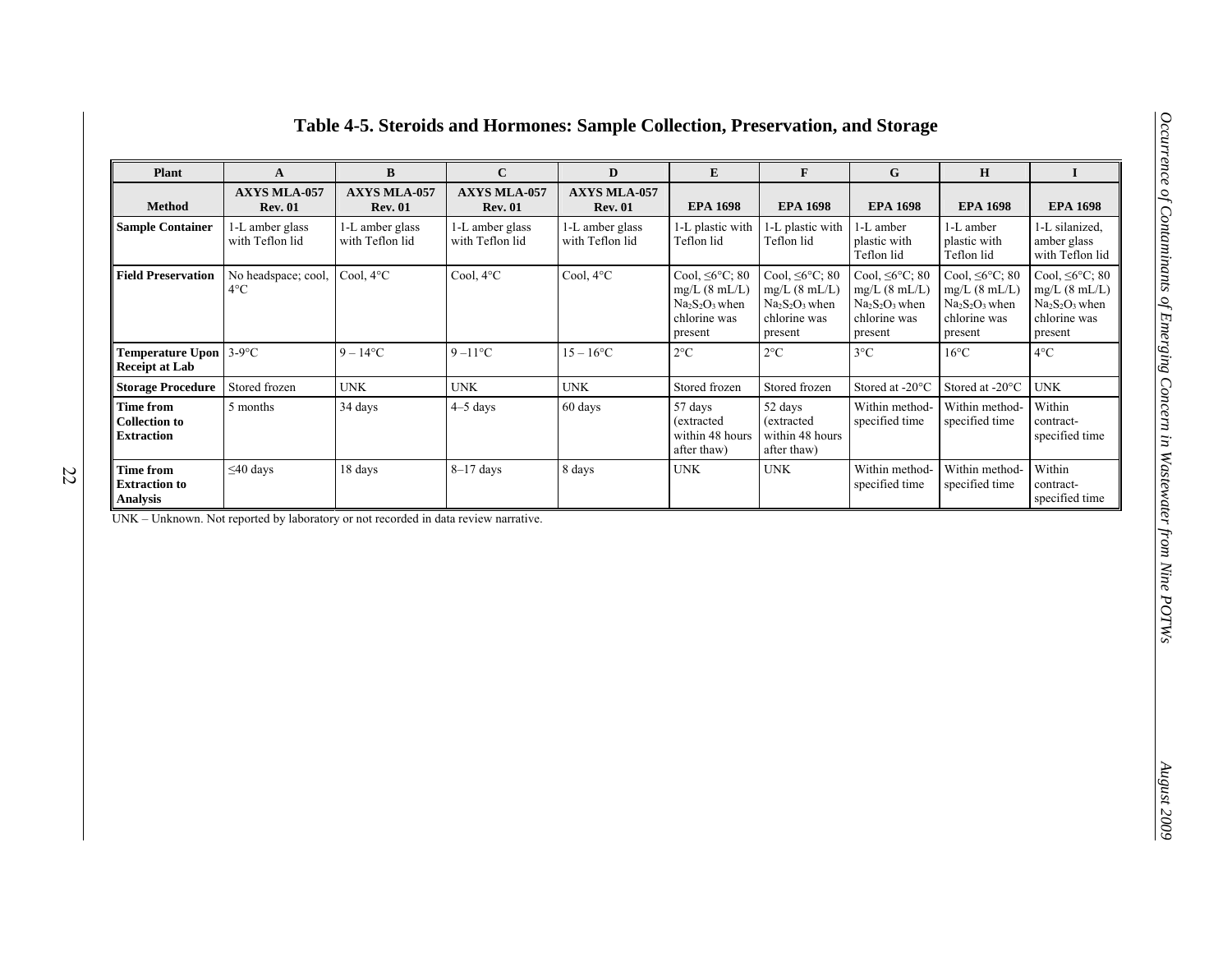| <b>Plant</b>                                                  | A                                  | B                                                                  | $\mathbf{C}$                                                       | D                                                                  | E                                                           | $\mathbf{F}$                                                | G                                                                                                                                                                                                                          | H                                                                                                                                                                                                                          | $\bf{I}$                                                    |
|---------------------------------------------------------------|------------------------------------|--------------------------------------------------------------------|--------------------------------------------------------------------|--------------------------------------------------------------------|-------------------------------------------------------------|-------------------------------------------------------------|----------------------------------------------------------------------------------------------------------------------------------------------------------------------------------------------------------------------------|----------------------------------------------------------------------------------------------------------------------------------------------------------------------------------------------------------------------------|-------------------------------------------------------------|
| <b>Method</b>                                                 | CRL-MS004                          | <b>CRL-MS004</b>                                                   | CRL-MS004                                                          | CRL-MS004                                                          | <b>CRL-MS004;</b><br><b>ASTM D 7076-</b><br>06 <sup>a</sup> | <b>CRL-MS004;</b><br><b>ASTM D 7076-</b><br>06 <sup>a</sup> | <b>CRL-MS004;</b><br><b>ASTM D 7076-</b><br>06 <sup>a</sup>                                                                                                                                                                | <b>CRL-MS004:</b><br><b>ASTM D 7076-</b><br>06 <sup>a</sup>                                                                                                                                                                | <b>CRL-MS004;</b><br><b>ASTM D 7076-</b><br>06 <sup>a</sup> |
| <b>Sample Container</b>                                       | 1-L amber glass<br>with Teflon lid | 1-L amber glass<br>with Teflon lid                                 | 1-L amber glass<br>with Teflon lid                                 | 1-L amber glass<br>with Teflon lid                                 | 1-L amber glass<br>with Teflon lid                          | 1-L amber glass<br>with Teflon lid                          | 1-L amber glass<br>with Teflon lid                                                                                                                                                                                         | 1-L amber glass<br>with Teflon lid                                                                                                                                                                                         | 1-L amber glass<br>with Teflon lid                          |
| <b>Field Preservation</b>                                     | Cool, 4°C; HCl to<br>pH < 2        | Cool, $4^{\circ}$ C; H <sub>2</sub> SO <sub>4</sub><br>to $pH < 2$ | Cool, $4^{\circ}$ C; H <sub>2</sub> SO <sub>4</sub><br>to $pH < 2$ | Cool, $4^{\circ}$ C; H <sub>2</sub> SO <sub>4</sub><br>to $pH < 2$ | Cool, $\leq 6^{\circ}C$ ;<br>$H_2SO_4$ to pH <2             | Cool, $\leq 6^{\circ}C$ ;<br>$H_2SO_4$ to pH <2             | Cool, $\leq 6^{\circ}C$ ;<br>$H_2SO_4$ to pH <2                                                                                                                                                                            | Cool, $\leq 6^{\circ}$ C;<br>$H_2SO_4$ to pH <2                                                                                                                                                                            | Cool, $\leq 6^{\circ}C$ ;<br>$H_2SO_4$ to pH <2             |
| <b>Temperature Upon</b><br><b>Receipt at Lab</b>              | <b>UNK</b>                         | <b>UNK</b>                                                         | <b>UNK</b>                                                         | <b>UNK</b>                                                         | <b>UNK</b>                                                  | <b>UNK</b>                                                  | <b>UNK</b>                                                                                                                                                                                                                 | <b>UNK</b>                                                                                                                                                                                                                 | <b>UNK</b>                                                  |
| <b>Storage Procedure</b>                                      | Refrigerated                       | Refrigerated                                                       | Refrigerated                                                       | Refrigerated                                                       | Refrigerated                                                | Refrigerated                                                | Refrigerated                                                                                                                                                                                                               | Refrigerated                                                                                                                                                                                                               | <b>UNK</b>                                                  |
| <b>Time from</b><br><b>Collection to</b><br><b>Extraction</b> | Within the 28-day<br>hold time     | Within the 28-day<br>hold time                                     | Within method-<br>specified time                                   | Within method-<br>specified time                                   | Within method-<br>specified time                            | Within method-<br>specified time                            | All arbitrary hold<br>times were met                                                                                                                                                                                       | All arbitrary hold<br>times were met                                                                                                                                                                                       | 7 days                                                      |
| <b>Time from</b><br><b>Extraction to</b><br><b>Analysis</b>   | Within 45 days of<br>extraction    | Within the 40-day<br>hold time                                     | Within method-<br>specified time                                   | Within the 40-<br>day hold time                                    | Within the 40-<br>day hold time                             | Within the 40-<br>day hold time                             | All arbitrary hold<br>times were met. It<br>has been shown<br>in cases where re-<br>extraction was<br>done, the<br>concentration<br>does not change<br>noticeably within<br>a 2-4 week period<br>if preserved<br>properly. | All arbitrary hold<br>times were met. It<br>has been shown<br>in cases where re-<br>extraction was<br>done, the<br>concentration<br>does not change<br>noticeably within<br>a 2-4 week period<br>if preserved<br>properly. | 19 days                                                     |

#### **Table 4-6. Alkylphenols, APEs, and BPA: Sample Collection, Preservation, and Storage**

UNK – Unknown. Not reported by laboratory or not recorded in data review narrative. a ASTM D 7076-06 used on selected samples.

23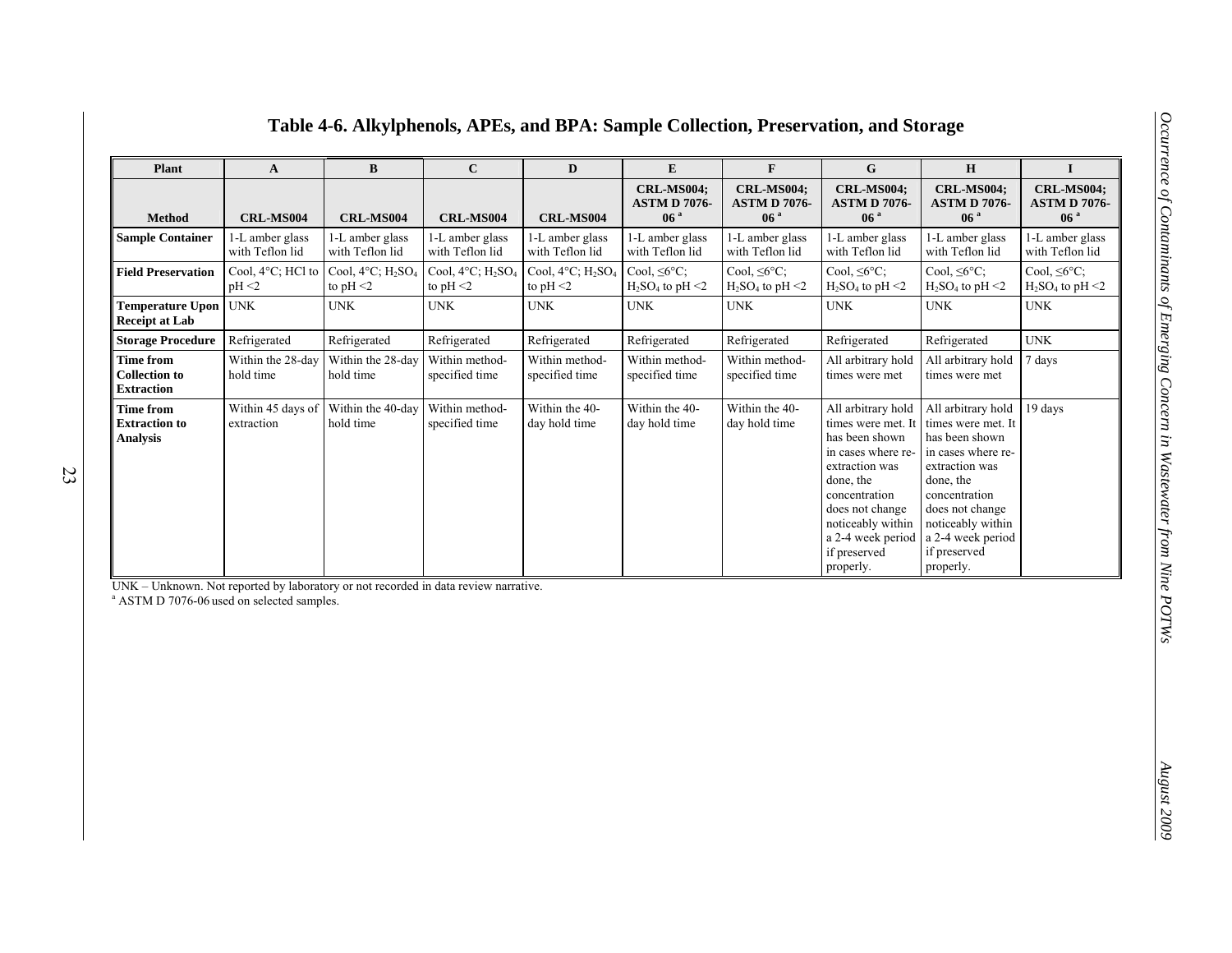| <b>Plant</b>                                                  | A                                                                               | $\bf{B}$                                                                           | $\mathbf C$                                                                        | D                                                                                  | E                                                                                  | $\mathbf{F}$                                                                       | G                                                                                  | H                                                                                   |                                                                                    |
|---------------------------------------------------------------|---------------------------------------------------------------------------------|------------------------------------------------------------------------------------|------------------------------------------------------------------------------------|------------------------------------------------------------------------------------|------------------------------------------------------------------------------------|------------------------------------------------------------------------------------|------------------------------------------------------------------------------------|-------------------------------------------------------------------------------------|------------------------------------------------------------------------------------|
| <b>Method</b>                                                 | EPA 1614 draft                                                                  | EPA 1614 draft                                                                     | EPA 1614 draft                                                                     | EPA 1614 draft                                                                     | <b>EPA 1614</b>                                                                    | <b>EPA 1614</b>                                                                    | <b>EPA 1614</b>                                                                    | <b>EPA 1614</b>                                                                     | <b>EPA 1614</b>                                                                    |
| <b>Sample Container</b>                                       | 1-L amber glass<br>with Teflon lid                                              | 1-L amber glass<br>with Teflon lid                                                 | 1-L amber glass<br>with Teflon lid                                                 | 1-L amber glass<br>with Teflon lid                                                 | 1-L amber glass<br>with Teflon lid                                                 | 1-L amber glass<br>with Teflon lid                                                 | 1-L amber glass<br>with Teflon lid                                                 | 1-L amber glass<br>with Teflon lid                                                  | 1-L amber glass<br>with Teflon lid                                                 |
| <b>Field Preservation</b>                                     | Cool, 0-6°C; 80<br>$mg/L$ (8 mL/L)<br>$Na2S2O3$ when<br>chlorine was<br>present | Cool, $0-6$ °C; 80<br>$mg/L$ (8 mL/L)<br>$Na2S2O3$ when<br>chlorine was<br>present | Cool, $0-6$ °C; 80<br>$mg/L$ (8 mL/L)<br>$Na2S2O3$ when<br>chlorine was<br>present | Cool, $0-6$ °C; 80<br>$mg/L$ (8 mL/L)<br>$Na2S2O3$ when<br>chlorine was<br>present | Cool, $0-6$ °C; 80<br>$mg/L$ (8 mL/L)<br>$Na2S2O3$ when<br>chlorine was<br>present | Cool, $0-6$ °C; 80<br>$mg/L$ (8 mL/L)<br>$Na2S2O3$ when<br>chlorine was<br>present | Cool, $0-6$ °C; 80<br>$mg/L$ (8 mL/L)<br>$Na2S2O3$ when<br>chlorine was<br>present | Cool, $0-6$ °C; 80<br>$mg/L$ (8 mL/L)<br>$Na2S2O3$ when<br>chlorine was<br>present; | Cool, $0-6$ °C; 80<br>$mg/L$ (8 mL/L)<br>$Na2S2O3$ when<br>chlorine was<br>present |
| <b>Temperature Upon</b><br><b>Receipt at Lab</b>              | <b>UNK</b>                                                                      | $9-14$ °C                                                                          | $8-11^{\circ}$ C                                                                   | $14^{\circ}$ C                                                                     | $3^{\circ}$ C                                                                      | $4^{\circ}$ C                                                                      | $3^{\circ}C$                                                                       | $11^{\circ}C$                                                                       | <b>UNK</b>                                                                         |
| <b>Storage Procedure</b>                                      | No storage<br>required;<br>extracted and<br>analyzed<br>immediately at<br>lab   | No storage<br>required;<br>extracted and<br>analyzed<br>immediately at<br>lab      | No storage<br>required;<br>extracted and<br>analyzed<br>immediately at<br>lab      | No storage<br>required;<br>extracted and<br>analyzed<br>immediately at<br>lab      | Stored frozen                                                                      | Stored frozen                                                                      | <b>UNK</b>                                                                         | <b>UNK</b>                                                                          | <b>UNK</b>                                                                         |
| <b>Time from</b><br><b>Collection to</b><br><b>Extraction</b> | Within method-<br>specified time                                                | Within method-<br>specified time                                                   | <b>UNK</b>                                                                         | <b>UNK</b>                                                                         | 63 days<br>(extracted within<br>48 hours of thaw                                   | 63 days<br>(extracted within<br>48 hours of thaw)                                  | Within contract-<br>specified time                                                 | Within contract-<br>specified time                                                  | Within contract-<br>specified time                                                 |
| <b>Time from Extraction</b><br>to Analysis                    | Within method-<br>specified time                                                | Within method-<br>specified time                                                   | <b>UNK</b>                                                                         | <b>UNK</b>                                                                         | <b>UNK</b>                                                                         | <b>UNK</b>                                                                         | Within contract-<br>specified time                                                 | Within contract-<br>specified time                                                  | Within contract-<br>specified time                                                 |

#### **Table 4-7. PBDEs: Sample Collection, Preservation, and Storage**

UNK – Unknown. Not reported by laboratory or not recorded in data review narrative.

24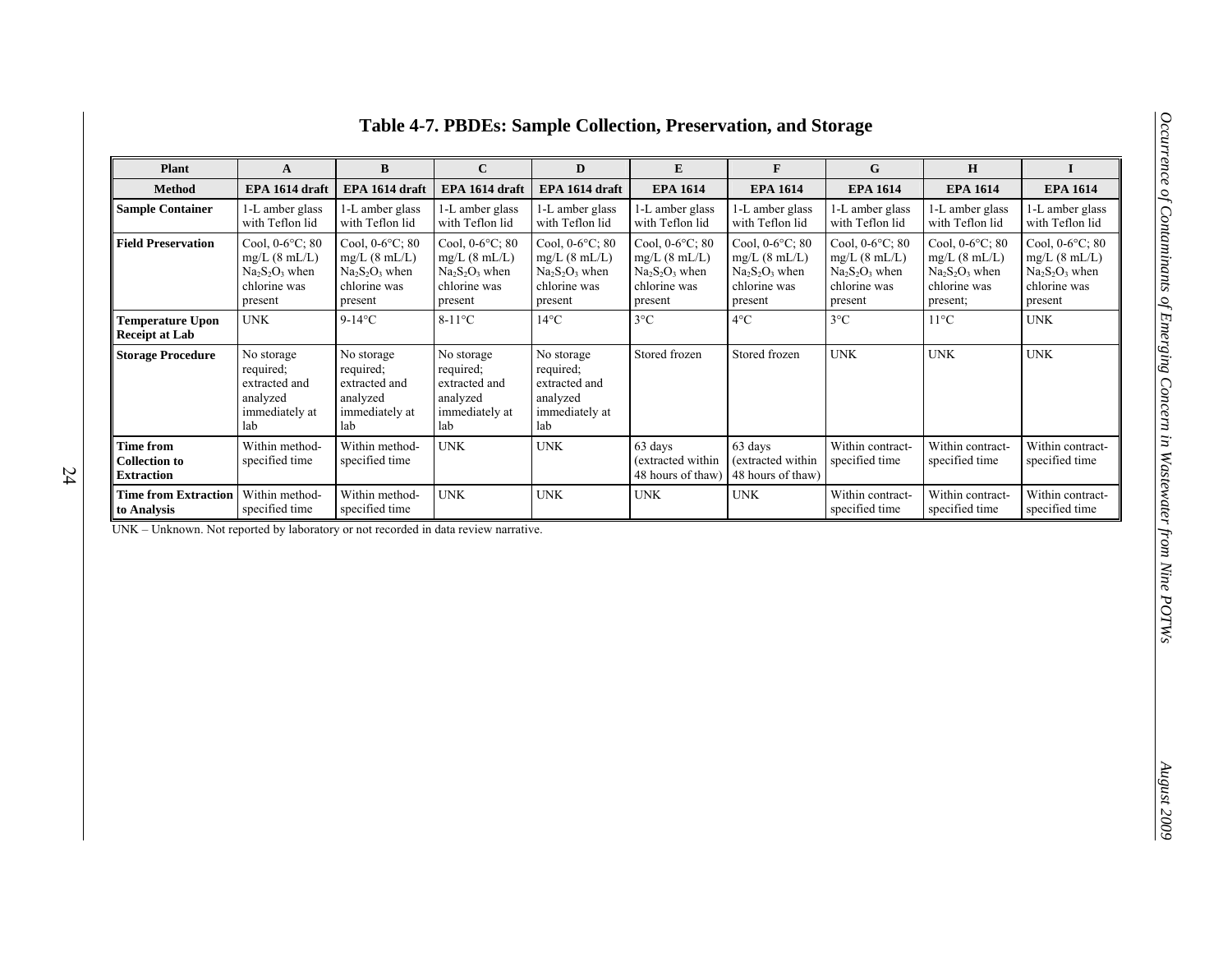| <b>Plant</b>                                 | A                                                                                  | B                                 | $\mathbf C$                       | D                                  | E                                                                                            | F                                                                                            | G                                                                                            | H                                                                                            | Т                                                                                            |
|----------------------------------------------|------------------------------------------------------------------------------------|-----------------------------------|-----------------------------------|------------------------------------|----------------------------------------------------------------------------------------------|----------------------------------------------------------------------------------------------|----------------------------------------------------------------------------------------------|----------------------------------------------------------------------------------------------|----------------------------------------------------------------------------------------------|
| <b>Method</b>                                | <b>AXYS MLA035</b><br>and MLA 037                                                  | <b>AXYS MLA035</b><br>and MLA 037 | <b>AXYS MLA035</b><br>and MLA 037 | <b>AXYS MLA035</b><br>and MLA 037  | <b>EPA 1699</b>                                                                              | <b>EPA 1699</b>                                                                              | <b>EPA 1699</b>                                                                              | <b>EPA 1699</b>                                                                              | <b>EPA 1699</b>                                                                              |
| <b>Sample Container</b>                      | 1-L amber glass<br>with Teflon lid                                                 | -L amber glass<br>with Teflon lid | -L amber glass<br>with Teflon lid | 1-L amber glass<br>with Teflon lid | 1-L amber glass<br>with Teflon lid                                                           | 1-L amber glass<br>with Teflon lid                                                           | 1-L amber plastic<br>with Teflon lid                                                         | -L amber plastic<br>with Teflon lid                                                          | 1-L amber glass<br>with Teflon lid                                                           |
| <b>Field Preservation</b>                    | Cool, $0-4$ °C; 80<br>$mg/L$ (8 mL/L)<br>$Na2S2O3$ when<br>chlorine was<br>present | Cool, $4^{\circ}$ C               | Cool, $4^{\circ}$ C               | Cool, $4^{\circ}$ C                | Cool, $\leq 6^{\circ}$ C; 80<br>$mg/L$ (8 mL/L)<br>$Na2S2O3$ when<br>chlorine was<br>present | Cool, $\leq 6^{\circ}$ C; 80<br>$mg/L$ (8 mL/L)<br>$Na2S2O3$ when<br>chlorine was<br>present | Cool, $\leq 6^{\circ}$ C; 80<br>$mg/L$ (8 mL/L)<br>$Na2S2O3$ when<br>chlorine was<br>present | Cool, $\leq 6^{\circ}$ C; 80<br>$mg/L$ (8 mL/L)<br>$Na2S2O3$ when<br>chlorine was<br>present | Cool, $\leq 6^{\circ}$ C; 80<br>$mg/L$ (8 mL/L)<br>$Na2S2O3$ when<br>chlorine was<br>present |
| Temperature Upon<br><b>Receipt at Lab</b>    | $3-9$ °C                                                                           | $9-14$ °C                         | $3-8$ °C                          | $14-16$ °C                         | $3^{\circ}$ C                                                                                | $1^{\circ}C$                                                                                 | $2^{\circ}C$                                                                                 | $12^{\circ}$ C                                                                               | $3-5$ °C                                                                                     |
| <b>Storage Procedure</b>                     | Transferred to 4L<br>glass jar and<br>stored frozen                                | $4^{\circ}C$                      | $4^{\circ}$ C                     | $4^{\circ}$ C                      | Stored frozen:<br>extracted within<br>48 hr of thaw                                          | Stored frozen:<br>extracted within<br>48 hr of thaw                                          | $4^{\circ}C$                                                                                 | $4^{\circ}C$                                                                                 | <b>UNK</b>                                                                                   |
| <b>Time from Collection</b><br>to Extraction | Approx 6 months 7 days                                                             |                                   | 3 days                            | 35 days                            | 56-58 days after<br>collection                                                               | 53-55 days after<br>collection <sup>a</sup>                                                  | Within method-<br>specified time                                                             | Within method-<br>specified time                                                             | <b>UNK</b>                                                                                   |
| <b>Time from Extraction</b><br>to Analysis   | Less than 40<br>days                                                               | 8 days                            | 8 days                            | 26 days                            | <b>UNK</b>                                                                                   | <b>UNK</b>                                                                                   | Within 40 days<br>of extraction                                                              | Within 40 days<br>of extraction <sup>t</sup>                                                 | <b>UNK</b>                                                                                   |

#### **Table 4-8. Pesticides: Sample Collection, Preservation, and Storage**

UNK – Unknown. Not reported by laboratory or not recorded in data review narrative.

<sup>a</sup> Sample 71322 reanalysis extracted 76 days after collection.

<sup>b</sup> Sample 71470: heptachlor, dacthal, simazine, hexazinone, and chlorpyriphos re-analyzed diluted 50 days past extraction.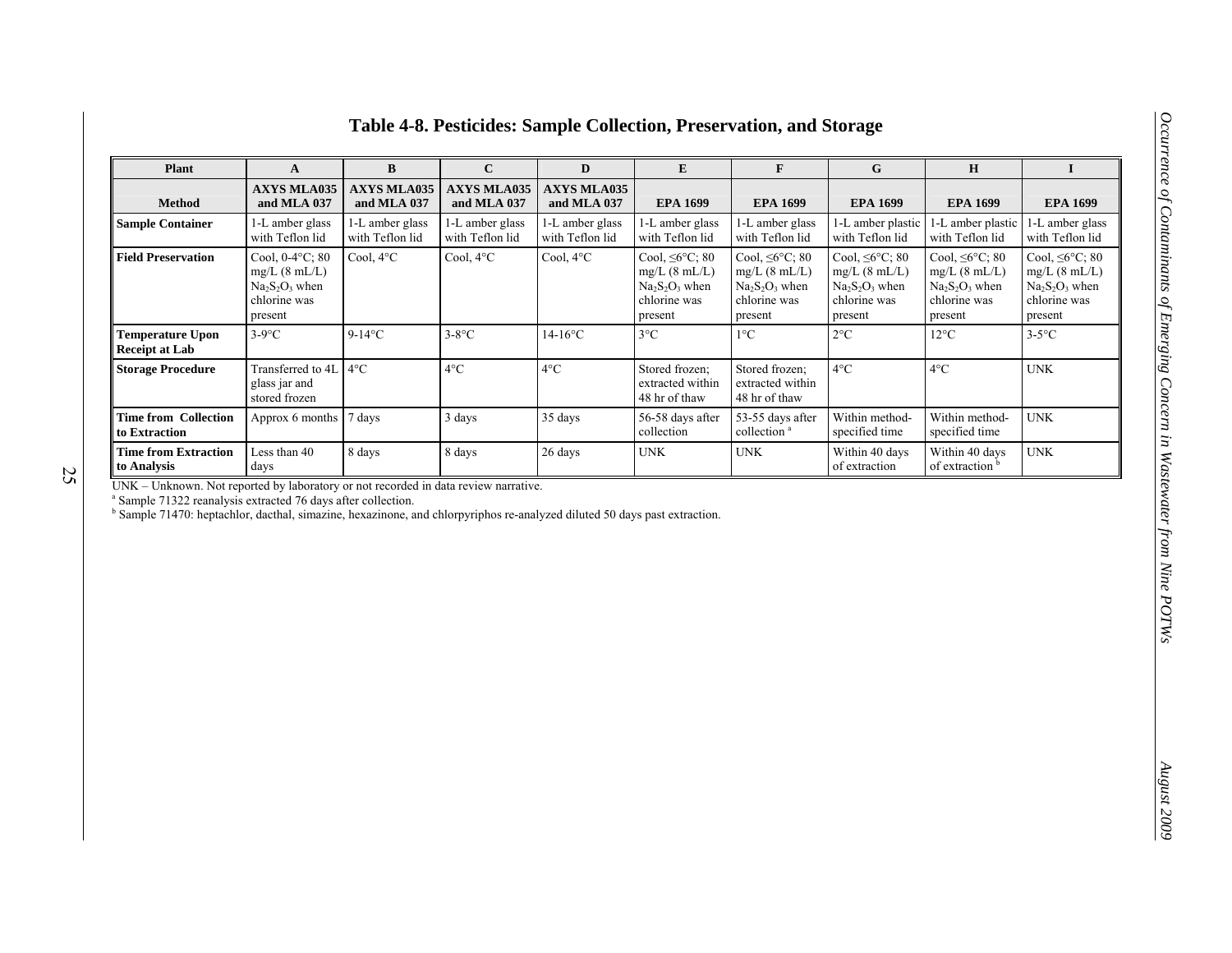### <span id="page-31-0"></span>**5. SUMMARY OF OCCURRENCE DATA**

 This section summarizes the occurrence of CECs in POTW influent and effluent samples collected in this study. With each analytical method the laboratory could detect, but not necessarily quantify, several CECs. Results for which an analyte was detected but failed to meet method QC specifications are reported as DET. No numerical value is associated with detected (DET) results. Numerical values are associated with quantifiable results, which are CECs detected at concentrations greater than the laboratory's reporting limits, and for which there were no laboratory or data quality problems.

 Several classes of CECs were detected and quantified in POTW influents. Quantifiable amounts of PPCPs, sterols, alkylphenol ethoxylates (APEs), flame retardants (PBDEs), and pesticides were detected in treated effluent. Hormones and BPA were not quantified in any effluent sample.

 Table 5-1 presents the analytes detected and quantified in the Nine POTW Study and the percent of sampled POTWs in which they were detected or quantified in influent and effluent. Because of the ongoing development of the analytical methods, not all of the same CECs were analyzed for in every POTW. Thus, the denominator in the tables can vary from analyte to analyte.

 The remainder of this section is divided into subsections for the following CECs analyte classes:

- $\bullet$  PPCPs;
- Sterols and hormones;
- Alkylphenols, APEs, and BPA;
- PBDEs; and
- Pesticides.

 These subsections present the compounds detected in POTW influent and effluent samples. These subsections also present tables comparing the compounds detected and quantified in the influent and effluent based on the general difference between the concentrations quantified. Analytes are placed into one of the three following categories:

- 1. Detected or quantified in at least one influent sample and no effluent samples;
- [2](#page-31-0). Quantified<sup>2</sup> in at least one influent sample and one or more effluent samples at concentrations at least one order of magnitude less than at least one influent sample; and
- 3. Quantified<sup>3</sup> in at least one influent sample and one or more effluent samples at concentrations similar to influent samples.

 $\overline{a}$ <sup>2, 3</sup> Only analytes quantified in both influent and effluent samples are included in these comparisons. For example, the pharmaceutical albuterol was quantified in five influent samples and detected but failed to meet QC specifications (DET) in effluent samples. Albuterol is not included in Table 5-2 which compares pharmaceutical influent and effluent concentrations.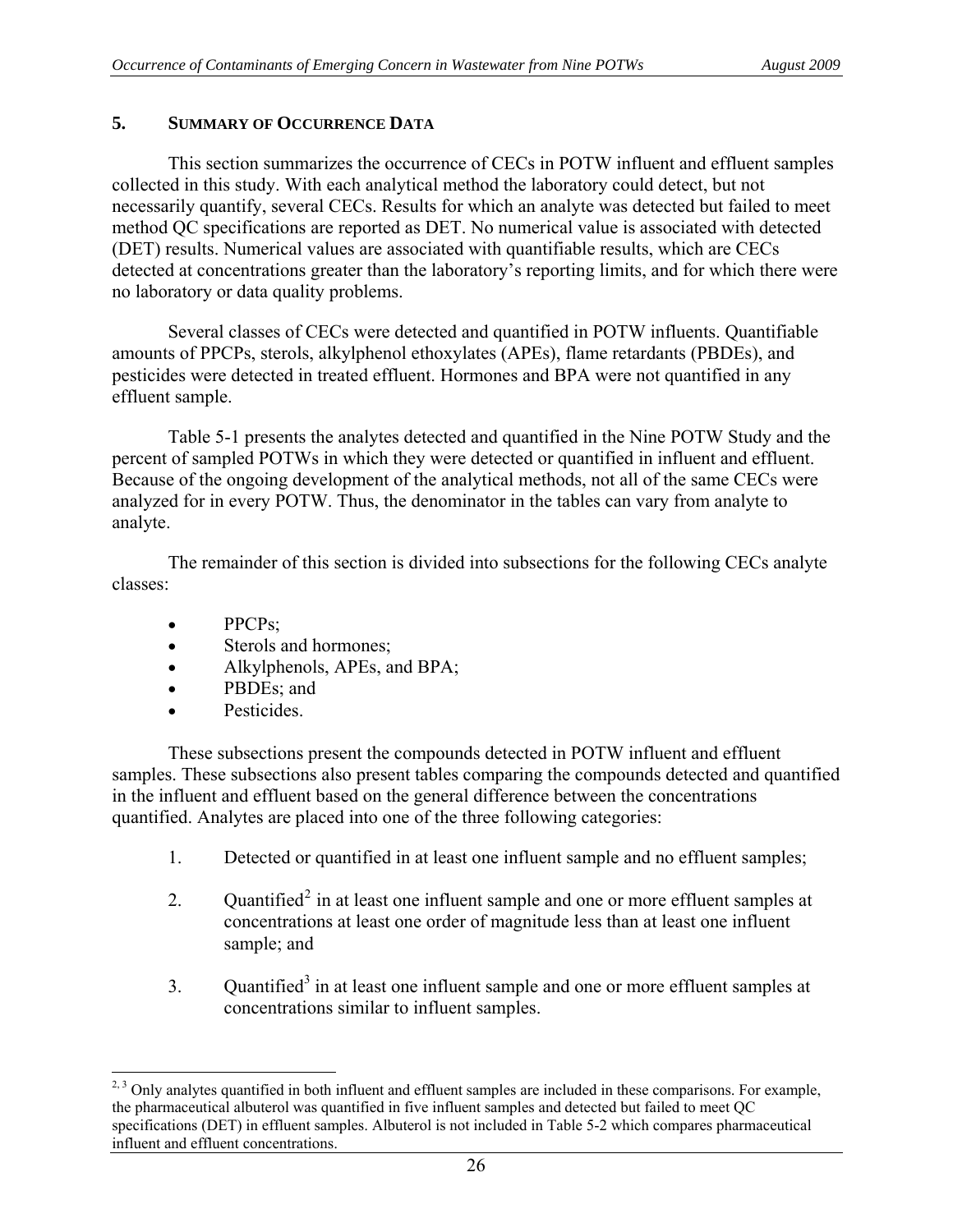<span id="page-32-0"></span> For example, the pharmaceutical acetaminophen, which was detected in all influent samples and no effluent samples, was placed in the first category. The pharmaceutical ciprofloxacin was quantified in five influent samples, one of which was 15,100 ng/L, and three effluent samples, one of which was 36.7 ng/L. Ciproflaxin was placed in the second category. EPA cautions that this influent/effluent comparison is not based on the difference between influent/effluent pairs, and is presented only to indicate the CECs for which concentrations in the effluent were less than those in the influent. EPA did not design these sampling episodes with the intention of determining treatment effectiveness of the POTWs, nor were sludge samples analyzed for this study. Consequently, the extent that the concentration differences represent biological and/or chemical degradation versus partitioning to sludges is not known. More information on the analytical methods used in this study is in Appendix B.

# **5.1 PPCPs**

 Of the 72 PPCPs in the Nine POTW Study, 44 were detected in at least one sample of POTW influent collected. Of the 44 PPCPs detected, 27 were in 75% or more of the samples in which the particular PPCP was analyzed (see Table 5-1).

 In POTW effluent samples, 33 PPCPs were detected in at least one sample. Of the 33 PPCPs detected, 16 were detected in less than 25% of the effluent samples analyzed for the PPCP (see Table 5-1).

 Thirteen PPCPs were detected or quantified in at least one influent sample and no effluent samples. Thirteen PPCPs were quantified in at least one influent sample and one or more effluent samples at concentrations at least one order of magnitude less than influent samples. Seven PPCPs were quantified in at least one influent sample and one or more effluent samples at concentrations similar to influent samples. Table 5-2 compares the PPCPs detected in POTW influent and effluent samples.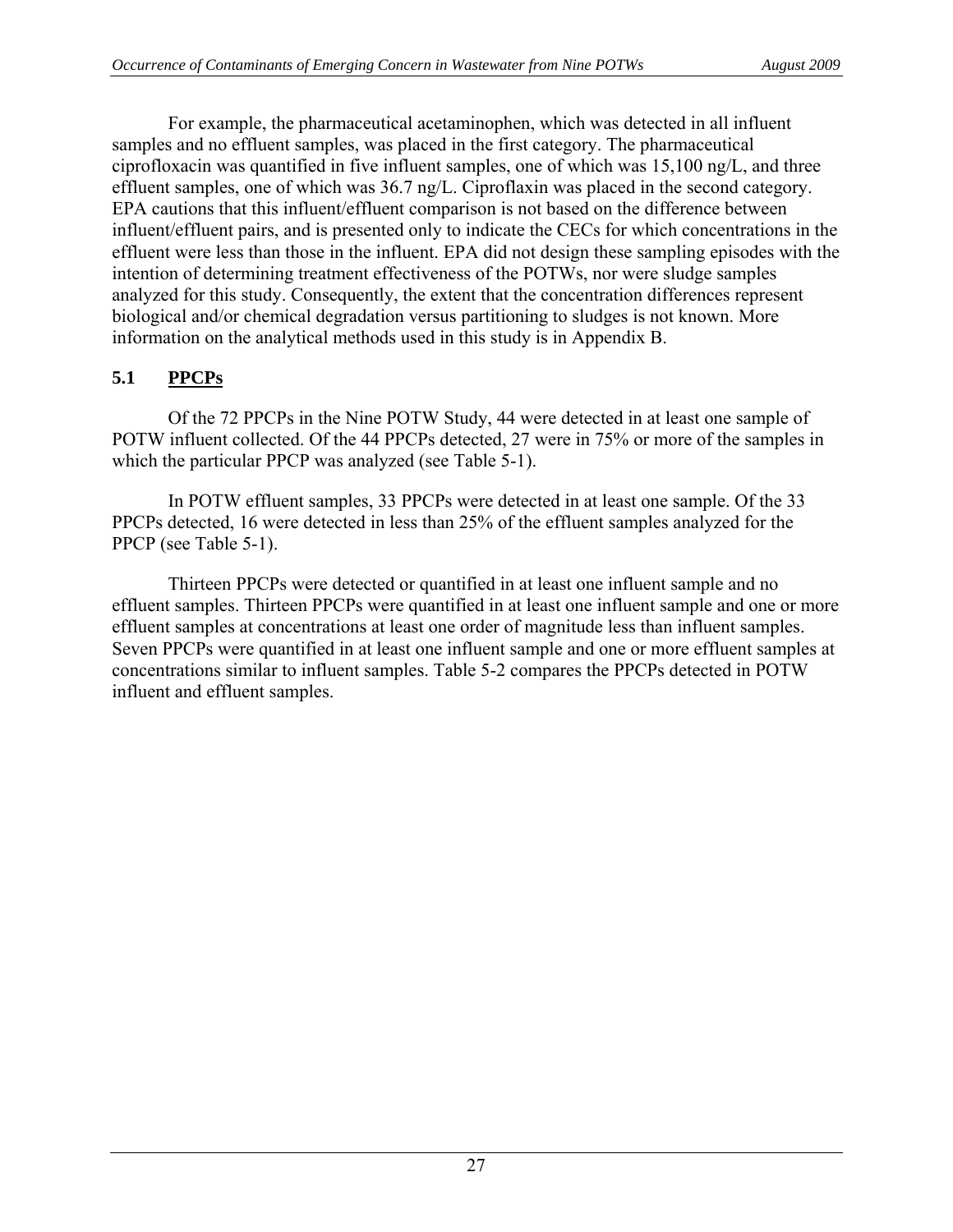|                                        | <b>Percent Occurrence in Sampled</b><br><b>POTW Influent</b><br>(Number of POTWs at which<br>analyte was detected<br><b>of</b><br><b>Number of POTWs for which</b> | <b>Percent Occurrence in Sampled</b><br><b>POTW Effluent</b><br>(Number of POTWs at which<br>analyte was detected<br>of<br><b>Number of POTWs for which</b> |
|----------------------------------------|--------------------------------------------------------------------------------------------------------------------------------------------------------------------|-------------------------------------------------------------------------------------------------------------------------------------------------------------|
| Analyte                                | analyte was analyzed <sup>a</sup> )                                                                                                                                | analyte was analyzed <sup>a</sup> )                                                                                                                         |
| <b>PPCPs: Antibiotics</b>              |                                                                                                                                                                    |                                                                                                                                                             |
| 4-Epitetracycline (ETC)                | $100\%$ (5 of 5)                                                                                                                                                   | $0\%$ (0 of 5)                                                                                                                                              |
| Chlorotetracycline (CTC)               | $11\% (1 of 9)$                                                                                                                                                    | $11\% (1 of 9)$                                                                                                                                             |
| Doxycycline                            | 67% (6 of 9)                                                                                                                                                       | $11\% (1 of 9)$                                                                                                                                             |
| Minocycline                            | $20\%$ (1 of 5)                                                                                                                                                    | $0\%$ (0 of 5)                                                                                                                                              |
| Tetracycline (TC)                      | 78% (7 of 9)                                                                                                                                                       | $11\% (1 of 9)$                                                                                                                                             |
| Sulfadiazine                           | $20\%$ (1 of 5)                                                                                                                                                    | $20\%$ (1 of 5)                                                                                                                                             |
| Sulfadimethoxine                       | $25\%$ (2 of 8)                                                                                                                                                    | $13\%$ (1 of 8)                                                                                                                                             |
| Sulfamerazine                          | 50% (4 of 8)                                                                                                                                                       | $0\%$ (0 of 8)                                                                                                                                              |
| Sulfamethazine                         | 38% (3 of 8)                                                                                                                                                       | $13\%$ (1 of 8)                                                                                                                                             |
| Sulfamethizole                         | $13\%$ (1 of 8)                                                                                                                                                    | $13\%$ (1 of 8)                                                                                                                                             |
| Sulfamethoxazole                       | $100\%$ (8 of 8)                                                                                                                                                   | 88% (7 of 8)                                                                                                                                                |
| Sulfathiazole                          | $25\%$ (2 of 8)                                                                                                                                                    | $0\%$ (0 of 8)                                                                                                                                              |
| Ciprofloxacin                          | 78% (7 of 9)                                                                                                                                                       | 44% (4 of 9)                                                                                                                                                |
| Clarithromycin                         | $100\%$ (5 of 5)                                                                                                                                                   | $60\%$ (3 of 5)                                                                                                                                             |
| Erythromycin                           | 89% (8 of 9)                                                                                                                                                       | 56% (5 of 9)                                                                                                                                                |
| Ofloxacin                              | $100\%$ (5 of 5)                                                                                                                                                   | $20\%$ (1 of 5)                                                                                                                                             |
| Tylosin                                | $0\%$ (0 of 9)                                                                                                                                                     | $11\% (1 of 9)$                                                                                                                                             |
| Azithromycin                           | $100\%$ (5 of 5)                                                                                                                                                   | $40\%$ (2 of 5)                                                                                                                                             |
| Cefotaxime                             | $0\%$ (0 of 5)                                                                                                                                                     | $20\%$ (1 of 5)                                                                                                                                             |
| Cloxacillin                            | $20\%$ (1 of 5)                                                                                                                                                    | $0\%$ (0 of 5)                                                                                                                                              |
| Lincomycin                             | 56% (5 of 9)                                                                                                                                                       | $22\%$ (2 of 9)                                                                                                                                             |
| Penicillin V                           | $40\%$ (2 of 5)                                                                                                                                                    | $0\%$ (0 of 5)                                                                                                                                              |
| Trimethoprim                           | 100% (9 of 9)                                                                                                                                                      | 33% (3 of 9)                                                                                                                                                |
| Virginiamycin                          | $22\%$ (2 of 9)                                                                                                                                                    | $0\%$ (0 of 9)                                                                                                                                              |
| PPCPs: Group 1, other than Antibiotics |                                                                                                                                                                    |                                                                                                                                                             |
| 1,7-Dimethyl xanthine                  | 100% (9 of 9)                                                                                                                                                      | $11\% (1 of 9)$                                                                                                                                             |
| Acetaminophen                          | $100\%$ (9 of 9)                                                                                                                                                   | $0\%$ (0 of 9)                                                                                                                                              |
| Caffeine                               | 100% (9 of 9)                                                                                                                                                      | $0\%$ (0 of 9)                                                                                                                                              |
| Carbamazepine                          | $100\%$ (5 of 5)                                                                                                                                                   | 80% (4 of 5)                                                                                                                                                |
| Codeine                                | $63\% (5 \text{ of } 8)$                                                                                                                                           | $13\%$ (1 of 8)                                                                                                                                             |
| Cotinine                               | 89% (8 of 9)                                                                                                                                                       | 33% (3 of 9)                                                                                                                                                |
| Dehydronifedipine                      | 80% (4 of 5)                                                                                                                                                       | $60\%$ (3 of 5)                                                                                                                                             |
| Diltiazem                              | 100% (9 of 9)                                                                                                                                                      | 44% (4 of 9)                                                                                                                                                |
| Diphenhydramine                        | $60\%$ (3 of 5)                                                                                                                                                    | $40\%$ (2 of 5)                                                                                                                                             |
| Fluoxetine                             | 78% (7 of 9)                                                                                                                                                       | 56% (5 of 9)                                                                                                                                                |

# **Table 5-1. Analytes Detected in POTW Influent and Effluent**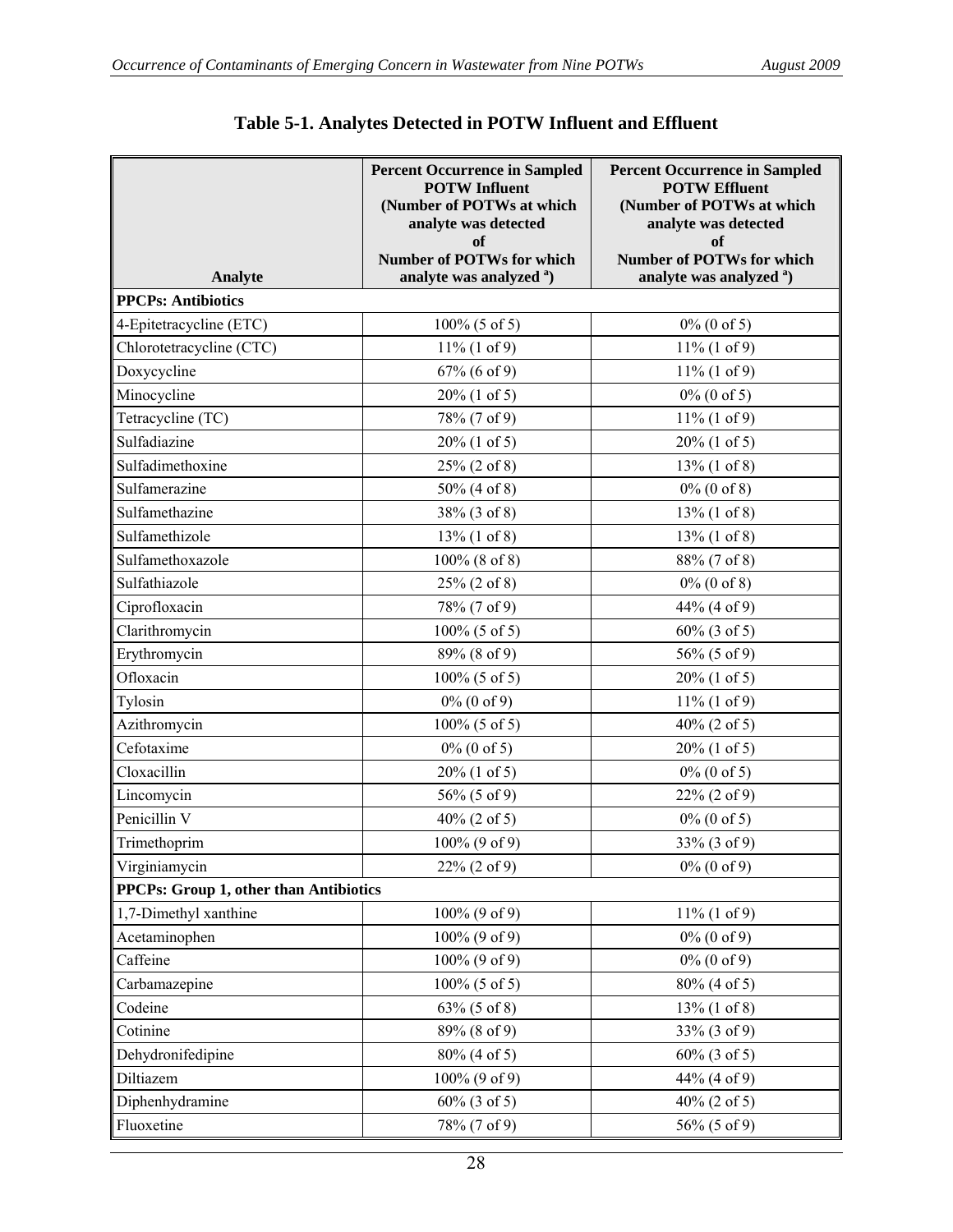| Analyte                   | <b>Percent Occurrence in Sampled</b><br><b>POTW Influent</b><br>(Number of POTWs at which<br>analyte was detected<br>of<br><b>Number of POTWs for which</b><br>analyte was analyzed <sup>a</sup> ) | <b>Percent Occurrence in Sampled</b><br><b>POTW Effluent</b><br>(Number of POTWs at which<br>analyte was detected<br>of<br><b>Number of POTWs for which</b><br>analyte was analyzed <sup>a</sup> ) |
|---------------------------|----------------------------------------------------------------------------------------------------------------------------------------------------------------------------------------------------|----------------------------------------------------------------------------------------------------------------------------------------------------------------------------------------------------|
| Miconazole                | $100\%$ (5 of 5)                                                                                                                                                                                   | $0\%$ (0 of 5)                                                                                                                                                                                     |
| Thiabendazole             | $80\%$ (4 of 5)                                                                                                                                                                                    | 80% (4 of 5)                                                                                                                                                                                       |
| <b>PPCPs: Group 3</b>     |                                                                                                                                                                                                    |                                                                                                                                                                                                    |
| Gemfibrozil               | 100% (9 of 9)                                                                                                                                                                                      | 78% (7 of 9)                                                                                                                                                                                       |
| Ibuprofen                 | 100% (9 of 9)                                                                                                                                                                                      | $0\%$ (0 of 9)                                                                                                                                                                                     |
| Naproxen                  | $100\%$ (5 of 5)                                                                                                                                                                                   | $20\%$ (1 of 5)                                                                                                                                                                                    |
| Triclocarban              | $100\%$ (5 of 5)                                                                                                                                                                                   | 80% (4 of 5)                                                                                                                                                                                       |
| Triclosan                 | $100\%$ (5 of 5)                                                                                                                                                                                   | $0\%$ (0 of 5)                                                                                                                                                                                     |
| Warfarin                  | 44% (4 of 9)                                                                                                                                                                                       | $0\%$ (0 of 9)                                                                                                                                                                                     |
| <b>PPCPs: Group 4</b>     |                                                                                                                                                                                                    |                                                                                                                                                                                                    |
| Albuterol                 | 67% (6 of 9)                                                                                                                                                                                       | $22\% (2 of 9)$                                                                                                                                                                                    |
| Cimetidine                | 100% (9 of 9)                                                                                                                                                                                      | 22% (2 of 9)                                                                                                                                                                                       |
| Metformin                 | 88% (7 of 8)                                                                                                                                                                                       | 88% (7 of 8)                                                                                                                                                                                       |
| Ranitidine                | $100\%$ (8 of 8)                                                                                                                                                                                   | 25% (2 of 8)                                                                                                                                                                                       |
| <b>Sterols</b>            |                                                                                                                                                                                                    |                                                                                                                                                                                                    |
| <b>Beta Sitosterol</b>    | $100\%$ (9 of 9)                                                                                                                                                                                   | 44% (4 of 9)                                                                                                                                                                                       |
| Beta Stigmastanol         | $100\%$ (5 of 5)                                                                                                                                                                                   | $40\%$ (2 of 5)                                                                                                                                                                                    |
| Campesterol               | $100\%$ (5 of 5)                                                                                                                                                                                   | $40\%$ (2 of 5)                                                                                                                                                                                    |
| Cholestanol               | $100\%$ (9 of 9)                                                                                                                                                                                   | 78% (7 of 9)                                                                                                                                                                                       |
| Cholesterol               | $100\%$ (9 of 9)                                                                                                                                                                                   | $67\%$ (6 of 9)                                                                                                                                                                                    |
| Coprostanol               | $100\%$ (9 of 9)                                                                                                                                                                                   | 89% (8 of 9)                                                                                                                                                                                       |
| Desmosterol               | $100\%$ (9 of 9)                                                                                                                                                                                   | 44% (4 of 9)                                                                                                                                                                                       |
| Epicoprostanol            | 100% (9 of 9)                                                                                                                                                                                      | 67% (6 of 9)                                                                                                                                                                                       |
| Ergosterol                | 88% (7 of 8)                                                                                                                                                                                       | 50% (4 of 8)                                                                                                                                                                                       |
| Stigmasterol              | $100\%$ (9 of 9)                                                                                                                                                                                   | $67\%$ (6 of 9)                                                                                                                                                                                    |
| <b>Hormones</b>           |                                                                                                                                                                                                    |                                                                                                                                                                                                    |
| 17 Alpha Estradiol        | 22% (2 of 9)                                                                                                                                                                                       | $0\%$ (0 of 9)                                                                                                                                                                                     |
| 17 Alpha-Dihydroequilin   | $22\% (2 of 9)$                                                                                                                                                                                    | $0\%$ (0 of 9)                                                                                                                                                                                     |
| 17 Beta Estradiol         | 33% (3 of 9)                                                                                                                                                                                       | $0\%$ (0 of 9)                                                                                                                                                                                     |
| Alpha-Zearalanol          | 50% (2 of 4)                                                                                                                                                                                       | $0\%$ (0 of 4)                                                                                                                                                                                     |
| Androstenedione           | $60\%$ (3 of 5)                                                                                                                                                                                    | $0\%$ (0 of 5)                                                                                                                                                                                     |
| Androsterone              | $100\%$ (5 of 5)                                                                                                                                                                                   | $0\%$ (0 of 5)                                                                                                                                                                                     |
| Beta Estradiol 3-Benzoate | 33% (3 of 9)                                                                                                                                                                                       | $0\%$ (0 of 9)                                                                                                                                                                                     |
| Equilin                   | $22\% (2 of 9)$                                                                                                                                                                                    | $0\%$ (0 of 9)                                                                                                                                                                                     |
| Estriol                   | $100\%$ (5 of 5)                                                                                                                                                                                   | $0\%$ (0 of 5)                                                                                                                                                                                     |
| Estrone                   | 56% (5 of 9)                                                                                                                                                                                       | $0\%$ (0 of 9)                                                                                                                                                                                     |
| Mestranol                 | $11\% (1 of 9)$                                                                                                                                                                                    | $0\%$ (0 of 9)                                                                                                                                                                                     |

#### **Table 5-1 (Continued)**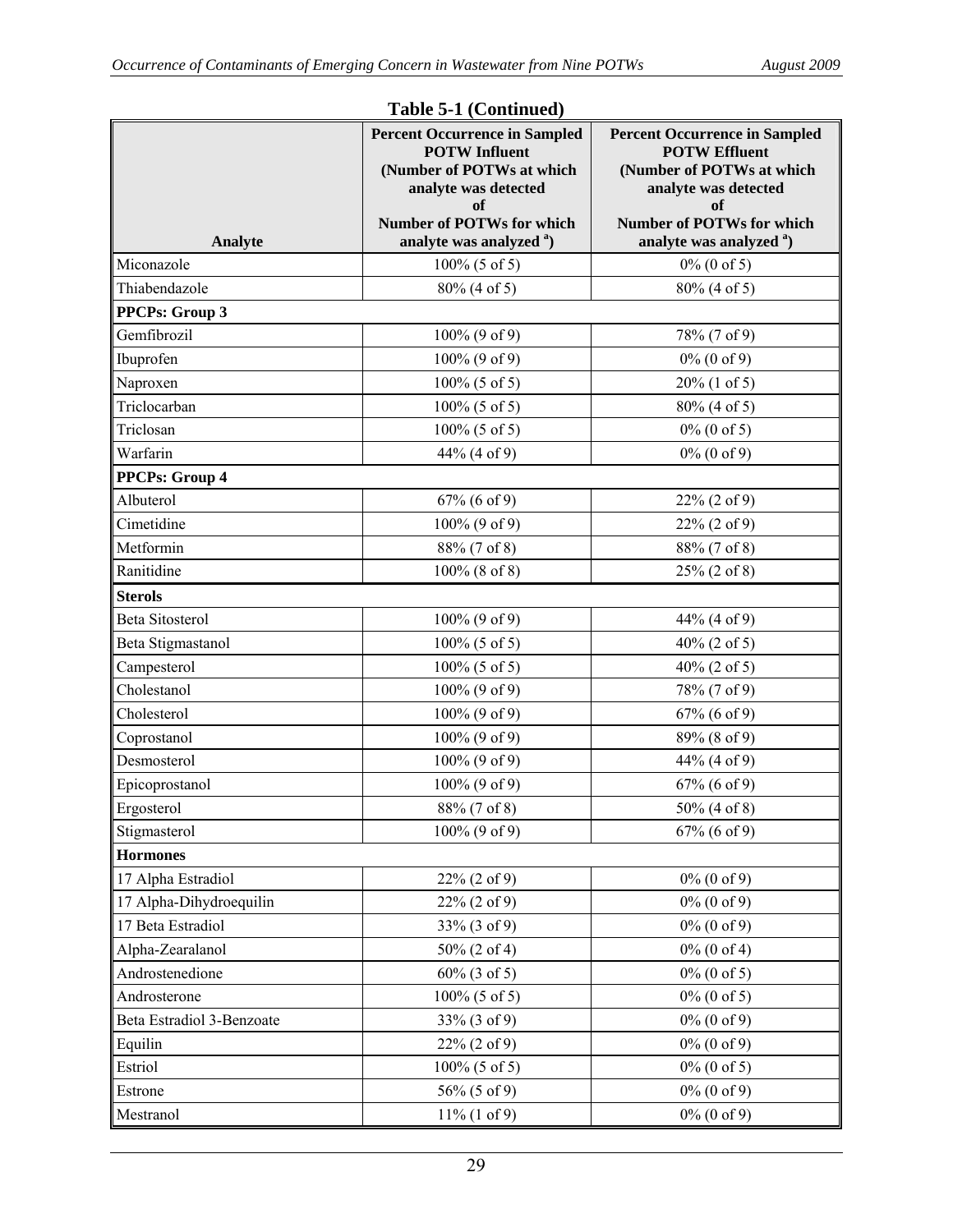|                                        | <b>Percent Occurrence in Sampled</b><br><b>POTW Influent</b><br>(Number of POTWs at which<br>analyte was detected<br>of | <b>Percent Occurrence in Sampled</b><br><b>POTW Effluent</b><br>(Number of POTWs at which<br>analyte was detected<br>of |  |  |
|----------------------------------------|-------------------------------------------------------------------------------------------------------------------------|-------------------------------------------------------------------------------------------------------------------------|--|--|
| <b>Analyte</b>                         | <b>Number of POTWs for which</b><br>analyte was analyzed <sup>a</sup> )                                                 | <b>Number of POTWs for which</b><br>analyte was analyzed <sup>a</sup> )                                                 |  |  |
| Norethindrone                          | 33% (3 of 9)                                                                                                            | $0\%$ (0 of 9)                                                                                                          |  |  |
| Norgestrel                             | $22\% (2 of 9)$                                                                                                         | $0\%$ (0 of 9)                                                                                                          |  |  |
| Progesterone                           | $20\%$ (1 of 5)                                                                                                         | $0\%$ (0 of 5)                                                                                                          |  |  |
| Testosterone                           | 89% (8 of 9)                                                                                                            | $0\%$ (0 of 9)                                                                                                          |  |  |
| <b>Alkylphenols and APEs</b>           |                                                                                                                         |                                                                                                                         |  |  |
| Nonylphenol Diethoxylates (NP2EO)      | $22\% (2 of 9)$                                                                                                         | $0\%$ (0 of 8)                                                                                                          |  |  |
| Nonylphenol Monoethoxylates<br>(NP1EO) | $22\%$ (2 of 9)                                                                                                         | $11\% (1 of 9)$                                                                                                         |  |  |
| Octylphenol (OC)                       | 44% (4 of 9)                                                                                                            | $0\%$ (0 of 9)                                                                                                          |  |  |
| Nonlyphenols (NP)                      | 100% (9 of 9)                                                                                                           | $11\% (1 of 9)$                                                                                                         |  |  |
| <b>PBDEs</b>                           |                                                                                                                         |                                                                                                                         |  |  |
| PBDE-28+PBDE-33                        | 100% (9 of 9)                                                                                                           | 44% (4 of 9)                                                                                                            |  |  |
| PBDE-47                                | 100% (9 of 9)                                                                                                           | 89% (8 of 9)                                                                                                            |  |  |
| PBDE-99                                | $100\%$ (9 of 9)                                                                                                        | 89% (8 of 9)                                                                                                            |  |  |
| <b>PBDE-100</b>                        | $100\%$ (9 of 9)                                                                                                        | 78% (7 of 9)                                                                                                            |  |  |
| <b>PBDE-153</b>                        | $100\%$ (9 of 9)                                                                                                        | 67% (6 of 9)                                                                                                            |  |  |
| <b>PBDE-154</b>                        | $100\%$ (9 of 9)                                                                                                        | 56% (5 of 9)                                                                                                            |  |  |
| <b>PBDE-183</b>                        | $100\%$ (9 of 9)                                                                                                        | $22\%$ (2 of 9)                                                                                                         |  |  |
| <b>PBDE-209</b>                        | $100\%$ (8 of 8)                                                                                                        | 33% (3 of 9)                                                                                                            |  |  |
| <b>Pesticides: Organochlorine</b>      |                                                                                                                         |                                                                                                                         |  |  |
| $2,4'$ -DDD                            | $22\% (2 of 9)$                                                                                                         | $0\%$ (0 of 9)                                                                                                          |  |  |
| $2,4'$ -DDT                            | $11\% (1 of 9)$                                                                                                         | $0\%$ (0 of 9)                                                                                                          |  |  |
| $4,4'-DDD$                             | 22% (2 of 9)                                                                                                            | $0\%$ (0 of 9)                                                                                                          |  |  |
| $4,4'-DDE$                             | 89% (8 of 9)                                                                                                            | $0\%$ (0 of 9)                                                                                                          |  |  |
| $4,4'$ -DDT                            | 22% (2 of 9)                                                                                                            | $0\%$ (0 of 9)                                                                                                          |  |  |
| Aldrin                                 | $11\% (1 of 9)$                                                                                                         | $0\%$ (0 of 9)                                                                                                          |  |  |
| Alpha-BHC                              | $11\% (1 of 9)$                                                                                                         | $0\%$ (0 of 9)                                                                                                          |  |  |
| Alpha-chlordane                        | 89% (8 of 9)                                                                                                            | $0\%$ (0 of 9)                                                                                                          |  |  |
| Beta-BHC                               | $11\% (1 of 9)$                                                                                                         | $0\%$ (0 of 9)                                                                                                          |  |  |
| Chlorothalonil                         | $17\%$ (1 of 6)                                                                                                         | $0\%$ (0 of 7)                                                                                                          |  |  |
| Cis-Nonachlor                          | 33% (3 of 9)                                                                                                            | $0\%$ (0 of 9)                                                                                                          |  |  |
| Dieldrin                               | 89% (8 of 9)                                                                                                            | 56% (5 of 9)                                                                                                            |  |  |
| Endosulphan I                          | $11\% (1 of 9)$                                                                                                         | $11\% (1 of 9)$                                                                                                         |  |  |
| Endosulfan sulfate                     | $0\%$ (0 of 9)                                                                                                          | $11\% (1 of 9)$                                                                                                         |  |  |
| Gamma-BHC                              | 44% (4 of 9)                                                                                                            | 33% (3 of 9)                                                                                                            |  |  |
| Gamma-chlordane                        | 89% (8 of 9)                                                                                                            | $11\% (1 of 9)$                                                                                                         |  |  |
| Heptachlor                             | $11\% (1 of 9)$                                                                                                         | $0\%$ (0 of 9)                                                                                                          |  |  |
| Heptachlor Epoxide                     | 44% (4 of 9)                                                                                                            | $11\% (1 of 9)$                                                                                                         |  |  |

#### **Table 5-1 (Continued)**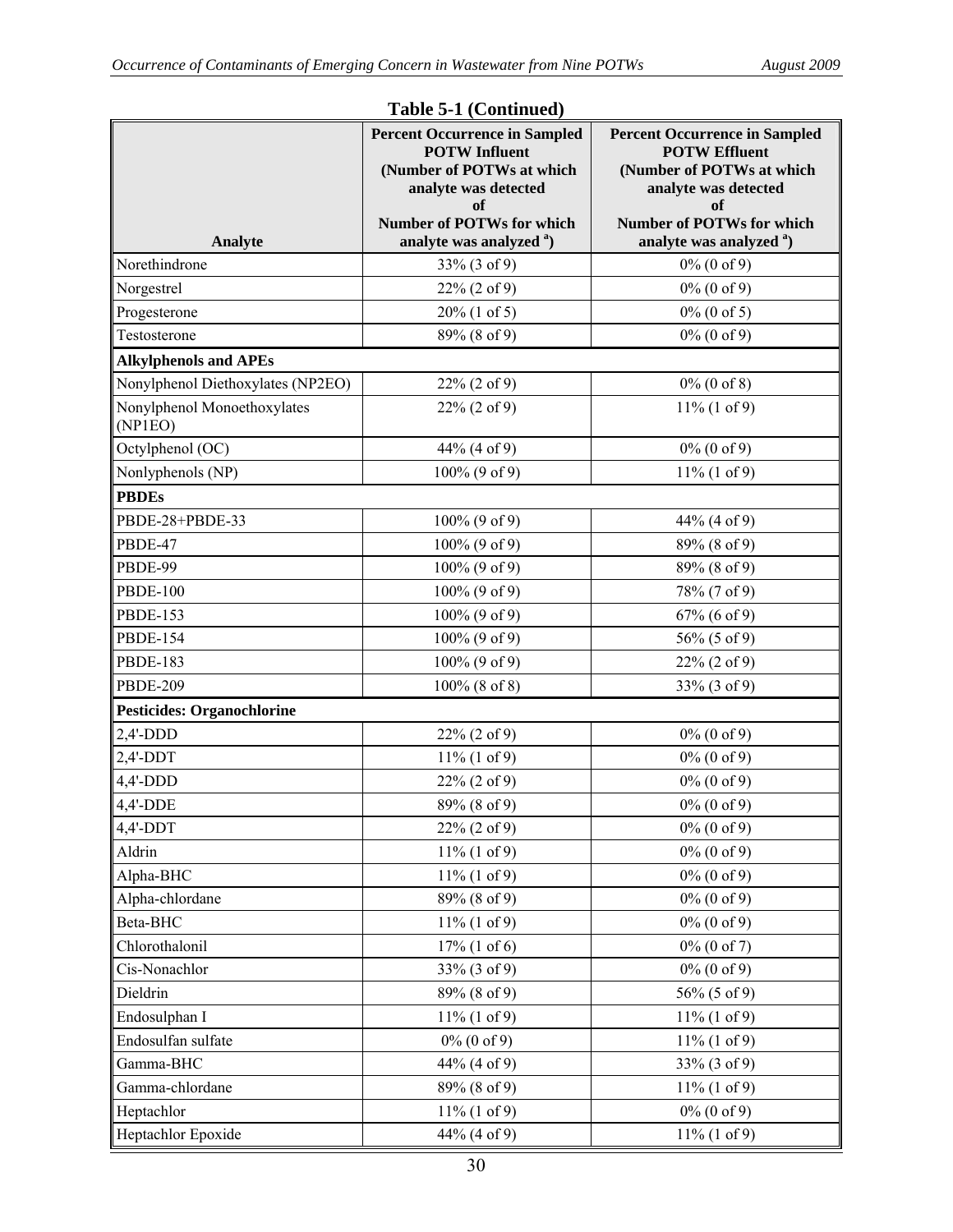| Analyte                             | <b>Percent Occurrence in Sampled</b><br><b>POTW Influent</b><br>(Number of POTWs at which<br>analyte was detected<br>of<br><b>Number of POTWs for which</b><br>analyte was analyzed <sup>a</sup> ) | <b>Percent Occurrence in Sampled</b><br><b>POTW Effluent</b><br>(Number of POTWs at which<br>analyte was detected<br>оf<br><b>Number of POTWs for which</b><br>analyte was analyzed <sup>a</sup> ) |
|-------------------------------------|----------------------------------------------------------------------------------------------------------------------------------------------------------------------------------------------------|----------------------------------------------------------------------------------------------------------------------------------------------------------------------------------------------------|
| Hexachlorobenzene                   | $25\%$ (2 of 8)                                                                                                                                                                                    | $0\%$ (0 of 8)                                                                                                                                                                                     |
| Methoxychlor                        | $11\% (1 of 9)$                                                                                                                                                                                    | 44% (4 of 9)                                                                                                                                                                                       |
| Perthane                            | 33% (3 of 9)                                                                                                                                                                                       | $0\%$ (0 of 9)                                                                                                                                                                                     |
| Trans-Nonachlor                     | 78% (7 of 9)                                                                                                                                                                                       | $0\%$ (0 of 9)                                                                                                                                                                                     |
| <b>Pesticides: Organophosphorus</b> |                                                                                                                                                                                                    |                                                                                                                                                                                                    |
| Chlorpyriphos                       | 67% (6 of 9)                                                                                                                                                                                       | $0\%$ (0 of 8)                                                                                                                                                                                     |
| Chlorpyriphos-oxon                  | $11\% (1 of 9)$                                                                                                                                                                                    | $22\% (2 of 9)$                                                                                                                                                                                    |
| Diazinon                            | $67\%$ (6 of 9)                                                                                                                                                                                    | $56\%$ (5 of 9)                                                                                                                                                                                    |
| Diazinon oxon                       | $0\%$ (0 of 9)                                                                                                                                                                                     | $22\% (2 of 9)$                                                                                                                                                                                    |
| Disulfoton sulfone                  | $11\% (1 of 9)$                                                                                                                                                                                    | $0\%$ (0 of 9)                                                                                                                                                                                     |
| Malathion                           | $22\% (2 of 9)$                                                                                                                                                                                    | $0\%$ (0 of 9)                                                                                                                                                                                     |
| Methamidophos                       | $11\% (1 of 9)$                                                                                                                                                                                    | $11\% (1 of 9)$                                                                                                                                                                                    |
| Methyl-chlorpyriphos                | $11\% (1 of 9)$                                                                                                                                                                                    | $0\%$ (0 of 9)                                                                                                                                                                                     |
| Methyl-parathion                    | $11\% (1 of 9)$                                                                                                                                                                                    | $0\%$ (0 of 9)                                                                                                                                                                                     |
| <b>Pesticides: Pyrethroid</b>       |                                                                                                                                                                                                    |                                                                                                                                                                                                    |
| Cis-Permethrin                      | 80% (4 of 5)                                                                                                                                                                                       | $0\%$ (0 of 5)                                                                                                                                                                                     |
| Cypermethrins                       | 78% (7 of 9)                                                                                                                                                                                       | $0\%$ (0 of 9)                                                                                                                                                                                     |
| Permethrin                          | 89% (8 of 9)                                                                                                                                                                                       | $22\% (2 of 9)$                                                                                                                                                                                    |
| Trans-Permethrin                    | $100\%$ (5 of 5)                                                                                                                                                                                   | $0\%$ (0 of 5)                                                                                                                                                                                     |
| <b>Pesticides: Triazine</b>         |                                                                                                                                                                                                    |                                                                                                                                                                                                    |
| Atrazine                            | 89% (8 of 9)                                                                                                                                                                                       | $100\%$ (9 of 9)                                                                                                                                                                                   |
| Cyanazine                           | $0\%$ (0 of 9)                                                                                                                                                                                     | $11\% (1 of 9)$                                                                                                                                                                                    |
| Desethyl atrazine                   | 89% (8 of 9)                                                                                                                                                                                       | 89% (8 of 9)                                                                                                                                                                                       |
| Hexazinone                          | $11\% (1 of 9)$                                                                                                                                                                                    | $22\% (2 of 9)$                                                                                                                                                                                    |
| Metribuzin                          | $0\%$ (0 of 9)                                                                                                                                                                                     | $22\% (2 of 9)$                                                                                                                                                                                    |
| Simazine                            | 44% (4 of 9)                                                                                                                                                                                       | 56% (5 of 9)                                                                                                                                                                                       |

## **Table 5-1 (Continued)**

<sup>a</sup> Does not include excluded results. Includes detected (DET) and quantified results. See Appendix C.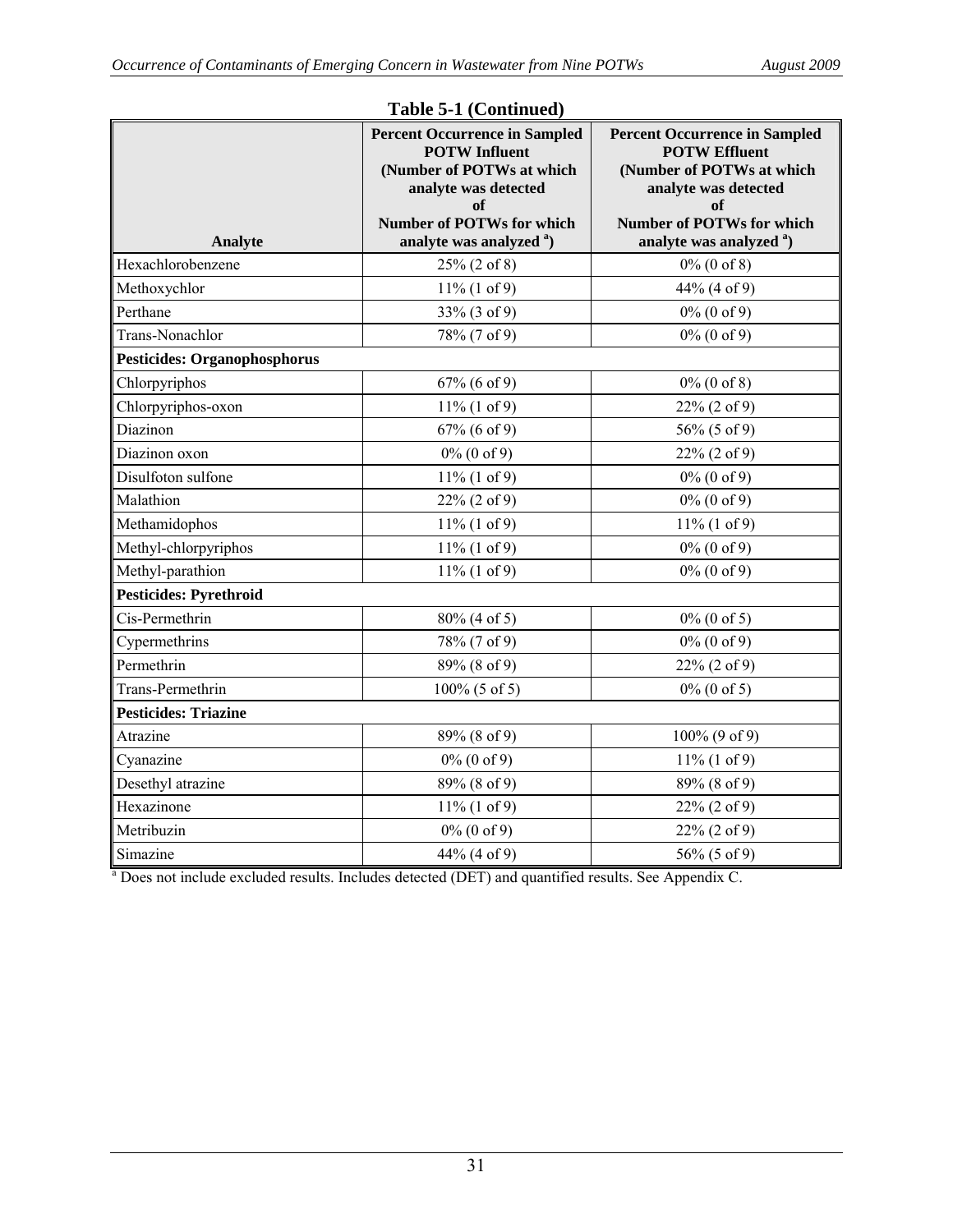| Detected in at Least One Influent<br>Sample <b>AND</b>                                                                                                                       | <b>Quantified in at Least One Influent Sample</b><br>AND                                                                                                   |                                                                                                       |  |  |  |  |
|------------------------------------------------------------------------------------------------------------------------------------------------------------------------------|------------------------------------------------------------------------------------------------------------------------------------------------------------|-------------------------------------------------------------------------------------------------------|--|--|--|--|
| <b>No Effluent Samples</b>                                                                                                                                                   | <b>One or More Effluent Samples at</b><br><b>Concentrations at Least One Order of</b><br><b>Magnitude Less than at Least One</b><br><b>Influent Sample</b> | <b>One or More Effluent</b><br><b>Samples at Concentrations</b><br><b>Similar to Influent Samples</b> |  |  |  |  |
| <b>Antibiotics</b>                                                                                                                                                           |                                                                                                                                                            |                                                                                                       |  |  |  |  |
| 4-Epitetracycline (ETC)<br>Minocycline <sup>a</sup><br>Sulfamerazine<br>Sulfathiazole<br>Cloxacillin <sup>a</sup><br>Penicillin V <sup>a</sup><br>Virginiamycin <sup>a</sup> | Doxycycline<br>Sulfamethoxazole<br>Ciprofloxacin<br>Clarithromycin<br>Erythromycin-Total<br>Oflaxacin                                                      | Chlorotetracyline (CTC)<br>Tetracycline (TC)<br>Sulfadiazine<br>Trimethoprim                          |  |  |  |  |
|                                                                                                                                                                              | <b>Analytical Group 1, other than Antibiotics</b>                                                                                                          |                                                                                                       |  |  |  |  |
| Acetaminophen<br>Caffeine<br>Miconazole                                                                                                                                      | Cotinine                                                                                                                                                   | Carbamazepine<br>Fluoxetine<br>Thiabendazole                                                          |  |  |  |  |
|                                                                                                                                                                              | <b>Analytical Group 3</b>                                                                                                                                  |                                                                                                       |  |  |  |  |
| Ibuprofen<br>Triclosan<br>Warfarin <sup>a</sup>                                                                                                                              | Gemfibrozil<br>Naproxen<br>Triclocarban                                                                                                                    | None                                                                                                  |  |  |  |  |
|                                                                                                                                                                              | <b>Analytical Group 4</b>                                                                                                                                  |                                                                                                       |  |  |  |  |
| None                                                                                                                                                                         | Cimetidine<br>Metformin<br>Ranitidine                                                                                                                      | None                                                                                                  |  |  |  |  |

# **Table 5-2. Comparison of PPCPs Detected in POTW Influent and Effluentb,c**

<sup>a</sup> All influent results for which the analyte was detected are DET.

<sup>b</sup> Tylosin and cefotaxime were detected in POTW effluent and no samples of POTW influent. They are not included on this table.

<sup>c</sup> Eleven pharmaceuticals were detected in at least one influent and one effluent sample but were not quantified in both influent and effluent samples. Consequently, their influent and effluent concentrations could not be compared and they are not included on this table.

 Many of the PPCPs laboratory results failed to meet the QC specifications of the analytical method. Of the 441 results for which the concentration was reported above the laboratory-reported detection limit, 54 percent of the results were not qualified in any way and are considered accurate. The remaining 46 percent of the results were reported only as detected (DET). No numerical value should be attached to these results because of poor spike recovery or other laboratory problems. See Table 5-3 for additional statistics on detections and quantifications for PPCP samples.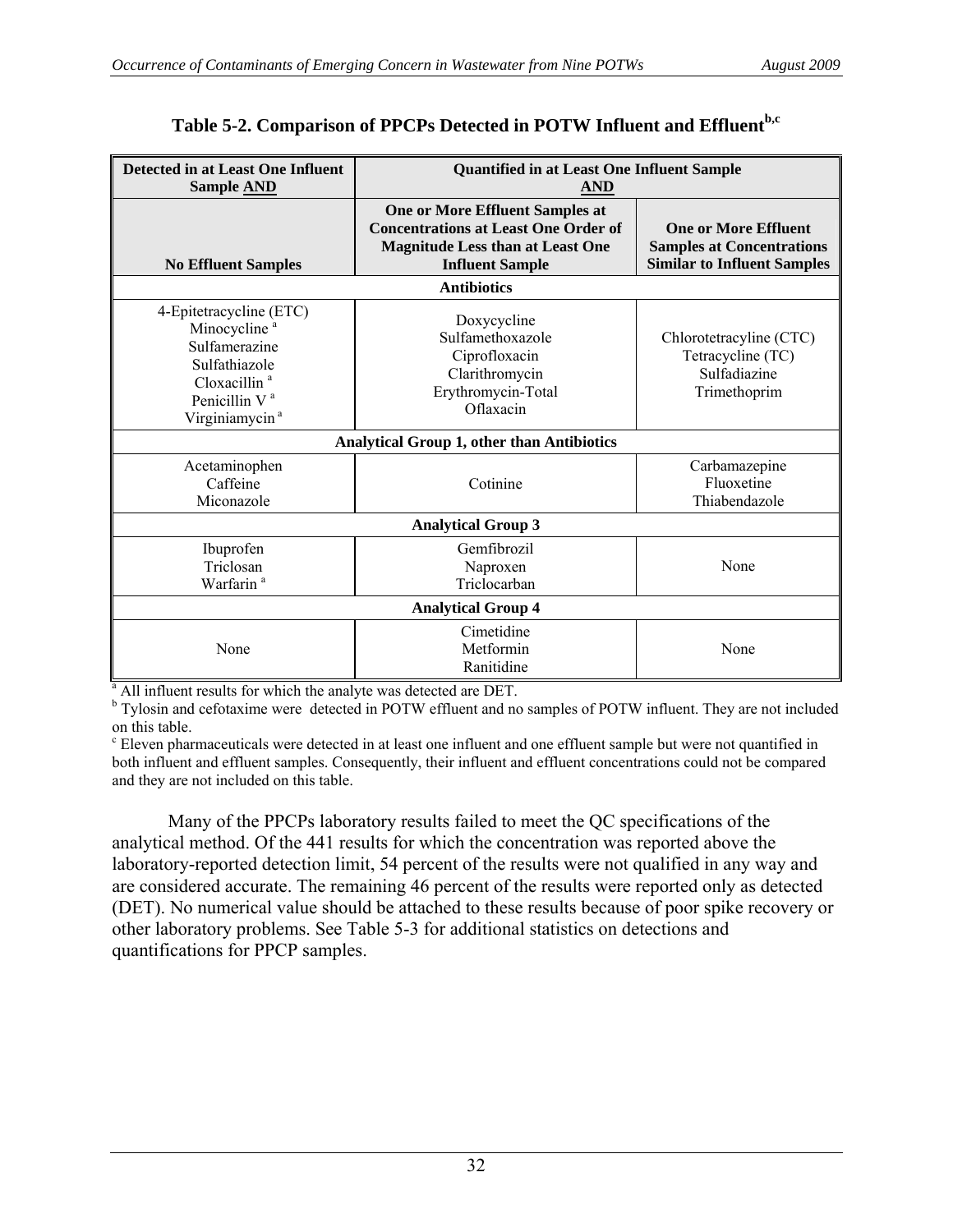<span id="page-38-0"></span>

|                                    |                              | <b>Number of Analytes Detected in at Least One Sample of</b> |                      |                                 |                      |              |                                 |
|------------------------------------|------------------------------|--------------------------------------------------------------|----------------------|---------------------------------|----------------------|--------------|---------------------------------|
|                                    |                              |                                                              | <b>POTW</b> Influent |                                 | <b>POTW Effluent</b> |              |                                 |
| <b>Analyte Group</b>               | Number of<br><b>Analytes</b> | DET <sup>a</sup>                                             | Quantified b         | <b>Total</b><br><b>Detected</b> | DET <sup>a</sup>     | Quantified b | <b>Total</b><br><b>Detected</b> |
| Antibiotics                        | 47                           | 6                                                            | 16                   | 22                              |                      | 12           |                                 |
| Group 1, other than<br>antibiotics | 15                           |                                                              | 11                   | 12                              | 4                    |              | 9                               |
| Group 3                            | 6                            |                                                              |                      | 6                               | 0                    | 3            |                                 |
| Group 4                            |                              |                                                              | 4                    | 4                               |                      | 3            |                                 |
| <b>Total</b>                       | 72                           | 8                                                            | 36                   | 44                              | 10                   | 23           | 33                              |

**Table 5-3. Numbers of PPCPs Detected in POTW Influent and Effluent** 

<sup>a</sup> Analytes for which all POTW influent/effluent sample results were DET.

<sup>b</sup> At least one sample of POTW influent/effluent was detected with no QC issues.

## **5.2 Sterols and Hormones**

All evaluated sterols were detected in all POTW influent samples<sup>[3](#page-38-0)</sup>. Sterols were detected in fewer samples of POTW effluent than influent, but all evaluated sterols were detected in at least one sample of effluent (see Table 5-1).

 Concentrations of all evaluated sterols were much lower in the POTW effluent samples than in the influent samples (see Table 5-4).

 Hormones were detected in fewer POTW influent samples than sterols, and when detected, the concentrations of hormones were typically much lower than concentrations of sterols. Evaluated hormones were not detected in any effluent samples (see Tables 5-4).

<sup>&</sup>lt;sup>3</sup> With the exception of one analyte (ergosterol) at one plant. 1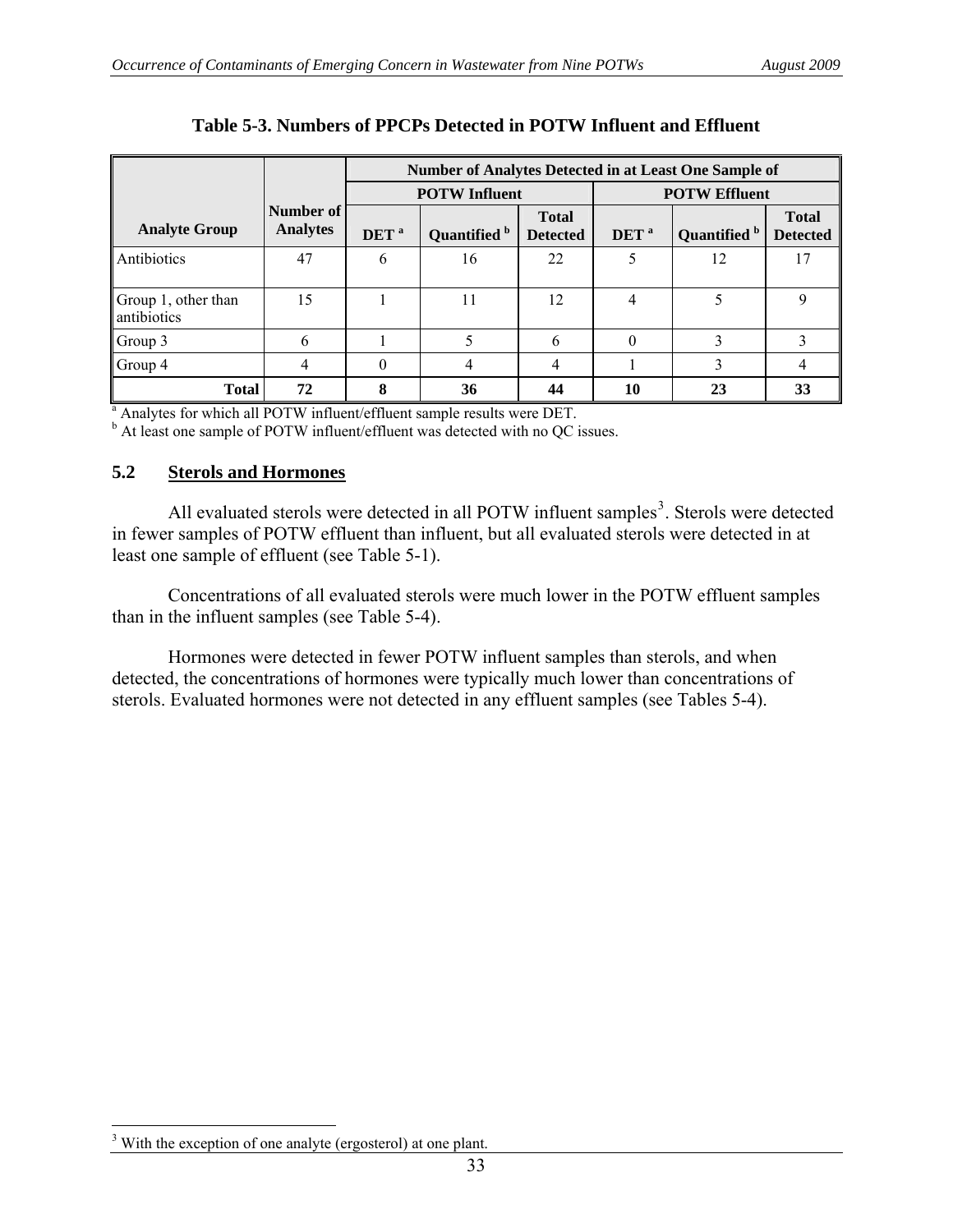| Detected in at Least One Influent<br>Sample <b>AND</b>                                                                                                                                                                                                                                                                                                         | <b>Quantified in at Least One Influent Sample</b><br><b>AND</b>                                                                                     |                                                                                                       |  |  |  |  |
|----------------------------------------------------------------------------------------------------------------------------------------------------------------------------------------------------------------------------------------------------------------------------------------------------------------------------------------------------------------|-----------------------------------------------------------------------------------------------------------------------------------------------------|-------------------------------------------------------------------------------------------------------|--|--|--|--|
| <b>No Effluent Samples</b>                                                                                                                                                                                                                                                                                                                                     | One or More Effluent Samples at<br><b>Concentrations at Least One Order of</b><br><b>Magnitude Less than at Least One</b><br><b>Influent Sample</b> | <b>One or More Effluent</b><br><b>Samples at Concentrations</b><br><b>Similar to Influent Samples</b> |  |  |  |  |
|                                                                                                                                                                                                                                                                                                                                                                | Sterols <sup>b</sup>                                                                                                                                |                                                                                                       |  |  |  |  |
| None                                                                                                                                                                                                                                                                                                                                                           | Beta Sitosterol<br>Beta Stigmastanol<br>Campesterol<br>Cholestanol<br>Cholesterol<br>Coprostanol<br>Desmosterol<br>Epicoprostanol<br>Stigmasterol   | None                                                                                                  |  |  |  |  |
|                                                                                                                                                                                                                                                                                                                                                                | <b>Hormones</b>                                                                                                                                     |                                                                                                       |  |  |  |  |
| 17 Alpha-Estradiol <sup>a</sup><br>17 Alpha-Dihydroequilin <sup>a</sup><br>17 Beta-Estradiol <sup>a</sup><br>Alpha-Zearalanol <sup>a</sup><br>Androstenedione<br>Androsterone<br>Beta-Estradiol-3-Benzoate <sup>a</sup><br>Equilin<br>Estriol<br>Estrone<br>Mestranol <sup>a</sup><br>Norethindrone<br>Norgestrel <sup>a</sup><br>Progesterone<br>Testosterone | None                                                                                                                                                | None                                                                                                  |  |  |  |  |

## **Table 5-4. Comparison of Sterols and Hormones Detected in POTW Influent and Effluent**

 $\frac{1}{a}$ All influent results for which the analyte was detected are DET.

<sup>b</sup> Ergosterol was quantified in at least one influent sample but was not quantified in effluent samples. Consequently its influent and effluent concentrations could not be compared and it is not included on this table.

 Many of the sterol and hormone analytical results failed to meet method QC specifications. Of the 240 results for which the concentration was reported above the laboratoryreported detection limit, 58 percent of the results were not qualified in any way and are considered accurate. The remaining 42 percent of the results were reported only as detected (DET). No numerical value should be attached to these results because of poor spike recovery or other laboratory problems. See Table 5-5 for additional statistics on detections and quantifications of Steroid and Hormone samples.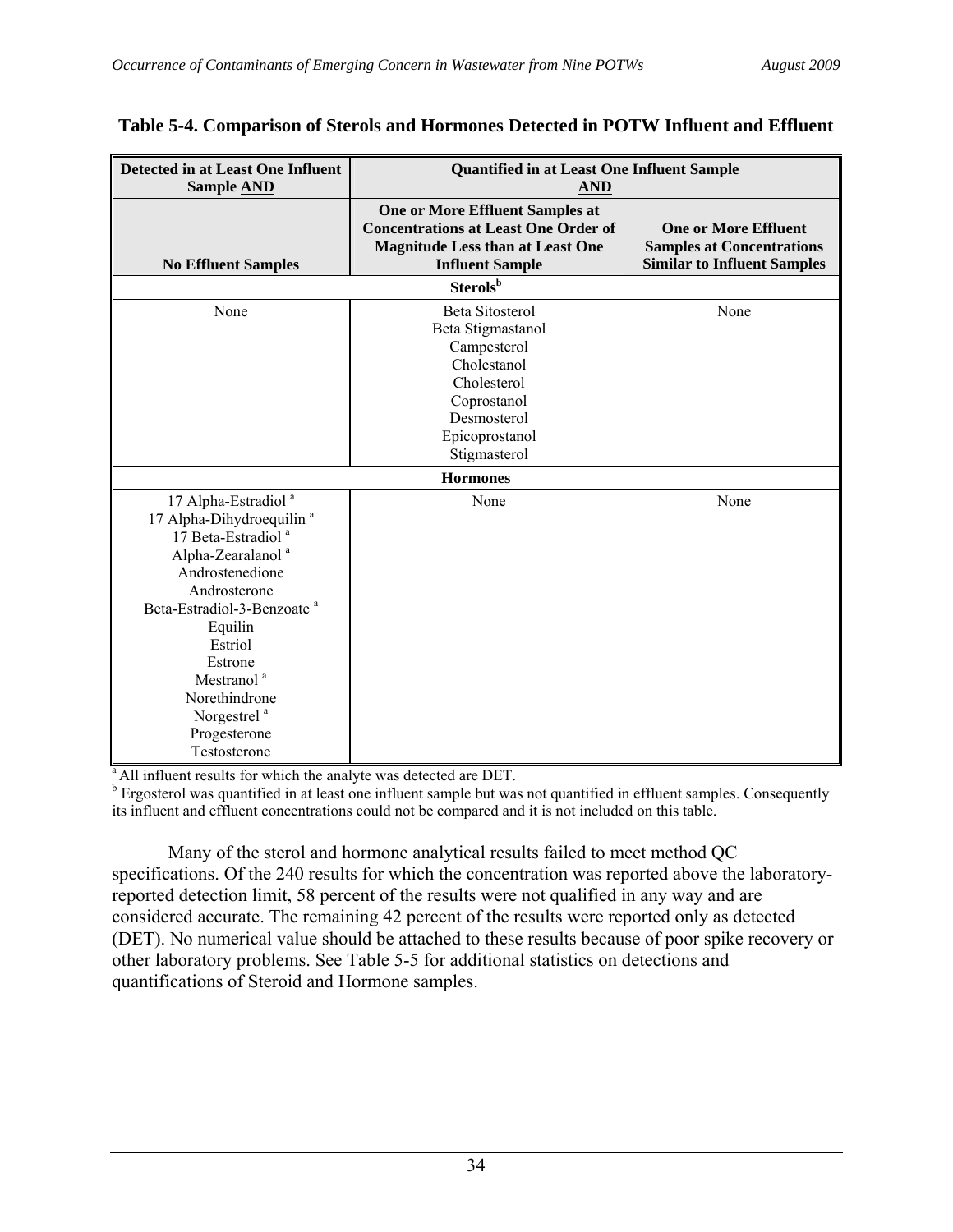|                      |                              |                      | <b>Number of Analytes Detected in at Least One Sample of</b> |                                 |                  |                      |                                 |
|----------------------|------------------------------|----------------------|--------------------------------------------------------------|---------------------------------|------------------|----------------------|---------------------------------|
|                      |                              | <b>POTW</b> Influent |                                                              |                                 |                  | <b>POTW Effluent</b> |                                 |
| <b>Analyte Group</b> | Number of<br><b>Analytes</b> | DET <sup>a</sup>     | Quantified b                                                 | <b>Total</b><br><b>Detected</b> | DET <sup>a</sup> | Quantified b         | <b>Total</b><br><b>Detected</b> |
| <b>Sterols</b>       | 10                           |                      | 10                                                           | 10                              |                  |                      | 10                              |
| <b>Hormones</b>      |                              |                      |                                                              |                                 |                  |                      |                                 |

### **Table 5-5. Numbers of Sterols and Hormones Detected in POTW Influent and Effluent**

<sup>a</sup> Analytes for which all POTW influent/effluent sample results were DET.

<sup>b</sup> At least one sample of POTW influent/effluent was detected with no QC issues.

## **5.3 Alkylphenols, APEs, and BPA**

 BPA was not detected in the influent or effluent of any sampled plant. NP was detected in each plant influent, additionally, the reporting limits for NP were significantly lower than the EPA Water Quality Criteria of 6,600 ng/L. Moreover, nonlyphenol monoethoxylates (NP1EO), nonlyphenol diethoxylates (NP2EO), and octylphenol (OP) were occasionally detected. OP and NP2EO were never detected in the effluent (see Tables 5-6).

## **Table 5-6. Comparison of Alkylphenols, APEs, and BPA Detected in POTW Influent and Effluent**

| Detected in at Least One Influent<br>Sample <b>AND</b> | <b>Quantified in at Least One Influent Sample</b><br>$\overline{\bf AND}$                                                                           |                                                                                                       |  |  |  |
|--------------------------------------------------------|-----------------------------------------------------------------------------------------------------------------------------------------------------|-------------------------------------------------------------------------------------------------------|--|--|--|
| <b>No Effluent Samples</b>                             | One or More Effluent Samples at<br><b>Concentrations at Least One Order of</b><br><b>Magnitude Less than at Least One</b><br><b>Influent Sample</b> | <b>One or More Effluent</b><br><b>Samples at Concentrations</b><br><b>Similar to Influent Samples</b> |  |  |  |
| OР<br>NP <sub>2</sub> EO                               | NP <sub>1</sub> EO<br>NP                                                                                                                            | None                                                                                                  |  |  |  |

 Some of the analytical results failed to meet method QC specifications. Of the 31 results for which the concentration was reported above the laboratory-reported detection limit, 65 percent of the results were not qualified in any way and are considered accurate. The remaining 35 percent of the results were reported only as detected (DET). No numerical value should be attached to these results because of poor spike recovery or other laboratory problems. See Table 5-7 for additional statistics on detections and quantifications of alkylphenols, APEs and BPA.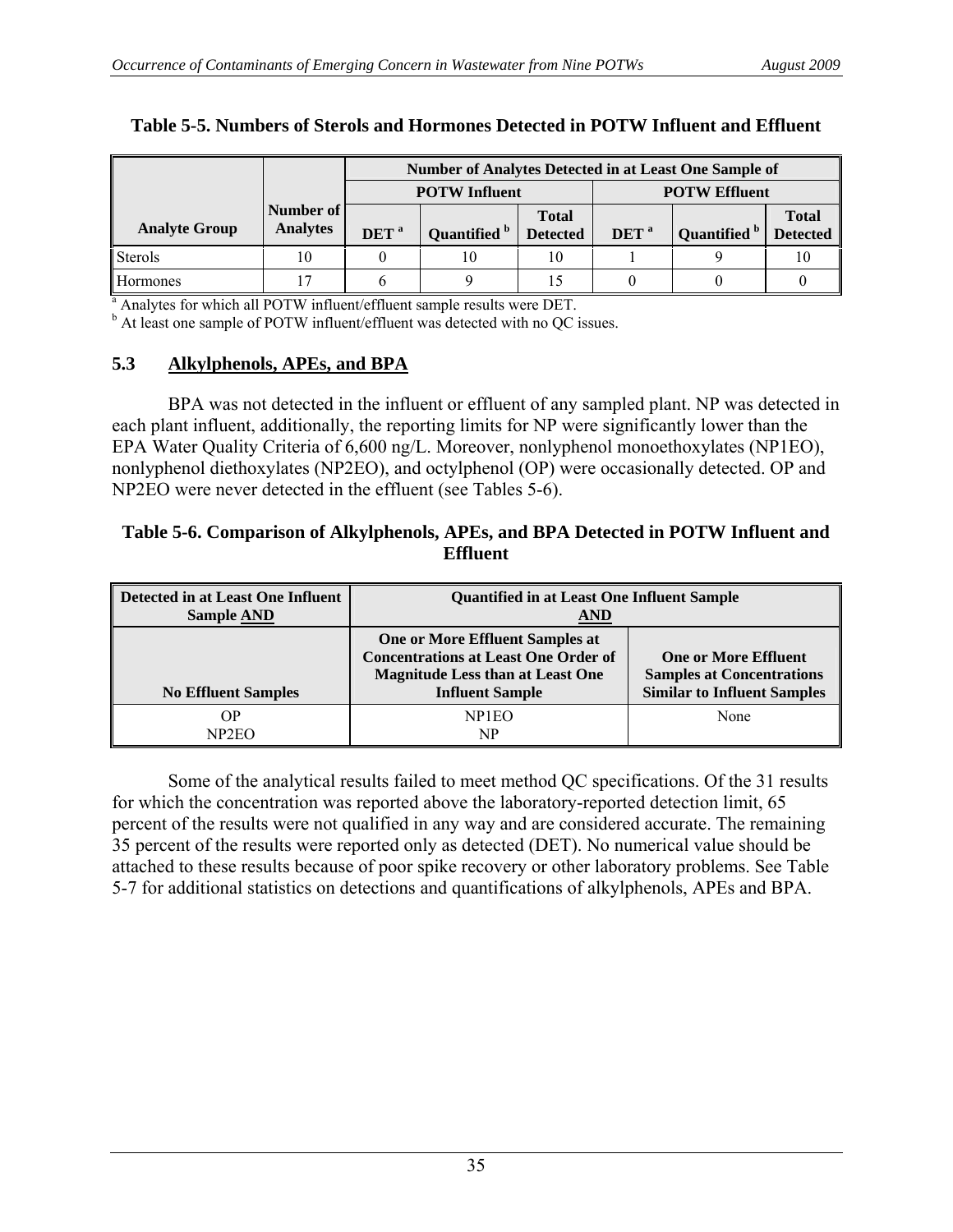|                                                                        |                       |                  | <b>Number of Analytes Detected in at Least One Sample of</b> |                                 |                  |                      |                                 |
|------------------------------------------------------------------------|-----------------------|------------------|--------------------------------------------------------------|---------------------------------|------------------|----------------------|---------------------------------|
|                                                                        | <b>Number</b>         |                  | <b>POTW</b> Influent                                         |                                 |                  | <b>POTW Effluent</b> |                                 |
| <b>Analyte Group</b>                                                   | of<br><b>Analytes</b> | DET <sup>a</sup> | Quantified b                                                 | <b>Total</b><br><b>Detected</b> | DET <sup>a</sup> | Quantified b         | <b>Total</b><br><b>Detected</b> |
| Alkylphenols,<br>Alkylphenol<br>Ethoxylates (APEs),<br>and Bisphenol A |                       |                  | 4                                                            | 4                               |                  |                      |                                 |

## **Table 5-7. Numbers of Alkylphenols, APEs, and BPA Detected in POTW Influent and Effluent**

a Analytes for which all POTW influent/effluent sample results were DET.

<sup>b</sup> At least one sample of POTW influent/effluent was detected with no QC issues.

# **5.4 PBDEs**

 There are 209 PBDE congeners. For the Nine POTW Study, results were reported for nine PBDEs of interest (EPA, 2007a). Note that PBDE-28 and PBDE-33 are treated as one analyte in this report because the analytical laboratory reported results for PBDE-28 + PBDE-33.

 All PBDE congeners evaluated in this study were detected in all POTW influent samples. The concentrations of the analyzed congeners are very similar plant to plant, despite the differences in the populations served by the POTWs. Concentrations of all congeners of interest are much lower in the samples of POTW effluent than in samples of POTW influent (Table 5-8).

**Table 5-8. Comparison of PBDEs Detected in POTW Influent and Effluent** 

| Detected in at Least One Influent<br><b>Sample AND</b> | <b>Ouantified in at Least One Influent Sample</b><br>AND                                                                                                   |                                                                                                       |  |  |  |
|--------------------------------------------------------|------------------------------------------------------------------------------------------------------------------------------------------------------------|-------------------------------------------------------------------------------------------------------|--|--|--|
| <b>No Effluent Samples</b>                             | <b>One or More Effluent Samples at</b><br><b>Concentrations at Least One Order of</b><br><b>Magnitude Less than at Least One</b><br><b>Influent Sample</b> | <b>One or More Effluent</b><br><b>Samples at Concentrations</b><br><b>Similar to Influent Samples</b> |  |  |  |
| None                                                   | $PBDE-28 + PBDE-33$<br>PBDE-47                                                                                                                             | None                                                                                                  |  |  |  |
|                                                        | PBDE-99                                                                                                                                                    |                                                                                                       |  |  |  |
|                                                        | <b>PBDE-100</b>                                                                                                                                            |                                                                                                       |  |  |  |
|                                                        | <b>PBDE-153</b>                                                                                                                                            |                                                                                                       |  |  |  |
|                                                        | <b>PBDE-154</b>                                                                                                                                            |                                                                                                       |  |  |  |
|                                                        | <b>PBDE-183</b>                                                                                                                                            |                                                                                                       |  |  |  |
|                                                        | <b>PBDE-209</b>                                                                                                                                            |                                                                                                       |  |  |  |

 The concentration of PBDE-209 in preparation blanks was often greater than the method quantitation levels (EPA Method 1614 quantitation level of 2 ppt). Because PBDE-209 sample results for POTW effluents are close to the method quantitation level, for effluent samples from four plants, it was impossible to determine if PBDE-209 detected in the effluent was the result of contamination. Consequently, the effluent sample concentrations were reported as not-quantified at the quantitation level, adjusted for sample size. See Appendix C.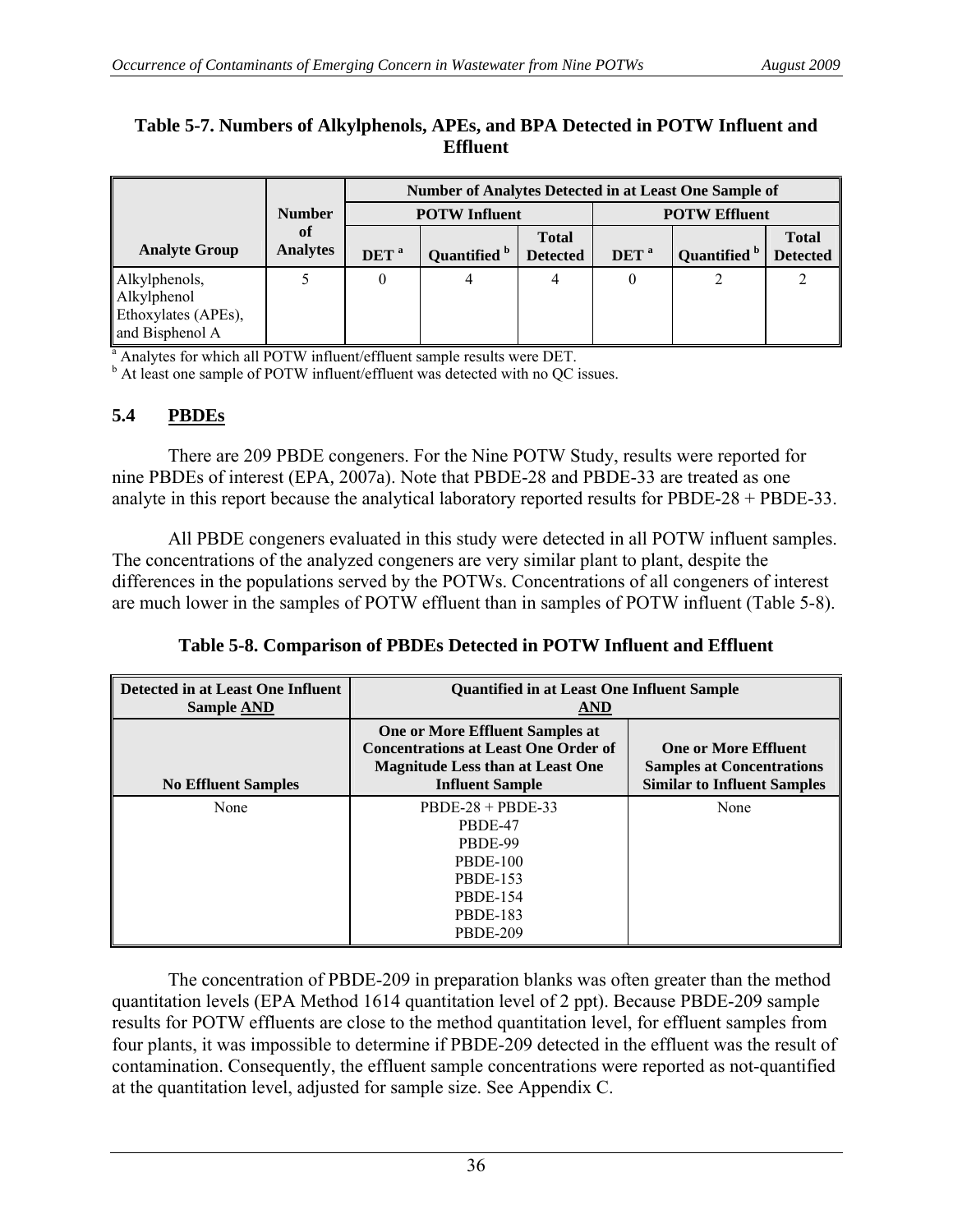A relatively small percentage of the PBDEs analytical results failed to meet method QC specifications in comparison to some of the other CECs analyte families. Of the 156 results for which the concentration was reported above the laboratory-reported detection limit, 87 percent of the results were not qualified in any way and are considered accurate. The remaining 13 percent of the results were reported only as detected (DET). No numerical value should be attached to these results because of poor spike recovery or other laboratory problems. See Table 5-9 for additional statistics on detections and quantifications of PBDEs.

|                      |                              | <b>Number of Analytes Detected in at Least One Sample of</b> |                      |                                 |                  |                         |                 |
|----------------------|------------------------------|--------------------------------------------------------------|----------------------|---------------------------------|------------------|-------------------------|-----------------|
|                      |                              |                                                              | <b>POTW</b> Influent |                                 |                  | <b>POTW Effluent</b>    |                 |
| <b>Analyte Group</b> | Number of<br><b>Analytes</b> | DET <sup>a</sup>                                             | Quantified b         | <b>Total</b><br><b>Detected</b> | DET <sup>a</sup> | Quantified <sup>b</sup> | <b>Total</b>    |
|                      |                              |                                                              |                      |                                 |                  |                         | <b>Detected</b> |
| <b>PBDEs</b>         |                              |                                                              |                      |                                 |                  |                         |                 |

<sup>a</sup> Analytes for which all POTW influent/effluent sample results were DET.

<sup>b</sup> At least one sample of POTW influent/effluent was detected with no QC issues.

# **5.5 Pesticides**

 Of the 62 pesticides, 37 were detected in at least one sample of POTW influent collected in this study. Eighteen (18) pesticides were detected in at least one sample of POTW effluent (Table 5-1).

 Twenty-three (23) pesticides were detected or quantified in at least one influent sample and no effluent samples. Five pesticides were quantified in at least one influent sample and one or more effluent samples at concentrations at least one order of magnitude less than influent samples. Five pesticides were quantified in at least one influent sample and one or more effluent samples at concentrations similar to influent samples. Table 5-10 compares the pesticides detected in POTW influent and effluent samples.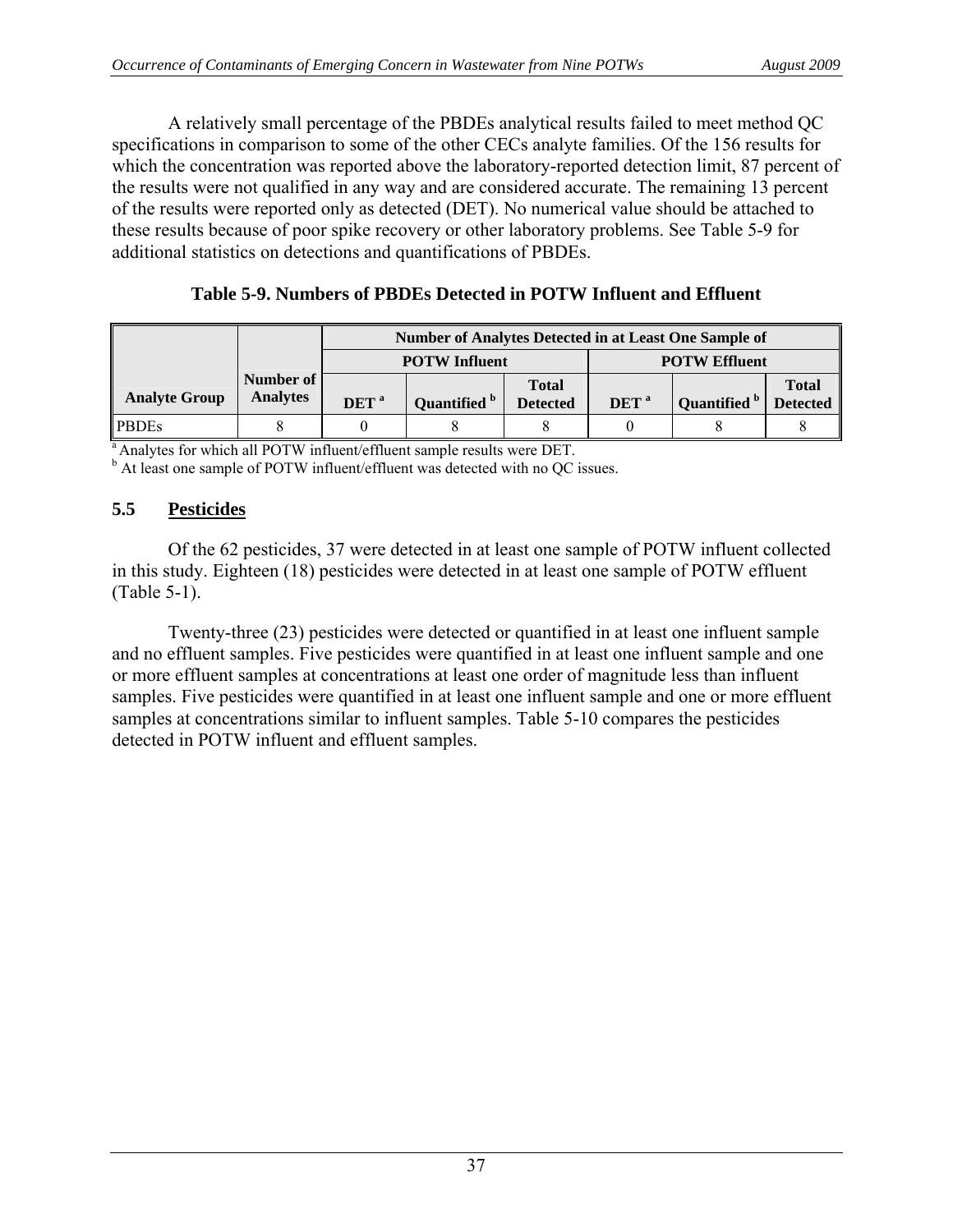| <b>Detected in at Least One Influent</b><br>Sample <b>AND</b>                                                                                                                                                                               | <b>Quantified in at Least One Influent Sample</b><br><b>AND</b>                                                                                            |                                                                                                       |  |  |  |
|---------------------------------------------------------------------------------------------------------------------------------------------------------------------------------------------------------------------------------------------|------------------------------------------------------------------------------------------------------------------------------------------------------------|-------------------------------------------------------------------------------------------------------|--|--|--|
| <b>No Effluent Samples</b>                                                                                                                                                                                                                  | <b>One or More Effluent Samples at</b><br><b>Concentrations at Least One Order of</b><br><b>Magnitude Less than at Least One</b><br><b>Influent Sample</b> | <b>One or More Effluent</b><br><b>Samples at Concentrations</b><br><b>Similar to Influent Samples</b> |  |  |  |
|                                                                                                                                                                                                                                             | Organochlorine                                                                                                                                             |                                                                                                       |  |  |  |
| $2,4'$ -DDD<br>$2,4'$ -DDT<br>$4,4'-DDD$<br>4,4'-DDE<br>$4,4'$ -DDT<br>Aldrin<br>Alpha-BHC<br>Alpha-chlordane<br>Beta-BHC<br>Chlorothalonil<br>Cis-nonachlor<br>Heptachlor <sup>a</sup><br>Hexachlorobenzene<br>Perthane<br>Trans-nonachlor | Dieldrin<br>Gamma-chlordane                                                                                                                                | Gamma-BHC<br>Heptachlor Epoxide                                                                       |  |  |  |
|                                                                                                                                                                                                                                             | Organophosphorus                                                                                                                                           |                                                                                                       |  |  |  |
| Chlorpyriphos<br>Disulfoton sulfone <sup>a</sup><br>Malathion<br>Methyl-chlorpyriphos <sup>a</sup><br>Methyl-parathion                                                                                                                      | Diazinon                                                                                                                                                   | None                                                                                                  |  |  |  |
|                                                                                                                                                                                                                                             | Pyrethroid                                                                                                                                                 |                                                                                                       |  |  |  |
| Cis-Permethrin<br>Cypermethrins<br>Trans-Permethrin                                                                                                                                                                                         | Permethrin (sum of cis and trans)                                                                                                                          | None                                                                                                  |  |  |  |
|                                                                                                                                                                                                                                             | <b>Triazine</b>                                                                                                                                            |                                                                                                       |  |  |  |
|                                                                                                                                                                                                                                             | Desethyl atrazine                                                                                                                                          | Atrazine<br>Hexazinone<br>Simazine                                                                    |  |  |  |

## **Table 5-10. Comparison of Pesticides Detected in POTW Influent and Effluentb,c**

<sup>a</sup> All influent results for which the analyte was detected are DET.

<sup>b</sup> Endosulfan sulfate, diazinon oxon, metribuzin, and cyanizine were detected in POTW effluent and no samples of POTW influent. They are not included on this table.

c Endosulfan I, metholxychlor, chlorpyrophos oxon, and methamidophos were detected in at least one influent and one effluent sample. They were not quantified in both influent and effluent samples, however. As a result, their influent and effluent concentrations could not be compared and they are not included on this table.

 A relatively small percentage of the pesticides analytical results failed to meet method QC specifications in comparison to some of the other CECs analyte families. Of the 238 results for which the concentration was reported above the laboratory-reported detection limit, 81 percent of the results were not qualified in any way and are considered accurate. The remaining 19 percent of the results were reported only as detected (DET). No numerical value should be attached to these results because of poor spike recovery or other laboratory problems. See Table 5-11 for additional statistics on detections and quantifications of pesticides.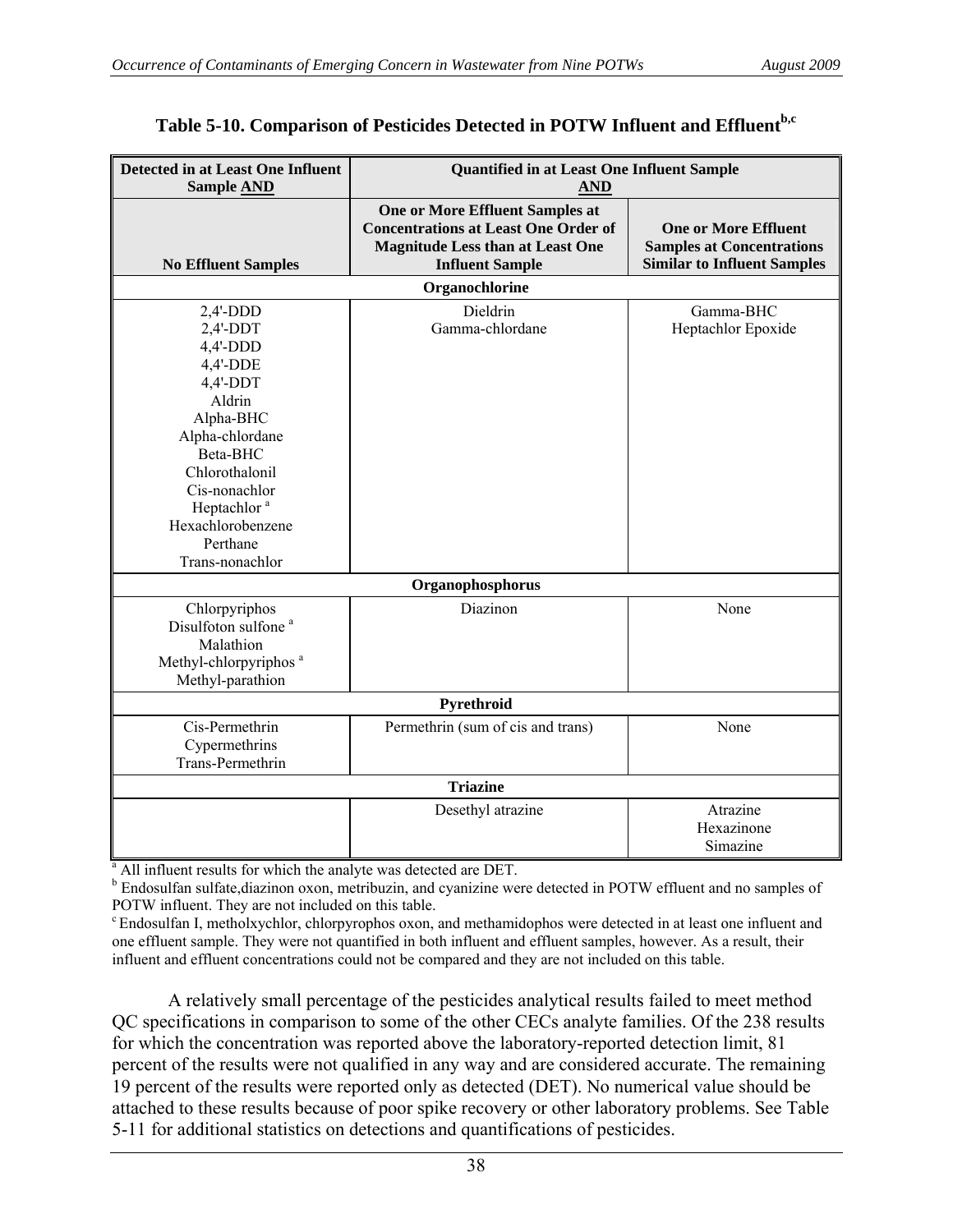|                      |                              | Number of Analytes Detected in at Least One Sample of |                      |                                 |                      |              |                                 |  |
|----------------------|------------------------------|-------------------------------------------------------|----------------------|---------------------------------|----------------------|--------------|---------------------------------|--|
|                      |                              |                                                       | <b>POTW</b> Influent |                                 | <b>POTW Effluent</b> |              |                                 |  |
| <b>Analyte Group</b> | Number of<br><b>Analytes</b> | DET <sup>a</sup>                                      | Quantified b         | <b>Total</b><br><b>Detected</b> | DET <sup>a</sup>     | Quantified b | <b>Total</b><br><b>Detected</b> |  |
| Organochlorine       | 34                           |                                                       | 18                   | 21                              |                      |              |                                 |  |
| Organophosphorus     |                              |                                                       |                      |                                 |                      |              |                                 |  |
| Pyrethroid           |                              |                                                       |                      |                                 |                      |              |                                 |  |
| Triazine             |                              |                                                       |                      |                                 |                      |              |                                 |  |
| Total                | 62                           |                                                       | 30                   | 37                              |                      | 16           | 18                              |  |

# **Table 5-11. Numbers of Pesticides Detected in POTW Influent and Effluent**

 $^{\circ}$  Analytes for which all POTW influent/effluent sample results were DET.<br>  $^{\circ}$  At least one sample of POTW influent/effluent was detected with no QC issues.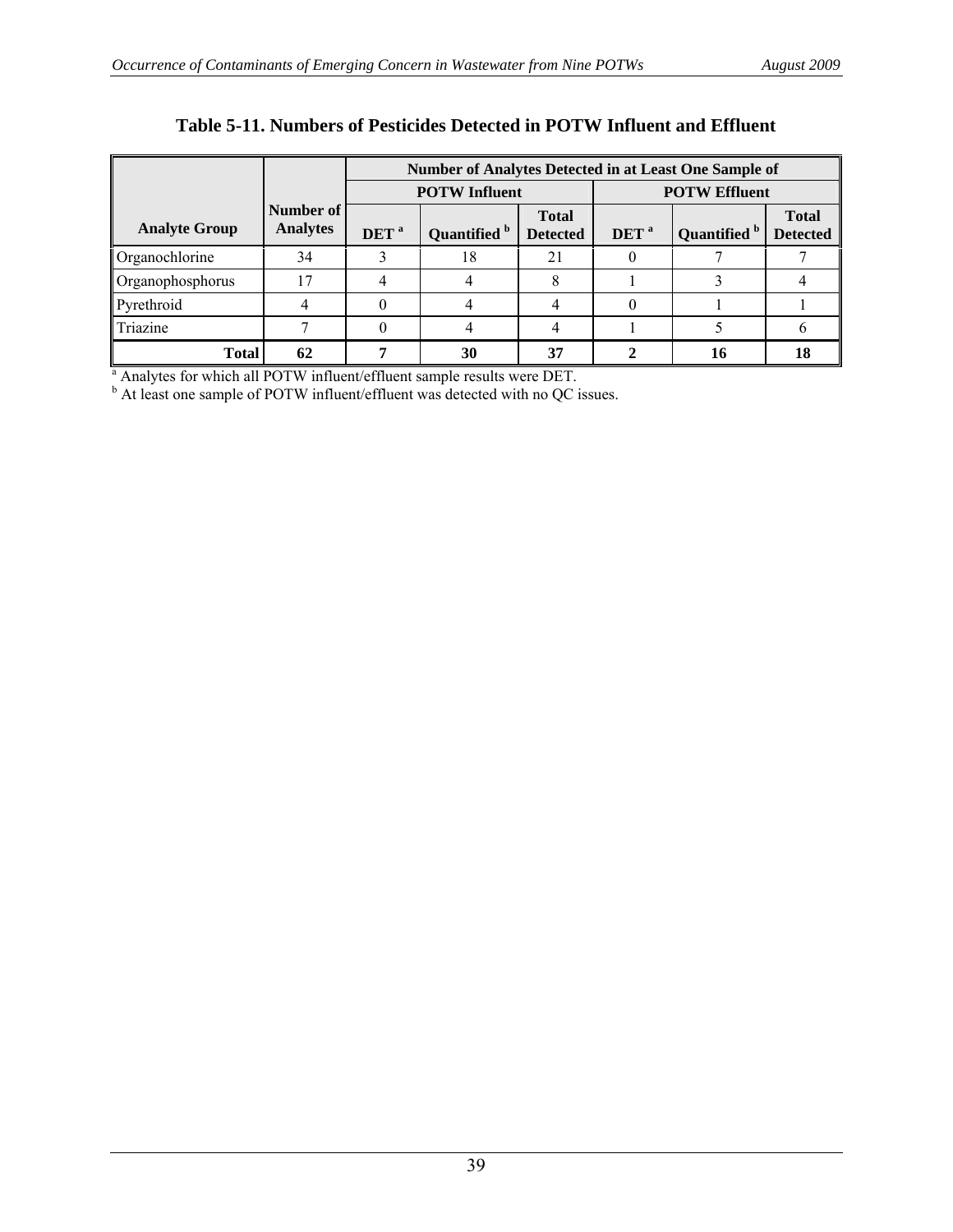# **6. REFERENCES**

- ASTM, 2006. ASTM International. Standard Test Method for Determination of Nonylphenol, Bisphenol A, p-tert-Octylphenol, Nonylphenol Monoethoxylate and Nonylphenol Diethoxylate in Environmental Waters by Gas Chromatography Mass Spectrometry, ASTM D7065 – 06. 2006.
- Census, 2007. U.S. Census Bureau. School Enrolment, Table A-5a. The Population 14 to 24 Years Old by High School Graduate Status, College Enrollment, Attainment, Sex, Race, and Hispanic Origin: October 1967 to 2005. [http://www.census.gov/population/socdemo/](http://www.census.gov/population/socdemo/%E2%80%8Cschool/TableA-5a.xls.%20Accessed%2016%20October%202007) [school/TableA-5a.xls. Accessed 16 October 2007.](http://www.census.gov/population/socdemo/%E2%80%8Cschool/TableA-5a.xls.%20Accessed%2016%20October%202007)
- Chandra, 2005. Chandra A, G.M. Martinez, W.D. Mosher, J.C. Abma, J. Jones. "Fertility, Family Planning, and Reproductive Health of U.S. Women: Data from the 2002 National Survey of Family Growth." National Center for Health Statistics. *Vital and Health Statistics* 23 (25). [http://www.cdc.gov/nchs/products/pubs/pubd/series/sr23/pre-](http://www.cdc.gov/nchs/products/pubs/%E2%80%8Cpubd/series/sr23/pre-1/sr23_25.htm.%20Accessed%2015%20October%202007)[1/sr23\\_25.htm. Accessed 15 October 2007.](http://www.cdc.gov/nchs/products/pubs/%E2%80%8Cpubd/series/sr23/pre-1/sr23_25.htm.%20Accessed%2015%20October%202007)
- EPA, 1982. U.S. Environmental Protection Agency. *Fate of Priority Pollutants in Publicly Owned Treatment Works*. EPA 440/1-82/303. September 1982.
- EPA, 2001. U.S. Environmental Protection Agency. EPA Requirements for Quality Assurance Project Plans, EPA QA/R-5. March 2001. [http://www.epa.gov/QUALITY/qs-docs/r5](http://www.epa.gov/QUALITY/qs-docs/r5-final.pdf.%20Accessed%2013%20November%202008) [final.pdf. Accessed 13 November 2008.](http://www.epa.gov/QUALITY/qs-docs/r5-final.pdf.%20Accessed%2013%20November%202008)
- EPA, 2007a. U.S. Environmental Protection Agency, Office of Science and Technology. Method 1614: Brominated Diphenyl Ethers in Water, Soil, Sediment and Tissue by HRGC/HRMS, EPA 821-R-07-005. August 2007.
- EPA, 2007b. U.S. Environmental Protection Agency, Office of Science and Technology. Method 1694: Pharmaceuticals and Personal Care Products in Water, Soil, Sediment, and Biosolids by HPLC/MS/MS, EPA 821-R-08-002. December 2007.
- EPA, 2007c. U.S. Environmental Protection Agency, Office of Science and Technology. Method 1698: Steroids and Hormones in Water, Soil, Sediment, and Biosolids by HRGC/HRMS, EPA 821-R-08-003. December 2007.
- EPA, 2007d. U.S. Environmental Protection Agency, Office of Science and Technology. Method 1699: Pesticides in Water, Soil, Sediment, Biosolids, and Tissue by HRGC/HRMS, EPA 821-R-08-001. December 2007.
- ERG, 2006. Eastern Research Group, Inc. Quality Assurance Project Plan for the POTW Study. 19 May 2006.
- ERG, 2008. Eastern Research Group, Inc. Quality Assurance Project Plan for the POTW Study. 13 June 2008.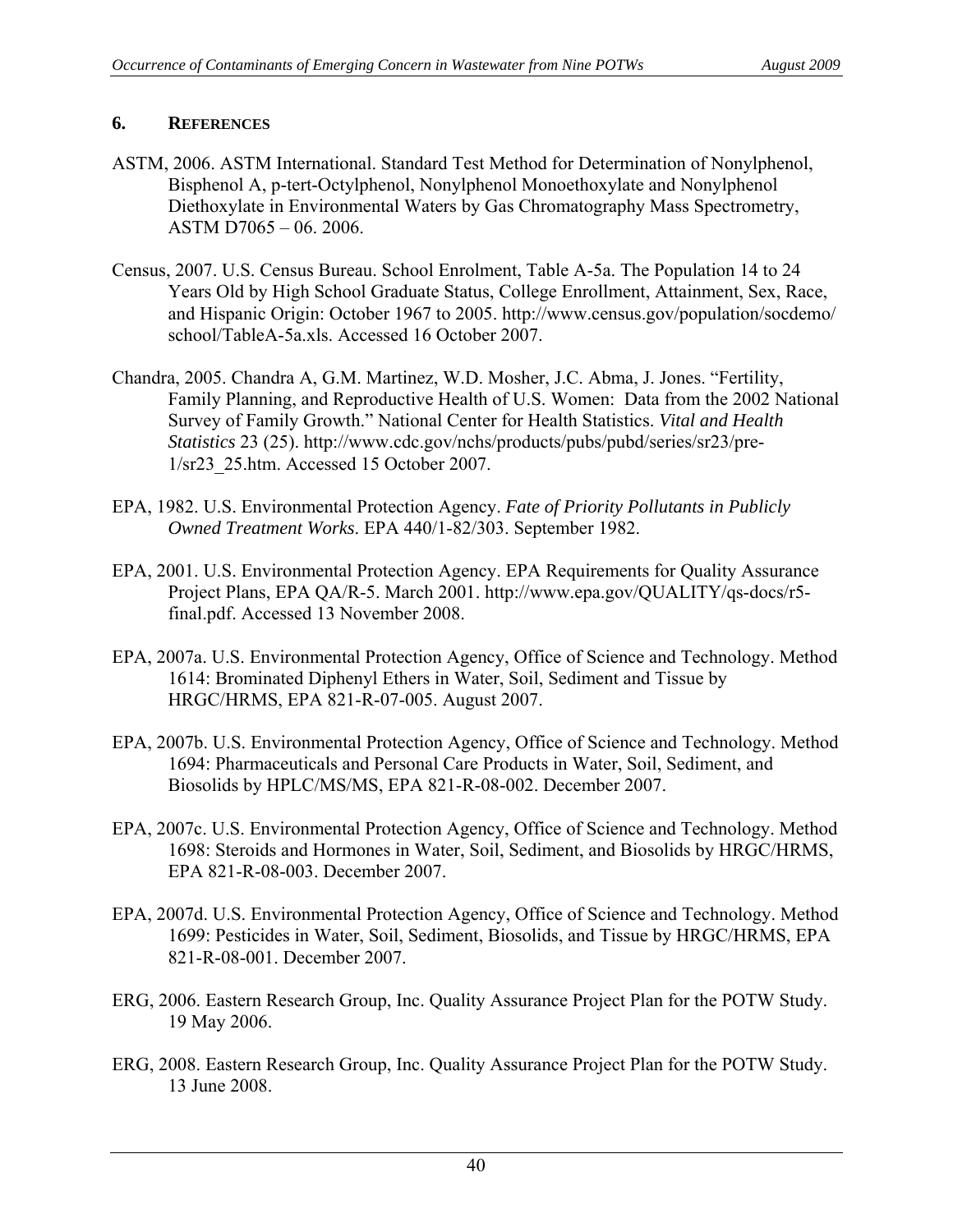- Kaufman, 2002. D.W. Kaufman, J.P. Kelly, L. Rosenberg, T.E. Anderson, A.A. Mitchell. "Recent patterns of medication use in the ambulatory adult population of the United States: The Slone Survey." *JAMA* 2002; 287:337-44.
- Metcalf and Eddy, 1978. Metcalf and Eddy, Inc. Wastewater Engineering: Treatment/ Disposal/Reuse, Second Edition. Boston: McGraw Hill. 1978.
- Slone, 2006. Slone Center for Epidemiology at Boston University. Patterns of Medication Use in The United States, 2006: A Report from the Slone Survey. [http://www.bu.edu/slone/SloneSurvey/SloneSurvey.htm. Accessed 15 October 2007.](http://www.bu.edu/slone/SloneSurvey/SloneSurvey.htm.%20Accessed%2015%20October%202007)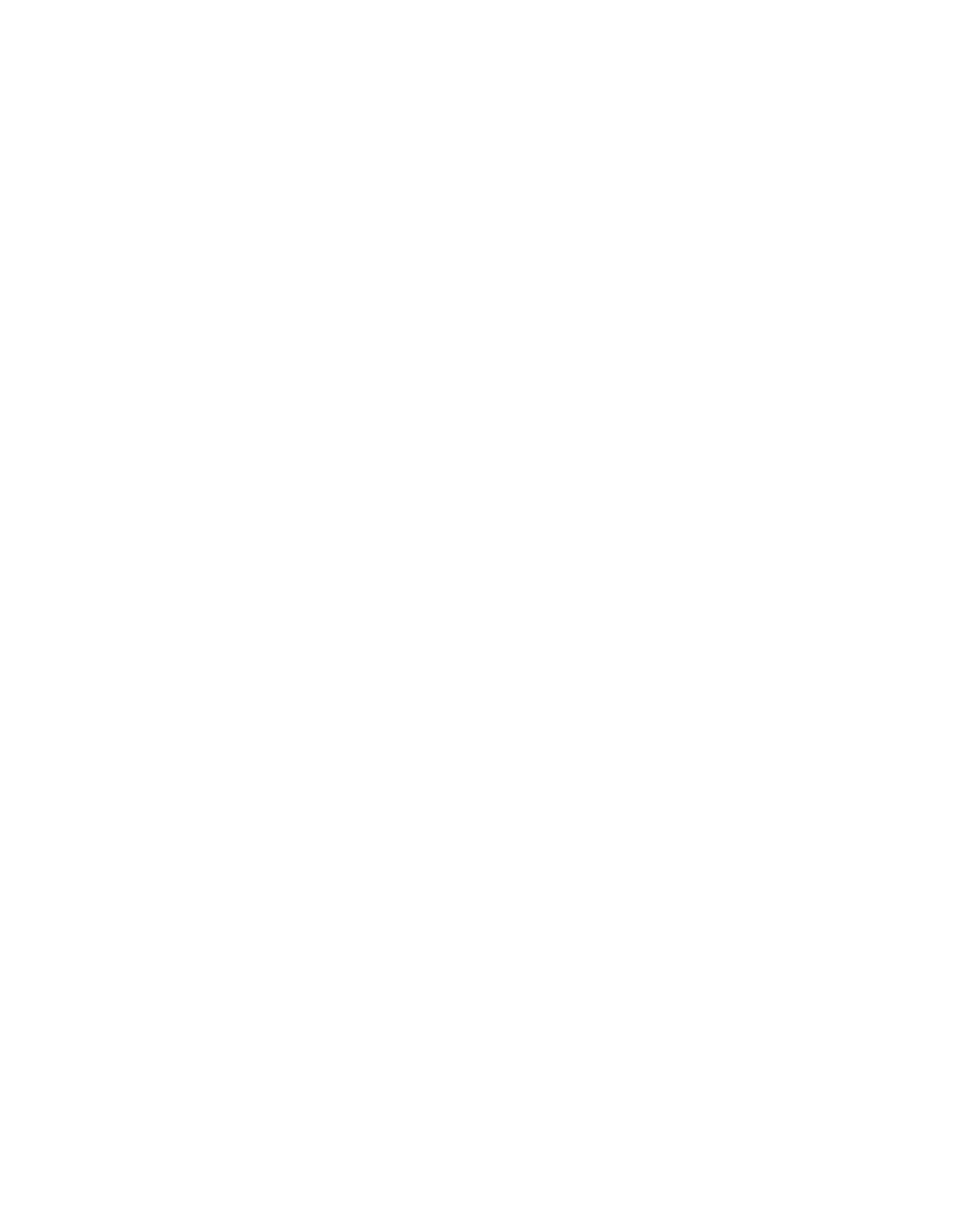**Appendix A** 

**CONTAMINANTS OF EMERGING CONCERN (CECs) ANALYTE LIST**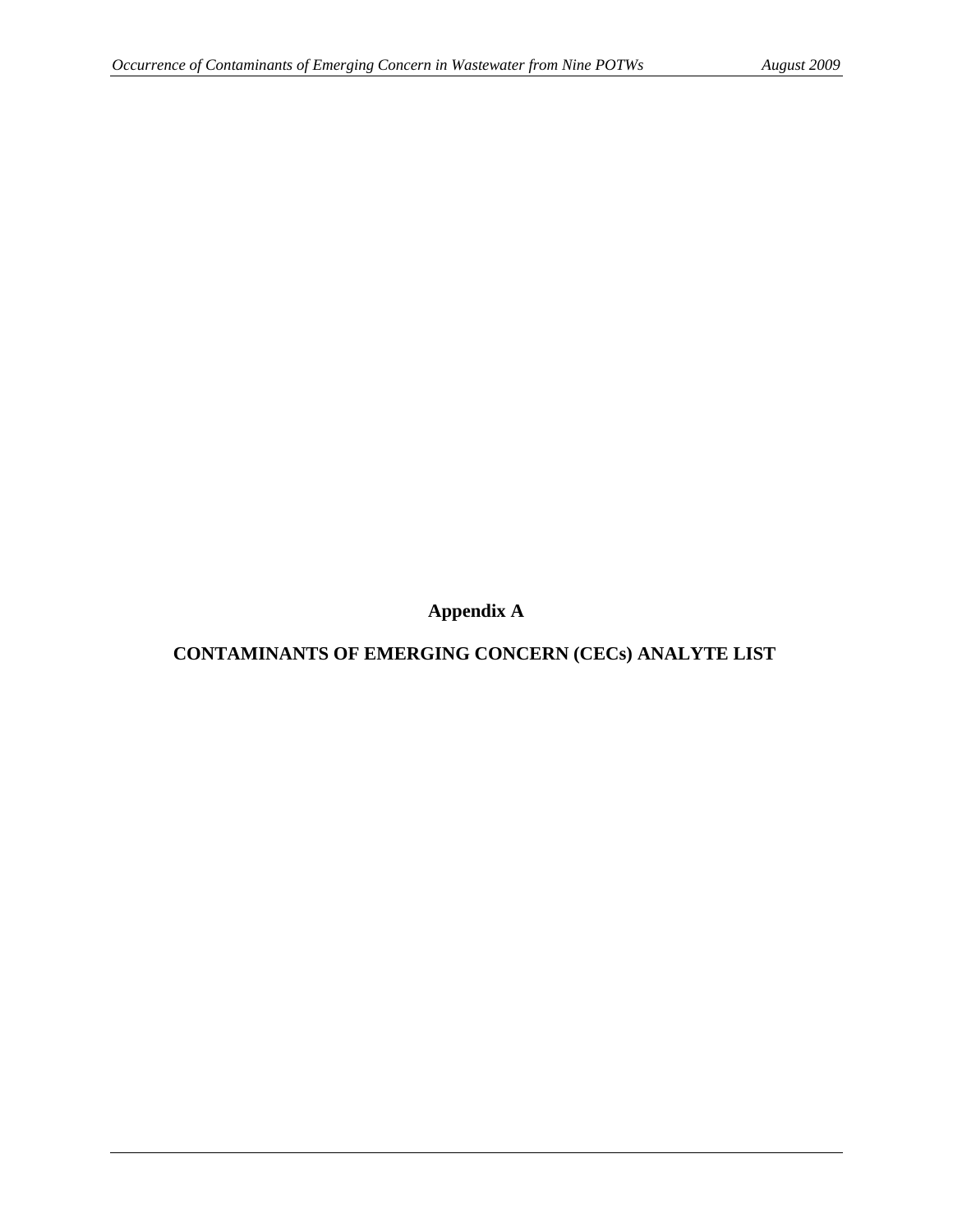| <b>Classification</b><br><b>Analyte</b> |                              | <b>AXYS</b><br><b>Method</b><br><b>MLA-052</b><br>(Plants<br>A,B,C,D) | <b>EPA</b><br><b>Method</b><br>1694<br>(Plants<br>E, F, G, H, I |
|-----------------------------------------|------------------------------|-----------------------------------------------------------------------|-----------------------------------------------------------------|
| <b>Antibiotics</b>                      |                              |                                                                       |                                                                 |
| 4-Epianhydrochlortetracycline (EACTC)   | Chlorotetracycline degradate |                                                                       | X                                                               |
| 4-Epianhydrotetracycline (EATC)         | Chlorotetracycline degradate |                                                                       | X                                                               |
| 4-Epichlortetracycline (ECTC)           | Chlorotetracycline degradate |                                                                       | X                                                               |
| 4-Epioxytetracycline (EOTC)             | Oxyetracycline degradate     |                                                                       | X                                                               |
| 4-Epitetracycline (ETC)                 | Tetracycline degradate       |                                                                       | $\mathbf X$                                                     |
| Anhydrochlortetracycline (ACTC)         | Chlorotetracycline degradate |                                                                       | X                                                               |
| Anhydrotetracycline (ATC)               | Chlorotetracycline degradate |                                                                       | X                                                               |
| Chlorotetracycline (CTC)                | Tetracycline antibiotic      | X                                                                     | X                                                               |
| Demeclocycline                          | Tetracycline antibiotic      |                                                                       | X                                                               |
| Doxycycline                             | Tetracycline antibiotic      | $\mathbf X$                                                           | $\mathbf X$                                                     |
| Isochlortetracycline (ICTC)             | Chlorotetracycline degradate |                                                                       | X                                                               |
| Minocycline                             | Tetracycline antibiotic      |                                                                       | X                                                               |
| Oxytetracycline (OTC)                   | Tetracycline antibiotic      | X                                                                     | X                                                               |
| Tetracycline                            | Tetracycline antibiotic      | X                                                                     | X                                                               |
| Sulfachloropyridazine                   | Sulfonamide antibiotic       | X                                                                     | X                                                               |
| Sulfadiazine                            | Sulfonamide antibiotic       |                                                                       | X                                                               |
| Sulfadimethoxine                        | Sulfonamide antibiotic       | X                                                                     | X                                                               |
| Sulfamerazine                           | Sulfonamide antibiotic       | X                                                                     | X                                                               |
| Sulfamethazine                          | Sulfonamide antibiotic       | X                                                                     | X                                                               |
| Sulfamethizole                          | Sulfonamide antibiotic       | X                                                                     | $\mathbf X$                                                     |
| Sulfamethoxazole                        | Sulfonamide antibiotic       | X                                                                     | X                                                               |
| Sulfanilamide                           | Sulfonamide antibiotic       |                                                                       | X                                                               |
| Sulfathiazole                           | Sulfonamide antibiotic       | X                                                                     | X                                                               |
| Ciprofloxacin                           | Fluoroquinolone antibiotic   | $\mathbf X$                                                           | X                                                               |
| Clarithromycin                          | Macrolide antibiotic         |                                                                       | X                                                               |
| Clinafloxacin                           | Quinoline antibiotic         |                                                                       | X                                                               |
| Enroflaxacin                            | Fluoroquinolone antibiotic   | $\mathbf X$                                                           | X                                                               |
| Erythromycin                            | Macrolide antibiotic         | $\mathbf X$                                                           | X                                                               |
| Lomefloxacin                            | Quinoline antibiotic         |                                                                       | X                                                               |
| Norfloxacin                             | Quinoline antibiotic         | X                                                                     | X                                                               |
| Ofloxacin                               | Quinoline antibiotic         |                                                                       | $\mathbf X$                                                     |
| Roxithromycin                           | Macrolide antibiotic         | $\mathbf X$                                                           | $\mathbf X$                                                     |
| Sarafloxacin                            | Fluoroquinolone antibiotic   | $\mathbf X$                                                           | X                                                               |
| Tylosin                                 | Macrolide antibiotic         | X                                                                     | X                                                               |
| Ampicillin                              | ß-lactam antibiotic          | $\rm{a}$                                                              | $\rm{a}$                                                        |
| Azithromycin                            | Macrolide antibiotic         |                                                                       | $\mathbf X$                                                     |

# **Table A-1. PPCP Analyte List**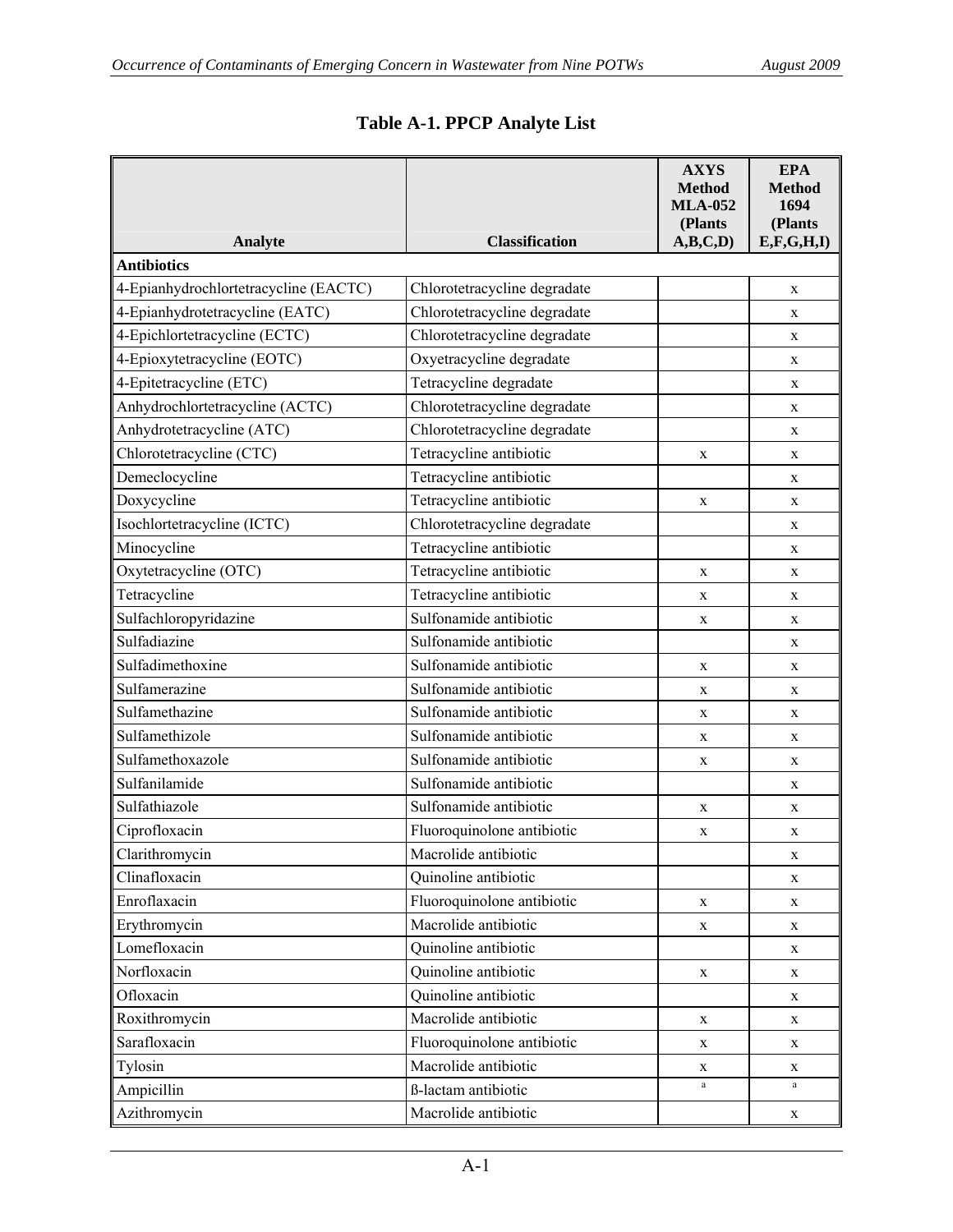| Analyte                                           | <b>Classification</b>              | <b>AXYS</b><br><b>Method</b><br><b>MLA-052</b><br>(Plants<br>A,B,C,D) | <b>EPA</b><br><b>Method</b><br>1694<br>(Plants<br>E, F, G, H, I |
|---------------------------------------------------|------------------------------------|-----------------------------------------------------------------------|-----------------------------------------------------------------|
| Carbadox                                          | Quinoxaline antibiotic             | X                                                                     | X                                                               |
| Cefotaxime                                        | Cephalosporin antibiotic           |                                                                       | X                                                               |
| Cloxacillin                                       | ß-lactam antibiotic                |                                                                       | X                                                               |
| Flumequine                                        | Quinolone antibiotic               |                                                                       | X                                                               |
| Lincomycin                                        | Lincosamide antibiotic             | X                                                                     | X                                                               |
| Ormetoprim                                        | Macrolide antibiotic               |                                                                       | X                                                               |
| Oxacillin                                         | ß-lactam antibiotic                |                                                                       | X                                                               |
| Oxolinic acid                                     | Quinolone antibiotic               |                                                                       | X                                                               |
| Penicillin G                                      | ß-lactam antibiotic                |                                                                       | X                                                               |
| Penicillin V                                      | ß-lactam antibiotic                |                                                                       | X                                                               |
| Trimethoprim                                      | Pyrimidine antibiotic              | X                                                                     | X                                                               |
| Virginiamycin                                     | Macrolide antibiotic               | X                                                                     | X                                                               |
| <b>Analytical Group 1, other than antibiotics</b> |                                    |                                                                       |                                                                 |
| 1,7-Dimethylxanthine                              | Antispasmodic, caffeine metabolite | X                                                                     | X                                                               |
| Acetaminophen                                     | Antipyretic, analgesic             | X                                                                     | X                                                               |
| Caffeine                                          | Stimulant                          | X                                                                     | X                                                               |
| Carbamazepine                                     | Anticonvulsant                     |                                                                       | X                                                               |
| Codeine                                           | Opiate                             | $x^b$                                                                 | X                                                               |
| Cotinine                                          | Nicotine metabolite                | X                                                                     | X                                                               |
| Dehydronifedipine                                 | Nifedipine metabolite              |                                                                       | $\mathbf{X}$                                                    |
| Digoxigenin                                       | Immunohistochemical marker steroid | X                                                                     | X                                                               |
| Digoxin                                           | Cardiac glycoside                  | X                                                                     | X                                                               |
| Diltiazem                                         | Antihypertensive                   | X                                                                     | X                                                               |
| Diphenhydramine                                   | Antihistamine                      |                                                                       | X                                                               |
| Fluoxetine                                        | SSRI antidepressant                | X                                                                     | X                                                               |
| Miconazole                                        | Antifungal agent                   |                                                                       | X                                                               |
| Norgestimate                                      | Hormonal contraceptives            | $\mathbf{x}^{\rm b}$                                                  | X                                                               |
| Thiabendazole                                     | Fungicide and parasiticide         |                                                                       | X                                                               |
| <b>Analytical Group 3</b>                         |                                    |                                                                       |                                                                 |
| Gemfibrozil                                       | Antilipemic                        | $\mathbf X$                                                           | X                                                               |
| Ibuprofen                                         | Analgesic                          | X                                                                     | X                                                               |
| Naproxen                                          | <b>NSAID</b>                       |                                                                       | X                                                               |
| Triclocarban                                      | Antimicrobial                      |                                                                       | X                                                               |
| Triclosan                                         | Antimicrobial                      |                                                                       | X                                                               |
| Warfarin                                          | Anticoagulant                      | $\mathbf X$                                                           | $\mathbf X$                                                     |

# **Table A-1 (Continued)**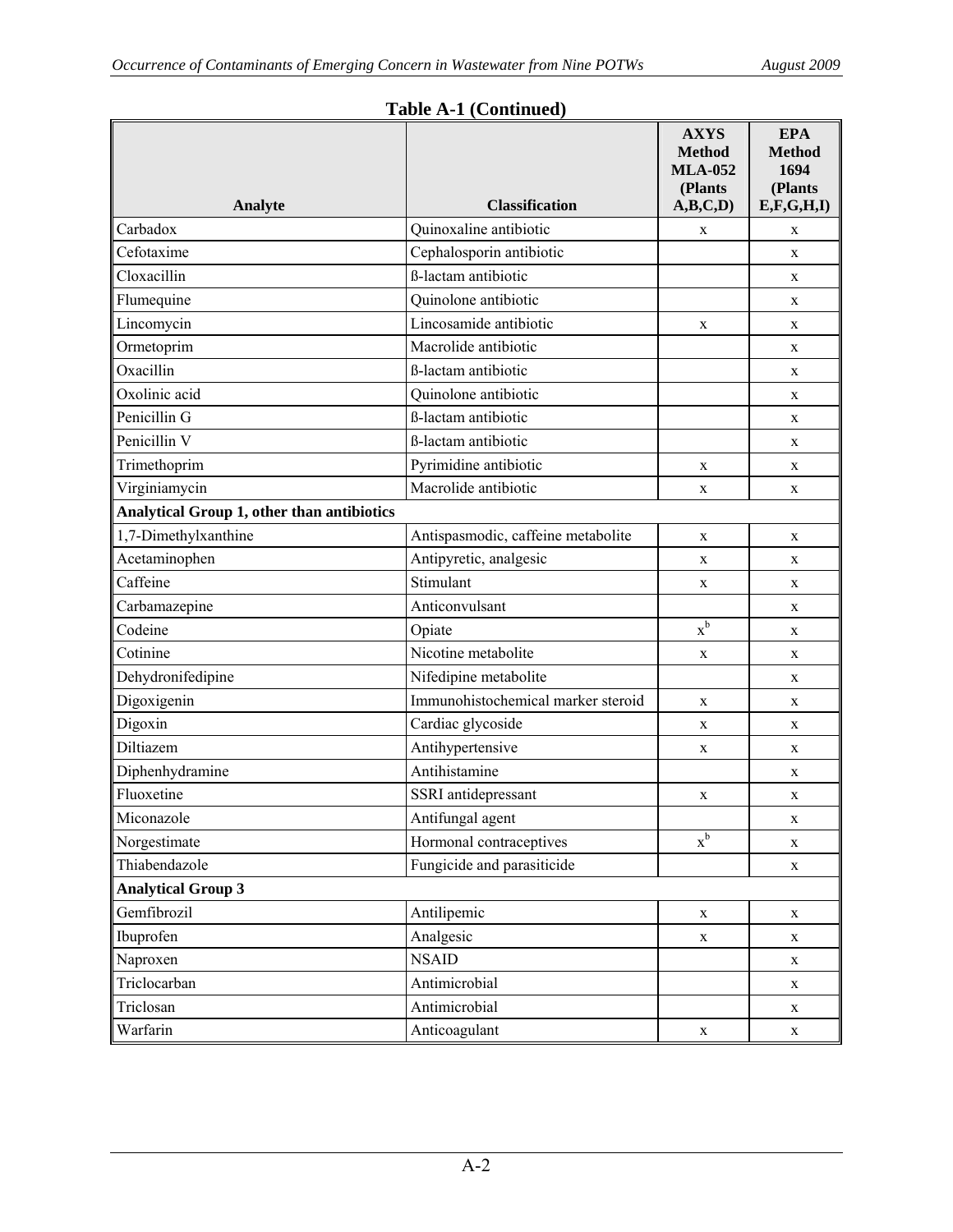| <b>Analyte</b>            | <b>Classification</b> | <b>AXYS</b><br><b>Method</b><br><b>MLA-052</b><br>(Plants)<br>A,B,C,D) | <b>EPA</b><br><b>Method</b><br>1694<br>(Plants<br>E, F, G, H, I |
|---------------------------|-----------------------|------------------------------------------------------------------------|-----------------------------------------------------------------|
| <b>Analytical Group 4</b> |                       |                                                                        |                                                                 |
| Albuterol                 | Antiasthmatic         | X                                                                      | X                                                               |
| Cimetidine                | Anti-acid reflux      | X                                                                      | X                                                               |
| Metformin                 | Anti-diabetic drug    | X                                                                      | X                                                               |
| Ranitidine                | Anti-acid reflux      | X                                                                      | X                                                               |
| <b>Total</b>              |                       | 40                                                                     | 73                                                              |

## **Table A-1 (Continued)**

<sup>a</sup> Although listed in Method 1694, ampicillin was not included in either Stage 1 or Stage 2 of the Nine POTW Study. <sup>b</sup> Codeine and norgestimate were included in AXYS Method MLA-052 for the analysis of Plant B, C, and D samples, but not for Plant A samples.

 Note all compounds listed in Table A-1 are pharmaceuticals with the exception of triclosan and triclocarban, both antimicrobial compounds. Samples from Plants  $E - I$  were analyzed for triclosan and triclocarban, while samples from Plants A, B, C, and D were not.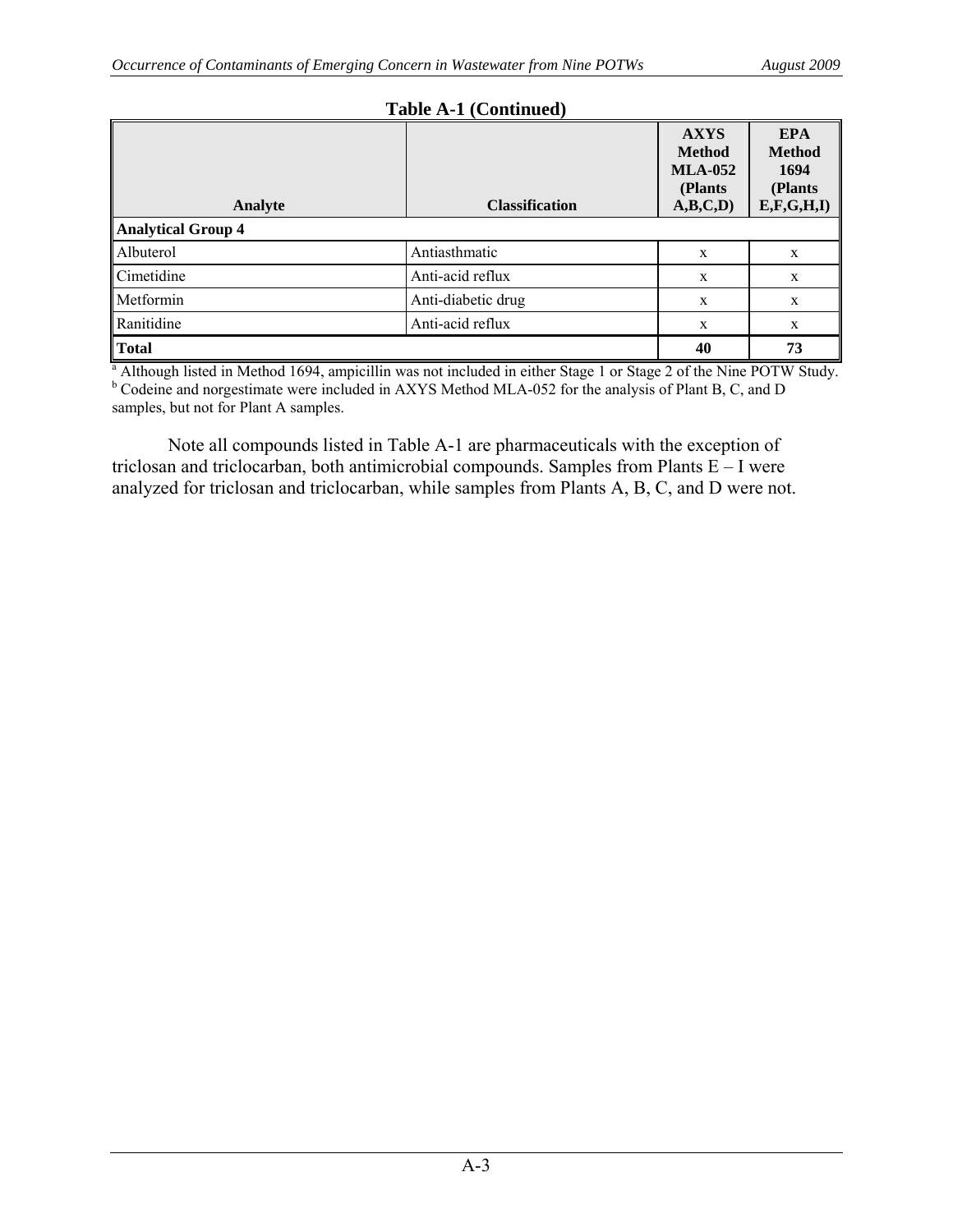| Analyte                                 | <b>AXYS Method</b><br><b>MLA-057 Rev 01</b><br>(Plants A,B,C,D) | <b>EPA Method</b><br>1698<br>(Plants E,F,G,H,I) |
|-----------------------------------------|-----------------------------------------------------------------|-------------------------------------------------|
| <b>Sterols</b>                          |                                                                 |                                                 |
| <b>Beta Sitosterol</b>                  | $\mathbf X$                                                     | $\mathbf X$                                     |
| Beta Stigmastanol                       |                                                                 | $\mathbf X$                                     |
| Campesterol                             |                                                                 | $\mathbf X$                                     |
| Cholestanol                             | $\mathbf X$                                                     | $\mathbf X$                                     |
| Cholesterol                             | $\mathbf X$                                                     | $\mathbf X$                                     |
| Coprostanol                             | $\mathbf X$                                                     | $\mathbf X$                                     |
| Desmosterol                             | $\mathbf X$                                                     | $\mathbf X$                                     |
| Epi-coprostanol                         | $\mathbf X$                                                     | $\mathbf X$                                     |
| Ergosterol                              | $\mathbf X$                                                     | $\mathbf X$                                     |
| Stigmasterol                            | $\mathbf X$                                                     | $\mathbf X$                                     |
| <b>Hormones</b>                         |                                                                 |                                                 |
| 17 Alpha-Dihydroequilin                 | $\mathbf X$                                                     | $\mathbf X$                                     |
| 17 Alpha-Estradiol                      | $\mathbf X$                                                     | $\mathbf X$                                     |
| 17 Alpha-Ethinyl Estradiol <sup>a</sup> |                                                                 | $\mathbf X$                                     |
| 17 Beta-Estradiol                       | $\mathbf X$                                                     | $\mathbf X$                                     |
| Alpha-Zearalanol                        | $\mathbf X$                                                     |                                                 |
| Androstenedione                         |                                                                 | $\mathbf X$                                     |
| Androsterone                            |                                                                 | $\mathbf X$                                     |
| Beta-Estradiol-3-Benzoate               | $\mathbf X$                                                     | $\mathbf X$                                     |
| Desogestrel                             | $x^b$                                                           | $\mathbf X$                                     |
| Equilenin                               |                                                                 | $\mathbf X$                                     |
| Equilin                                 | $\mathbf X$                                                     | $\mathbf X$                                     |
| Estriol                                 |                                                                 | $\mathbf X$                                     |
| Estrone                                 | $\mathbf X$                                                     | $\mathbf X$                                     |
| Ethynylestradiol <sup>a</sup>           | $\mathbf X$                                                     |                                                 |
| Mestranol                               | $\mathbf X$                                                     | $\mathbf X$                                     |
| Norethindrone                           | $\mathbf X$                                                     | $\mathbf X$                                     |
| Norgestrel                              | $\mathbf X$                                                     | $\mathbf X$                                     |
| Progesterone                            |                                                                 | $\mathbf X$                                     |
| Testosterone                            | $\mathbf X$                                                     | $\mathbf X$                                     |
| Total                                   | 21                                                              | 27                                              |

|  |  |  | Table A-2. Steroids and Hormones Analyte List |  |
|--|--|--|-----------------------------------------------|--|
|--|--|--|-----------------------------------------------|--|

<sup>a</sup> Ethynylestradiol and 17 Alpha-Ethinyl Estradiol are synonyms.<br><sup>b</sup> Desogestrel was included in AXYS Method MLA-057 Rev 01 for the analysis of Plant A samples, but not for Plants B, C, or D.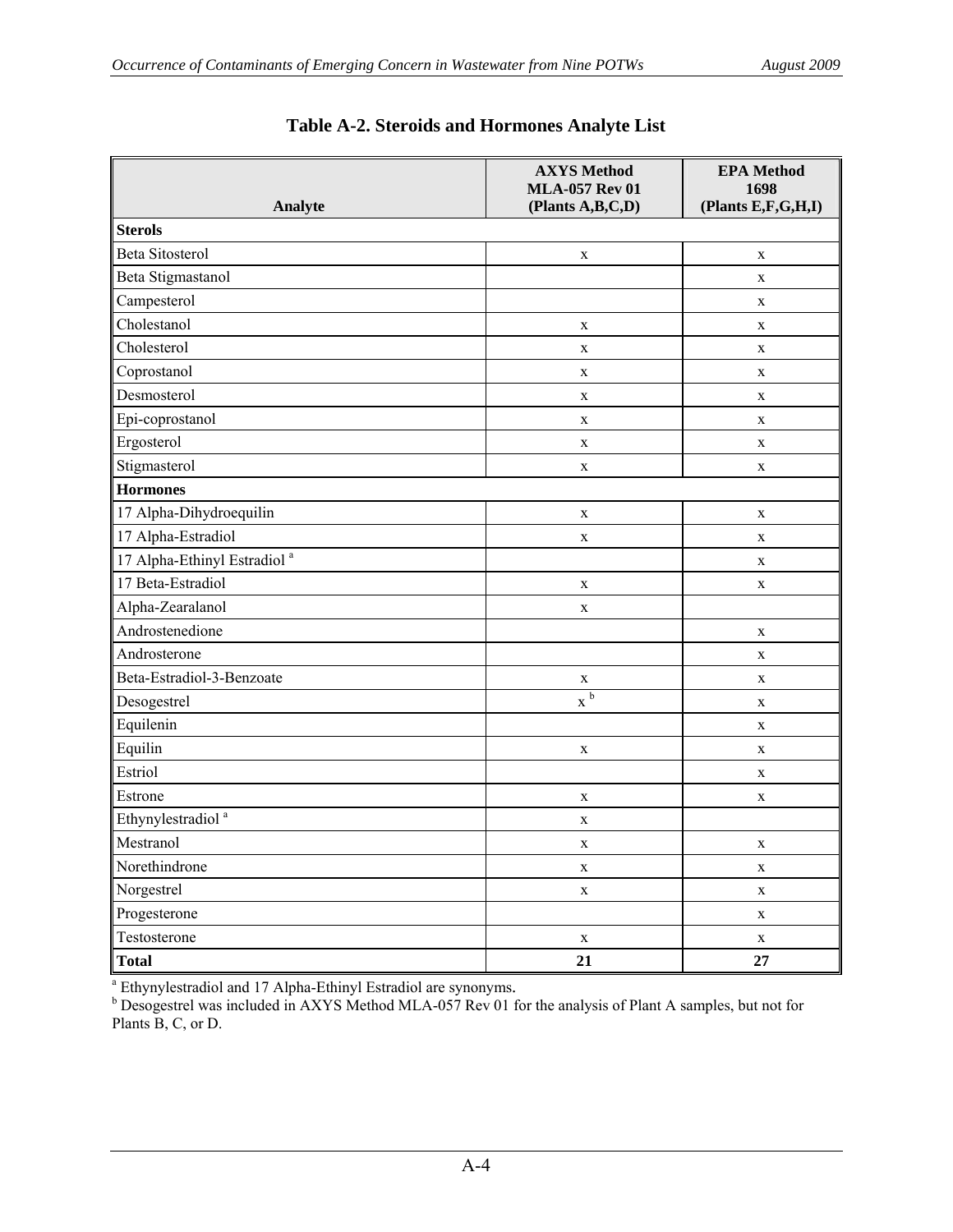| <b>Method Number</b>   | <b>Full Name</b>                         | <b>Abbreviated Name</b> |
|------------------------|------------------------------------------|-------------------------|
| MS004 (Plants A-I) and | Nonylphenols <sup>a</sup>                | NP                      |
| ASTM Method D 7065-06  | Nonylphenol Monoethoxylates <sup>a</sup> | NP1EO                   |
| $(Plants E-I)$         | Nonylphenol Diethoxylates <sup>a</sup>   | NP <sub>2</sub> EO      |
|                        | Octylphenol                              | <b>OP</b>               |
|                        | Bisphenol A                              | <b>BPA</b>              |

### **Table A-3. Alkylphenols, APEs, and BPA Analyte List**

<sup>a</sup> Nonylphenols, nonylphenol monoethoxylates, and nonylphenol diethoxylates are mixtures of branched isomers. The concentrations reported are the totals for the isomer mixtures.

| <b>Full Name</b>                                                             | <b>Abbreviated Name</b>              | <b>Number</b>         |
|------------------------------------------------------------------------------|--------------------------------------|-----------------------|
| $\ $ 2,4,4'-Tribromodiphenyl ether plus<br>$\ 2,3,4$ -Tribromodiphenyl ether | 2,4,4'-TrBDE plus<br>$2',3,4$ -TrBDE | PBDE-28 + PBDE-33 $a$ |
| $\ 2,2,4,4\ $ - Tetrabromodiphenyl ether                                     | 2,2',4,4'-TeBDE                      | PBDE-47               |
| $\ 2,2,4,4,5\ $ - Pentabromodiphenyl ether                                   | 2,2',4,4',5-PeBDE                    | PBDE-99               |
| $\ 2,2,4,4,6$ -Pentabromodiphenyl ether                                      | 2,2',4,4',6-PeBDE                    | <b>PBDE-100</b>       |
| $\parallel$ 2,2',4,4',5,5'- Hexabromodiphenyl ether                          | 2,2',4,4',5,5'-HxBDE                 | <b>PBDE-153</b>       |
| $\ 2,2',4,4',5',6$ -Heptabromodiphenyl ether                                 | 2,2',4,4',5',6-HxBDE                 | <b>PBDE-154</b>       |
| $\left[2,2,3,4,4,5,6\right]$ Heptabromodiphenyl ether                        | 2,2',3,4,4',5',6-HpBDE               | <b>PBDE-183</b>       |
| Decabromodiphenyl ether                                                      | <b>DeBDE</b>                         | <b>PBDE-209</b>       |

## **Table A-4. PBDE Analyte List (Plants A-I)**

<sup>a</sup> PBDE 28 and PBDE 33 have the same retention time on the DB-5HT gas chromatography column and cannot be quantified separately. For this reason, the concentration of PBDE 28 + PBDE 33 presented in this report represents the total concentration for these two TrBDE congeners.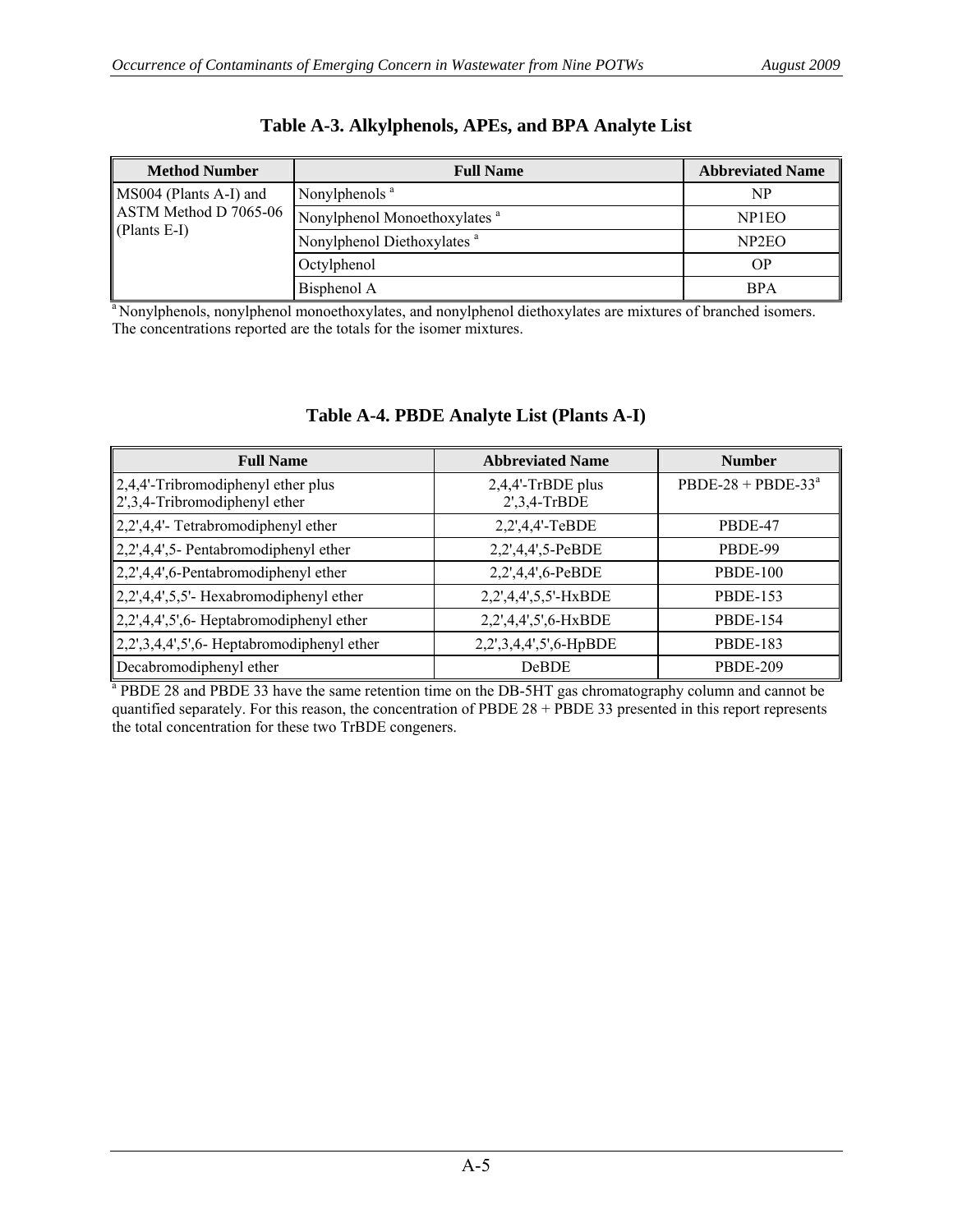|                                  | <b>AXYS</b> Method<br><b>MLA-035 Rev 04</b> | <b>AXYS Method</b><br><b>MLA-035 Rev 04</b> | <b>EPA Method 1699</b> |
|----------------------------------|---------------------------------------------|---------------------------------------------|------------------------|
| Analyte                          | Plant A                                     | <b>Plants B-D</b>                           | Plants E - I           |
| Organochlorine<br>$2,4'$ -DDD    |                                             |                                             |                        |
|                                  | $\mathbf X$                                 | $\mathbf X$                                 | $\mathbf X$            |
| $2,4'$ -DDE<br>$\vert 2,4$ '-DDT | $\mathbf X$                                 | $\mathbf X$                                 | $\mathbf X$            |
| $4,4'$ -DDD                      | $\mathbf X$                                 | $\mathbf X$                                 | $\mathbf X$            |
| 4,4'-DDE                         | $\mathbf X$                                 | $\mathbf X$                                 | $\mathbf X$            |
| $4,4'-DDT$                       | $\mathbf X$                                 | $\mathbf X$                                 | $\mathbf X$            |
| Aldrin                           | $\mathbf X$                                 | $\mathbf X$                                 | $\mathbf X$            |
|                                  | $\mathbf X$                                 | X                                           | $\mathbf X$            |
| Alpha-BHC                        | $\mathbf X$                                 | $\mathbf X$                                 | $\mathbf X$            |
| Alpha-chlordane                  | $\mathbf X$                                 | $\mathbf X$                                 | $\mathbf X$            |
| Beta-BHC                         | $\mathbf X$                                 | $\mathbf X$                                 | X                      |
| Captan                           | $\mathbf X$                                 | $\mathbf X$                                 | $\mathbf X$            |
| Chlorothalonil                   | $\mathbf X$                                 | $\mathbf X$                                 | $\mathbf X$            |
| Cis-nonachlor                    | $\mathbf X$                                 | $\mathbf X$                                 | $\mathbf X$            |
| Dacthal                          | $\mathbf X$                                 | $\mathbf X$                                 | X                      |
| Delta-BHC                        | $\mathbf X$                                 | $\mathbf X$                                 | X                      |
| Dieldrin                         | $\mathbf X$                                 | $\mathbf X$                                 | $\mathbf X$            |
| Endosulfan I                     | $\mathbf X$                                 | $\mathbf X$                                 | $\mathbf X$            |
| Endosulfan II                    | X                                           | X                                           | $\mathbf X$            |
| Endosulfan sulfate               | $\mathbf X$                                 | $\mathbf X$                                 | $\mathbf X$            |
| Endrin                           | $\mathbf X$                                 | $\mathbf X$                                 | $\mathbf X$            |
| Endrin Ketone                    | $\mathbf X$                                 | $\mathbf X$                                 | $\mathbf X$            |
| Gamma-BHC                        | $\mathbf X$                                 | $\mathbf X$                                 | $\mathbf X$            |
| Gamma-chlordane                  | $\mathbf X$                                 | $\mathbf X$                                 | $\mathbf X$            |
| Heptachlor                       | $\mathbf X$                                 | $\mathbf X$                                 | $\mathbf X$            |
| Heptachlor Epoxide               | $\mathbf X$                                 | $\mathbf X$                                 | $\mathbf X$            |
| Hexachlorobenzene                | X                                           | $\mathbf X$                                 | X                      |
| Methoxychlor                     | $\mathbf X$                                 | $\mathbf X$                                 | $\mathbf X$            |
| Mirex                            | $\mathbf X$                                 | $\mathbf X$                                 | $\mathbf X$            |
| Octachlorostyrene                | $\mathbf X$                                 | $\mathbf X$                                 | $\mathbf X$            |
| Oxychlordane                     | $\mathbf X$                                 | $\mathbf X$                                 | $\mathbf X$            |
| Pentachloronitrobenzene          | $\mathbf X$                                 | $\mathbf X$                                 | X                      |
| Perthane                         | $\mathbf X$                                 | $\mathbf X$                                 | $\mathbf X$            |
| Tecnazene                        | $\mathbf X$                                 | $\mathbf X$                                 | $\mathbf X$            |
| Trans-nonachlor                  | $\mathbf X$                                 | $\mathbf X$                                 | $\mathbf X$            |
| Organophosphorus                 |                                             |                                             |                        |
| Azinphos-methyl                  | $\mathbf X$                                 | $\mathbf X$                                 | $\mathbf X$            |
| Chlorpyriphos                    | $\mathbf X$                                 | $\mathbf X$                                 | $\mathbf X$            |
| Chlorpyriphos-oxon               | $\mathbf X$                                 | $\mathbf X$                                 | $\mathbf X$            |

# **Table A-5. Pesticides Analyte List**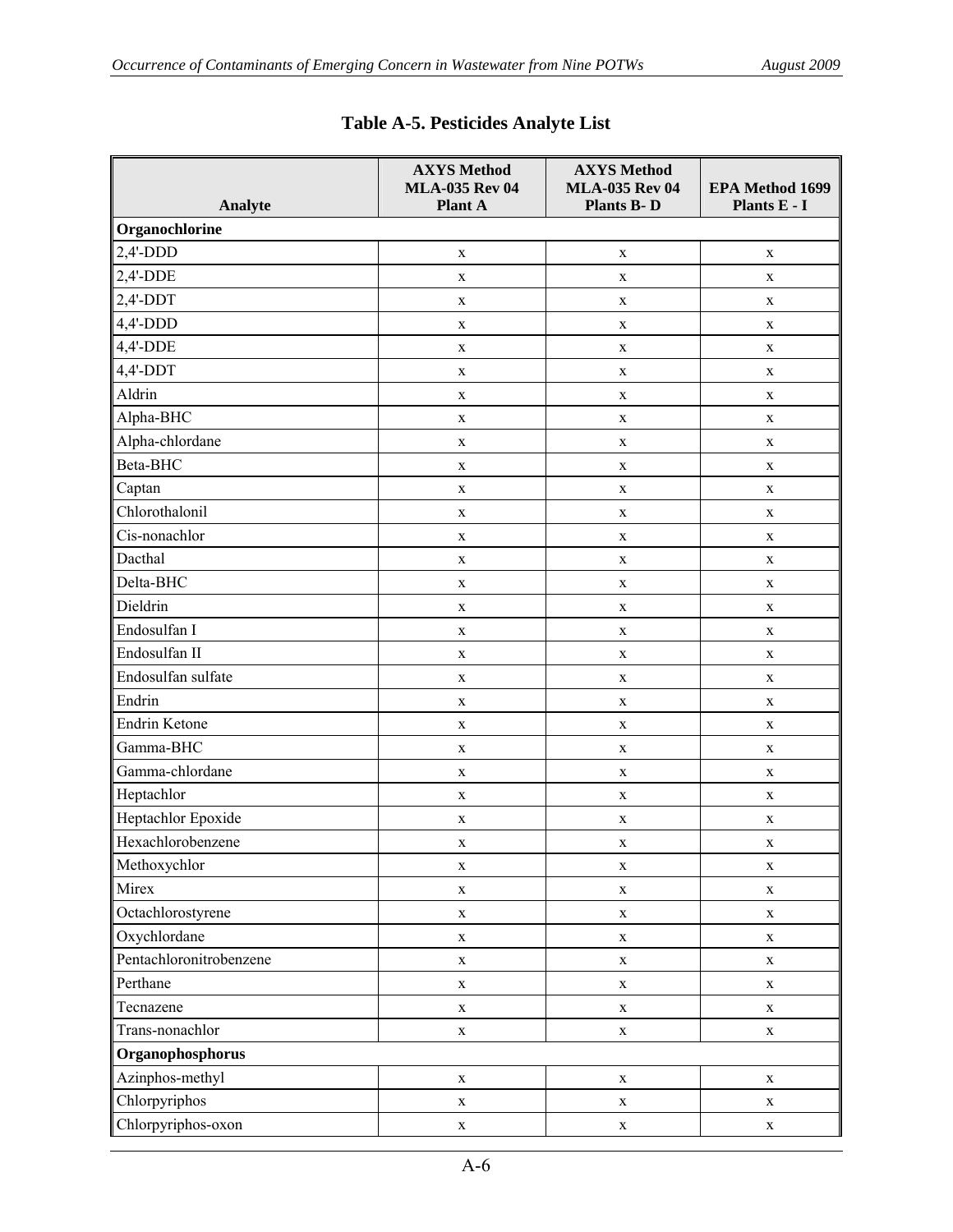| Analyte                                           | <b>AXYS Method</b><br><b>MLA-035 Rev 04</b><br>Plant A | <b>AXYS Method</b><br><b>MLA-035 Rev 04</b><br><b>Plants B-D</b> | EPA Method 1699<br>Plants E - I |
|---------------------------------------------------|--------------------------------------------------------|------------------------------------------------------------------|---------------------------------|
| Diazinon                                          | X                                                      | X                                                                | X                               |
| Diazinon-oxon                                     | X                                                      | X                                                                | X                               |
| Disulfoton                                        | $\mathbf X$                                            | $\mathbf X$                                                      | $\mathbf X$                     |
| Disulfoton sulfone                                | X                                                      | $\mathbf X$                                                      | $\mathbf X$                     |
| Ethyl-parathion                                   | X                                                      | $\mathbf X$                                                      | $\mathbf X$                     |
| Fenitrothion                                      | X                                                      | $\mathbf X$                                                      | $\mathbf X$                     |
| Fonofos                                           | $\mathbf X$                                            | $\mathbf X$                                                      | $\mathbf X$                     |
| Malathion                                         | $\mathbf X$                                            | $\mathbf X$                                                      | $\mathbf X$                     |
| Methamidophos                                     | $\mathbf X$                                            | $\mathbf X$                                                      | $\mathbf X$                     |
| Methyl-chlorpyriphos                              | $\mathbf X$                                            | $\mathbf X$                                                      | $\mathbf X$                     |
| Methyl-parathion                                  | $\mathbf X$                                            | X                                                                | $\mathbf X$                     |
| Phorate                                           | X                                                      | X                                                                | X                               |
| Phosmet                                           | $\mathbf X$                                            | $\mathbf X$                                                      | $\mathbf X$                     |
| Pirimiphos-methyl                                 | X                                                      | $\mathbf X$                                                      | $\mathbf X$                     |
| Pyrethroid                                        |                                                        |                                                                  |                                 |
| Cis-permethrin                                    |                                                        |                                                                  | $\mathbf X$                     |
| Cypermethrins                                     | $\mathbf X$                                            | $\mathbf X$                                                      | X                               |
| Permethrin                                        | X                                                      | $\mathbf X$                                                      | $\mathbf X$                     |
| Trans-permethrin                                  |                                                        |                                                                  | $\mathbf X$                     |
| <b>Triazine</b>                                   |                                                        |                                                                  |                                 |
| Ametryn                                           | $\mathbf X$                                            | $\mathbf X$                                                      | $\mathbf X$                     |
| Atrazine                                          | X                                                      | $\mathbf X$                                                      | $\mathbf X$                     |
| Cyanazine                                         | X                                                      | $\mathbf X$                                                      | $\mathbf X$                     |
| Desethyl atrazine                                 | $\mathbf X$                                            | $\mathbf X$                                                      | $\mathbf X$                     |
| Hexazinone                                        | $\mathbf X$                                            | $\mathbf X$                                                      | $\mathbf X$                     |
| Metribuzin                                        | $\mathbf X$                                            | $\mathbf X$                                                      | $\mathbf X$                     |
| Simazine                                          | X                                                      | X                                                                | $\mathbf X$                     |
| Other Compounds (not included in EPA Method 1699) |                                                        |                                                                  |                                 |
| Alachlor                                          | $\mathbf X$                                            | $\mathbf X$                                                      |                                 |
| Benzonitrile, 3,5-Dibromo-4-Hydroxy-              | $\mathbf X$                                            |                                                                  |                                 |
| <b>Butralin</b>                                   | $\mathbf X$                                            | $\mathbf X$                                                      |                                 |
| Butylate                                          | $\mathbf X$                                            | $\mathbf X$                                                      |                                 |
| Dimethenamid                                      | $\mathbf X$                                            | $\mathbf X$                                                      |                                 |
| Dimethoate                                        | $\mathbf X$                                            | $\mathbf X$                                                      |                                 |
| Ethalfluralin                                     | $\mathbf X$                                            | $\mathbf X$                                                      |                                 |
| Ethion                                            | $\mathbf X$                                            | $\mathbf X$                                                      |                                 |
| Fluazifop                                         | $\mathbf X$                                            |                                                                  |                                 |
| Flufenacet                                        | $\mathbf X$                                            | $\mathbf X$                                                      |                                 |
| Flutriafol                                        | $\mathbf X$                                            | $\mathbf X$                                                      |                                 |
| Linuron                                           | $\mathbf X$                                            | $\mathbf X$                                                      |                                 |
| <b>MCOA</b>                                       |                                                        | $\mathbf X$                                                      |                                 |

### **Table A-5 (Continued)**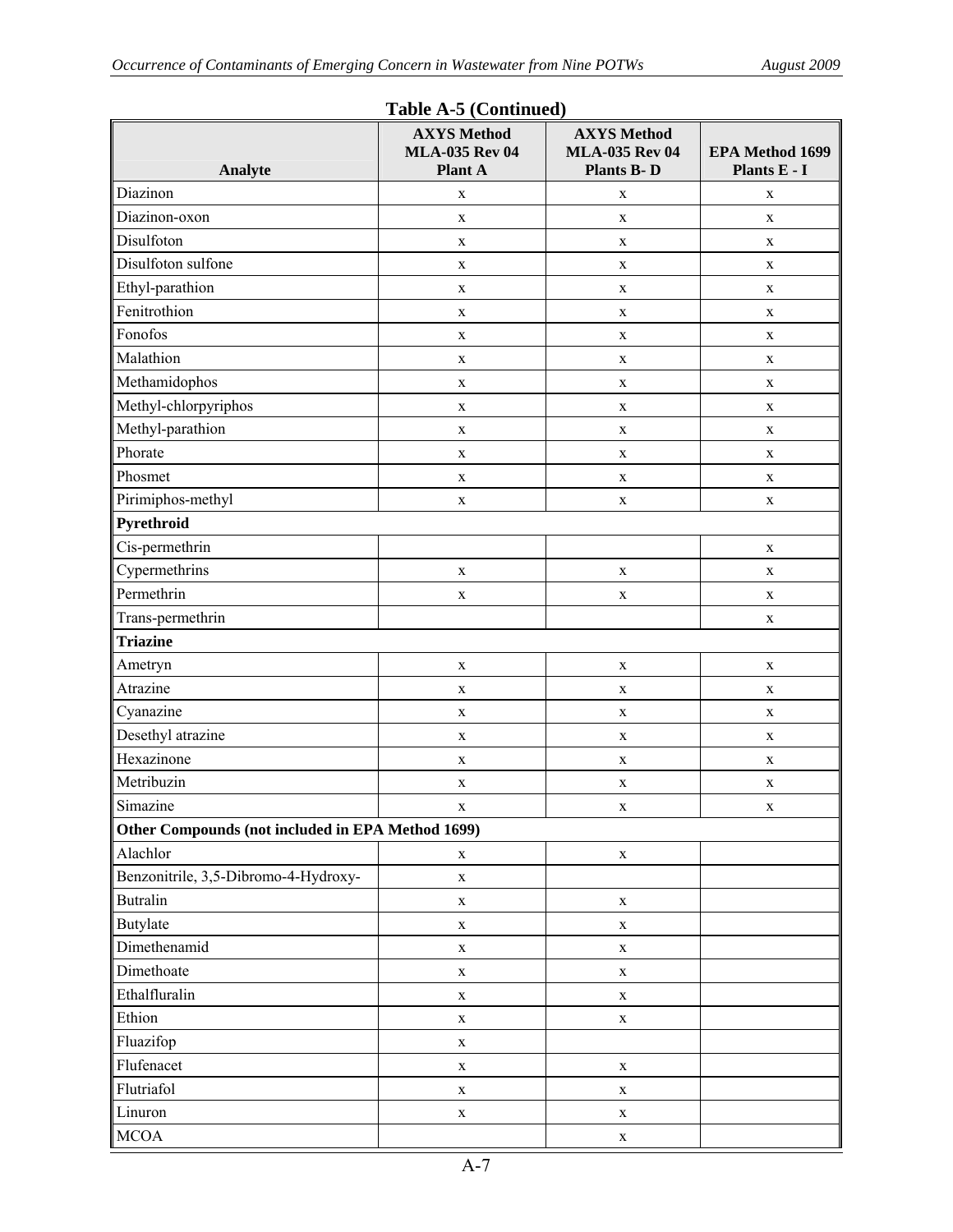| 1.40121221201111122017 |                                                               |                                                                  |                                        |  |
|------------------------|---------------------------------------------------------------|------------------------------------------------------------------|----------------------------------------|--|
| Analyte                | <b>AXYS Method</b><br><b>MLA-035 Rev 04</b><br><b>Plant A</b> | <b>AXYS Method</b><br><b>MLA-035 Rev 04</b><br><b>Plants B-D</b> | <b>EPA Method 1699</b><br>Plants E - I |  |
| Methoprene             | X                                                             | X                                                                |                                        |  |
| Metolachlor            | X                                                             | X                                                                |                                        |  |
| Pendamethalin          | X                                                             | X                                                                |                                        |  |
| Tebuconazol            | X                                                             | X                                                                |                                        |  |
| Terbufos               | X                                                             | X                                                                |                                        |  |
| Triallate              | X                                                             | X                                                                |                                        |  |
| Trifluralin            | X                                                             | X                                                                |                                        |  |
| <b>Total</b>           | 79                                                            | 78                                                               | 62                                     |  |

### **Table A-5 (Continued)**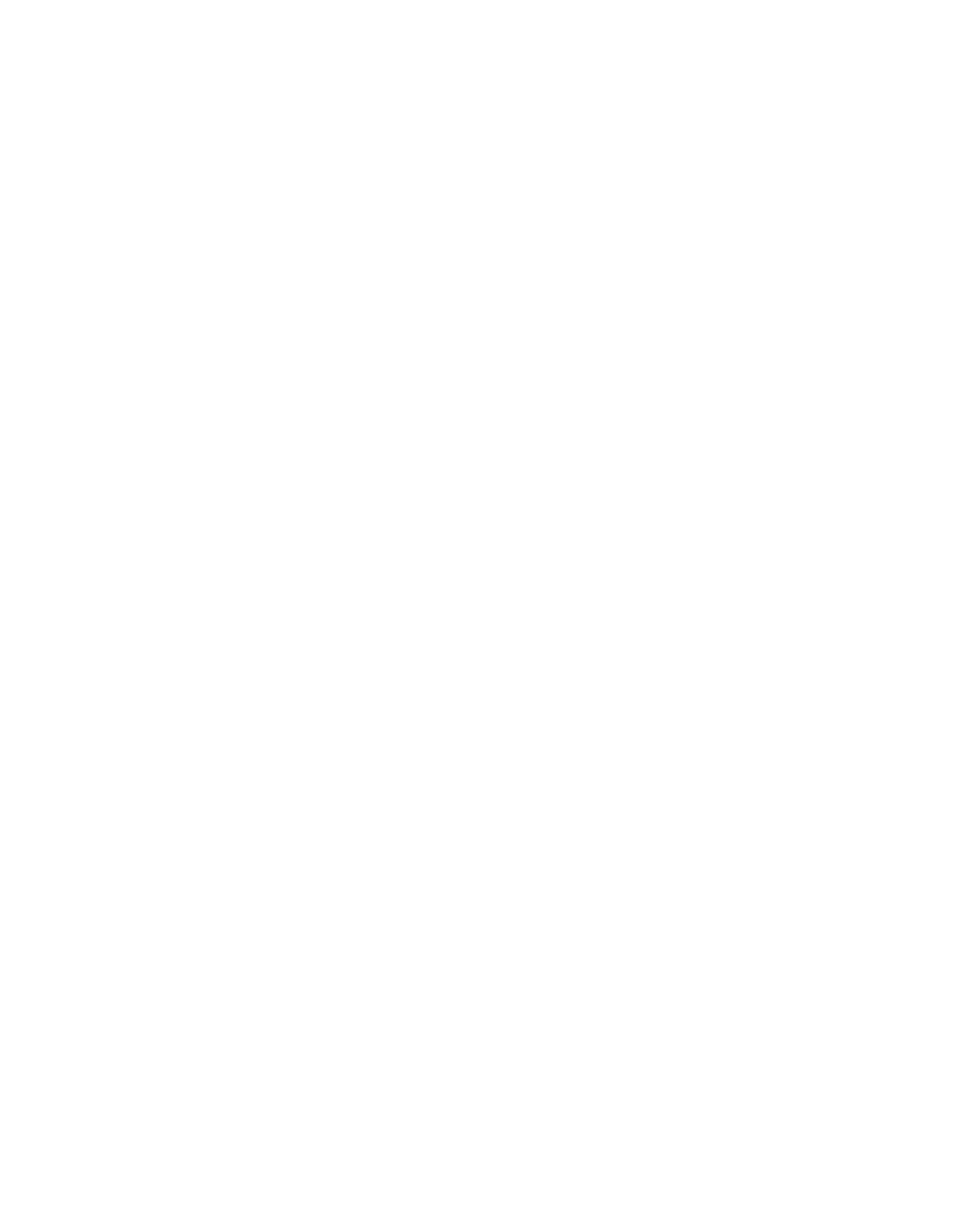**Appendix B** 

**ANALYTICAL METHODS OVERVIEW**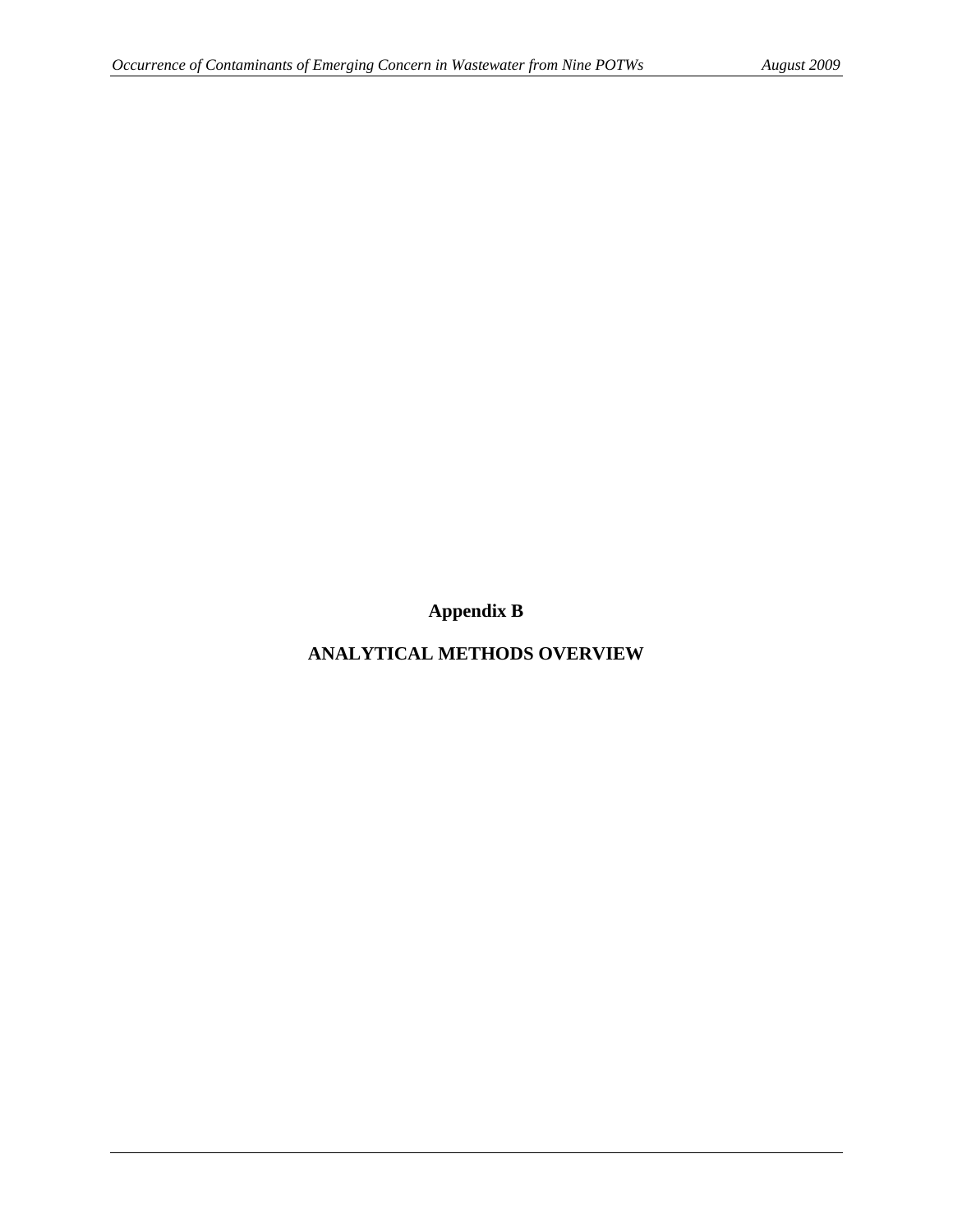The analytical methods used to measure CECs in the Nine POTW Study were developed and revised throughout the course of this study. The version of the method used to analyze samples from each plant is listed in Table B-1.

| <b>Plant</b>  | <b>PPCP Method</b>                   | <b>S/H Method</b>                           | <b>Pesticide Method</b>                      | <b>PBDE Method</b>                     | <b>APEs Method</b>                                                |
|---------------|--------------------------------------|---------------------------------------------|----------------------------------------------|----------------------------------------|-------------------------------------------------------------------|
| $\mathbf{A}$  | Laboratory SOP                       | AXYS Method MLA-<br>057 Rev 01 $a$          | AXYS Method MLA-<br>035 Rev. 04 $a$          | Draft EPA Method 1614<br>(August 2003) | $CRL-MS004$ Rev #2                                                |
| B             | AXYS MLA-<br>052 <sup>a</sup>        | AXYS Method MLA-<br>057 Rev 01 <sup>a</sup> | AXYS Method MLA-<br>035 Rev. 04 $a$          | Draft EPA Method 1614<br>(August 2003) | CRL-MS004 Rev #2                                                  |
| $\mathcal{C}$ | <b>AXYS MLA-</b><br>052 <sup>a</sup> | AXYS Method MLA-<br>057 Rev 01 $a$          | AXYS Method MLA-<br>035 Rev. 04 $a$          | Draft EPA Method 1614<br>(August 2003) | <b>CRL-MS004 Rev #2</b>                                           |
| D             | AXYS MLA-<br>0.52 <sup>a</sup>       | AXYS Method MLA-<br>0.57 Rev 0.1 $a$        | AXYS Method MLA-<br>035 Rev. 04 <sup>a</sup> | Draft EPA Method 1614<br>(August 2003) | <b>CRL-MS004 Rev #2</b>                                           |
| E             | <b>EPA Method</b><br>1694            | EPA Method 1698                             | EPA Method 1699                              | EPA Method 1614<br>(August 2007)       | CRL-MS004 Rev #2<br>and<br><b>ASTM Method D</b><br>7065-06        |
| F             | <b>EPA</b> Method<br>1694            | EPA Method 1698                             | EPA Method 1699                              | EPA Method 1614<br>(August 2007)       | <b>CRL-MS004 Rev #2</b><br>and<br><b>ASTM Method D</b><br>7065-06 |
| G             | <b>EPA</b> Method<br>1694            | EPA Method 1698                             | EPA Method 1699                              | EPA Method 1614<br>(August 2007)       | CRL-MS004 Rev #2<br>and<br><b>ASTM Method D</b><br>7065-06        |
| H             | <b>EPA</b> Method<br>1694            | EPA Method 1698                             | EPA Method 1699                              | EPA Method 1614<br>(August 2007)       | CRL-MS004 Rev #2<br>and<br><b>ASTM Method D</b><br>7065-06        |
| $\mathbf{I}$  | <b>EPA</b> Method<br>1694            | EPA Method 1698                             | EPA Method 1699                              | EPA Method 1614<br>(August 2007)       | $CRL-MS004$ Rev #2<br>and<br><b>ASTM Method D</b><br>7065-06      |

# **Table B-1 Analytical Methods by POTW**

<sup>a</sup> AXYS Analytical Services, Sidney, British Columbia, Canada.

 Samples collected during Stage 1 of the Study (September 2005 – September 2006) were analyzed with draft methods based on procedures developed at contract laboratories. EPA used the results of these analyses to develop more sensitive and selective analytical methods for three groups of CECs: PPCPs, steroids and hormones, and pesticides. Three new EPA methods resulted from this work (EPA 1694, 1698 and 1699). These methods were designed to screen for a large number of analytes in a broad range of POTW matrices including influent, effluent, and sewage sludge. After single-laboratory validation and peer review, three methods were published in December 2007, and EPA used the published methods to analyze samples collected in Stage 2 of the Nine POTW Study (November 2007 through September 2008).

 The PBDE (flame retardants) analytical method (EPA Method 1614; EPA, 2007a) was developed before the Nine POTW Study began. Although EPA Method 1614 was multilaboratory validated and published in August 2007; EPA made some additional refinements during this study to improve the detection of certain PBDEs.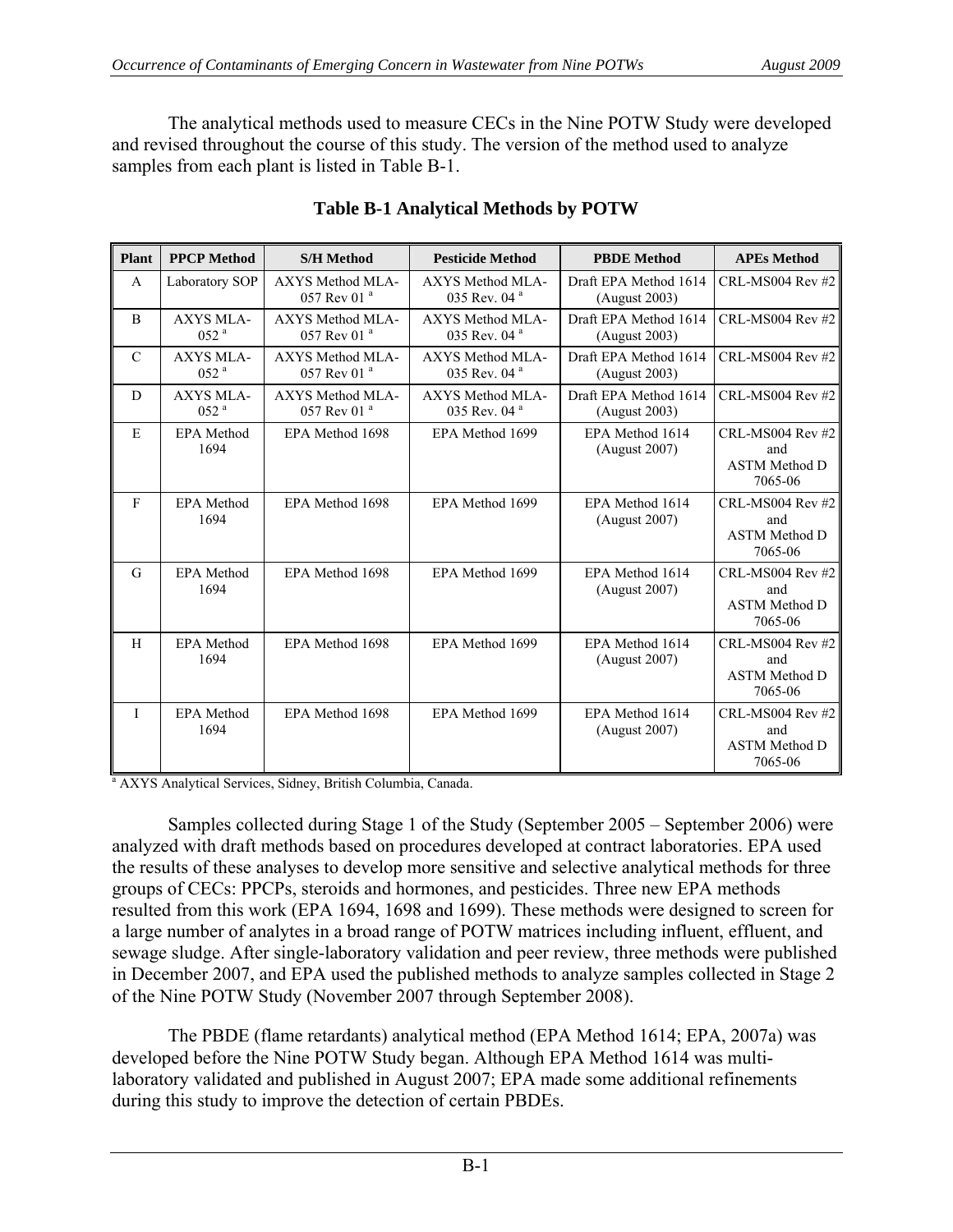These four methods (EPA 1614, 1694, 1698 and 1699) are available on the CWA methods website at [http://www.epa.gov/waterscience/methods/method/other.html,](http://www.epa.gov/waterscience/methods/method/other.html) and are listed in Table B-2.

| <b>EPA Method</b> |                       |                    | <b>Method Status During</b> |                |
|-------------------|-----------------------|--------------------|-----------------------------|----------------|
| <b>Number</b>     | <b>Analyte Group</b>  | <b>Method Type</b> | <b>Stage 1</b>              | Date Published |
| 1614              | <b>PBDEs</b>          | <b>HRGC/HRMS</b>   | Under development           | August 2007    |
| 1694              | PPCP <sub>S</sub>     | HPLC/MS/MS         | Under development           | December 2007  |
| 1698              | Steroids and Hormones | HRGC/HRMS          | Under development           | December 2007  |
| 1699              | Pesticides            | <b>HRGC/HRMS</b>   | Under development           | December 2007  |

# **Table B-2. EPA Analytical Methods for CECs**

HRGC/HRMS – High resolution gas chromatography/high resolution mass spectrometry. HPLC/MS/MS – High performance liquid chromatography/tandem mass spectrometry.

 In both stages of the Nine POTW Study, EPA analyzed samples of POTW influent and effluent for alkylphenols, APEs, and BPA using methods recently developed by the EPA Region 5 Chicago Regional Laboratory (CRL). During Stage 2, some samples were also analyzed using ASTM Method D 7065-06 (ASTM, 2006), which is based on the EPA Region 5 methods. Table B-3 lists these methods.

# **Table B-3. CRL Analytical Methods for Alkylphenol-Related Compounds**

| <b>CRL Method</b><br><b>Number</b> | <b>Analyte Group</b>                                                 | <b>Method Type</b> | Date<br><b>Published</b> |
|------------------------------------|----------------------------------------------------------------------|--------------------|--------------------------|
| MS004                              | Short chain alkylphenol ethoxylates and bisphenol A GC/MS-SIM, high- | volume injection   | May 2007                 |
| <b>ASTM D 7065-06</b>              | Short chain alkylphenol ethoxylates and bisphenol A GC/MS-SIM, low-  | volume injection   | December<br>2006         |

GC/MS-SIM – Selected Ion Monitoring Gas Chromatography/Mass Spectrometry.

 Development of the analytical methods used for these five groups: PPCPs, steroids/hormones, pesticides, PBDEs and APEs are discussed below. Table B-1 lists the version of the method used to analyze samples collected during the Nine POTW Study.

## *PPCPs*

 A preliminary laboratory procedure (AXYS Method MLA-052) was used to analyze samples from Plant A. Plants B, C, and D were analyzed using a more refined laboratory procedure (AXYS Method MLA-052 ). An EPA method was under development at the Axys laboratory during the analysis of samples collected at Plants B, C, and D. After single-laboratory validation and peer review, the method was published as EPA Method 1694 in December 2007 (EPA, 2007b), and samples from Plants E, F, G, H, and I were analyzed using the published method.

 EPA Method 1694 is designed to identify 73 PPCPs in POTW wastes. The 73 target analytes in EPA Method 1694 are divided into four groups (1 through 4). Each group represents an LC/MS/MS run. Groups 1, 2, and 3 are extracted under acidic (pH 2) conditions. Groups 1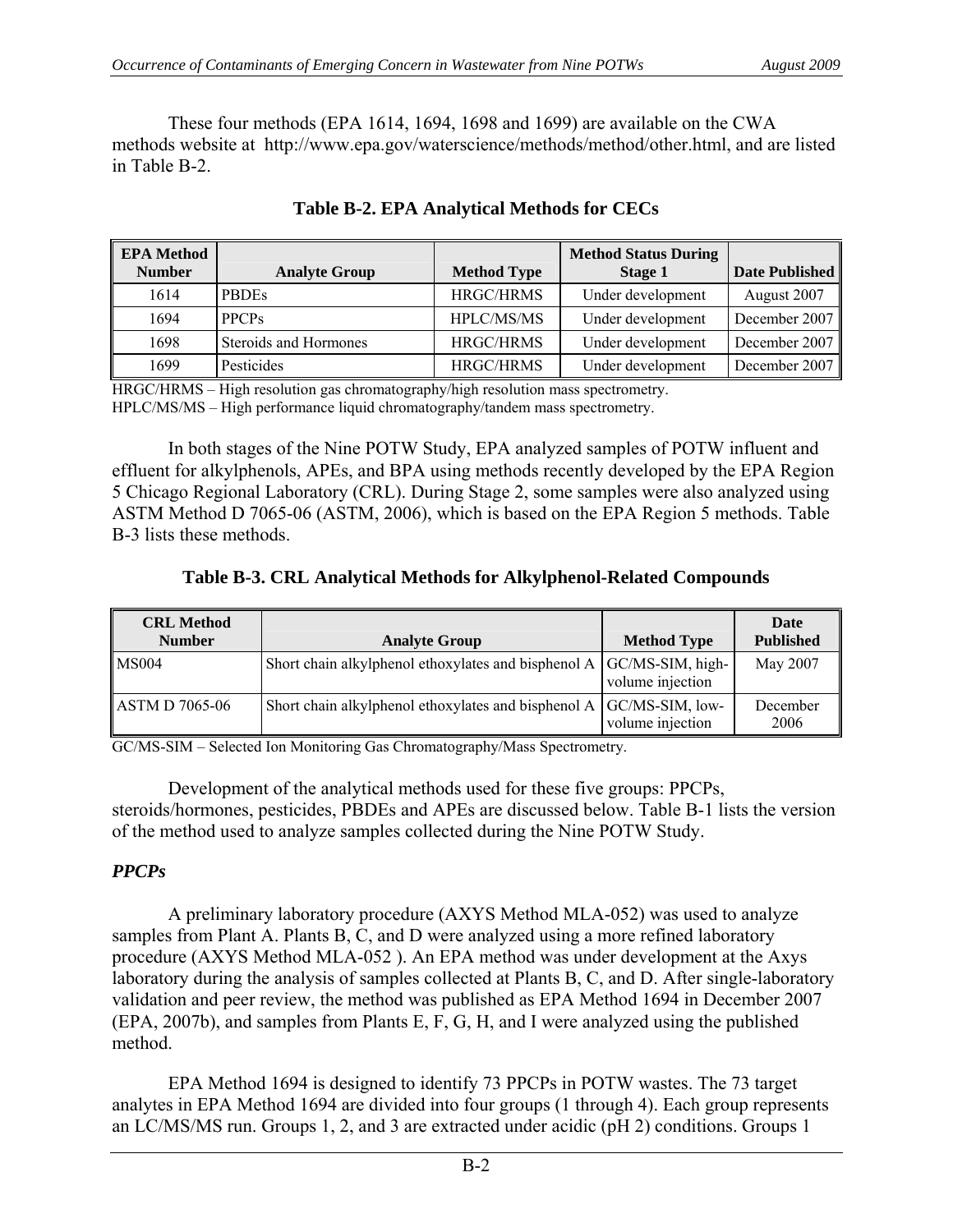and 2 are run in the positive electrospray ionization (ESI+) mode, but with differing run profiles. Group 3 is run in the negative electrospray ionization (ESI-) mode. Group 4 is extracted under basic pH 10 conditions and run in the ESI+ mode. Quantitation is achieved using isotope dilution and internal standard techniques.

EPA Method 1694 includes all analytes included in AXYS Method MLA-052 as well as an additional 33 analytes.

In this report, the PPCP analytes are organized by following groups:

- 1. Antibiotics (Analytical Group 1 antibiotics and Analytical Group 2):
- 2. Analytical Group 1, other than antibiotics;
- 3. Analytical Group 3; and
- 4. Analytical Group 4.

# *Steroids and Hormones*

 AXYS Method MLA-057 Rev 1 (a preliminary laboratory procedure) was used to analyze samples from Plants A, B, C, and D; the procedure consisted of low resolution gas chromatography mass spectrometry (GC/MS).

 An EPA method was under development at the Axys laboratory during the analysis of samples collected at Plants A through D, and consisted of gas chromatography combined with high resolution mass spectrometry. After single-laboratory validation and peer review, the method was published as EPA Method 1698 (EPA, 2007c) in December 2007. Samples from Plants E, F, G, H, and I were analyzed using the published method.

 EPA Method 1698 is designed to identify 27 steroids and hormones in POTW wastes. The method requires solvent extraction of the sample, followed by cleanup with a layered alumina/florisil column. Following cleanup, the target analytes are derivatized and analyzed by GC/HRMS. Quantitation is achieved with isotope dilution and internal standard techniques.

 One analyte included in AXYS Method MLA-057 Rev 1 is not included in EPA Method 1698: alpha-zearalanol, an anabolic agent. EPA Method 1698 includes seven analytes not included in AXYS Method MLA-057 Rev. 1.

# *PBDEs*

 EPA analyzed samples collected during the Nine POTW Study for 8 PBDEs using EPA Method 1614 which is HRGC/HRMS. Prior to analysis of samples collected at Plants A, B, C, and D the method utilized a 30-meter GC column that, when heated, was suspected to degrade several high-molecular-weight congeners such as congener 209. Subsequent to analysis at Plants A, B, C and D, the method was modified to incorporate a temperature programmable injector (TPI) and a 15-meter short column to mitigate degradation of PBDE 209. After multi-laboratory validation and peer review, Method 1614 was revised and published in August 2007. Samples from Plants E, F, G, H, and I were analyzed using the 2007 version of 1614.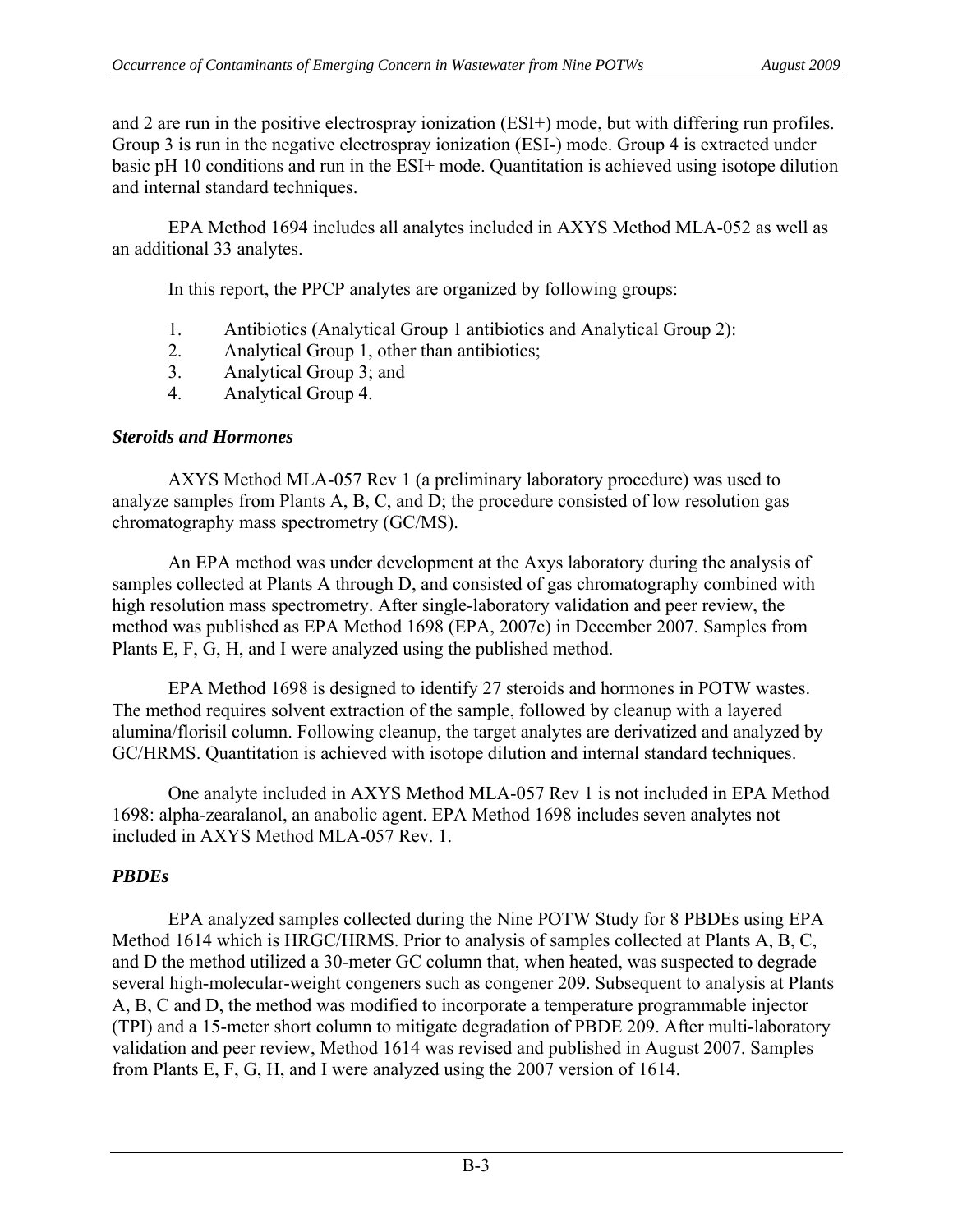# *Pesticides*

 AXYS Method MLA-035 Rev. 04 (a preliminary laboratory procedure) was used to analyze for pesticides in Plants A, B, C, and D. An EPA method was under development at the Axys laboratory during the analysis of samples collected at Plants A, B, C, and D. Subsequent to analysis at Plants A, B, C, and D, organonitrogen pesticides were removed from the method by EPA because they demonstrated thermal instability and poor response under the conditions used in EPA Method 1699.

 After single-laboratory validation and peer review, EPA published Method 1699 (EPA, 2007d) in December 2007. Samples from Plants E, F, G, H, and I were analyzed using the published method.

 EPA Method 1699 was initially designed to identify 60 pesticides in the following chemical groups:

- 34 Organochlorine Pesticides;
- 17 Organophosphorus Pesticides;
- 7 Triazine Pesticides; and
- 2 Pyrethroid Pesticides.

 Method 1699 requires solvent extraction of the sample, followed by cleanup. After cleanup, the target analytes are derivatized and analyzed by GC/HRMS. Quantitation is achieved with isotope dilution and internal standard techniques.

 The AXYS Methods MLA-035 Rev. 04 and MLA-037 Rev. 03 analyte lists differed between Plant A and Plants B, C, and D. AXYS Method MLA-035 Rev. 04 includes 20 analytes not included in EPA Method 1699. EPA Method 1699 includes two analytes not included in AXYS Method MLA-035 Rev. 04.

# *Alkylphenols, APEs, and BPA*

EPA analyzed samples for alkylphenols, APEs, and BPA using methods developed by the EPA Region 5 CRL. Certain samples were also analyzed using ASTM Method D 7065-06.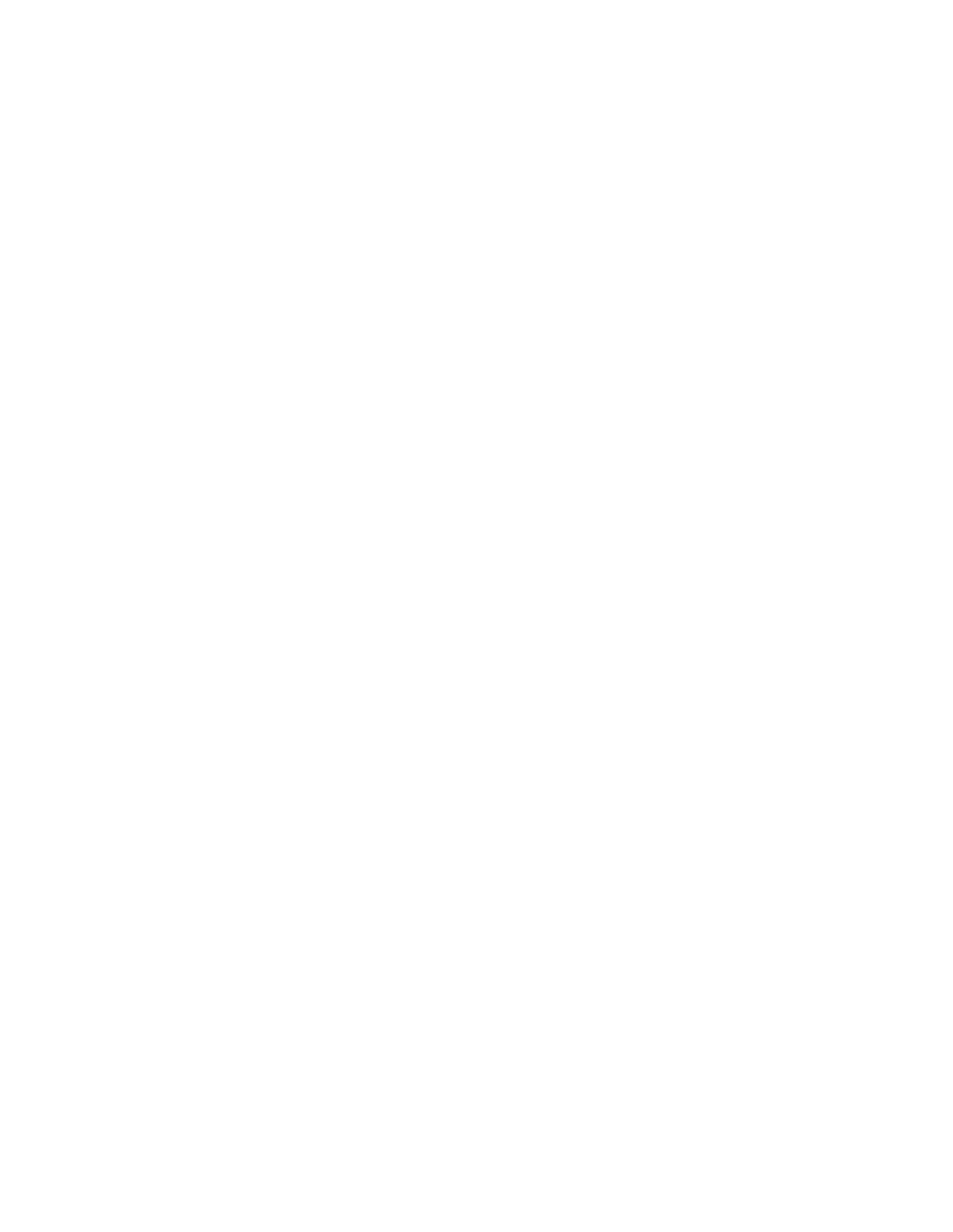**Appendix C** 

**CECs ANALYTICAL RESULTS**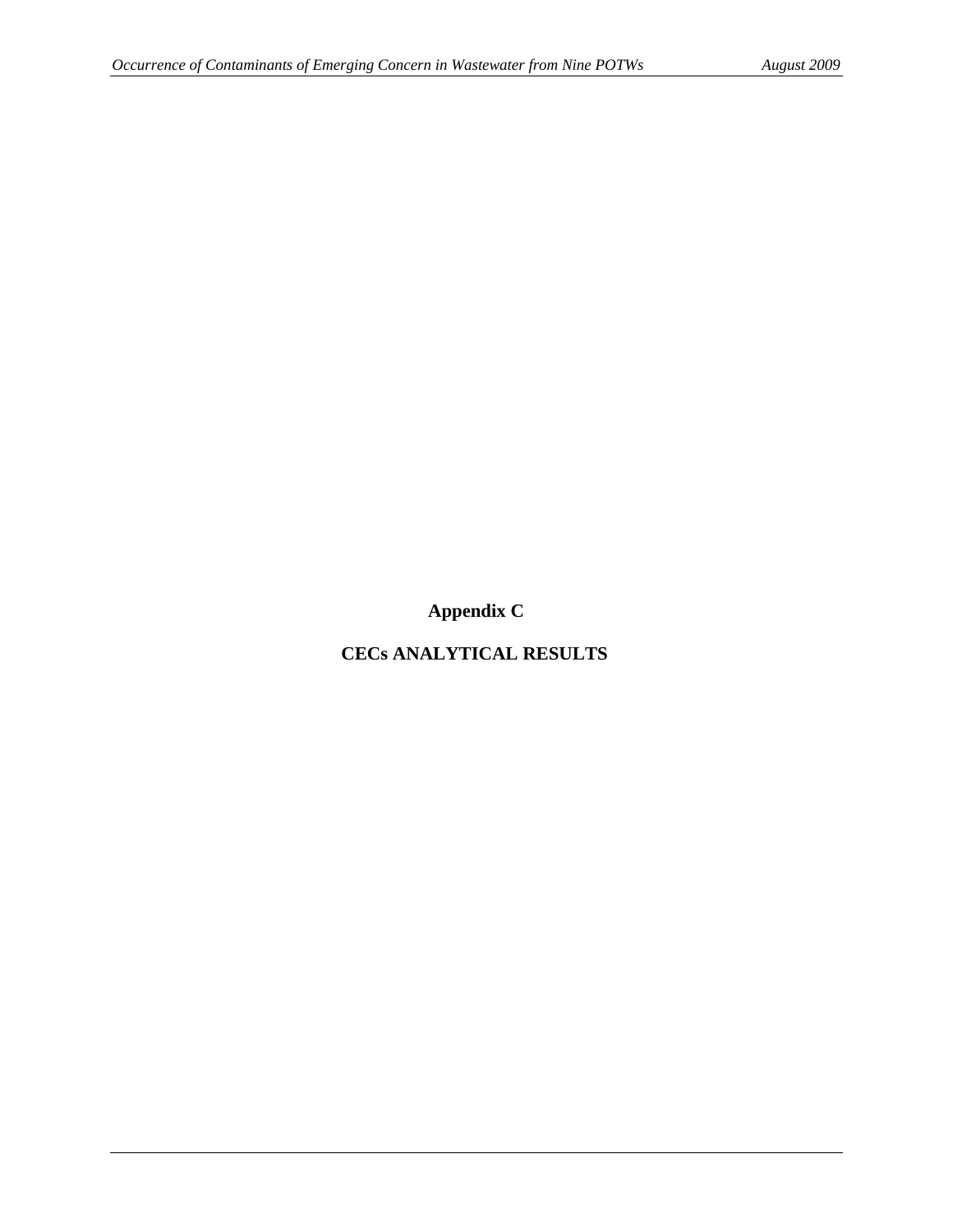This appendix presents the results of EPA's analysis of POTW influent and effluent samples collected during the Nine POTW Study; sludge sampling efforts were dropped after the first stage because the analytical methods needed more development. Tables C-1 through C-10 present the results of sample analysis for the following types of CECs:

- PPCPs:
- Sterols and hormones;
- Alkylphenols, APEs, and BPA;
- PBDEs; and
- Pesticides

 EPA developed Methods 1694, 1698, and 1699 to identify a large number and variety of analytes in three complex matrices, POTW influent, sludge and effluent. It is difficult to optimize analytical procedures for a large number of diverse analytes. Procedures that are optimal for one analyte may be less suitable for other analytes. As a result, many of the analytical results failed to meet method quality control (QC) specifications. For each analyte family, the percentage of the detected results (i.e., where the concentration was reported above the laboratory-reported detection limit) with no QC flags or other data interpretation issues were:

| <b>PPCPs</b>                | 54 percent (441 detected results) |
|-----------------------------|-----------------------------------|
| Sterols and hormones        | 58 percent (240 detected results) |
| Alkylphenols, APEs, and BPA | 65 percent (31 detected results)  |
| <b>PBDEs</b>                | 87 percent (156 detected results) |
| Pesticides                  | 81 percent (238 detected results) |

The majority of the sampling results were in one of three categories

- 1. Results for which an analyte was detected with no QC flags or other quality issues are reported as a measured concentration.
- 2. Results for which an analyte was detected with QC flags or other data interpretation issues are reported as detected (DET) with no numeric concentration. "DET" indicates that the analytes are present in the samples, but that the measured concentration was not considered reliable. Results are qualified because of QC issues including the following:
	- a. Poor spike recoveries including:
		- i. Labeled compound recovery (LCR),
		- ii. Matrix spike (MS) recovery,
		- iii. Initial precision and recovery (IPR), and
		- iv. Ongoing precision and recovery (OPR);
		- v. Continuous calibration verification (CCV);
	- b. Other matrix interference issues;
	- c. Calibration issues; and
	- d. Blank contamination.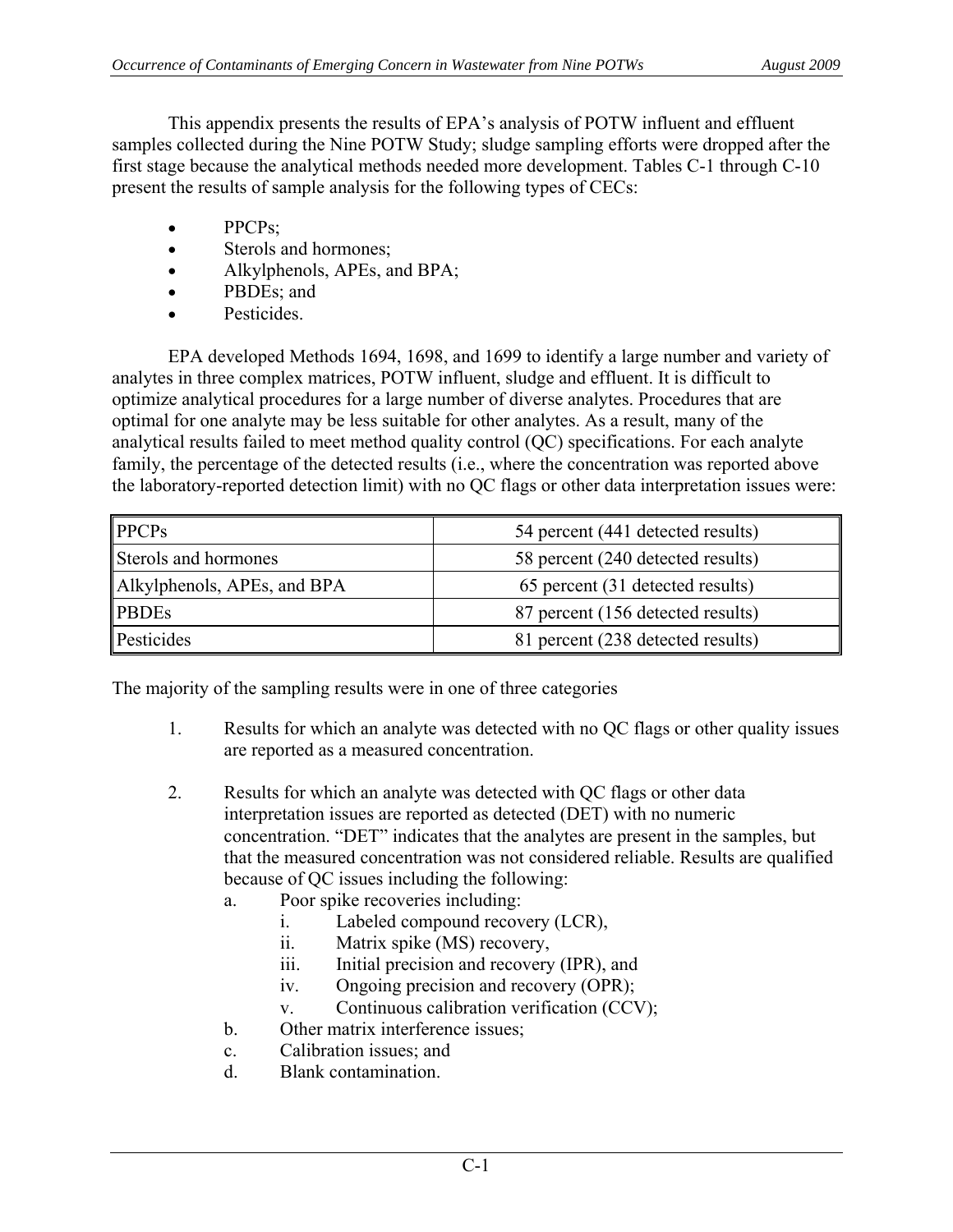3. Results for which an analyte was not detected at or above the laboratory-reported quantitation limit are reported as not quantified (NQ) with the laboratory-reported quantitation limit in parentheses.

 Results of analysis of duplicate samples have been averaged for presentation in Tables C-1 through C-10. All results are presented in ng/L (parts per trillion (ppt)). The following designations and footnotes are used throughout the tables:

| NA             | Not analyzed.                                                                                                                                                                                                                                                                   |
|----------------|---------------------------------------------------------------------------------------------------------------------------------------------------------------------------------------------------------------------------------------------------------------------------------|
| NQ()           | Not measured above the, laboratory-reported quantitation level with said<br>level reported in parentheses.                                                                                                                                                                      |
| <b>DET</b>     | Detected but has associated QC flags                                                                                                                                                                                                                                            |
| <b>EXCLUDE</b> | Excluded due to critical QC failure including: no/low recovery in matrix<br>spikes and other laboratory spikes; matrix-specific effect on LCR; and no<br>OPR performed.                                                                                                         |
| $\,<\,$        | For duplicate samples, an NQ result was averaged with a quantified result.                                                                                                                                                                                                      |
| a              | Sample result set to NQ due to lab blank contamination (sample result less)<br>than five times the lab blank result). For duplicate samples, one or both<br>sample results may have been set to NQ. A laboratory-reported detection<br>limit may or may not have been provided. |
| b              | For duplicate samples, an NQ result was averaged with a DET result.                                                                                                                                                                                                             |
| $\mathbf c$    | Sample result set to NQ due to field blank contamination (sample result<br>less than five times the field blank result). For duplicate samples, one or<br>both sample results may have been set to NQ.                                                                          |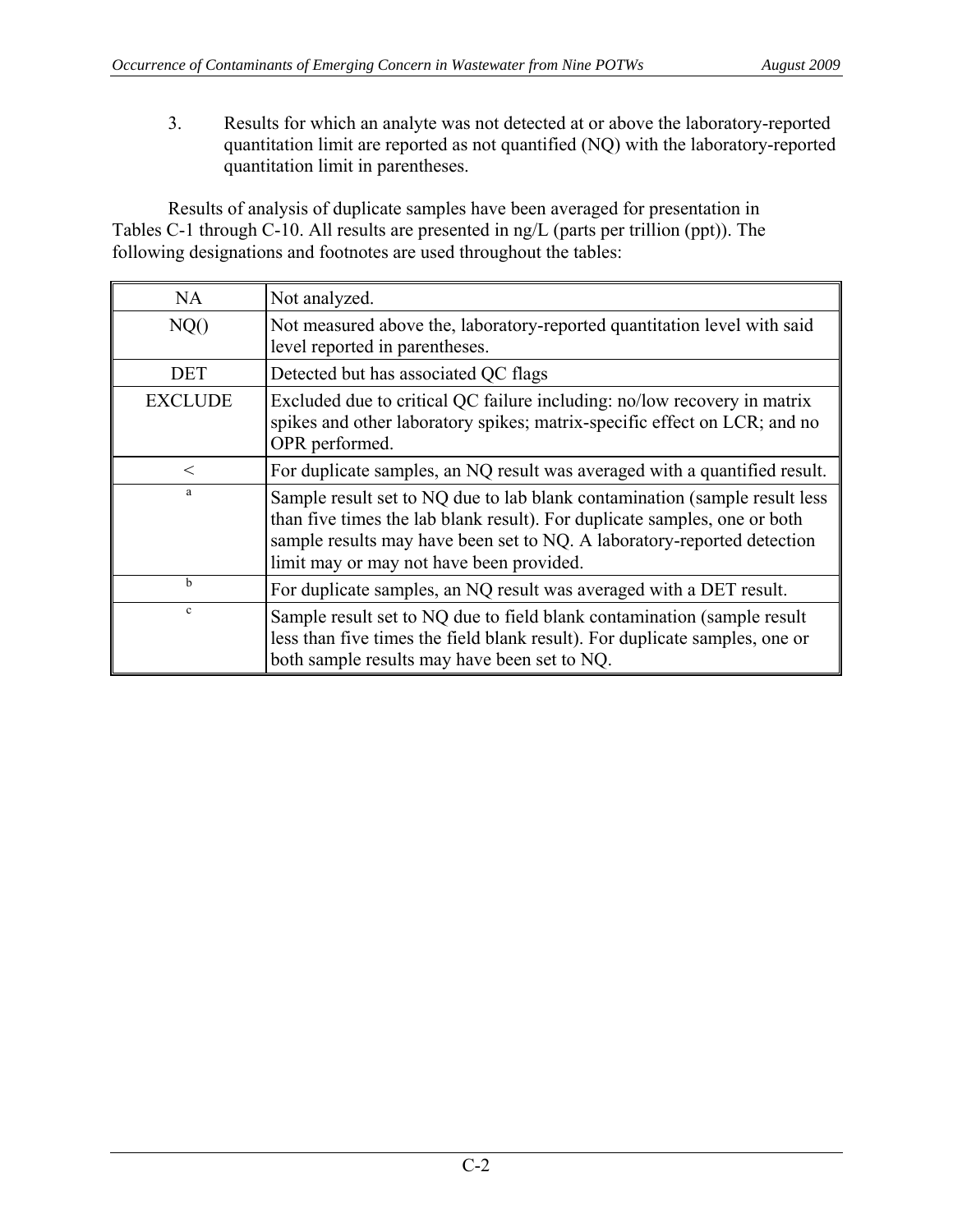| Analyte                                  | <b>Plant A</b>  | <b>Plant B</b> | Plant C         | <b>Plant D</b>  | Plant E    | <b>Plant F</b>     | <b>Plant G</b> | Plant H    | <b>Plant I</b> |
|------------------------------------------|-----------------|----------------|-----------------|-----------------|------------|--------------------|----------------|------------|----------------|
| <b>Antibiotics</b>                       |                 |                |                 |                 |            |                    |                |            |                |
| 4-Epianhydrochlortetracycline<br>(EACTC) | NA              | NA             | NA              | $\rm NA$        | NQ(519)    | NQ(472)            | NQ(2,860)      | NQ(2,890)  | NQ(560)        |
| 4-Epianhydrotetracycline<br>(EATC)       | NA              | NA             | <b>NA</b>       | NA              | NQ(130)    | NQ(118)            | NQ(1,340)      | NQ(204)    | NQ(140)        |
| 4-Epichlortetracycline<br>(ECTC)         | NA              | NA             | NA              | NA              | NQ(313)    | NQ(272)            | NQ(194)        | NQ(204)    | NQ(140)        |
| 4-Epioxytetracycline (EOTC)              | NA              | NA             | NA              | $\rm NA$        | NQ(51.9)   | NQ(104)            | NQ(288)        | NQ(297)    | NQ(189)        |
| 4-Epitetracycline (ETC)                  | NA              | NA             | <b>NA</b>       | NA              | <b>DET</b> | $DEF$ <sup>b</sup> | 412            | 475        | 206            |
| Anhydrochlortetracycline<br>(ACTC)       | NA              | NA             | <b>NA</b>       | <b>NA</b>       | NQ(462)    | NQ(464)            | NQ(768)        | NQ(751)    | NQ(140)        |
| Anhydrotetracycline (ATC)                | NA              | NA             | NA              | NA              | NQ(130)    | NQ(118)            | NQ(1,070)      | NQ(757)    | NQ(140)        |
| Chlorotetracycline (CTC)                 | NQ <sup>a</sup> | 434            | NQ <sup>a</sup> | NQ(684)         | NQ(51.9)   | NQ(47.2)           | NQ(77.7)       | NQ(81.8)   | NQ(56.0)       |
| Demeclocycline                           | NA              | NA             | <b>NA</b>       | NA              | NQ(130)    | NQ(118)            | NQ(194)        | NQ(204)    | NQ(140)        |
| Doxycycline                              | $NQ^a$          | 2,970          | NQ <sup>a</sup> | 2,540           | <b>DET</b> | NQ(47.2)           | 724            | 341        | 176            |
| Isochlortetracycline (ICTC)              | NA              | NA             | <b>NA</b>       | NA              | NQ(51.9)   | NQ(47.2)           | NQ(77.7)       | NQ(81.8)   | NQ(56.0)       |
| Minocycline                              | NA              | NA             | <b>NA</b>       | NA              | <b>DET</b> | NQ(1,020)          | NQ(3,090)      | NQ(3,520)  | NQ(2,270)      |
| Oxytetracycline (OTC)                    | NQ(997)         | NQ(169)        | NQ <sup>a</sup> | NQ(326)         | NQ(51.9)   | NQ(47.2)           | NQ(77.7)       | NQ(81.8)   | NQ(56.0)       |
| Tetracycline (TC)                        | DET             | NQ(329)        | NQ <sup>a</sup> | 234             | DET        | DEF                | 368            | 490        | 231            |
| Sulfachloropyridazine                    | NQ(59.2)        | NQ(16.0)       | <b>EXCLUDE</b>  | NQ(130)         | NQ(13.0)   | NQ(11.8)           | NQ(19.4)       | NQ(20.4)   | NQ(14.0)       |
| Sulfadiazine                             | <b>NA</b>       | <b>NA</b>      | <b>NA</b>       | NA              | NQ(13.0)   | 31.1               | NQ(19.4)       | NQ(20.4)   | NQ(14.0)       |
| Sulfadimethoxine                         | DET             | DET            | <b>EXCLUDE</b>  | NQ(24.0)        | NQ(26.4)   | NQ(9.09)           | NQ(16.8)       | NQ(23.7)   | NQ(10.0)       |
| Sulfamerazine                            | DET             | 12.5           | <b>EXCLUDE</b>  | NQ(65.0)        | NQ(5.19)   | 12.6               | NQ(7.77)       | 15.3       | NQ(5.60)       |
| Sulfamethazine                           | DET             | <b>DET</b>     | <b>EXCLUDE</b>  | NQ(26.0)        | 8.94       | NQ(4.72)           | NQ(7.77)       | NQ(79.0)   | NQ(5.60)       |
| Sulfamethizole                           | DET             | NQ(3.00)       | <b>EXCLUDE</b>  | NQ(24.0)        | NQ(5.50)   | NQ(4.72)           | NQ(7.77)       | NQ(8.18)   | NQ(5.60)       |
| Sulfamethoxazole                         | DET             | <b>DET</b>     | <b>EXCLUDE</b>  | 1,500           | <b>DET</b> | <b>DET</b>         | DEF            | <b>DET</b> | 2,620          |
| Sulfanilamide                            | $\rm NA$        | $\rm NA$       | <b>NA</b>       | NA              | NQ(276)    | NQ(118)            | NQ(194)        | NQ(204)    | NQ(140)        |
| Sulfathiazole                            | DET             | NQ(6.00)       | <b>EXCLUDE</b>  | NQ(56.0)        | NQ(13.0)   | NQ(11.8)           | NQ(19.4)       | 212        | NQ(14.0)       |
| Ciprofloxacin                            | DET             | NQ(300)        | <b>DET</b>      | NQ <sup>a</sup> | 1,440      | 803                | 591            | 15,100     | 1,530          |
| Clarithromycin                           | NA              | NA             | <b>NA</b>       | $\rm NA$        | 748        | 384                | <b>DET</b>     | DET        | 292            |
| Clinafloxacin                            | NA              | NA             | NA              | NA              | NQ(123)    | NQ(47.2)           | NQ(77.7)       | NQ(334)    | NQ(244)        |
| Enrofloxacin                             | NQ <sup>a</sup> | NQ(649)        | NQ(690)         | NQ(331)         | NQ(26.0)   | NQ(23.6)           | NQ(38.9)       | NQ(40.9)   | NQ(28.0)       |

# **Table C-1. Occurrence of PPCPs in POTW Influent (ng/L)**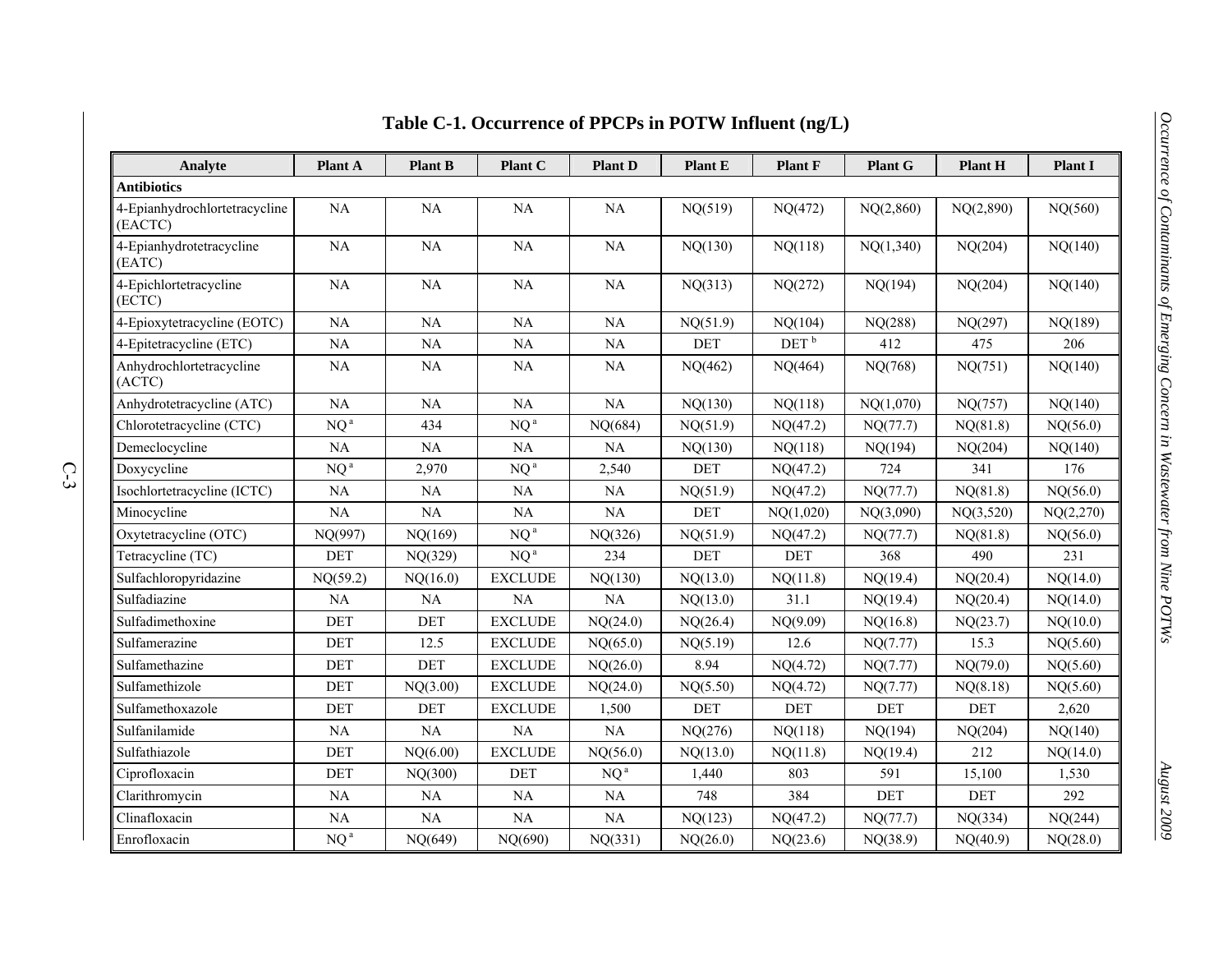| Analyte                                           | <b>Plant A</b>  | <b>Plant B</b>       | <b>Plant C</b> | <b>Plant D</b> | Plant E    | <b>Plant F</b> | <b>Plant G</b>       | <b>Plant H</b> | <b>Plant I</b> |
|---------------------------------------------------|-----------------|----------------------|----------------|----------------|------------|----------------|----------------------|----------------|----------------|
| Erythromycin                                      | NQ <sup>a</sup> | 126                  | 119            | $\rm DET$      | 529        | 586            | 2,330                | 280            | 202            |
| Lomefloxacin                                      | $\rm NA$        | $\rm NA$             | NA             | $\rm NA$       | NQ(26.0)   | NQ(23.6)       | NQ(38.9)             | NQ(40.9)       | NQ(28.0)       |
| Norfloxacin                                       | NQ(33.8)        | NQ(1,270)            | NQ(1,350)      | NQ(650)        | NQ(130)    | NQ(353)        | NQ(194)              | NQ(204)        | NQ(140)        |
| Ofloxacin                                         | <b>NA</b>       | NA.                  | NA.            | NA             | 147        | 505            | 429                  | 3,240          | <b>DET</b>     |
| Roxithromycin                                     | NQ <sup>a</sup> | NQ(4.00)             | NQ(4.00)       | NQ(2.00)       | NQ(5.50)   | NQ(2.36)       | NQ(3.89)             | NQ(27.0)       | NQ(2.80)       |
| Sarafloxicin                                      | NQ(51.2)        | NQ(32.0)             | $NQ^a$         | NQ(16.0)       | NQ(119)    | NQ(403)        | NQ(777)              | NQ(818)        | NQ(560)        |
| Tylosin                                           | NQ(79.7)        | NQ(16.0)             | NQ(18.0)       | NQ(17.0)       | NQ(256)    | NQ(47.2)       | NQ(744)              | NQ(2,480)      | NQ(661)        |
| Azithromycin                                      | NA              | NA                   | $\rm NA$       | NA             | <b>DET</b> | DET            | DET                  | DEF            | 669            |
| Carbadox                                          | NQ(50.0)        | NQ(3.00)             | NQ(4.00)       | NQ(3.00)       | NQ(59.1)   | NQ(25.7)       | NQ(19.4)             | NQ(180)        | NQ(14.0)       |
| Cefotaxime                                        | NA              | NA.                  | NA             | NA             | NQ(1,240)  | NQ(1,150)      | NQ(786)              | NQ(1,600)      | NQ(858)        |
| Cloxacillin                                       | NA              | NA                   | $\rm NA$       | NA             | DET b      | NQ(123)        | NQ(38.9)             | NQ(146)        | NQ(28.0)       |
| Flumequine                                        | NA              | $\rm NA$             | $\rm NA$       | $\rm NA$       | NQ(13.0)   | NQ(11.8)       | NQ(19.4)             | NQ(20.4)       | NQ(14.0)       |
| Lincomycin                                        | DET             | $\operatorname{DET}$ | NQ(89.0)       | 19.1           | NQ(102)    | $\rm DET$      | $\rm DET$            | NQ(40.9)       | NQ(28.0)       |
| Ormetoprim                                        | NA              | NA                   | NA             | NA             | NQ(5.19)   | NQ(4.72)       | NQ(7.77)             | NQ(8.18)       | NQ(5.60)       |
| Oxacillin                                         | NA              | NA                   | $\rm NA$       | $\rm NA$       | NQ(54.5)   | NQ(50.1)       | NQ(38.9)             | NQ(40.9)       | NQ(28.0)       |
| Oxolinic Acid                                     | $\rm NA$        | NA                   | $\rm NA$       | $\rm NA$       | NQ(21.1)   | NQ(10.0)       | NQ(7.77)             | NQ(8.18)       | NQ(5.60)       |
| Penicillin G                                      | $\rm NA$        | NA                   | $\rm NA$       | $\rm NA$       | NQ(26.0)   | NQ(23.6)       | NQ(38.9)             | NQ(40.9)       | NQ(28.0)       |
| Penicillin V                                      | NA              | NA                   | $\rm NA$       | NA             | NQ(109)    | NQ(47.2)       | DET                  | DET            | NQ(56.0)       |
| Trimethoprim                                      | DET             | 195                  | 498            | DET            | $\rm DET$  | $\rm DET$      | $\operatorname{DET}$ | $\rm DET$      | 418            |
| Virginiamycin                                     | DET             | NQ(8.00)             | NQ(8.00)       | NQ(8.00)       | DET b      | NQ(332)        | NQ(205)              | NQ(2,300)      | NQ(148)        |
| <b>Analytical Group 1, other than antibiotics</b> |                 |                      |                |                |            |                |                      |                |                |
| 1,7-Dimethyl xanthine                             | DET             | <b>DET</b>           | DET            | <b>DET</b>     | 62,600     | 19,400         | DET                  | DEF            | 4,860          |
| Acetaminophen                                     | DET             | <b>DET</b>           | <b>DET</b>     | <b>DET</b>     | 79,300     | 54,400         | 129,000              | 340,000        | 40,200         |
| Caffeine                                          | DET             | DET                  | DET            | 42,100         | 68,200     | 52,500         | $\rm DET$            | DET            | 13,300         |
| Carbamazepine                                     | $\rm NA$        | $\rm NA$             | NA             | NA             | DET        | DET            | $\rm DET$            | DEF            | 163            |
| Codeine                                           | NA              | NQ(664)              | NQ(706)        | NQ(904)        | <b>DET</b> | DET            | DET                  | DET            | 345            |
| Cotinine                                          | DET             | DET                  | DET            | 2,940          | 535        | 2,820          | NQ(490)              | DET            | 2,980          |
| Dehydronifedipine                                 | $\rm NA$        | $\rm NA$             | $\rm NA$       | NA             | DET        | DET            | DET                  | $\rm DET$      | NQ(5.60)       |
| Digoxigenin                                       | NQ <sup>a</sup> | NQ(126)              | NQ(134)        | NQ(134)        | NQ(553)    | NQ(431)        | NQ(605)              | NQ(516)        | NQ(215)        |
| Digoxin                                           | $NQ^a$          | NQ(1,330)            | NQ(1,410)      | NQ(1,410)      | NQ(757)    | NQ(630)        | NQ(194)              | NQ(2,530)      | NQ(140)        |
| Diltiazem                                         | DET             | $\rm DET$            | $\rm DET$      | DET            | $\rm DET$  | $\rm DET$      | $\operatorname{DET}$ | $\rm DET$      | 1,490          |
| Diphenhydramine                                   | $\rm NA$        | $\rm NA$             | $\rm NA$       | $\rm NA$       | DEF        | DET            | $NQ(7.77)^{a}$       | $NQ(40.9)^{a}$ | 1,440          |
| Fluoxetine                                        | DET             | NQ(15.0)             | <b>DET</b>     | DET            | 24.7       | 58.7           | NQ(38.9)             | DET            | 56.1           |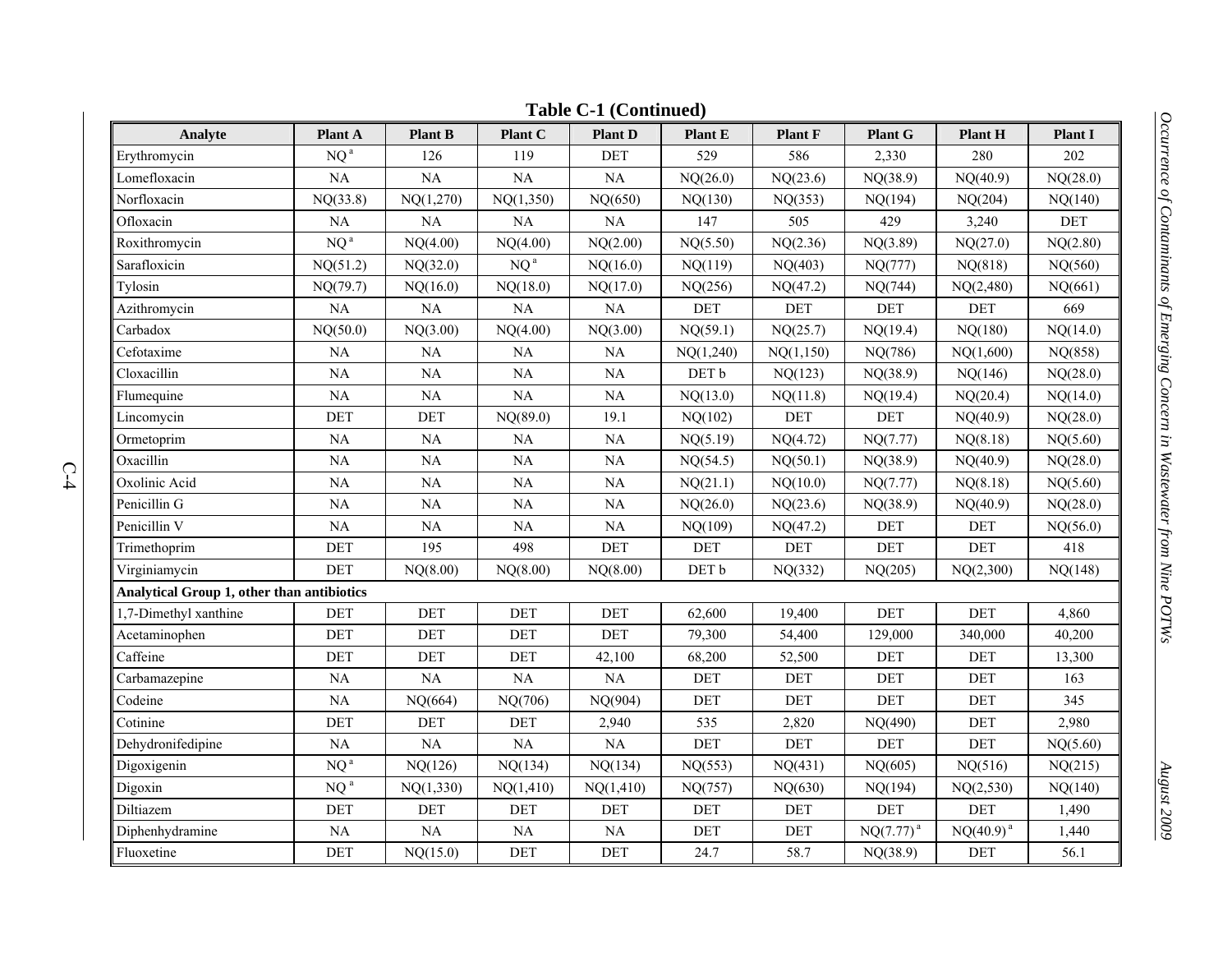| $1400 \text{C}$ 1 (Continuou) |                |                |                |                |                |                    |                |                |                |
|-------------------------------|----------------|----------------|----------------|----------------|----------------|--------------------|----------------|----------------|----------------|
| Analyte                       | <b>Plant A</b> | <b>Plant B</b> | <b>Plant C</b> | <b>Plant D</b> | <b>Plant E</b> | <b>Plant F</b>     | <b>Plant G</b> | <b>Plant H</b> | <b>Plant I</b> |
| Miconazole                    | NA             | NA.            | NA.            | NA             | DET            | $DEF$ <sup>b</sup> | DET            | DET            | 114            |
| Norgestimate                  | NA             | NQ(16.0)       | NQ(17.0)       | NQ(8.00)       | NQ(78.8)       | NQ(104)            | NQ(38.9)       | NQ(40.9)       | NQ(113)        |
| Thiabendazole                 | NA.            | NA.            | NA             | NA             | NQ(13.0)       | 12.4               | DET            | DET            | 34.0           |
| <b>Analytical Group 3</b>     |                |                |                |                |                |                    |                |                |                |
| Gemfibrozil                   | <b>DET</b>     | <b>DET</b>     | DET            | 1,370          | 539            | 4,260              | <b>DET</b>     | <b>DET</b>     | 6,630          |
| Ibuprofen                     | DET            | <b>DET</b>     | 7,360          | 11,600         | 18,900         | 16,800             | 20,500         | <b>DET</b>     | 13,400         |
| Naproxen                      | NA             | NA.            | NA.            | NA.            | 11,300         | 14,800             | DET            | <b>DET</b>     | 18,800         |
| Triclocarban                  | NA             | NA             | NA             | NA             | 187            | 571                | 4,270          | 13,700         | 3,100          |
| Triclosan                     | NA.            | NA.            | NA.            | NA.            | 996            | 2,420              | 4,110          | 12,000         | 2,810          |
| Warfarin                      | NQ(10.6)       | DET            | NQ(53.0)       | DET            | NQ(13.0)       | NQ(11.8)           | NQ(19.4)       | DET            | DET            |
| <b>Analytical Group 4</b>     |                |                |                |                |                |                    |                |                |                |
| Albuterol                     | <b>DET</b>     | NQ(31.0)       | NQ(121)        | 22.5           | 6.40           | 30.6               | NQ(24.2)       | 75.6           | 68.9           |
| Cimetidine                    | DET            | 461            | 452            | 227            | 73.1           | 330                | 120            | 11,700         | 1,100          |
| Metformin                     | DET            | NQ(326)        | <b>EXCLUDE</b> | DET            | 17,400         | 29,400             | 36,500         | 248,000        | 11,100         |
| Ranitidine                    | <b>DET</b>     | 496            | <b>EXCLUDE</b> | <b>DET</b>     | 1,610          | 551                | 1,870          | 16,800         | 784            |

## **Table C-1 (Continued)**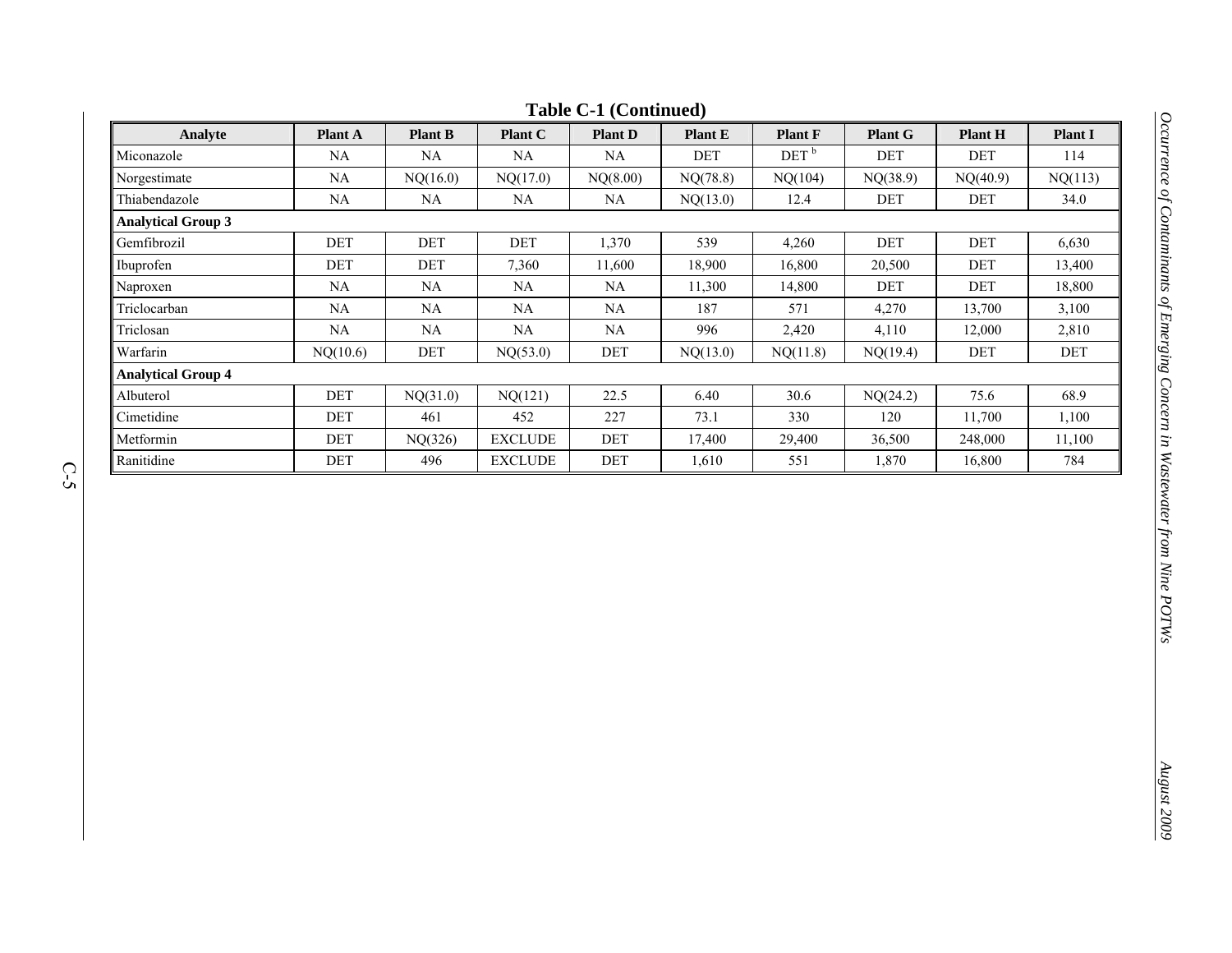| Analyte                                  | <b>Plant A</b>  | <b>Plant B</b>   | <b>Plant C</b>  | <b>Plant D</b> | <b>Plant E</b> | <b>Plant F</b> | <b>Plant G</b> | Plant H   | <b>Plant I</b> |
|------------------------------------------|-----------------|------------------|-----------------|----------------|----------------|----------------|----------------|-----------|----------------|
| <b>Antibiotics</b>                       |                 |                  |                 |                |                |                |                |           |                |
| 4-Epianhydrochlortetracycline<br>(EACTC) | NA              | <b>NA</b>        | NA              | NA             | NQ(494)        | NQ(555)        | NQ(1,780)      | NQ(1,800) | NQ(502)        |
| 4-Epianhydrotetracycline<br>(EATC)       | NA              | NA               | NA              | <b>NA</b>      | NQ(124)        | NQ(342)        | NQ(470)        | NQ(483)   | NQ(125)        |
| 4-Epichlortetracycline<br>(ECTC)         | <b>NA</b>       | NA               | NA              | NA             | NQ(124)        | NQ(296)        | NQ(125)        | NQ(125)   | NQ(125)        |
| 4-Epioxytetracycline (EOTC)              | <b>NA</b>       | NA               | <b>NA</b>       | NA             | NQ(49.4)       | NQ(120)        | NQ(190)        | NQ(49.8)  | NQ(267)        |
| 4-Epitetracycline (ETC)                  | NA              | NA               | NA              | NA             | NQ(49.4)       | NQ(206)        | NQ(50.0)       | NQ(168)   | NQ(226)        |
| Anhydrochlortetracycline<br>(ACTC)       | NA              | NA               | NA              | NA             | NQ(124)        | NQ(586)        | NQ(465)        | NQ(477)   | NQ(125)        |
| Anhydrotetracycline (ATC)                | NA              | NA               | NA              | NA             | NQ(124)        | NQ(313)        | NQ(510)        | NQ(515)   | NQ(125)        |
| Chlorotetracycline (CTC)                 | NQ(34.4)        | $<$ 462 $a$      | NQ <sup>a</sup> | NQ(673)        | NQ(49.4)       | NQ(55.5)       | NQ(50.0)       | NQ(169)   | NQ(50.2)       |
| Demeclocycline                           | NA              | NA               | NA              | NA             | NQ(124)        | NQ(139)        | NQ(125)        | NQ(125)   | NQ(125)        |
| Doxycycline                              | $NQ(372)^{a}$   | $<$ 284 $a$      | $NQ^a$          | NQ(641)        | NQ(49.4)       | NQ(55.5)       | NQ(50.0)       | NQ(49.8)  | NQ(50.2)       |
| Isochlortetracycline (ICTC)              | <b>NA</b>       | <b>NA</b>        | <b>NA</b>       | <b>NA</b>      | NQ(49.4)       | NQ(55.5)       | NQ(50.0)       | NQ(49.8)  | NQ(50.2)       |
| Minocycline                              | NA              | NA               | NA              | NA             | NQ(494)        | NQ(1,940)      | NQ(2,620)      | NQ(2,180) | NQ(2,080)      |
| Oxytetracycline (OTC)                    | NQ(460)         | NQ(160)          | NQ <sup>a</sup> | NQ(320)        | NQ(49.4)       | NQ(55.5)       | NQ(50.0)       | NQ(49.8)  | NQ(50.2)       |
| Tetracycline (TC)                        | NQ(104)         | 568              | NQ <sup>a</sup> | NQ(320)        | NQ(49.4)       | NQ(55.5)       | NQ(50.0)       | NQ(49.8)  | NQ(50.2)       |
| Sulfachloropyridazine                    | NQ(5.86)        | NQ(14.5)         | <b>EXCLUDE</b>  | NQ(16.0)       | NQ(12.4)       | NQ(13.9)       | NQ(12.5)       | NQ(12.5)  | NQ(12.5)       |
| Sulfadiazine                             | <b>NA</b>       | NA               | NA              | NA             | NQ(12.4)       | <14.2          | NQ(12.5)       | NQ(12.5)  | NQ(12.5)       |
| Sulfadimethoxine                         | NQ(0.885)       | DET              | <b>EXCLUDE</b>  | NQ(3.00)       | NQ(2.47)       | NQ(2.78)       | NQ(2.50)       | NQ(2.49)  | NQ(2.51)       |
| Sulfamerazine                            | NQ(0.245)       | NQ(7.50)         | <b>EXCLUDE</b>  | NQ(8.00)       | NQ(4.94)       | NQ(5.55)       | NQ(5.00)       | NQ(4.98)  | NQ(5.02)       |
| Sulfamethazine                           | NQ(10.6)        | DET <sup>b</sup> | <b>EXCLUDE</b>  | NQ(3.00)       | NQ(4.94)       | NQ(5.55)       | NQ(5.00)       | NQ(19.9)  | NQ(5.02)       |
| Sulfamethizole                           | NQ(1.31)        | NQ(3.00)         | <b>EXCLUDE</b>  | NQ(3.00)       | NQ(4.94)       | NQ(5.55)       | 33.5           | NQ(4.98)  | NQ(5.02)       |
| Sulfamethoxazole                         | <b>DET</b>      | DET              | <b>EXCLUDE</b>  | 9.54           | 276            | 1,490          | DET            | DET       | NQ(5.02)       |
| Sulfanilamide                            | NA              | NA               | <b>NA</b>       | NA             | NQ(124)        | NQ(139)        | NQ(125)        | NQ(125)   | NQ(125)        |
| Sulfathiazole                            | NQ(1.52)        | NQ(6.00)         | <b>EXCLUDE</b>  | NQ(7.00)       | NQ(12.4)       | NQ(13.9)       | NQ(12.5)       | NQ(12.5)  | NQ(12.5)       |
| Ciprofloxacin                            | NQ <sup>a</sup> | NQ(284)          | <b>DET</b>      | NQ(301)        | 36.7           | 161            | NQ(219)        | 53.0      | NQ(20.0)       |
| Clarithromycin                           | <b>NA</b>       | NA               | NA              | NA             | 89.7           | 23.9           | <b>DET</b>     | NQ(12.5)  | NQ(12.5)       |
| Clinafloxacin                            | NA              | NA               | NA              | NA             | NQ(49.4)       | NQ(55.5)       | NQ(345)        | NQ(49.8)  | NQ(50.2)       |
| Enrofloxacin                             | $NQ^a$          | NQ(614)          | NQ(627)         | NQ(326)        | NQ(24.7)       | NQ(27.8)       | NQ(100)        | NQ(24.9)  | NQ(25.1)       |

# **Table C-2. Occurrence of PPCPs in POTW Effluent (ng/L)**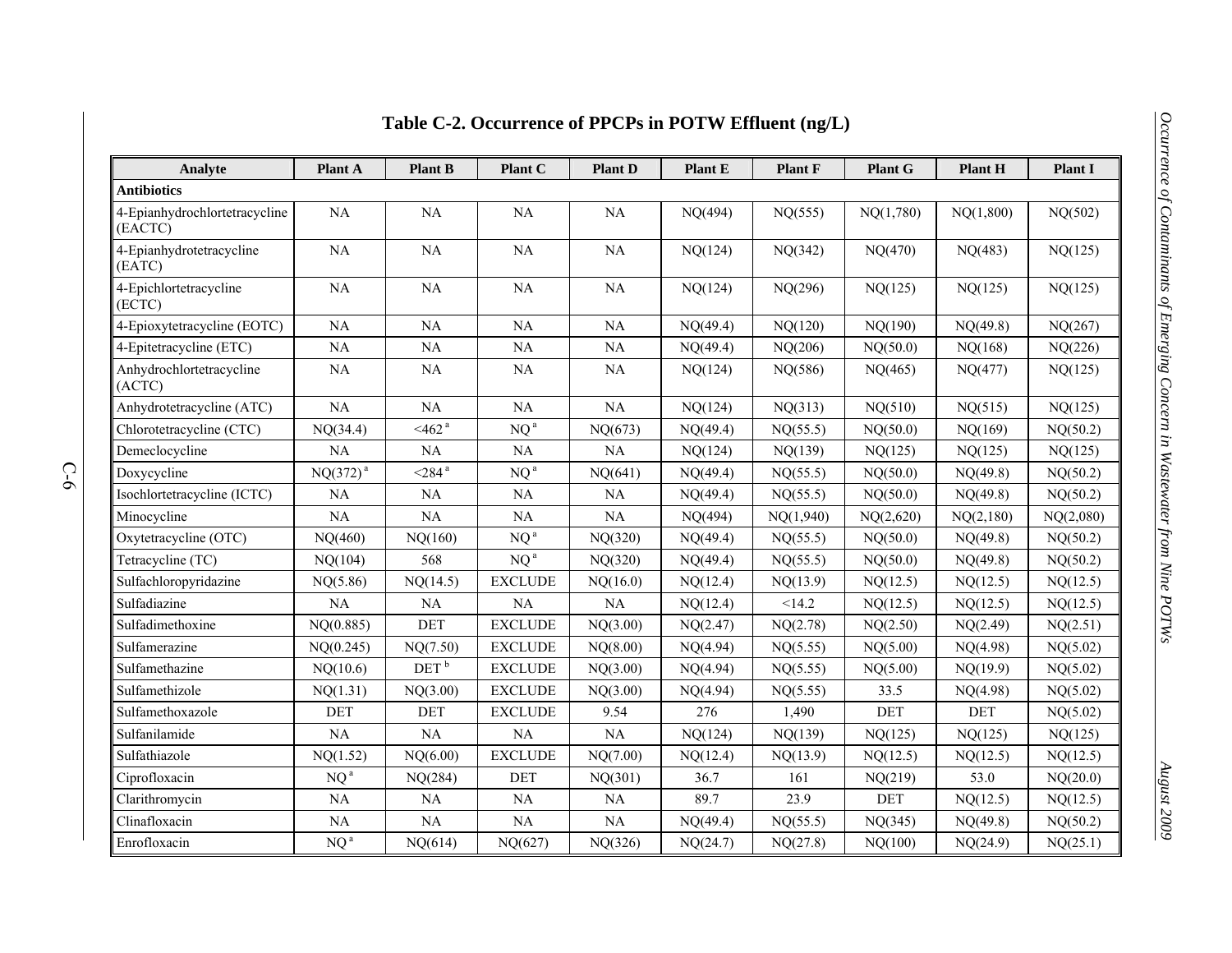| <b>Table C-2 (Continued)</b>               |                 |                    |                    |                |                    |                |                |                |           |  |
|--------------------------------------------|-----------------|--------------------|--------------------|----------------|--------------------|----------------|----------------|----------------|-----------|--|
| Analyte                                    | Plant A         | <b>Plant B</b>     | Plant C            | <b>Plant D</b> | Plant E            | <b>Plant F</b> | <b>Plant G</b> | Plant H        | Plant I   |  |
| Erythromycin                               | $NQ(4.99)^{a}$  | 114                | 115                | NQ(9.00)       | 167                | 91.8           | 418            | NQ(2.49)       | NQ(2.51)  |  |
| Lomefloxacin                               | NA              | NA                 | NA                 | NA             | NQ(24.7)           | NQ(27.8)       | NQ(25.0)       | NQ(24.9)       | NQ(25.1)  |  |
| Norfloxacin                                | NQ(1.21)        | NQ(1,210)          | NQ(1,230)          | NQ(640)        | NQ(124)            | NQ(139)        | NQ(1,170)      | NQ(125)        | NQ(125)   |  |
| Ofloxacin                                  | NA              | NA                 | NA                 | NA             | NQ(12.4)           | 162            | NQ(12.5)       | NQ(12.5)       | NQ(12.5)  |  |
| Roxithromycin                              | $NQ(0.203)^{a}$ | NQ(4.00)           | NQ(4.00)           | NQ(2.00)       | NQ(2.47)           | NQ(2.78)       | NQ(2.50)       | NQ(2.49)       | NQ(2.51)  |  |
| Sarafloxicin                               | NQ(9.80)        | NQ(31.0)           | NQ <sup>a</sup>    | NQ(16.0)       | NQ(113)            | NQ(290)        | NQ(1,060)      | NQ(498)        | NQ(502)   |  |
| Tylosin                                    | 45.1            | NQ(15.5)           | NQ(16.0)           | NQ(17.0)       | NQ(49.4)           | NQ(55.5)       | NQ(307)        | NQ(317)        | NQ(50.2)  |  |
| Azithromycin                               | NA              | NA                 | NA                 | NA             | <b>DET</b>         | <b>DET</b>     | NQ(12.5)       | NQ(12.5)       | NQ(12.5)  |  |
| Carbadox                                   | NQ(13.5)        | NQ(3.00)           | NQ(3.00)           | NQ(3.00)       | NQ(12.4)           | NQ(13.9)       | NQ(12.5)       | NQ(12.5)       | NQ(12.5)  |  |
| Cefotaxime                                 | <b>NA</b>       | NA                 | NA                 | <b>NA</b>      | $DEF$ <sup>b</sup> | NQ(846)        | NQ(361)        | NQ(450)        | NQ(698)   |  |
| Cloxacillin                                | NA              | <b>NA</b>          | NA                 | NA             | NQ(93.9)           | NQ(100)        | NQ(25.0)       | NQ(24.9)       | NQ(25.1)  |  |
| Flumequine                                 | <b>NA</b>       | NA                 | NA                 | NA             | NQ(12.4)           | NQ(13.9)       | NQ(12.5)       | NQ(12.5)       | NQ(12.5)  |  |
| Lincomycin                                 | DET             | NQ(22.0)           | NQ(91.5)           | NQ(11.0)       | NQ(24.7)           | DET            | NQ(25.0)       | NQ(24.9)       | NQ(25.1)  |  |
| Ormetoprim                                 | <b>NA</b>       | NA                 | NA                 | <b>NA</b>      | NQ(4.94)           | NQ(5.55)       | NQ(5.00)       | NQ(4.98)       | NQ(5.02)  |  |
| Oxacillin                                  | <b>NA</b>       | NA                 | NA                 | NA             | NQ(24.7)           | NQ(27.8)       | NQ(25.0)       | NQ(24.9)       | NQ(25.1)  |  |
| Oxolinic Acid                              | <b>NA</b>       | NA                 | <b>NA</b>          | NA             | NQ(10.6)           | NQ(5.55)       | NQ(5.00)       | NQ(4.98)       | NQ(5.02)  |  |
| Penicillin G                               | NA              | NA                 | NA                 | NA             | NQ(24.7)           | NQ(27.8)       | NQ(25.0)       | NQ(24.9)       | NQ(25.1)  |  |
| Penicillin V                               | <b>NA</b>       | NA                 | NA                 | NA             | NQ(49.4)           | NQ(55.5)       | NQ(50.0)       | NQ(49.8)       | NQ(50.2)  |  |
| Trimethoprim                               | NQ(1.14)        | NQ(15.0)           | 385                | NQ(16.0)       | NQ(41.1)           | DEF            | 293            | NQ(12.5)       | NQ(12.5)  |  |
| Virginiamycin                              | NQ(1.11)        | NQ(7.50)           | NQ(8.00)           | NQ(8.00)       | NQ(109)            | NQ(187)        | NQ(25.0)       | NQ(85.4)       | NQ(25.1)  |  |
| Analytical Group 1, other than antibiotics |                 |                    |                    |                |                    |                |                |                |           |  |
| 1,7-Dimethyl xanthine                      | NQ(13.1)        | NQ(1,320)          | $DEF$ <sup>b</sup> | NQ(700)        | NQ(1,240)          | NQ(1,390)      | NQ(1,250)      | NQ(1,250)      | NQ(1,250) |  |
| Acetaminophen                              | NQ(27.3)        | NQ(32.5)           | NQ(129)            | NQ(343)        | NQ(494)            | NQ(555)        | NQ(500)        | NQ(498)        | NQ(502)   |  |
| Caffeine                                   | NQ(79.4)        | NQ(303)            | NQ(309)            | NQ(322)        | NQ(124)            | NQ(139)        | NQ c           | NQ c           | NQ(125)   |  |
| Carbamazepine                              | <b>NA</b>       | NA                 | NA                 | NA             | <b>DET</b>         | DET            | 598            | 487            | NQ(12.5)  |  |
| Codeine                                    | NA              | NQ(628)            | NQ(642)            | NQ(890)        | NQ(24.7)           | <b>DET</b>     | NQ(25.0)       | NQ(24.9)       | NQ(25.1)  |  |
| Cotinine                                   | NQ(1.41)        | DET                | NQ(722)            | NQ(72.0)       | 46.0               | NQ(127)        | NQ(83.7)       | NQ(61.5)       | 20.7      |  |
| Dehydronifedipine                          | <b>NA</b>       | NA                 | NA                 | $\rm NA$       | NQ(4.94)           | DET            | NQ(5.00)       | 44.7           | 16.5      |  |
| Digoxigenin                                | NQ(1,080)       | NQ(120)            | NQ(122)            | NQ(132)        | NQ(186)            | NQ(406)        | NQ(50.0)       | NQ(49.8)       | NQ(50.2)  |  |
| Digoxin                                    | NQ <sup>a</sup> | NQ(1,260)          | NQ(1,280)          | NQ(1,390)      | NQ(124)            | NQ(139)        | NQ(125)        | NQ(125)        | NQ(125)   |  |
| Diltiazem                                  | DET             | NQ(2.00)           | DET                | NQ(2.00)       | DET                | DET            | NQ(5.00)       | NQ(4.98)       | NQ(5.02)  |  |
| Diphenhydramine                            | NA              | NA                 | $\rm NA$           | NA             | DET                | DET            | $NQ(5.00)^{a}$ | $NQ(4.98)^{a}$ | NQ(5.02)  |  |
| Fluoxetine                                 | NQ(4.26)        | $DEF$ <sup>b</sup> | DET                | NQ(8.00)       | 14.7               | 24.7           | NQ(25.0)       | <b>DET</b>     | NQ(25.1)  |  |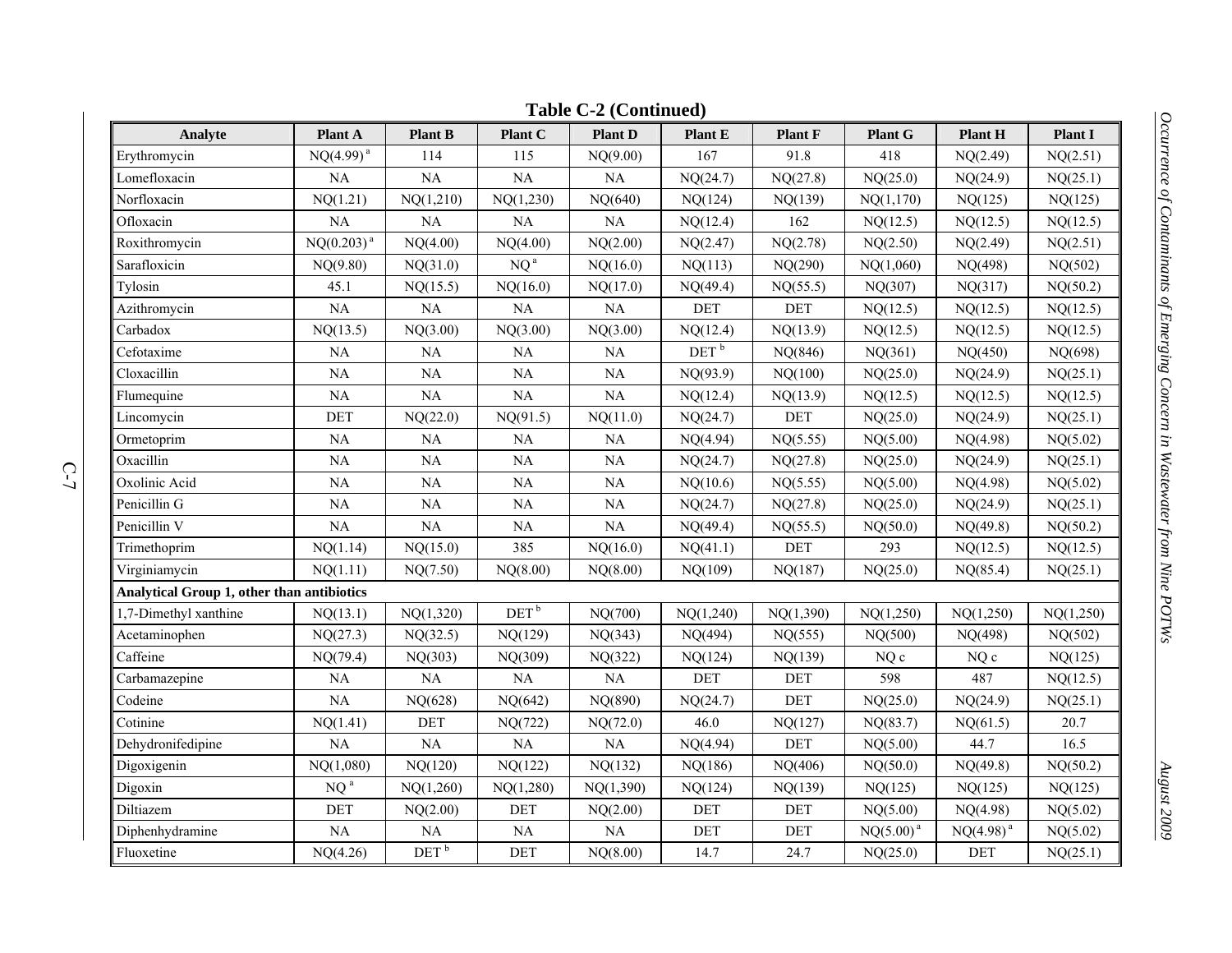|                           |                 |                |                | $14010 \times 20101000$ |                |                |                |                |                |
|---------------------------|-----------------|----------------|----------------|-------------------------|----------------|----------------|----------------|----------------|----------------|
| Analyte                   | <b>Plant A</b>  | <b>Plant B</b> | Plant C        | <b>Plant D</b>          | <b>Plant E</b> | <b>Plant F</b> | <b>Plant G</b> | <b>Plant H</b> | <b>Plant I</b> |
| Miconazole                | NA              | NA             | NA             | NA.                     | NQ(12.4)       | NQ(13.9)       | NQ(12.5)       | NQ(12.5)       | NQ(12.5)       |
| Norgestimate              | <b>NA</b>       | NQ(15.0)       | NQ(15.0)       | NQ(8.00)                | NQ(98.0)       | NQ(104)        | NQ(25.0)       | NQ(24.9)       | NQ(91.2)       |
| Thiabendazole             | NA              | NA             | NA             | NA.                     | <12.8          | 19.8           | DET            | DET            | NQ(12.5)       |
| <b>Analytical Group 3</b> |                 |                |                |                         |                |                |                |                |                |
| Gemfibrozil               | DET             | DET            | <b>DET</b>     | NQ(35.0)                | 18.9           | 259            | DET            | DET            | NQ(12.5)       |
| Ibuprofen                 | NQ(34.6)        | NQ(87.0)       | NQ(690)        | NQ(358)                 | NQ(124)        | NQ(139)        | NQ(125)        | NQ(125)        | NQ(125)        |
| Naproxen                  | NA              | NA             | NA.            | NA.                     | 75.3           | NQ(27.8)       | NQ(25.0)       | NQ(24.9)       | NQ(25.1)       |
| Triclocarban              | <b>NA</b>       | <b>NA</b>      | NA             | NA                      | 154            | 45.4           | 40.6           | 76.4           | NQ(25.1)       |
| Triclosan                 | NA              | NA             | NA             | NA.                     | NQ(494)        | NQ(555)        | NQ(500)        | NQ(498)        | NQ(502)        |
| Warfarin                  | NQ(0.797)       | NQ(1.00)       | NQ(6.00)       | NQ(7.00)                | NQ(12.4)       | NQ(13.9)       | NQ(12.5)       | NQ(12.5)       | NQ(12.5)       |
| <b>Analytical Group 4</b> |                 |                |                |                         |                |                |                |                |                |
| Albuterol                 | DET             | NQ(30.0)       | NQ(125)        | NQ(31.0)                | NQ(2.83)       | DET            | NQ(5.01)       | NQ(4.92)       | NQ(5.03)       |
| Cimetidine                | NO(0.0453)      | NQ(41.0)       | 374            | NQ(21.0)                | NQ(5.66)       | DET            | NQ(5.01)       | NQ(4.92)       | NQ(5.03)       |
| Metformin                 | DET             | DET            | <b>EXCLUDE</b> | DET                     | 5,420          | 1,250          | 3,650          | 826            | NQ(252)        |
| Ranitidine                | NQ <sup>a</sup> | NQ(7.00)       | <b>EXCLUDE</b> | NQ(8.00)                | NQ(5.66)       | DET            | 7.22           | NQ(4.92)       | NQ(5.03)       |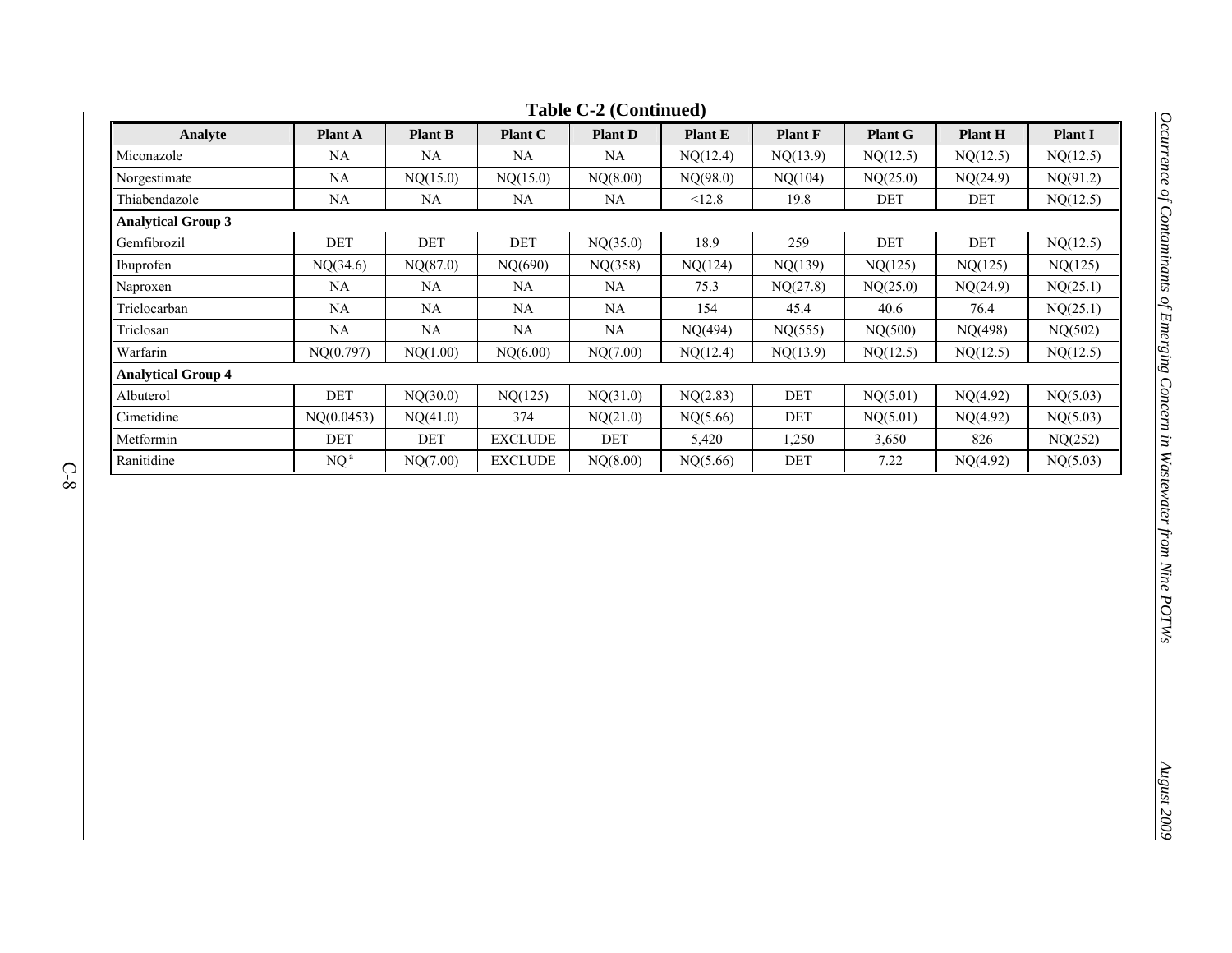| Analyte                       | Plant A    | <b>Plant B</b> | Plant C    | <b>Plant D</b> | <b>Plant E</b>     | <b>Plant F</b>     | <b>Plant G</b> | <b>Plant H</b> | <b>Plant I</b> |
|-------------------------------|------------|----------------|------------|----------------|--------------------|--------------------|----------------|----------------|----------------|
| <b>Sterols</b>                |            |                |            |                |                    |                    |                |                |                |
| <b>Beta Sitosterol</b>        | <b>DET</b> | 271,000        | <b>DET</b> | 239,000        | <b>DET</b>         | <b>DET</b>         | <b>DET</b>     | <b>DET</b>     | <b>DET</b>     |
| Beta Stigmastanol             | <b>NA</b>  | <b>NA</b>      | NA         | <b>NA</b>      | 34,000             | 27,300             | <b>DET</b>     | <b>DET</b>     | 46,000         |
| Campesterol                   | NA         | NA             | NA         | NA             | <b>DET</b>         | 46,600             | <b>DET</b>     | <b>DET</b>     | <b>DET</b>     |
| Cholestanol                   | <b>DET</b> | 39,700         | 18,400     | 35,800         | <b>DET</b>         | 45,700             | <b>DET</b>     | <b>DET</b>     | <b>DET</b>     |
| Cholesterol                   | <b>DET</b> | 636,000        | 590,000    | 745,000        | <b>DET</b>         | DET                | <b>DET</b>     | <b>DET</b>     | <b>DET</b>     |
| Coprostanol                   | <b>DET</b> | 496,000        | 470,000    | 366,000        | <b>DET</b>         | <b>DET</b>         | <b>DET</b>     | <b>DET</b>     | <b>DET</b>     |
| Desmosterol                   | <b>DET</b> | 2,320          | 1,330      | 1,370          | 2,870              | 2,210              | <b>DET</b>     | 7,030          | 11,100         |
| Epicoprostanol                | <b>DET</b> | 20,100         | 9,370      | 19,900         | 5,780              | 21,400             | DET            | <b>DET</b>     | <b>DET</b>     |
| Ergosterol                    | <b>DET</b> | <b>DET</b>     | NQ(5,230)  | <b>EXCLUDE</b> | 4,490              | 2,820              | DET            | <b>DET</b>     | DET            |
| Stigmasterol                  | <b>DET</b> | 17,400         | 14,800     | 14,900         | <b>DET</b>         | 37,200             | <b>DET</b>     | <b>DET</b>     | <b>DET</b>     |
| <b>Hormones</b>               |            |                |            |                |                    |                    |                |                |                |
| 17 Alpha Estradiol            | <b>DET</b> | NQ(253)        | NQ(256)    | NQ(314)        | NQ(10.9)           | NQ(10.9)           | <b>DET</b>     | NQ(11.9)       | NQ(44.4)       |
| 17 Alpha Ethinyl<br>Estradiol | NQ(351)    | NQ(253)        | NQ(256)    | NQ(628)        | NQ(13.0)           | NQ(13.0)           | $NQ(5.07)^{a}$ | NQ(11.9)       | $NQ(3.93)^{a}$ |
| 17 Alpha-Dihydroequilin       | <b>DET</b> | NQ(285)        | NQ(289)    | NQ(354)        | $DEF$ <sup>b</sup> | NQ(59.3)           | NQ(33.2)       | NQ(75.1)       | NQ(91.0)       |
| 17 Beta Estradiol             | <b>DET</b> | NQ(283)        | NQ(286)    | NQ(351)        | NQ(10.9)           | NQ(10.9)           | <b>DET</b>     | <b>DET</b>     | NQ(38.9)       |
| Alpha-Zearalanol              | NQ(347)    | <b>DET</b>     | <b>DET</b> | NQ(317)        | NA                 | NA                 | NA             | NA             | NA             |
| Androstenedione               | <b>NA</b>  | NA             | <b>NA</b>  | <b>NA</b>      | 510                | 380                | 864            | NQ(378)        | NQ(1,640)      |
| Androsterone                  | <b>NA</b>  | NA             | NA         | NA             | <b>DET</b>         | <b>DET</b>         | 2,910          | 661            | <b>DET</b>     |
| Beta Estradiol 3-<br>Benzoate | <b>DET</b> | NQ(263)        | NQ(266)    | NQ(653)        | <b>DET</b>         | DET                | NQ(5.07)       | NQ(11.9)       | NQ(3.93)       |
| Desogestrel                   | NQ(3,510)  | NA             | <b>NA</b>  | NA             | NQ(75.0)           | NQ(71.5)           | NQ(91.1)       | NQ(125)        | NQ(459)        |
| Equilenin                     | <b>NA</b>  | NA             | NA         | NA             | NQ(5.22)           | NQ(5.24)           | NQ(5.07)       | NQ(11.9)       | NQ(13.6)       |
| Equilin                       | NQ(150)    | NQ(251)        | NQ(254)    | NQ(311)        | <12.7              | NQ(10.7)           | NQ(17.2)       | 28.9           | NQ(101)        |
| Estriol                       | NA         | NA             | NA         | NA             | <b>DET</b>         | <b>DET</b>         | 212            | 1,000          | <b>DET</b>     |
| Estrone                       | <b>DET</b> | NQ(256)        | NQ(259)    | NQ(317)        | <b>DET</b>         | 54.1               | 63.3           | 98.9           | NQ(89.2)       |
| Mestranol                     | NQ(417)    | NQ(266)        | <b>DET</b> | NQ(329)        | NQ(48.9)           | NQ(12.3)           | NQ(5.07)       | NQ(11.9)       | NQ(3.93)       |
| Norethindrone                 | < 810      | <b>DET</b>     | NQ(80.5)   | NQ(396)        | NQ(11.2)           | $DEF$ <sup>b</sup> | NQ(5.07)       | NQ(125)        | NQ(28.3)       |

## **Table C-3. Occurrence of Sterols and Hormones in POTW Influent (ng/L)**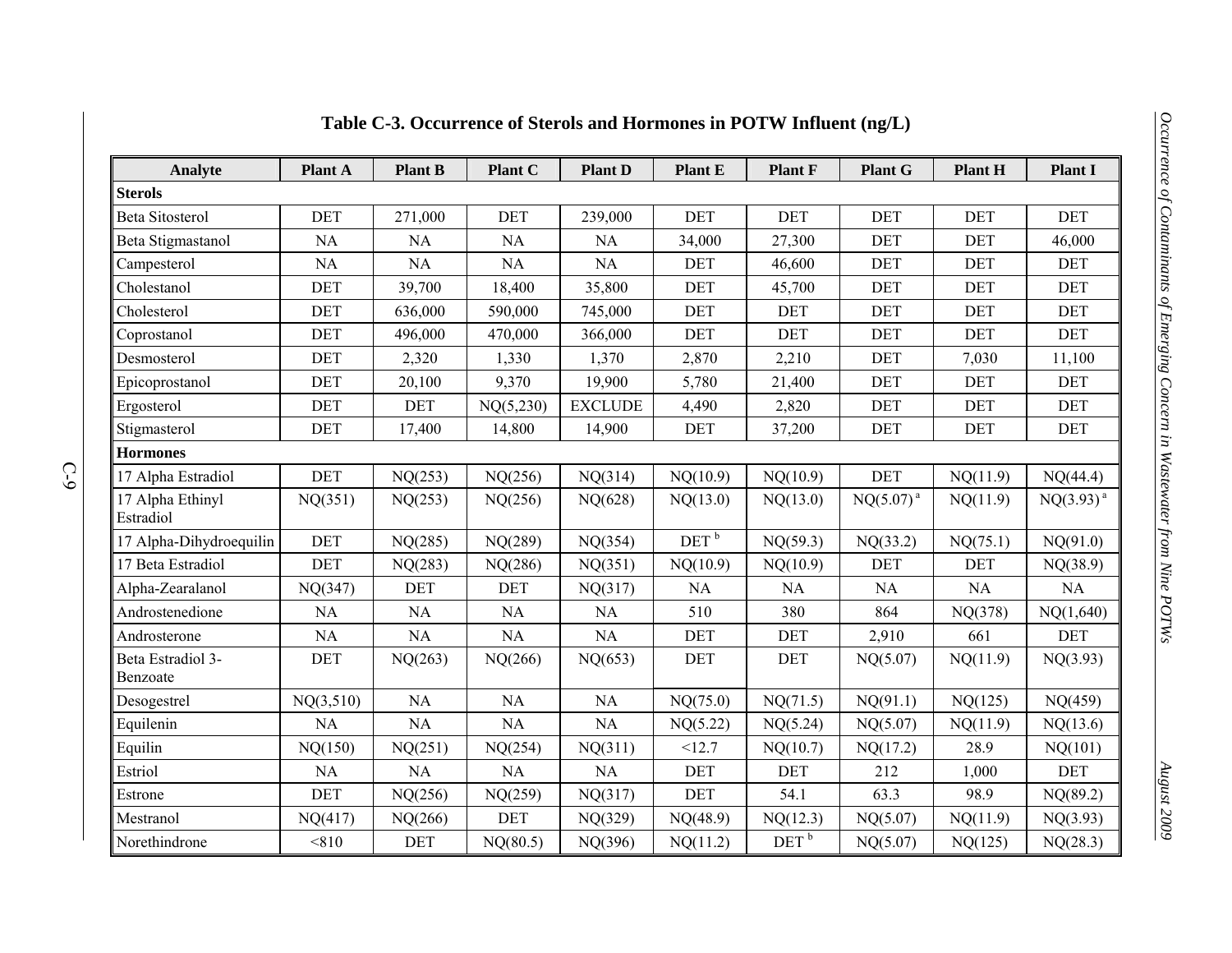| Analyte      | <b>Plant A</b> | <b>Plant B</b> | <b>Plant C</b> | <b>Plant D</b> | <b>Plant E</b> | <b>Plant F</b> | <b>Plant G</b> | <b>Plant H</b> | Plant    |
|--------------|----------------|----------------|----------------|----------------|----------------|----------------|----------------|----------------|----------|
| Norgestrel   | NQ(509)        | DET            | DET            | NQ(395)        | NQ(606)        | NQ(21.8)       | NQ(36.3)       | NQ(95.2)       | NQ(62.1) |
| Progesterone | NA             | NA             | NA             | <b>NA</b>      | NQ(212)        |                | NQ(191)        | NQ(489)        | NQ(349)  |
| Festosterone | DET            | DET            | DET            | NQ(659)        | 917            | 83             | DET            | DET            | 2,650    |

**Table C-3 (Continued)** 

Occurrence of Contaminants of Emerging Concern in Wastewater from Nine POTWs *Occurrence of Contaminants of Emerging Concern in Wastewater from Nine POTWs* 

Note - To analyze influent samples, EPA's contract laboratory split the sample extract into two portions for analysis of sterols and hormones. The contract laboratory used a small portion for sterol analysis and the remaining portion for hormone analysis. The extract is split in this manner to accommodate the anticipated high sterol levels in samples and preserve the laboratory-reported detection limits of the hormone analyses. The laboratory did not split the effluent samples in this manner because sterols concentrations were anticipated to be much lower in treated effluent.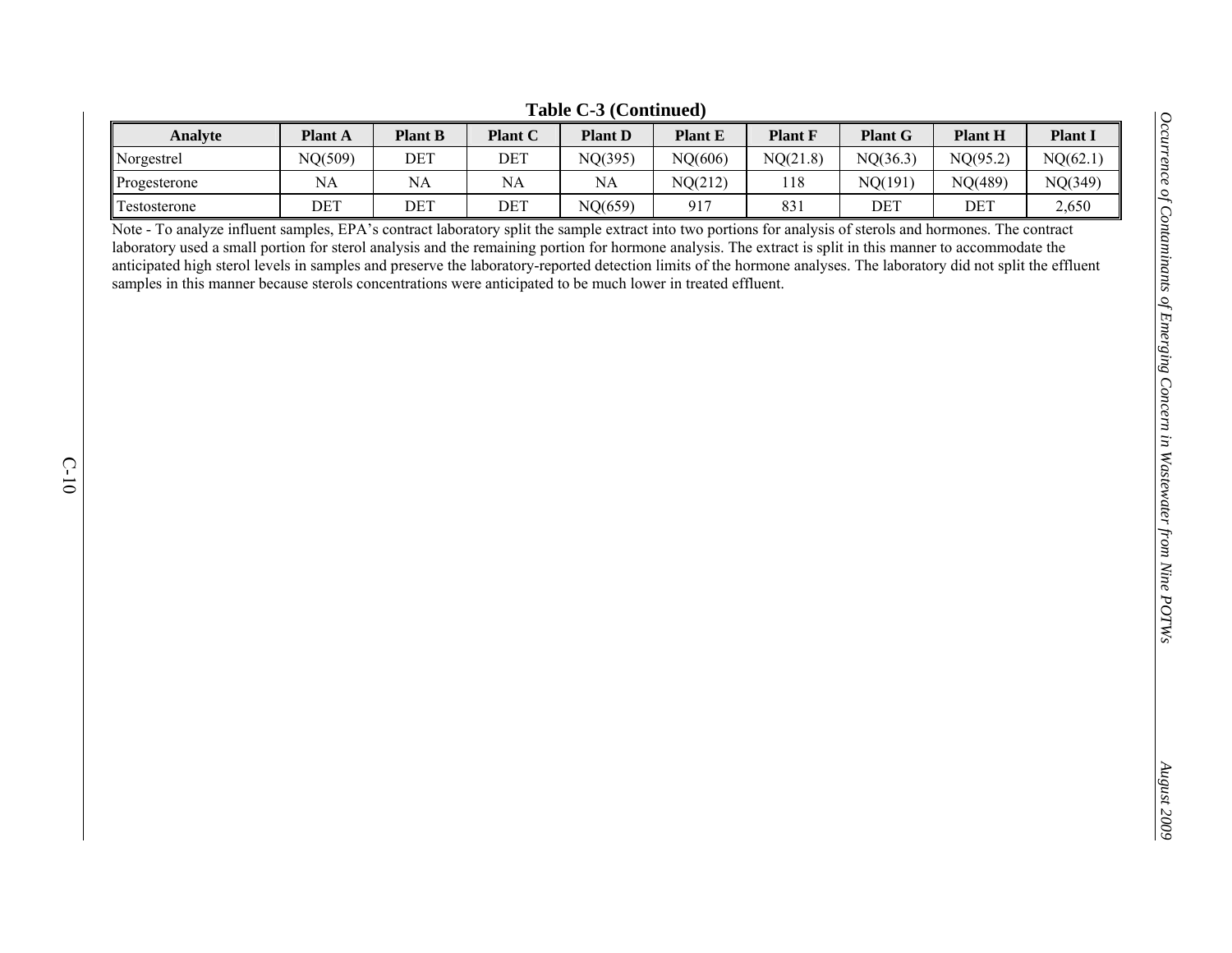| Analyte                          | Plant A       | <b>Plant B</b>  | Plant C    | <b>Plant D</b> | <b>Plant E</b> | <b>Plant F</b> | <b>Plant G</b> | <b>Plant H</b> | <b>Plant I</b> |
|----------------------------------|---------------|-----------------|------------|----------------|----------------|----------------|----------------|----------------|----------------|
| <b>Sterols</b>                   |               |                 |            |                |                |                |                |                |                |
| <b>Beta Sitosterol</b>           | $NQ(636)^{a}$ | NQ <sup>a</sup> | <b>DET</b> | 375            | $<$ 988 c      | $<663$ c       | $NQ(9.64)^{a}$ | $NQ(9.60)^{a}$ | $NQ(5.77)^{a}$ |
| Beta Stigmastanol                | <b>NA</b>     | NA              | <b>NA</b>  | <b>NA</b>      | 117            | NQ(16.6)       | $NQ(9.64)^{a}$ | $NQ(9.60)^{a}$ | 19.6           |
| Campesterol                      | <b>NA</b>     | <b>NA</b>       | <b>NA</b>  | <b>NA</b>      | 148            | 37.6           | $NQ(16.1)^{a}$ | $NQ(16.0)^{a}$ | NQ(9.62)       |
| Cholestanol                      | 72.1          | 155             | 486        | NQ(641)        | 524            | 40.6           | 123            | 197            | $NQ(9.62)^{a}$ |
| Cholesterol                      | $NQ(916)^{a}$ | 2,220           | 15,800     | 458            | 2,080          | <b>DET</b>     | <b>DET</b>     | $NQ(16.0)^{a}$ | $NQ(9.62)^{a}$ |
| Coprostanol                      | 163           | 699             | <b>DET</b> | NQ(695)        | 758            | 114            | 1,320          | 111            | 103            |
| Desmosterol                      | <b>DET</b>    | < 190           | 1,160      | NQ(594)        | 41.7           | NQ(31.2)       | NQ(32.1)       | NQ(32.0)       | NQ(19.2)       |
| Epicoprostanol                   | NQ(6.84)      | NQ(252)         | <195       | NQ(300)        | 38.5           | 8.55           | <b>DET</b>     | 4.41           | 49.4           |
| Ergosterol                       | <b>DET</b>    | <b>DET</b>      | DET        | <b>EXCLUDE</b> | NQ(30.9)       | NQ(30.5)       | <b>DET</b>     | NQ(80.0)       | NQ(48.1)       |
| Stigmasterol                     | <b>DET</b>    | 1,300           | 406        | 414            | < 401 c        | $<$ 287 $c$    | $NQ(3.21)^{a}$ | $NQ(3.20)^{a}$ | $NQ(9.05)^{a}$ |
| <b>Hormones</b>                  |               |                 |            |                |                |                |                |                |                |
| 17 Alpha Estradiol               | NQ(2.08)      | NQ(257)         | NQ(300)    | NQ(306)        | NQ(5.89)       | NQ(5.82)       | NQ(3.21)       | NQ(3.20)       | NQ(1.92)       |
| 17 Alpha Ethinyl Estradiol       | NQ(3.95)      | NQ(257)         | NQ(300)    | NQ(612)        | NQ(7.03)       | NQ(6.94)       | $NQ(3.21)^{a}$ | $NQ(3.20)^{a}$ | NQ(1.92)       |
| 17 Alpha-Dihydroequilin          | NQ(7.99)      | NQ(289)         | NQ(337)    | NQ(344)        | NQ(19.8)       | NQ(20.8)       | NQ(11.4)       | NQ(3.20)       | NQ(8.96)       |
| 17 Beta Estradiol                | NQ(1.55)      | NQ(287)         | NQ(334)    | NQ(341)        | NQ(5.89)       | NQ(5.82)       | $NQ(3.21)^{a}$ | $NQ(3.20)^{a}$ | NQ(1.92)       |
| Alpha-Zearalanol                 | NQ(6.83)      | NQ(259)         | NQ(303)    | NQ(309)        | <b>NA</b>      | NA             | <b>NA</b>      | <b>NA</b>      | <b>NA</b>      |
| Androstenedione                  | NA            | <b>NA</b>       | <b>NA</b>  | NA             | NQ(31.8)       | NQ(31.3)       | NQ(64.1)       | NQ(97.1)       | NQ(95.3)       |
| Androsterone                     | NA            | NA              | <b>NA</b>  | NA             | NQ(6.44)       | NQ(6.35)       | NQ(14.1)       | NQ(23.3)       | NQ(11.3)       |
| <b>Beta Estradiol 3-Benzoate</b> | NQ(1.63)      | NQ(267)         | NQ(311)    | NQ(635)        | NQ(6.01)       | NQ(5.93)       | NQ(3.21)       | NQ(3.20)       | NQ(11.9)       |
| Desogestrel                      | NQ(44.5)      | <b>NA</b>       | <b>NA</b>  | NA             | NQ(6.58)       | NQ(16.0)       | NQ(16.7)       | NQ(20.9)       | NQ(12.7)       |
| Equilenin                        | NA            | NA              | NA         | <b>NA</b>      | NQ(2.84)       | NQ(2.80)       | NQ(3.21)       | NQ(3.20)       | NQ(1.92)       |
| Equilin                          | NQ(7.85)      | NQ(254)         | NQ(297)    | NQ(303)        | NQ(5.78)       | NQ(5.71)       | NQ(3.21)       | NQ(3.20)       | NQ(11.8)       |
| Estriol                          | <b>NA</b>     | NA              | NA         | <b>NA</b>      | NQ(19.0)       | NQ(14.4)       | NQ(33.1)       | NQ(21.9)       | NQ(1.92)       |
| Estrone                          | NQ(1.18)      | NQ(259)         | NQ(303)    | NQ(309)        | NQ(6.58)       | NQ(6.49)       | $NQ(3.21)^{a}$ | NQ(3.20)       | NQ(14.2)       |
| Mestranol                        | NQ(1.77)      | NQ(269)         | NQ(314)    | NQ(321)        | NQ(6.63)       | NQ(6.55)       | NQ(3.21)       | NQ(3.20)       | NQ(1.92)       |
| Norethindrone                    | NQ(13.7)      | NQ(80.6)        | NQ(94.0)   | NQ(386)        | NQ(6.12)       | NQ(6.05)       | NQ(3.21)       | NQ(3.20)       | NQ(7.55)       |

## **Table C-4. Occurrence of Sterols and Hormones in POTW Effluent (ng/L)**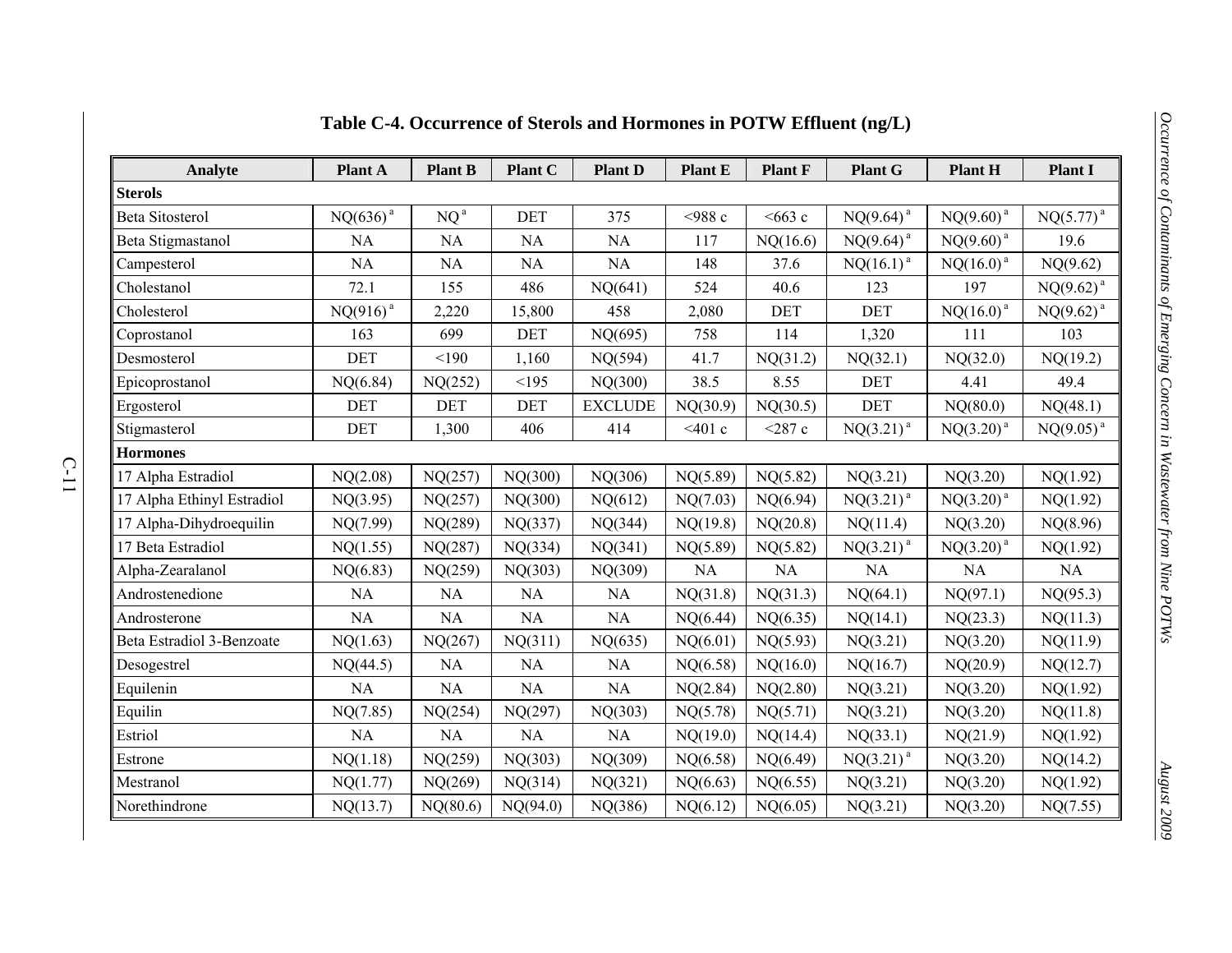|              |                |                |                | ------------   |                |                |                |                |                |
|--------------|----------------|----------------|----------------|----------------|----------------|----------------|----------------|----------------|----------------|
| Analvte      | <b>Plant A</b> | <b>Plant B</b> | <b>Plant C</b> | <b>Plant D</b> | <b>Plant E</b> | <b>Plant F</b> | <b>Plant G</b> | <b>Plant H</b> | <b>Plant</b> l |
| Norgestrel   | NQ(7.65)       | NQ(80.6)       | NQ(94.0)       | NQ(384)        | NQ(11.6)       | NQ(11.4)       | NQ(6.43)       | NQ(6.40)       | NQ(30.4)       |
| Progesterone | NA             | NA             | NA             | NA             | NQ(86.0)       | NQ(29.8)       | NQ(71.1)       | NQ(16.0)       | NQ(99.6)       |
| Testosterone | $NQ(8.80)^{a}$ | NQ(269)        | NQ(314)        | NQ(641)        | NQ(33.3)       | NQ(47.8)       | NQ(36.5)       | NQ(70.0)       | NQ(40.1)       |

**Table C-4 (Continued)** 

Note - To analyze influent samples, EPA's contract laboratory split the sample extract into two portions for analysis of sterols and hormones. The contract laboratory used a small portion for sterol analysis and the remaining portion for hormone analysis. The extract is split in this manner to accommodate the anticipated high sterol levels in samples and preserve the laboratory-reported detection limits of the hormone analyses. The laboratory did not split the effluent samples in this manner because sterols concentrations are anticipated to be much lower in treated effluent.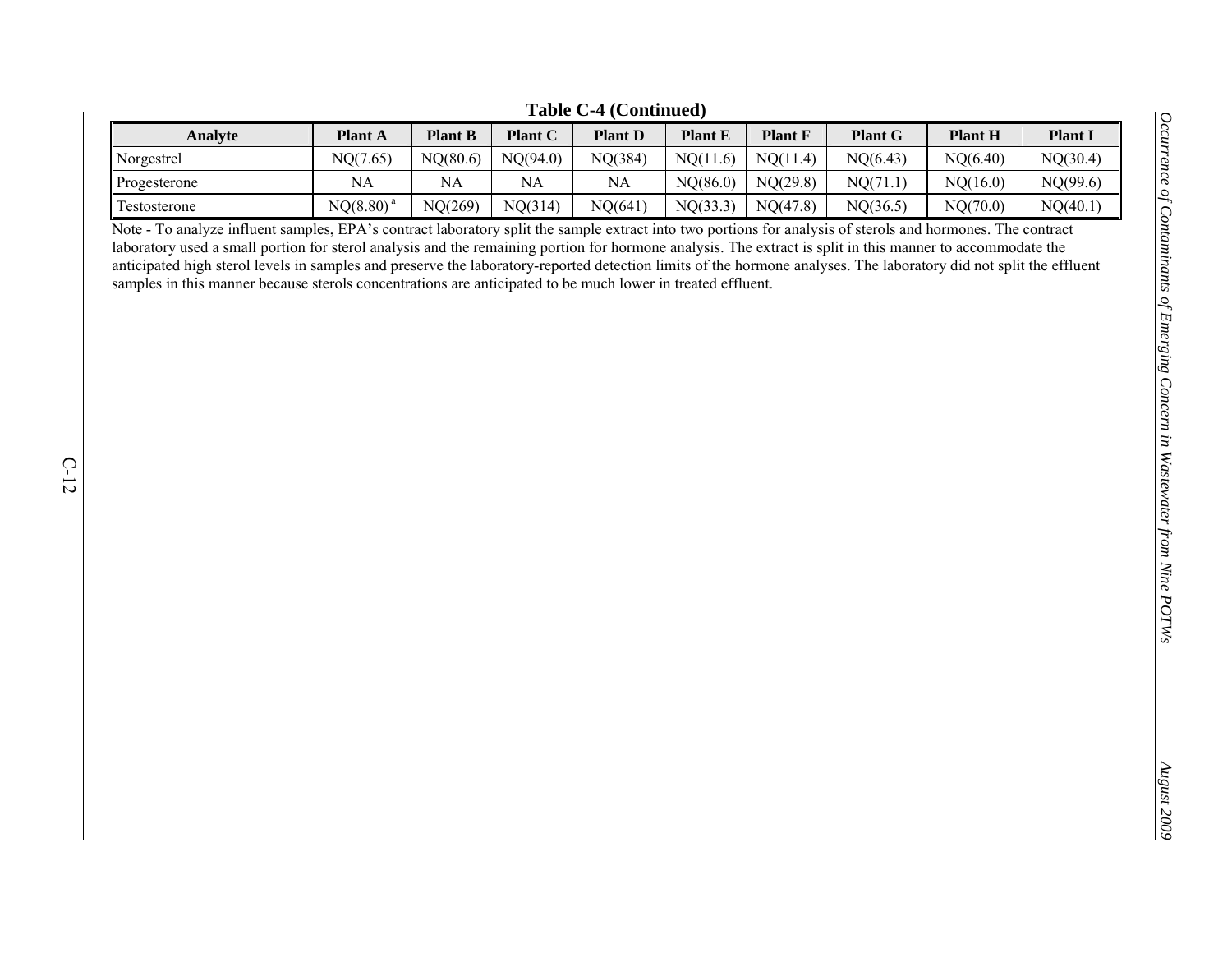| Analyte            | <b>Plant A</b> | <b>Plant B</b> | <b>Plant C</b> | <b>Plant D</b> | <b>Plant E</b> | <b>Plant F</b> | <b>Plant G</b> | <b>Plant H</b> | <b>Plant I</b> |
|--------------------|----------------|----------------|----------------|----------------|----------------|----------------|----------------|----------------|----------------|
| <b>BPA</b>         | NQ(5,000)      | <b>EXCLUDE</b> | NQ(610)        | NQ(1,200)      | <b>EXCLUDE</b> | EXCLUDE        | NQ(330)        | NQ(340)        | NQ(320)        |
| NP <sub>2</sub> EO | NQ(100,000)    | NQ(53,000)     | DET            | 200,000        | NQ(1,900)      | NQ(1,950)      | NQ(2,000)      | NQ(2,000)      | NQ(1,900)      |
| NP1EO              | NQ(50,000)     | NQ(19,000)     | DET            | 100,000        | NQ(1,250)      | NQ(1,300)      | NQ(1,300)      | NQ(1,400)      | NQ(1,300)      |
| OP                 | NQ(5,000)      | NQ(2,000)      | NQ(400)        | 13,000         | DET            | DET            | NQ(220)        | NQ(230)        | 3,500          |
| NP                 | 39.700         | 79,000         | 44,000         | 78,000         | DET            | DET            | 5.700          | 24.000         | 63,000         |

**Table C-5. Occurrence of Alkylphenols, APEs, and BPA in POTW Influent (ng/L)** 

**Table C-6. Occurrence of Alkylphenols, APEs, and BPA in POTW Effluent (ng/L)** 

| Analyte                | <b>Plant A</b> | <b>Plant B</b> | <b>Plant C</b> | <b>Plant D</b> | <b>Plant E</b> | <b>Plant F</b>    | <b>Plant G</b>  | <b>Plant H</b> | <b>Plant I</b> |
|------------------------|----------------|----------------|----------------|----------------|----------------|-------------------|-----------------|----------------|----------------|
| <b>BPA</b>             | <b>EXCLUDE</b> | <b>EXCLUDE</b> | NQ(350)        | NQ(380)        | NQ(100)        | NQ(100)           | NO <sup>c</sup> | NQ '           | NQ(300)        |
| NP <sub>2</sub> EO     | <b>EXCLUDE</b> | NQ(1,100)      | NQ(2,100)      | NQ(2,200)      | NQ(1,100)      | NQ(1,100)         | NQ(1,100)       | NQ(1,100)      | NQ(1,800)      |
| NP <sub>1</sub> EO     | NQ(1,000)      | .100           | NQ(1,400)      | NQ(1,500)      | NQ(370)        | NQ(370)           | NQ(370)         | NQ(370)        | NQ(1,200)      |
| OP                     | NQ(100)        | NQ(40.0)       | NQ(230)        | NQ(250)        | NQ(40.0)       | NQ(40.0)          | NQ(40.0)        | NQ(40.0)       | NQ(200)        |
| $\overline{\text{NP}}$ | NQ(500)        | NQ(250)        | NQ(1,050)      | NQ(1,100)      | NQ(250)        | $<$ 520 $\degree$ | NQ(250)         | NQ(250)        | NQ(900)        |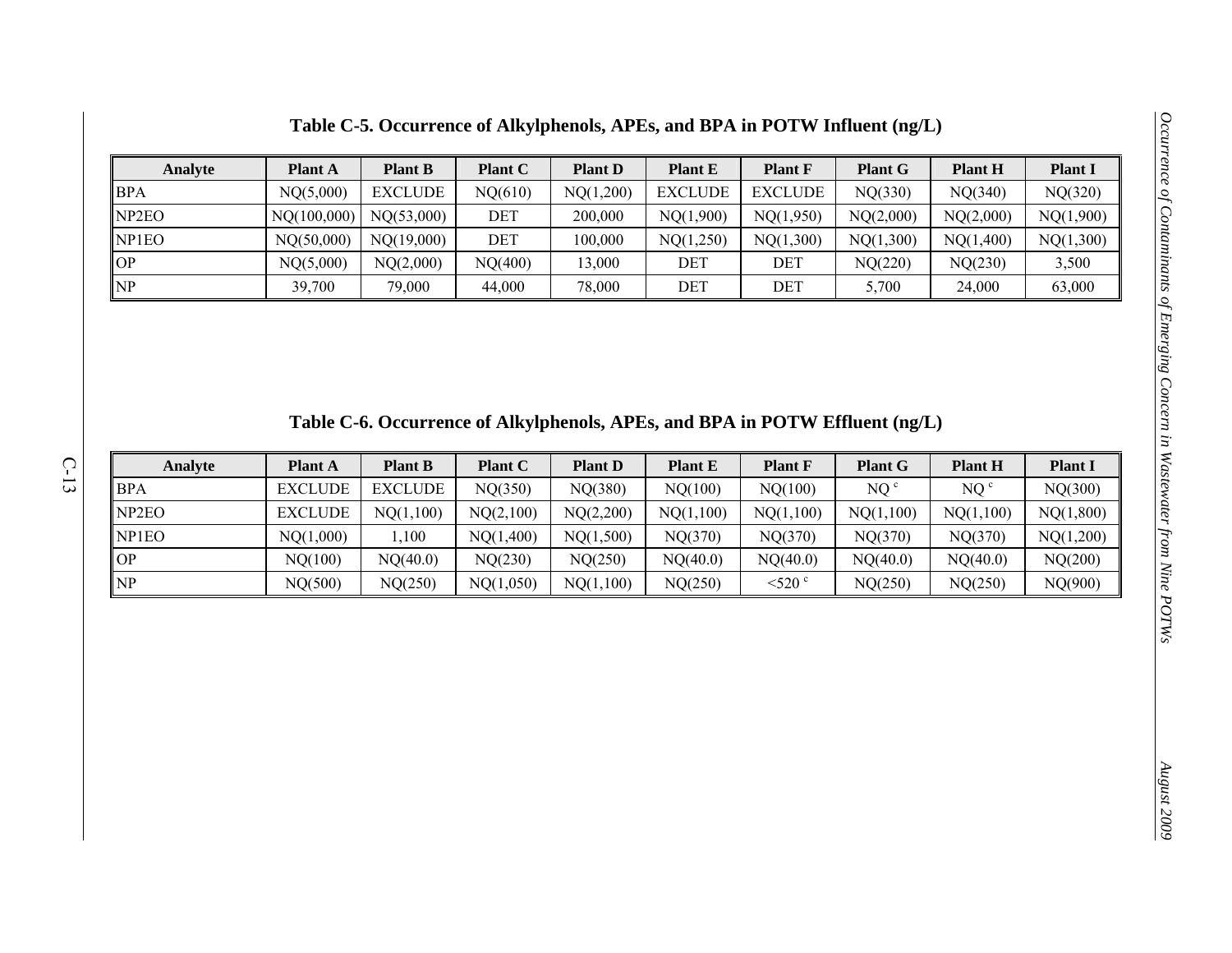| Analyte                     | <b>Plant A</b> | <b>Plant B</b> | <b>Plant C</b> | <b>Plant D</b> | <b>Plant E</b> | <b>Plant F</b> | <b>Plant G</b> | <b>Plant H</b> | <b>Plant I</b> |
|-----------------------------|----------------|----------------|----------------|----------------|----------------|----------------|----------------|----------------|----------------|
| $\textsf{IPBDE-28+PBDE-33}$ | 0.683          | 2.17           | 1.33           | 1.78           | 1.11           | 1.48           | 0.710          | 4.08           | 2.96           |
| $\mathbb{P}$ BDE-47         | DET            | 97.1           | 78.1           | 103            | DET            | DET            | 34.0           | <b>200</b>     | 151            |
| PBDE-99                     | DET            | 91.1           | 71.3           | 96.2           | 46.6           | 90.5           | 18.7           | 155            | 148            |
| <b>PBDE-100</b>             | 8.41           | 20.7           | 16.6           | 23.1           | 10.2           | 19.3           | 4.26           | 35.8           | 33.1           |
| $\parallel$ PBDE-153        | DET            | 10.6           | 7.24           | 10.4           | DET            | DET            | 1.57           | 15.8           | 14.6           |
| $\parallel$ PBDE-154        | 2.54           | 8.81           | 6.08           | 8.46           | DET            | DET            | DET            | 11.8           | 11.9           |
| $\parallel$ PBDE-183        | 0.746          | 1.52           | 1.11           | 2.16           | 1.45           | 1.55           | 0.485          | 2.08           | 1.31           |
| $\parallel$ PBDE-209        | <b>EXCLUDE</b> | 211            | 256            | 225            | 260            | 241            | 149            | 119            | 142            |

**Table C-7. Occurrence of PBDEs in POTW Influent (ng/L)** 

**Table C-8. Occurrence of PBDEs in POTW Effluent (ng/L)** 

| Analyte         | <b>Plant A</b>  | <b>Plant B</b> | <b>Plant C</b>   | <b>Plant D</b> | <b>Plant E</b>          | <b>Plant F</b>    | <b>Plant G</b> | <b>Plant H</b> | <b>Plant I</b> |
|-----------------|-----------------|----------------|------------------|----------------|-------------------------|-------------------|----------------|----------------|----------------|
| PBDE-28+PBDE-33 | NQ(0.0538)      | 0.0652         | 0.0897           | NQ(0.0593)     | 0.0574                  | 0.0904            | NQ(0.153)      | NQ(0.140)      | NQ(0.141)      |
| PBDE-47         | NQ <sup>a</sup> | 1.64           | 3.37             | 0.967          | DET                     | 0.954             | 1.49           | 1.31           | 1.98           |
| PBDE-99         | NQ <sup>a</sup> | 1.31           | 3.01             | 0.781          | 1.01                    | 0.456             | 0.787          | 0.527          | 1.63           |
| <b>PBDE-100</b> | NQ(0.0538)      | 0.265          | 0.676            | 0.199          | 0.221                   | 0.131             | 0.180          | NQ(0.140)      | 0.347          |
| <b>PBDE-153</b> | NQ(0.0538)      | 0.138          | 0.297            | 0.0810         | 0.0763                  | DET               | NQ(0.153)      | NQ(0.140)      | 0.142          |
| <b>PBDE-154</b> | NQ(0.0538)      | 0.111          | 0.241            | 0.0743         | 0.0649                  | 0.0332            | NQ(0.153)      | NQ(0.140)      | NQ(0.141)      |
| <b>PBDE-183</b> | NQ(0.108)       | NQ(0.118)      | NQ(0.125)        | NQ(0.118)      | 0.0506                  | 0.0705            | NQ(0.305)      | NQ(0.280)      | NQ(0.281)      |
| <b>PBDE-209</b> | NQ(2.15)        | NQ(2.36)       | DEF <sup>b</sup> | $NQ(2.37)^{a}$ | $NQ(7.65)$ <sup>a</sup> | 12.0 <sup>a</sup> | NQ(6.10)       | NQ(5.61)       | DET            |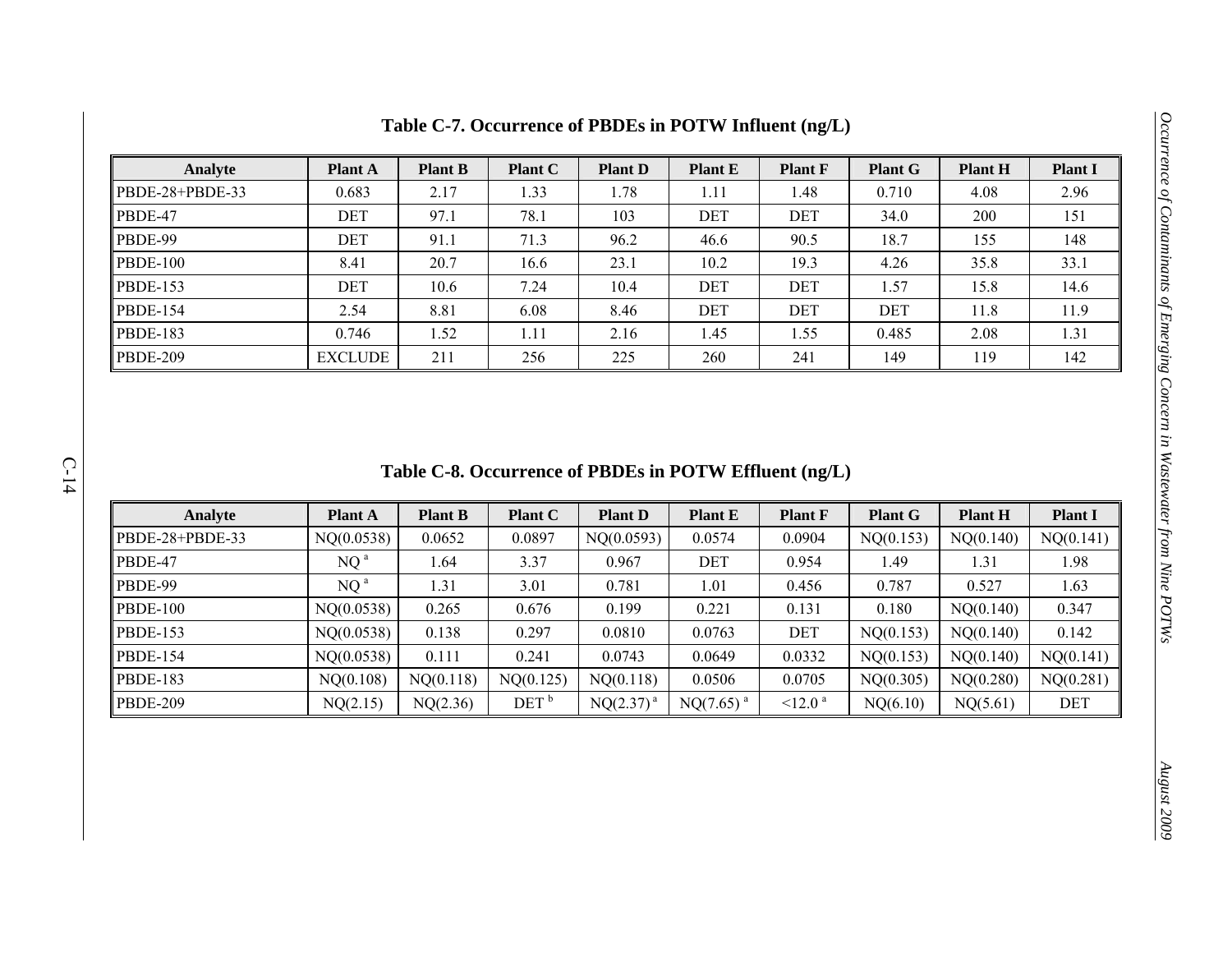| Analyte            | <b>Plant A</b>  | <b>Plant B</b>  | <b>Plant C</b>  | <b>Plant D</b>  | <b>Plant E</b> | <b>Plant F</b> | <b>Plant G</b> | <b>Plant H</b> | <b>Plant I</b> |
|--------------------|-----------------|-----------------|-----------------|-----------------|----------------|----------------|----------------|----------------|----------------|
| Organochlorine     |                 |                 |                 |                 |                |                |                |                |                |
| $2,4'$ -DDD        | DET             | 1.83            | NQ(6.30)        | NQ(6.32)        | NQ(1.44)       | NQ(1.40)       | NQ(1.44)       | NQ(1.38)       | NQ(1.24)       |
| $2,4'$ -DDE        | NQ(1.07)        | NQ(3.43)        | NQ(6.30)        | NQ(3.16)        | NQ(1.44)       | NQ(1.40)       | NQ(1.44)       | NQ(1.38)       | NQ(1.24)       |
| $2,4'$ -DDT        | NQ(1.29)        | NQ(3.43)        | 1.00            | NQ(3.16)        | NQ(1.44)       | NQ(1.40)       | NQ(1.44)       | NQ(1.38)       | NQ(1.24)       |
| $4,4'$ -DDD        | <b>DET</b>      | 2.66            | NQ(6.30)        | NQ(6.32)        | NQ(1.44)       | NQ(1.40)       | NQ(1.44)       | NQ(1.38)       | NQ(1.24)       |
| 4,4'-DDE           | <b>DET</b>      | 2.35            | 4.00            | 3.01            | < 1.50         | 2.06           | NQ(1.44)       | 4.58           | 2.76           |
| $4,4'$ -DDT        | <b>DET</b>      | NQ(7.63)        | 2.00            | NQ(3.16)        | NQ(1.44)       | NQ(1.40)       | NQ(1.44)       | NQ(1.38)       | NQ(1.24)       |
| Aldrin             | < 0.293         | NQ(6.87)        | NQ(6.30)        | NQ(31.6)        | NQ(4.05)       | NQ(3.93)       | NQ(4.32)       | NQ(4.13)       | NQ(3.73)       |
| Alpha-BHC          | 0.640           | NQ(6.87)        | NQ(6.30)        | NQ(6.32)        | NQ(2.89)       | NQ(2.79)       | NQ(2.88)       | NQ(2.75)       | NQ(2.49)       |
| Alpha-chlordane    | < 5.06          | 1.89            | <b>DET</b>      | 12.3            | < 1.76         | 3.53           | NQ(1.44)       | 4.32           | 6.64           |
| Beta-BHC           | < 0.494         | NQ(6.87)        | NQ(6.30)        | NQ(6.32)        | NQ(2.89)       | NQ(2.79)       | NQ(2.88)       | NQ(2.75)       | NQ(2.49)       |
| Captan             | <b>EXCLUDE</b>  | NQ(21.5)        | <b>EXCLUDE</b>  | NQ(39.5)        | <b>EXCLUDE</b> | <b>EXCLUDE</b> | NQ(24.0)       | NQ(22.9)       | NQ(20.7)       |
| Chlorothalonil     | <b>EXCLUDE</b>  | 1.04            | NQ(3.94)        | NQ(7.90)        | <b>EXCLUDE</b> | <b>EXCLUDE</b> | NQ(4.80)       | NQ(4.59)       | NQ(4.15)       |
| Cis-Nonachlor      | < 0.625         | 0.307           | NQ(3.15)        | <b>DET</b>      | NQ(1.44)       | NQ(1.40)       | NQ(1.44)       | NQ(1.38)       | NQ(1.24)       |
| Dacthal            | NQ(0.200)       | NQ(2.15)        | NQ(1.97)        | NQ(3.95)        | NQ(0.900)      | NQ(0.873)      | NQ(0.959)      | NQ(2.29)       | NQ(0.830)      |
| Delta-BHC          | NQ(0.474)       | NQ(6.87)        | NQ(6.30)        | NQ(31.6)        | NQ(2.89)       | NQ(2.79)       | NQ(2.88)       | NQ(2.75)       | NQ(2.49)       |
| Dieldrin           | <b>DET</b>      | 1.44            | 1.00            | 3.08            | NQ(1.44)       | 6.98           | 3.61           | 1.96           | 7.09           |
| Endosulfan I       | DET             | NQ(3.43)        | NQ <sup>a</sup> | NQ <sup>a</sup> | NQ(4.50)       | NQ(4.36)       | NQ(4.80)       | NQ(4.59)       | NQ(4.15)       |
| Endosulfan II      | NQ <sup>a</sup> | NQ <sup>a</sup> | NQ <sup>a</sup> | NQ(31.6)        | NQ(4.50)       | NQ(4.36)       | NQ(4.80)       | NQ(4.59)       | NQ(4.15)       |
| Endosulfan sulfate | NQ(1.20)        | NQ(3.43)        | NQ(3.15)        | NQ(31.6)        | NQ(1.80)       | NQ(1.74)       | NQ(1.92)       | NQ(1.83)       | NQ(1.66)       |
| Endrin             | NQ(0.518)       | NQ(3.43)        | NQ(0.00)        | NQ(3.16)        | NQ(1.44)       | NQ(1.40)       | NQ(1.44)       | NQ(1.38)       | NQ(1.24)       |
| Endrin Ketone      | NQ(1.14)        | NQ(3.43)        | NQ(3.15)        | NQ(12.6)        | NQ(1.80)       | NQ(1.74)       | NQ(1.92)       | NQ(1.83)       | NQ(1.66)       |
| Gamma-BHC          | 1.45            | 7.14            | 1.00            | 1.95            | NQ(2.89)       | NQ(2.79)       | NQ(2.88)       | NQ(2.75)       | NQ(2.49)       |
| Gamma-chlordane    | <b>DET</b>      | 2.60            | 1.00            | 16.3            | < 2.26         | 6.61           | NQ(2.40)       | 6.99           | 11.8           |
| Heptachlor         | DEF             | NQ(3.43)        | NQ(3.15)        | NQ(6.32)        | NQ(1.44)       | NQ(1.40)       | NQ(1.44)       | NQ(3.44)       | NQ(1.24)       |
| Heptachlor Epoxide | < 0.463         | 0.291           | NQ(0.00)        | 1.46            | NQ(1.80)       | NQ(1.74)       | NQ(1.92)       | NQ(1.83)       | 1.91           |
| Hexachlorobenzene  | <b>EXCLUDE</b>  | 0.425           | NQ(0.00)        | 1.37            | NQ(1.80)       | NQ(1.74)       | NQ(1.92)       | NQ(1.83)       | NQ(1.66)       |
| Methoxychlor       | NQ(3.59)        | NQ(6.87)        | DET             | NQ(15.8)        | NQ(14.4)       | NQ(9.44)       | NQ(8.33)       | NQ(23.4)       | NQ(9.05)       |
| Mirex              | NQ(0.183)       | NQ(3.43)        | NQ(3.15)        | NQ(63.2)        | NQ(4.50)       | NQ(4.36)       | NQ(4.80)       | NQ(4.59)       | NQ(4.15)       |

## **Table C-9. Occurrence of Pesticides in POTW Influent (ng/L)**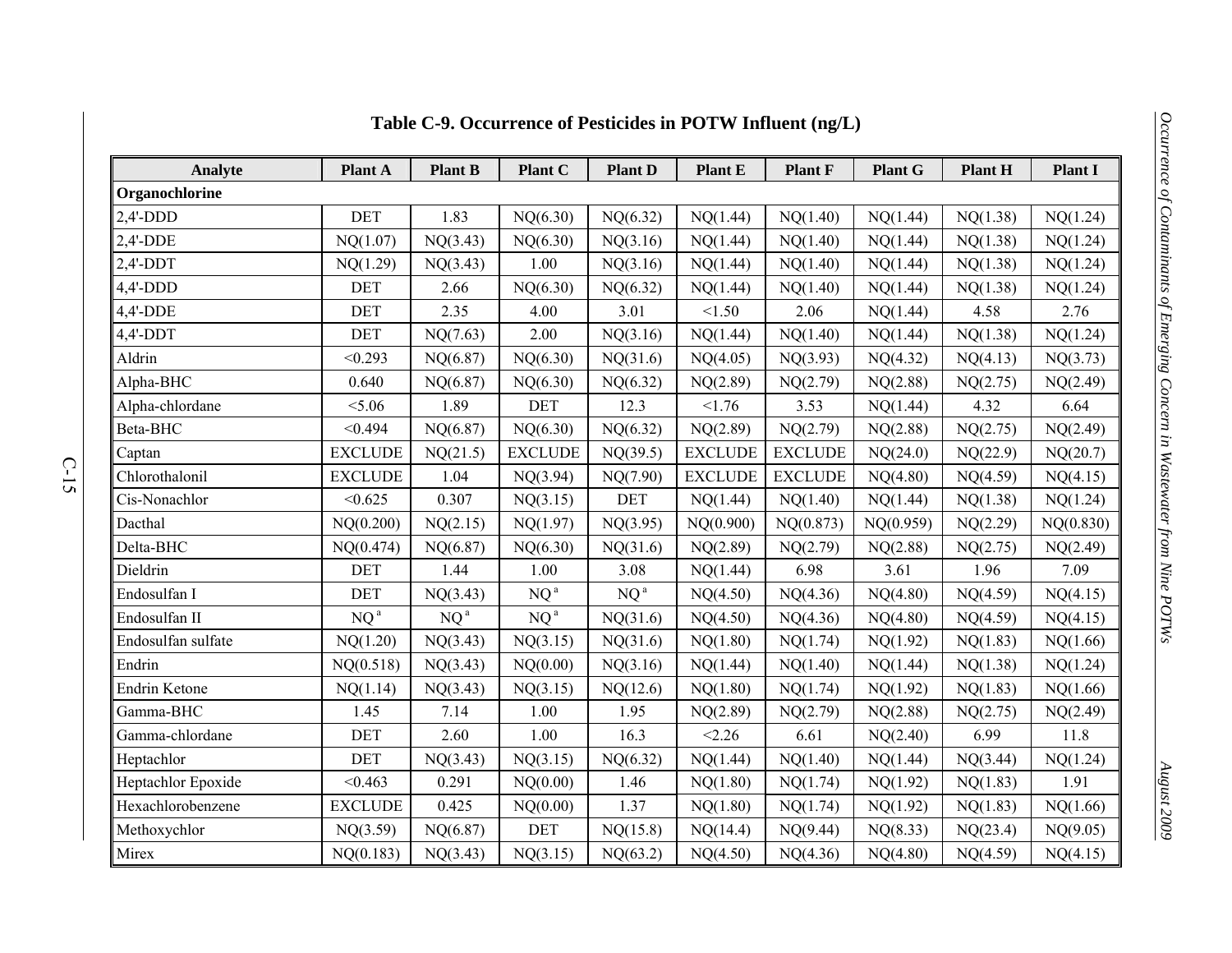| <b>Table C-9 (Continued)</b> |            |                |            |                |                |                |                |                |                |  |  |  |
|------------------------------|------------|----------------|------------|----------------|----------------|----------------|----------------|----------------|----------------|--|--|--|
| <b>Analyte</b>               | Plant A    | <b>Plant B</b> | Plant C    | <b>Plant D</b> | <b>Plant E</b> | <b>Plant F</b> | <b>Plant G</b> | <b>Plant H</b> | <b>Plant I</b> |  |  |  |
| Octachlorostyrene            | NQ(0.272)  | NQ(1.20)       | NQ(1.10)   | NQ(11.1)       | NQ(1.80)       | NQ(1.74)       | NQ(1.92)       | NQ(1.83)       | NQ(1.66)       |  |  |  |
| Oxychlordane                 | NQ(0.630)  | NQ(6.87)       | NQ(6.30)   | NQ(6.32)       | NQ(2.89)       | NQ(2.79)       | NQ(2.88)       | NQ(2.75)       | NQ(2.49)       |  |  |  |
| Pentochloronitrobenzene      | NQ(0.363)  | NQ(17.2)       | NQ(7.87)   | NQ(79.0)       | NQ(3.61)       | NQ(3.49)       | NQ(3.84)       | NQ(3.67)       | NQ(3.32)       |  |  |  |
| Perthane                     | NQ(20.4)   | NQ(34.3)       | <b>DET</b> | NQ(126)        | <b>DET</b>     | 30.4           | NQ(84.2)       | NQ(66.0)       | NQ(79.2)       |  |  |  |
| Tecnazene                    | NQ(0.333)  | NQ(8.58)       | NQ(7.87)   | NQ(39.5)       | NQ(3.60)       | NQ(3.49)       | NQ(3.84)       | NQ(3.67)       | NQ(3.32)       |  |  |  |
| Trans-Nonachlor              | 3.46       | 1.50           | 1.00       | 7.86           | NQ(1.80)       | 2.01           | NQ(1.92)       | 2.96           | 4.66           |  |  |  |
| Organophosphorus             |            |                |            |                |                |                |                |                |                |  |  |  |
| Azinphos-methyl              | NQ(38.8)   | NQ(10.7)       | NQ(19.7)   | NQ(98.7)       | NQ(35.6)       | NQ(8.72)       | NQ(9.59)       | NQ(54.6)       | NQ(8.30)       |  |  |  |
| Chlorpyriphos                | DET        | 19.3           | 17.0       | NQ(79.0)       | NQ(3.61)       | 13.0           | NQ(3.84)       | 262            | 64.9           |  |  |  |
| Chlorpyriphos-oxon           | NQ(2.07)   | NQ(8.58)       | NQ(7.87)   | DET            | NQ(3.61)       | NQ(3.49)       | NQ(3.84)       | NQ(3.67)       | NQ(3.32)       |  |  |  |
| Diazinon                     | NQ(4.67)   | 8.89           | <b>DET</b> | 41.0           | NQ(3.61)       | 71.9           | NQ(3.84)       | 6.31           | 20.9           |  |  |  |
| Diazinon oxon                | NQ(1.63)   | NQ(8.58)       | NQ(7.87)   | NQ(158)        | NQ(3.60)       | NQ(3.49)       | NQ(3.84)       | NQ(3.67)       | NQ(3.32)       |  |  |  |
| Disulfoton                   | NQ(26.2)   | NQ(42.5)       | NQ(39.0)   | NQ(78.2)       | NQ(18.0)       | NQ(17.5)       | NQ(19.2)       | NQ(18.3)       | NQ(16.6)       |  |  |  |
| Disulfoton sulfone           | NQ(0.699)  | NQ(0.687)      | NQ(0.630)  | DET            | NQ(1.35)       | NQ(1.31)       | NQ(1.44)       | NQ(1.38)       | NQ(1.24)       |  |  |  |
| Ethyl-parathion              | NQ(7.66)   | NQ(8.58)       | NQ(7.87)   | NQ(15.8)       | NQ(3.60)       | NQ(3.49)       | NQ(3.84)       | NQ(3.67)       | NQ(3.32)       |  |  |  |
| Fenitrothion                 | NQ(3.46)   | NQ(8.58)       | NQ(7.87)   | NQ(31.6)       | NQ(3.61)       | NQ(3.49)       | NQ(3.84)       | NQ(3.67)       | NQ(3.32)       |  |  |  |
| Fonofos                      | NQ(1.26)   | NQ(8.58)       | NQ(7.87)   | NQ(39.5)       | NQ(3.61)       | NQ(3.49)       | NQ(3.84)       | NQ(3.67)       | NQ(3.32)       |  |  |  |
| Malathion                    | NQ(70.7)   | NQ(114)        | NQ(104)    | <b>DET</b>     | NQ(46.8)       | NQ(45.4)       | NQ(48.0)       | NQ(45.9)       | 474            |  |  |  |
| Methamidophos                | NQ(62.3)   | NQ(60.3)       | NQ(15.7)   | DET            | NQ(45.0)       | NQ(65.2)       | NQ(48.0)       | NQ(45.9)       | NQ(41.5)       |  |  |  |
| Methyl-chlorpyriphos         | <b>DET</b> | NQ(10.7)       | NQ(9.84)   | NQ(19.7)       | NQ(4.68)       | NQ(4.54)       | NQ(4.80)       | NQ(4.59)       | NQ(4.15)       |  |  |  |
| Methyl-parathion             | NQ(38.3)   | NQ(25.8)       | NQ(23.6)   | 94.6           | NQ(10.8)       | NQ(10.5)       | NQ(9.59)       | NQ(9.17)       | NQ(8.30)       |  |  |  |
| Phorate                      | NQ(5.40)   | NQ(17.2)       | NQ(15.7)   | NQ(31.6)       | NQ(9.00)       | NQ(8.72)       | NQ(9.59)       | NQ(9.17)       | NQ(8.30)       |  |  |  |
| Phosmet                      | NQ(8.36)   | NQ(21.5)       | NQ(39.4)   | NQ(79.0)       | NQ(21.6)       | NQ(8.73)       | NQ(9.59)       | NQ(9.17)       | NQ(8.30)       |  |  |  |
| Pirimiphos-methyl            | NQ(0.736)  | NQ(8.58)       | NQ(7.87)   | NQ(15.8)       | NQ(3.61)       | NQ(3.49)       | NQ(3.84)       | NQ(3.67)       | NQ(3.32)       |  |  |  |
| Pyrethroid                   |            |                |            |                |                |                |                |                |                |  |  |  |
| Cis-Permethrin               | $\rm NA$   | $\rm NA$       | NA         | NA             | 25.3           | 155            | NQ(9.59)       | 44.5           | 306            |  |  |  |
| Cypermethrins                | $<$ 23.2   | 26.4           | 52.0       | 70.5           | NQ(9.00)       | DET            | NQ(9.59)       | DET            | 66.8           |  |  |  |
| Permethrin                   | <b>DET</b> | 146            | 176        | 349            | 59.0           | DET            | NQ(19.1)       | 104            | 689            |  |  |  |
| Trans-Permethrin             | NA         | $\rm NA$       | $\rm NA$   | <b>NA</b>      | 33.8           | 238            | 9.26           | 59.3           | 383            |  |  |  |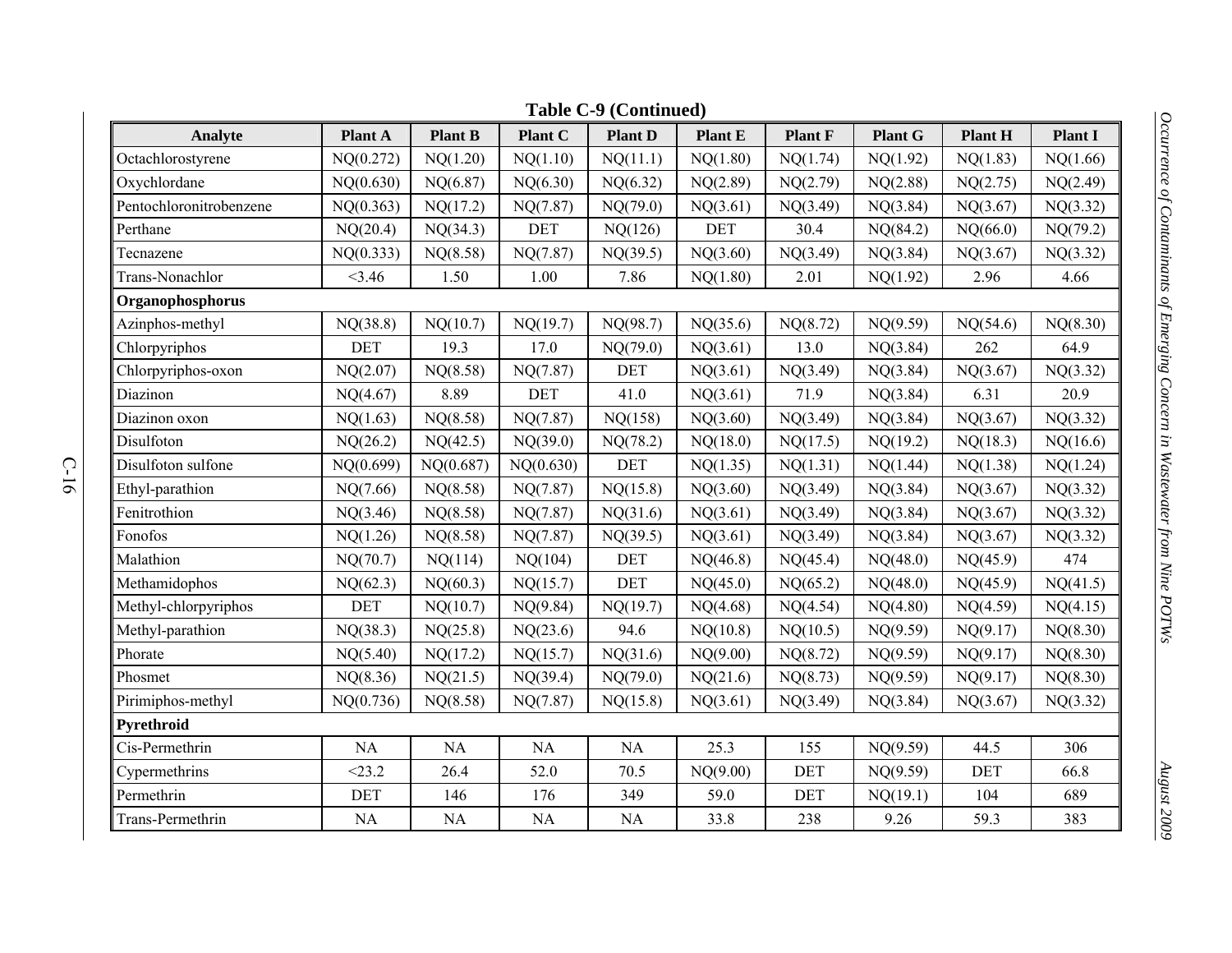|                   |                |                |                | Table C-9 (Continued) |                |                |                |                |                |
|-------------------|----------------|----------------|----------------|-----------------------|----------------|----------------|----------------|----------------|----------------|
| Analyte           | <b>Plant A</b> | <b>Plant B</b> | <b>Plant C</b> | <b>Plant D</b>        | <b>Plant E</b> | <b>Plant F</b> | <b>Plant G</b> | <b>Plant H</b> | <b>Plant I</b> |
| <b>Triazine</b>   |                |                |                |                       |                |                |                |                |                |
| Ametryn           | NQ(1.85)       | NQ(8.58)       | NQ(7.87)       | NQ(15.8)              | NQ(3.61)       | NQ(3.49)       | NQ(3.84)       | NQ(3.67)       | NQ(3.32)       |
| Atrazine          | DET            | 87.7           | DET            | DET                   | 35.9           | 58.9           | DET            | NQ(13.2)       | 37.0           |
| Cyanazine         | NQ(11.1)       | NQ(8.58)       | NQ(7.87)       | NQ(31.6)              | NQ(15.7)       | NQ(17.4)       | NQ(3.84)       | NQ(3.67)       | NQ(11.1)       |
| Desethyl atrazine | DET            | 27.3           | 31.0           | 4.96                  | 58.0           | 7.84           | 2.65           | NQ(1.83)       | 6.11           |
| Hexazinone        | NQ(6.16)       | NQ(10.7)       | NQ(19.7)       | NQ(79.0)              | NQ(4.68)       | 7.13           | NQ(4.80)       | NQ(11.5)       | NQ(4.15)       |
| Metribuzin        | NQ(3.43)       | NQ(2.15)       | NQ(1.97)       | NQ(7.90)              | NQ(2.70)       | NQ(2.62)       | NQ(2.88)       | NQ(2.75)       | NQ(2.49)       |
| Simazine          | DET            | 2.67           | DET            | NQ(15.8)              | 6.65           | NQ(3.49)       | NQ(3.84)       | NQ(9.17)       | NQ(3.32)       |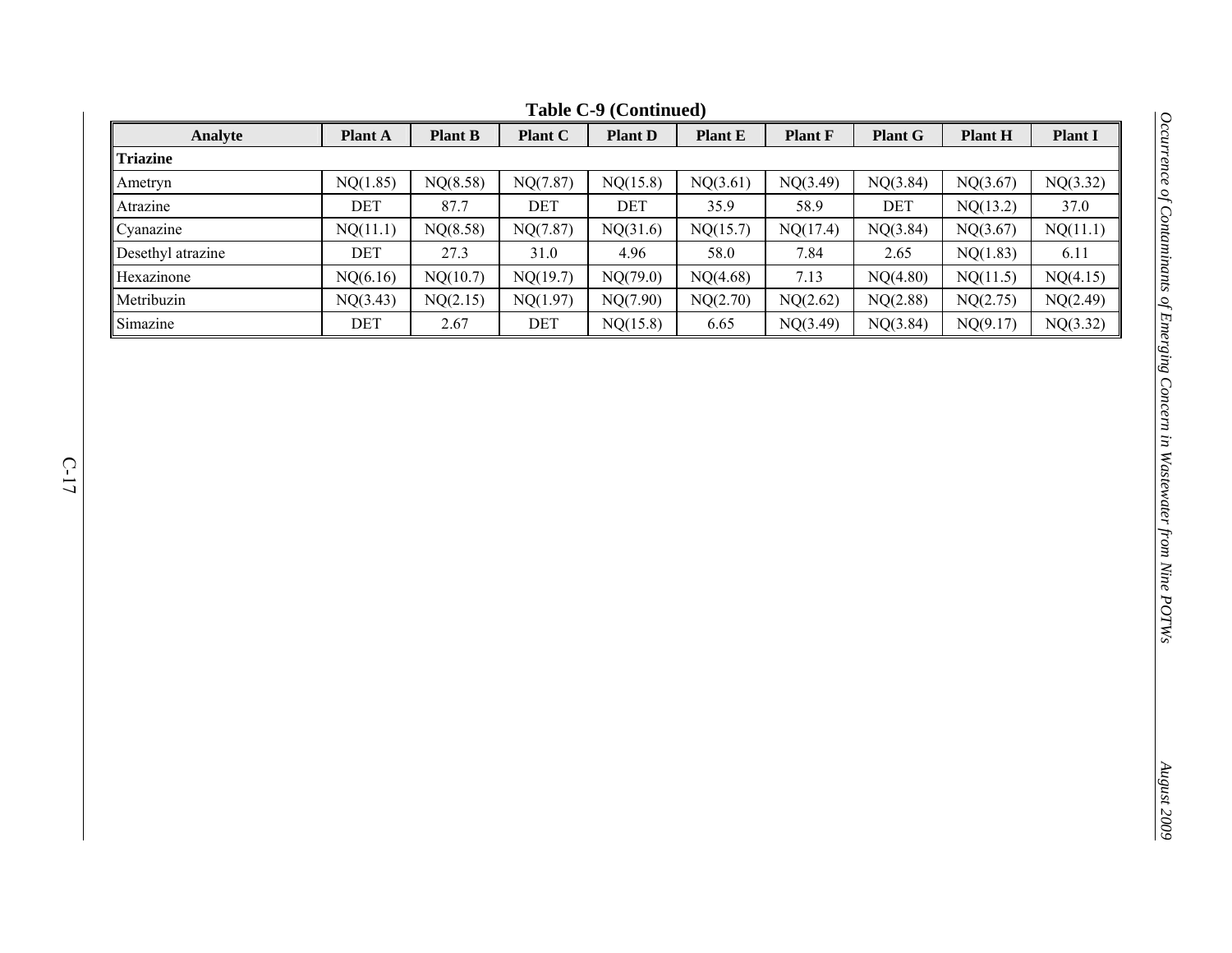| Analyte            | <b>Plant A</b>  | <b>Plant B</b>  | Plant C         | <b>Plant D</b>  | <b>Plant E</b> | <b>Plant F</b> | <b>Plant G</b> | <b>Plant H</b> | <b>Plant I</b> |
|--------------------|-----------------|-----------------|-----------------|-----------------|----------------|----------------|----------------|----------------|----------------|
| Organochlorine     |                 |                 |                 |                 |                |                |                |                |                |
| $2,4'-DDD$         | NQ(0.404)       | NQ(3.55)        | NQ(3.17)        | NQ(3.16)        | NQ(0.745)      | NQ(0.699)      | NQ(0.657)      | NQ(0.691)      | NQ(0.614)      |
| 2,4'-DDE           | NQ(0.575)       | NQ(3.55)        | NQ(3.17)        | NQ(1.58)        | NQ(0.745)      | NQ(1.48)       | NQ(0.657)      | NQ(0.691)      | NQ(0.614)      |
| $2,4'$ -DDT        | NQ(0.452)       | NQ(3.55)        | NQ(3.17)        | NQ(1.58)        | NQ(0.745)      | NQ(1.48)       | NQ(0.657)      | NQ(0.691)      | NQ(0.614)      |
| $4.4'$ -DDD        | NQ(0.220)       | NQ(3.55)        | NQ(3.17)        | NQ(3.16)        | NQ(0.745)      | NQ(1.48)       | NQ(0.657)      | NQ(0.691)      | NQ(1.23)       |
| 4,4'-DDE           | NQ(0.743)       | NQ(3.55)        | NQ(3.17)        | NQ(3.16)        | NQ(0.745)      | NQ(1.48)       | NQ(0.657)      | NQ(0.691)      | NQ(0.614)      |
| $4,4'-DDT$         | NQ(0.468)       | NQ(3.55)        | NQ(3.17)        | NQ(1.58)        | NQ(0.745)      | NQ(1.48)       | NQ(0.657)      | NQ(0.691)      | NQ(0.614)      |
| Aldrin             | NQ(0.115)       | NQ(7.09)        | NQ(6.33)        | NQ(3.16)        | NQ(2.09)       | NQ(1.97)       | NQ(1.97)       | NQ(2.07)       | NQ(1.84)       |
| Alpha-BHC          | NQ(0.154)       | NQ(7.09)        | NQ(6.33)        | NQ(3.16)        | NQ(1.49)       | NQ(1.40)       | NQ(1.31)       | NQ(1.38)       | NQ(1.23)       |
| Alpha-chlordane    | NQ(0.174)       | NQ(3.55)        | NQ(3.17)        | NQ(1.58)        | NQ(0.745)      | NQ(0.699)      | NQ(0.657)      | NQ(0.691)      | NQ(0.614)      |
| Beta-BHC           | NQ(0.213)       | NQ(7.09)        | NQ(6.33)        | NQ(3.16)        | NQ(1.49)       | NQ(1.40)       | NQ(1.31)       | NQ(1.38)       | NQ(1.23)       |
| Captan             | NQ(9.46)        | NQ(22.2)        | <b>EXCLUDE</b>  | NQ(19.7)        | <b>EXCLUDE</b> | <b>EXCLUDE</b> | NQ(10.9)       | NQ(11.5)       | NQ(20.5)       |
| Chlorothalonil     | NQ(0.0867)      | NQ(4.43)        | NQ(3.95)        | NQ(3.95)        | <b>EXCLUDE</b> | <b>EXCLUDE</b> | NQ(2.19)       | NQ(2.30)       | NQ(2.05)       |
| Cis-Nonachlor      | NQ(0.216)       | NQ(3.55)        | NQ(3.17)        | NQ(1.58)        | NQ(0.745)      | NQ(1.48)       | NQ(0.657)      | NQ(0.691)      | NQ(0.614)      |
| Dacthal            | NQ(0.0867)      | NQ(2.22)        | NQ(1.98)        | NQ(1.97)        | NQ(0.466)      | NQ(0.437)      | NQ(0.438)      | NQ(0.460)      | NQ(0.409)      |
| Delta-BHC          | NQ(0.233)       | NQ(7.09)        | NQ(6.33)        | NQ(3.16)        | NQ(1.49)       | NQ(1.40)       | NQ(1.31)       | NQ(1.38)       | NQ(1.23)       |
| Dieldrin           | NQ(0.102)       | 0.273           | NQ(0.00)        | 0.589           | NQ(0.745)      | 1.64           | 0.888          | NQ(0.691)      | 1.40           |
| Endosulfan I       | 2.06            | $NQ^a$          | NQ <sup>a</sup> | NQ <sup>a</sup> | NQ(2.33)       | NQ(2.18)       | NQ(2.19)       | NQ(2.30)       | NQ(2.05)       |
| Endosulfan II      | $NQ(0.429)^{a}$ | NQ <sup>a</sup> | NQ(3.17)        | NQ(3.16)        | NQ(2.33)       | NQ(2.18)       | NQ(2.19)       | NQ(2.30)       | NQ(2.05)       |
| Endosulfan sulfate | 2.86            | NQ(3.55)        | NQ(3.17)        | NQ(3.16)        | NQ(0.931)      | NQ(0.873)      | NQ(0.876)      | NQ(0.921)      | NQ(0.819)      |
| Endrin             | NQ(0.229)       | NQ(3.55)        | NQ(3.17)        | NQ(1.58)        | NQ(0.745)      | NQ(0.699)      | NQ(0.657)      | NQ(0.691)      | NQ(0.614)      |
| Endrin Ketone      | NQ(0.369)       | NQ(3.55)        | NQ(4.73)        | NQ(6.32)        | NQ(0.931)      | NQ(0.873)      | NQ(0.876)      | NQ(0.921)      | NQ(0.819)      |
| Gamma-BHC          | NQ(0.244)       | 2.45            | 1.00            | 3.84            | NQ(1.49)       | NQ(1.40)       | NQ(1.31)       | NQ(1.38)       | NQ(1.23)       |
| Gamma-chlordane    | NQ(0.186)       | NQ(3.55)        | NQ(3.17)        | 0.863           | NQ(1.16)       | NQ(1.09)       | NQ(1.09)       | NQ(1.15)       | NQ(1.02)       |
| Heptachlor         | NQ(0.0347)      | NQ(3.55)        | NQ(3.17)        | NQ(3.16)        | NQ(0.745)      | NQ(0.699)      | NQ(0.657)      | NQ(0.691)      | NQ(0.614)      |
| Heptachlor Epoxide | NQ(0.143)       | NQ(3.55)        | NQ(3.17)        | 0.471           | NQ(0.931)      | NQ(0.873)      | NQ(0.876)      | NQ(0.921)      | NQ(0.819)      |
| Hexachlorobenzene  | <b>EXCLUDE</b>  | NQ(3.55)        | NQ(3.17)        | NQ <sup>a</sup> | NQ(0.931)      | NQ(0.873)      | NQ(0.876)      | NQ(0.921)      | NQ(0.819)      |
| Methoxychlor       | DET             | DET             | NQ(6.27)        | 0.416           | NQ(1.63)       | $DET^b$        | NQ(0.657)      | NQ(0.691)      | $NQ^c$         |
| Mirex              | NQ(0.0657)      | NQ(3.55)        | NQ(3.17)        | NQ(6.32)        | NQ(2.33)       | NQ(2.18)       | NQ(2.19)       | NQ(2.30)       | NQ(2.05)       |

## **Table C-10. Occurrence of Pesticides in POTW Effluent (ng/L)**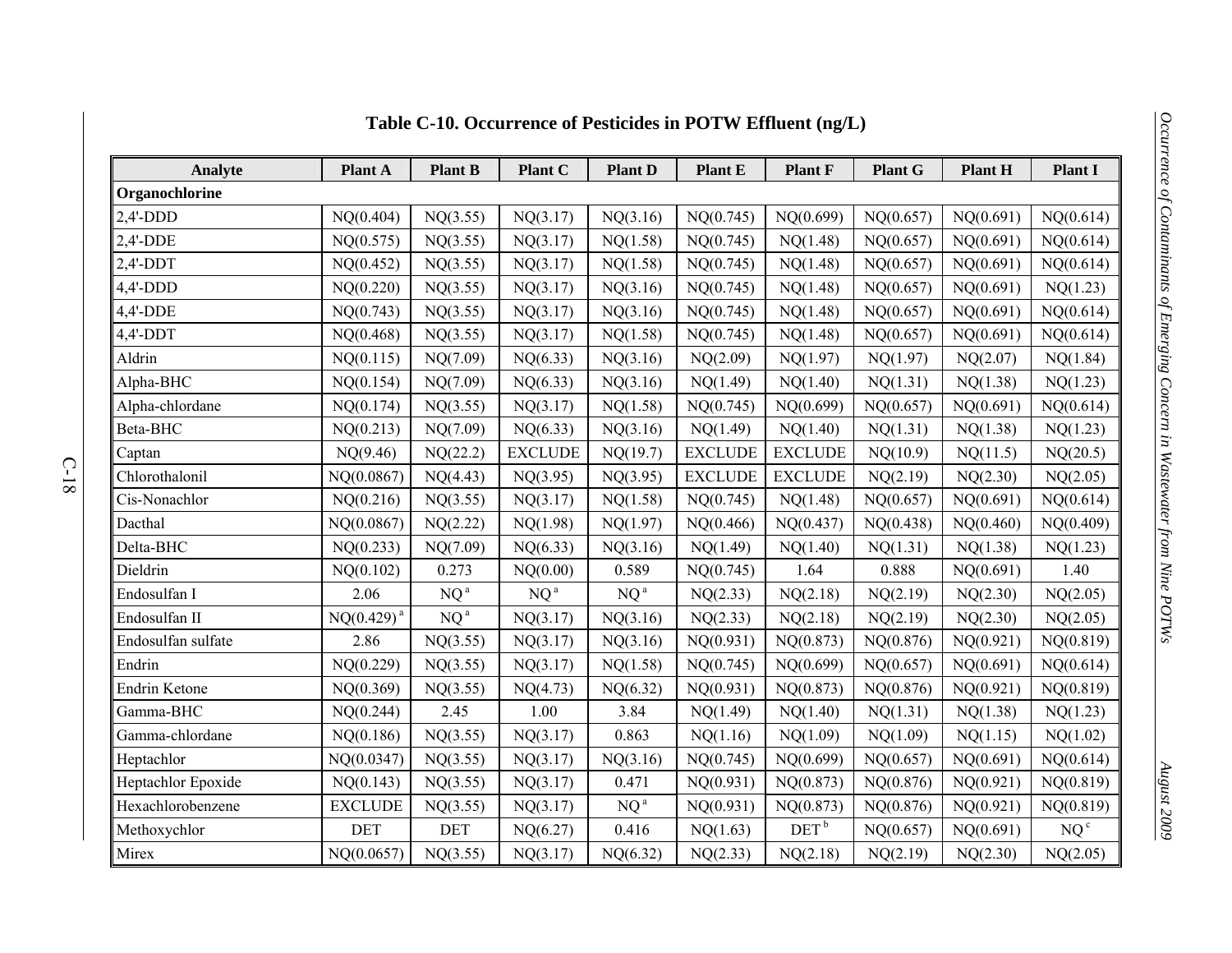| $1$ avit $C$ -10. (Continued) |            |                |           |                |                |                |                |           |                |  |
|-------------------------------|------------|----------------|-----------|----------------|----------------|----------------|----------------|-----------|----------------|--|
| Analyte                       | Plant A    | <b>Plant B</b> | Plant C   | <b>Plant D</b> | <b>Plant E</b> | <b>Plant F</b> | <b>Plant G</b> | Plant H   | <b>Plant I</b> |  |
| Octachlorostyrene             | NQ(0.0662) | NQ(1.24)       | NQ(1.11)  | NQ(1.11)       | NQ(0.931)      | NQ(0.873)      | NQ(0.876)      | NQ(0.921) | NQ(0.819)      |  |
| Oxychlordane                  | NQ(0.184)  | NQ(7.09)       | NQ(6.33)  | NQ(3.16)       | NQ(1.49)       | NQ(2.96)       | NQ(1.31)       | NQ(1.38)  | NQ(1.23)       |  |
| Pentochloronitrobenzene       | NQ(0.0867) | NQ(8.86)       | NQ(7.91)  | NQ(7.90)       | NQ(1.86)       | NQ(1.75)       | NQ(1.75)       | NQ(1.84)  | NQ(1.64)       |  |
| Perthane                      | NQ(0.403)  | NQ(35.5)       | NQ(31.7)  | NQ(63.2)       | NQ(8.78)       | NQ(2.18)       | NQ(2.19)       | NQ(2.30)  | NQ(2.05)       |  |
| Tecnazene                     | NQ(0.0867) | NQ(4.43)       | NQ(3.95)  | NQ(3.95)       | NQ(1.86)       | NQ(1.75)       | NQ(1.75)       | NQ(1.84)  | NQ(1.64)       |  |
| Trans-Nonachlor               | NQ(0.173)  | NQ(3.55)       | NQ(3.17)  | NQ(1.58)       | NQ(0.931)      | NQ(0.873)      | NQ(0.876)      | NQ(0.921) | NQ(0.819)      |  |
| Organophosphorus              |            |                |           |                |                |                |                |           |                |  |
| Azinphos-methyl               | NQ(6.45)   | NQ(11.1)       | NQ(9.88)  | NQ(9.87)       | NQ(4.65)       | NQ(4.37)       | NQ(4.38)       | NQ(4.60)  | NQ(4.09)       |  |
| Chlorpyriphos                 | NQ(0.817)  | NQ(8.86)       | NQ(7.91)  | NQ(7.90)       | NQ(1.86)       | NQ(1.75)       | NQ(1.75)       | NQ(1.84)  | <b>EXCLUDE</b> |  |
| Chlorpyriphos-oxon            | NQ(2.04)   | NQ(8.86)       | NQ(7.91)  | NQ(15.8)       | NQ(1.86)       | NQ(1.75)       | NQ(1.75)       | 15.9      | 2.59           |  |
| Diazinon                      | NQ(0.610)  | NQ(8.86)       | 3.50      | 3.84           | <11.9          | DET            | 2.86           | NQ(1.84)  | NQ(1.64)       |  |
| Diazinon oxon                 | NQ(0.479)  | 6.67           | NQ(11.8)  | NQ(15.8)       | NQ(1.86)       | NQ(1.75)       | NQ(1.75)       | 4.49      | NQ(1.64)       |  |
| Disulfoton                    | NQ(8.84)   | NQ(43.9)       | NQ(58.6)  | NQ(39.1)       | NQ(9.31)       | NQ(18.5)       | NQ(8.76)       | NQ(9.21)  | NQ(8.19)       |  |
| Disulfoton sulfone            | NQ(0.345)  | NQ(0.709)      | NQ(0.944) | NQ(0.632)      | NQ(0.698)      | NQ(0.655)      | NQ(0.657)      | NQ(0.691) | NQ(1.23)       |  |
| Ethyl-parathion               | NQ(1.48)   | NQ(8.86)       | NQ(7.91)  | NQ(7.90)       | NQ(1.86)       | NQ(1.75)       | NQ(1.75)       | NQ(1.84)  | NQ(1.64)       |  |
| Fenitrothion                  | NQ(1.66)   | NQ(8.86)       | NQ(7.91)  | NQ(15.8)       | NQ(1.86)       | NQ(1.75)       | NQ(1.75)       | NQ(1.84)  | NQ(1.64)       |  |
| Fonofos                       | NQ(0.207)  | NQ(8.86)       | NQ(7.91)  | NQ(3.95)       | NQ(1.86)       | NQ(1.75)       | NQ(1.75)       | NQ(1.84)  | NQ(1.64)       |  |
| Malathion                     | NQ(27.2)   | NQ(118)        | NQ(105)   | NQ(105)        | NQ(24.2)       | NQ(48.1)       | NQ(21.9)       | NQ(23.0)  | NQ(20.5)       |  |
| Methamidophos                 | NQ(58.6)   | NQ(8.86)       | NQ(7.91)  | <b>DET</b>     | NQ(34.8)       | NQ(21.8)       | NQ(21.9)       | NQ(97.4)  | NQ(20.5)       |  |
| Methyl-chlorpyriphos          | NQ(0.0899) | NQ(11.1)       | NQ(9.88)  | NQ(9.87)       | NQ(2.42)       | NQ(2.27)       | NQ(2.19)       | NQ(2.30)  | NQ(2.05)       |  |
| Methyl-parathion              | NQ(21.8)   | NQ(26.6)       | NQ(23.7)  | NQ(23.7)       | NQ(5.59)       | NQ(11.1)       | NQ(4.38)       | NQ(4.60)  | NQ(4.09)       |  |
| Phorate                       | NQ(1.59)   | NQ(8.86)       | NQ(7.91)  | NQ(15.8)       | NQ(4.65)       | NQ(4.37)       | NQ(4.38)       | NQ(4.60)  | NQ(4.09)       |  |
| Phosmet                       | NQ(1.26)   | NQ(22.2)       | NQ(19.8)  | NQ(39.5)       | NQ(4.66)       | NQ(9.27)       | NQ(4.38)       | NQ(4.60)  | NQ(4.09)       |  |
| Pirimiphos-methyl             | NQ(0.123)  | NQ(8.86)       | NO(7.91)  | NQ(7.90)       | NQ(1.86)       | NQ(1.75)       | NQ(1.75)       | NQ(1.84)  | NQ(1.64)       |  |
| Pyrethroid                    |            |                |           |                |                |                |                |           |                |  |
| Cis-Permethrin                | NA         | $\rm NA$       | NA        | <b>NA</b>      | NQ(4.65)       | NQ(4.37)       | NQ(4.38)       | NQ(4.60)  | NQ(4.09)       |  |
| Cypermethrins                 | NQ(2.82)   | NQ(22.2)       | NQ(19.8)  | NQ(19.7)       | NQ(4.66)       | NQ(9.27)       | NQ(4.38)       | NQ(4.60)  | NQ(4.09)       |  |
| Permethrin                    | NQ(0.775)  | $<$ 3.34       | 6.00      | NQ(3.95)       | NQ(9.26)       | NQ(8.69)       | NQ(8.71)       | NQ(9.16)  | NQ(6.14)       |  |
| Trans-Permethrin              | NA         | NA             | NA        | NA             | NQ(2.33)       | NQ(2.18)       | NQ(2.19)       | NQ(2.30)  | NQ(2.05)       |  |